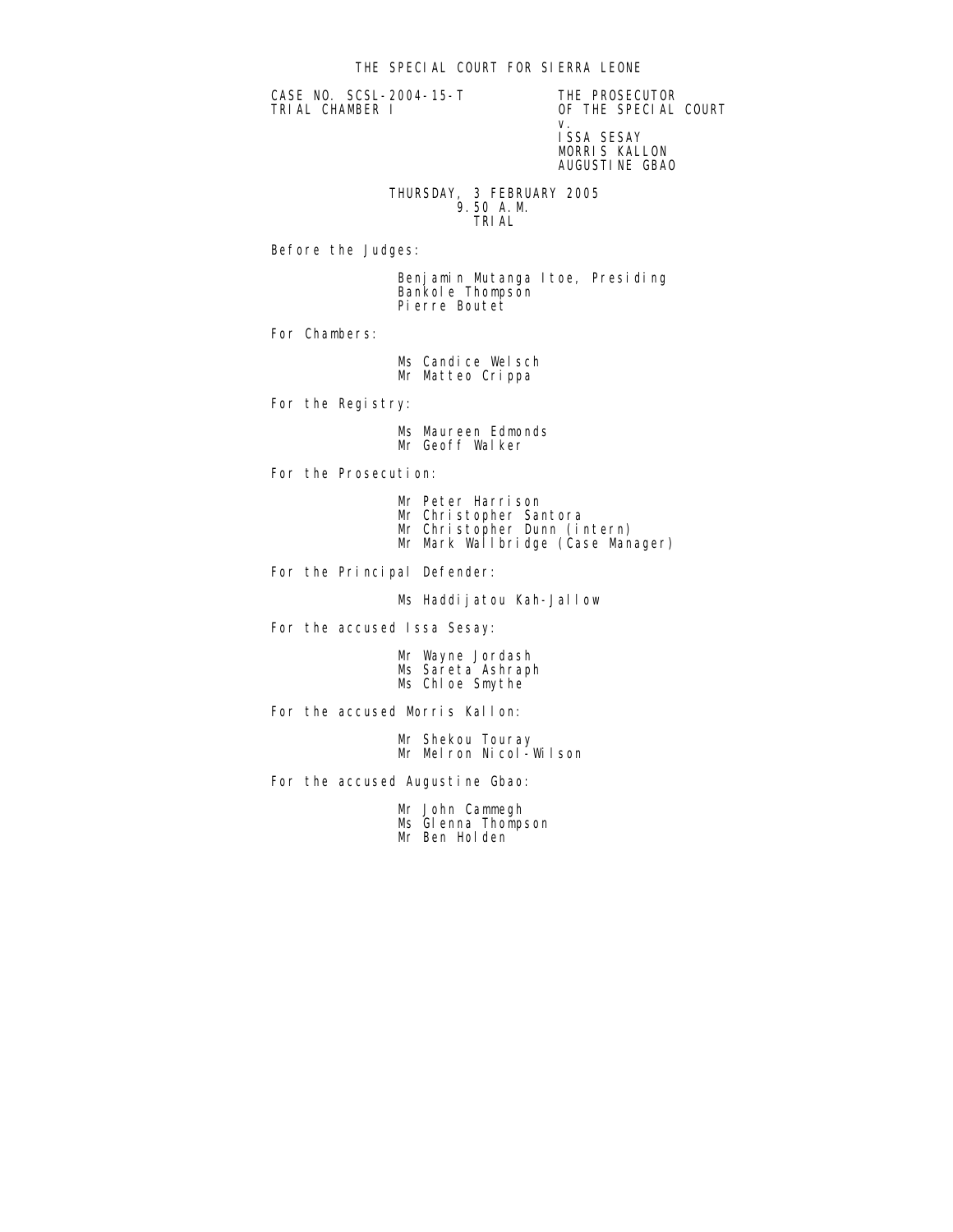|               | 1  | [HSO3O2O5A - EKD]                                                 |
|---------------|----|-------------------------------------------------------------------|
|               | 2  | Thursday, 3 February 2005                                         |
|               | 3  | [The accused Gbao not present]                                    |
|               | 4  | [Open session]                                                    |
| 09:27:22      | 5  | [The witness entered court]                                       |
|               | 6  | [Upon commencing at 9.50 a.m.]                                    |
|               | 7  | PRESIDING JUDGE:<br>Good morning, learned counsel. We are         |
|               | 8  | resuming our session. Mr Jordash, you may continue,               |
|               | 9  | pl ease.                                                          |
| $09:45:58$ 10 |    | MR JORDASH:<br>Thank you, Your Honour.                            |
|               | 11 | WI TNESS:<br>TF1-012                                              |
|               | 12 | CROSS-EXAMINED BY MR JORDASH:<br>[Continued]                      |
|               | 13 | MR JORDASH:                                                       |
|               | 14 | Q.<br>Good morning, Mr Witness.                                   |
| 09:46:06 15   |    | А.<br>Good morning.                                               |
|               | 16 | Q.<br>You told us yesterday, Mr Witness, that at the time or a    |
|               | 17 | week after the junta were thrown out of Freetown members          |
|               | 18 | of that group arrived in Tombodu; is that correct?                |
|               | 19 | А.<br>When they were driven out of Freetown they went to          |
| 09:46:57 20   |    | Tombodu.                                                          |
|               | 21 | Is it correct that at that time you, as you told us<br>Q.         |
|               | 22 | yesterday, were living in Tombodu?                                |
|               | 23 | Me, I was not settled in Tombodu but we used to come to<br>А.     |
|               | 24 | Tombodu.                                                          |
| 09:48:08 25   |    | Yesterday you said, "At the time we were in Tombodu."<br>Q.<br>So |
|               | 26 | where were you living at that time?                               |
|               | 27 | А.<br>By then we are in one of our big towns, very near close     |
|               | 28 | to Tombodu.                                                       |
|               | 29 | What's the name, please?<br>Q.                                    |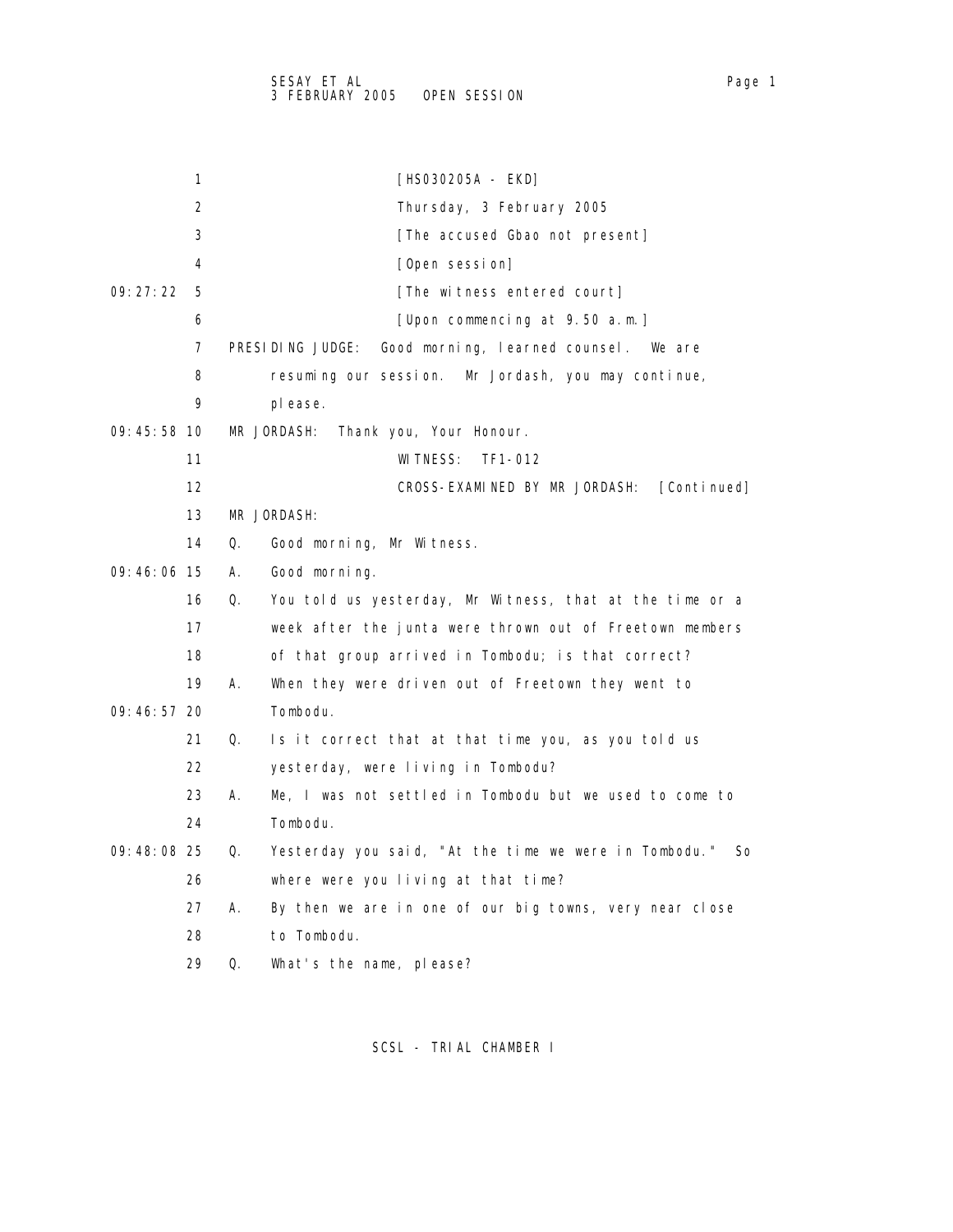- 1 A. You want me to call the name of the town? 2 Q. Mr Witness, just listen to my question. What is the name 3 of the town? 4 A. The name is xxxxxx. 09:49:04 5 Q. And at the time the convoy came into Tombodu, where were 6 you precisely? 7 A. Before the convoy could come, we were now in the bushes 8 after we've been driven out of the town. We used to be 9 in the bush, then come in the evening and sleep in the 09:49:58 10 town. 11 PRESIDING JUDGE: No, no, please. Answer counsel's questions. 12 When the convoy came to Tombodu, where were you? 13 Mr Witness, you'll explain things as you go along but 14 answer the -- 09:50:29 15 THE WITNESS: When the convoy came we were in xxxxxx, when 16 they asked that it should be announced for us to come 17 from the bush to assemble ourselves at Fania's compound 18 for a meeting. 19 MR JORDASH: 09:50:49 20 Q. Let me try to understand that, Mr Witness. The night 21 before the convoy arrived where had you slept? 22 A. You see this, the war, there are certain places where you 23 sleep. You will not even know where you are except they 24 tell you.
- 09:51:25 25 Q. Where, Mr Witness, did you sleep the night before the 26 convoy arrived?
	- 27 A. When I left Koidu, before the convoy could come I slept 28 at xxxxxx.
	- 29 Q. The night before the convoy arrived you slept at xxxxxx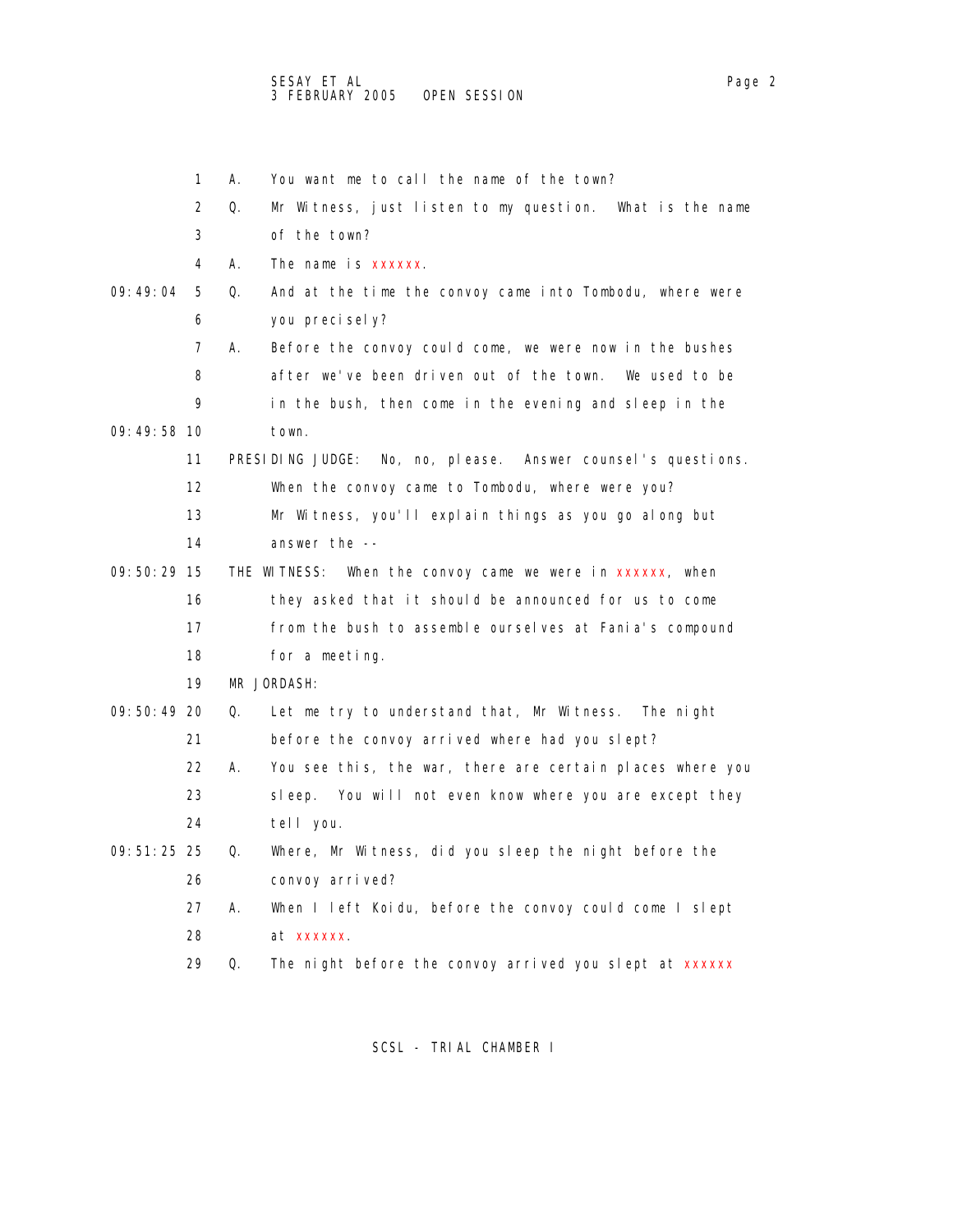1 xxxxxx; is that what you're telling us? 2 A. We slept at Number 11. The next day I went to xxxxxx. 3 There where now they called us that we should come, there 4 is convoy, they want to talk to us. 09:52:38 5 Q. Right. Where was your permanent place of -- 6 PRESIDING JUDGE: Mr Jordash, just a minute. He said he slept 7 at Number 11 the night before the convoy came -- before 8 the convoy arrived. xxxxxx is where, in Koidu? 9 MR JORDASH: 09:53:11 10 Q. Mr Witness? 11 A. It's between xxxxxx and Tombodu. 12 PRESIDING JUDGE: And then? 13 MR JORDASH: 14 Q. And then you went to where before going to the compound? 09:53:40 15 A. When we slept at xxxxxx, the following day we went to 16 xxxxxx. We were now at xxxxxx when they went and called us 17 that a convoy has come, they want to see us. 18 Q. Where was your permanent residence at this time -- which 19 town or village? 09:54:32 20 A. Before the war I was here in Freetown. 21 Q. And your permanent residence just before the convoy 22 arrived was where? 23 A. When we left Freetown we went to xxxxxx, but so many 24 disturbances were getting in xxxxxx, taking things from 09:55:31 25 us, harassing us, made me to move from xxxxxx to xxxxxx 26 xxxxxx. Even at xxxxxx I was not settled in the town. We 27 were there around in the bushes. 28 Q. You did say yesterday, Mr Witness, when asked by the 29 Prosecution, that you were in xxxxxx at the time the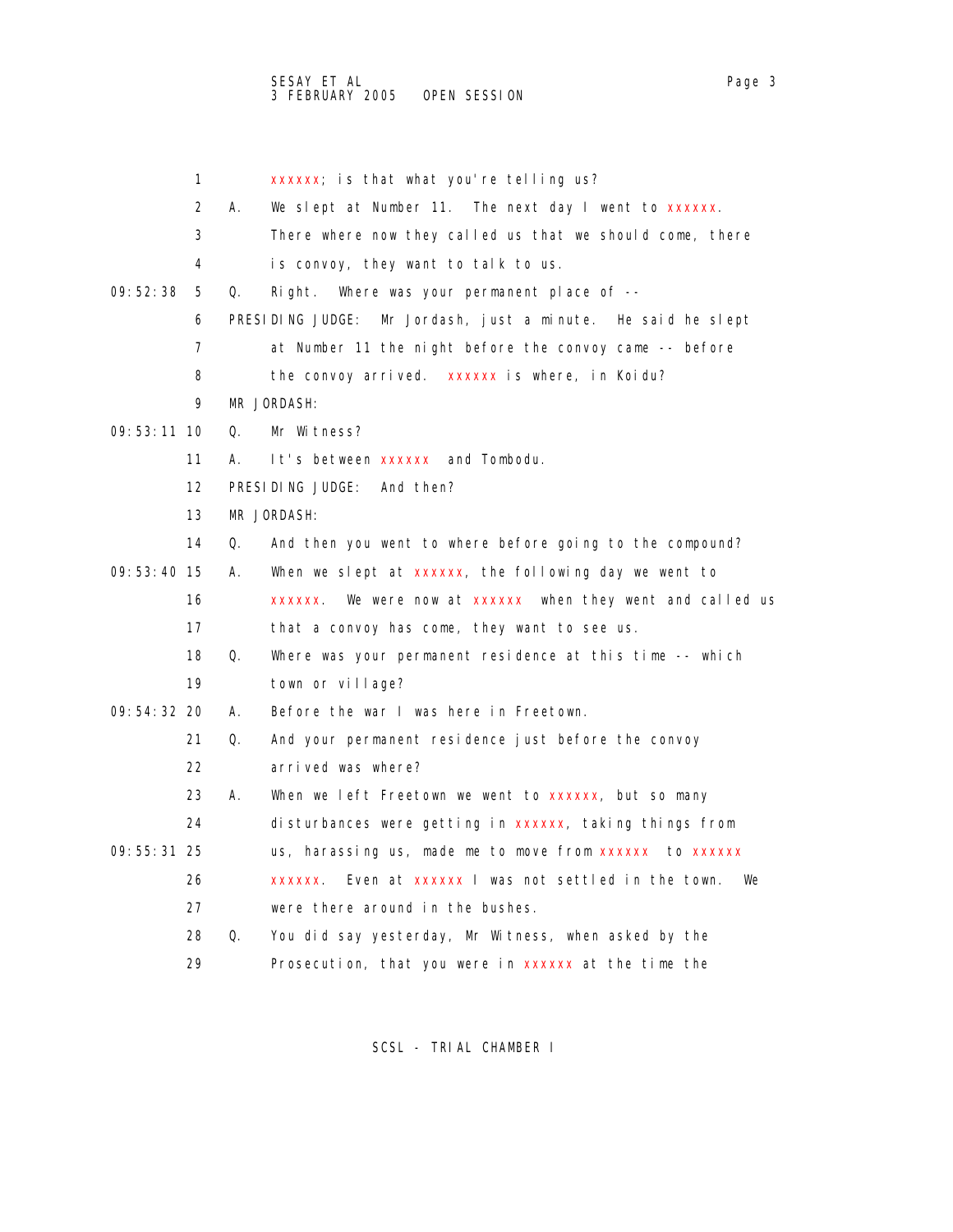1 AFRC and RUF were removed from Freetown; is that not now 2 correct? 3 A. When I say xxxxxx, xxxxxx is a village to xxxxxx, very 4 close to xxxxxx. xxxxxx is the big town. So when I am 09:56:39 5 talking of xxxxxx, we hid ourselves in those small 6 villages around xxxxxx. 7 Q. After the convoy had been -- let me start that again. 8 What time did the convoy arrive -- sorry, start again. 9 What time of the day did the meeting at Pa Fania's 09:57:29 10 compound take place? 11 A. It was in the morning hours. 12 Q. Where did you sleep that night following the meeting at 13 Pa Fania's compound? 14 A. After the meeting it was the time they ask us to take our 09:58:40 15 loads, that they will be going to xxxxxx. We went with 16 them as far. 17 Q. When you returned from the unsuccessful trip to Guinea, 18 where did you sleep that night? 19 A. When we went as far as to xxxxxx [phoen] we couldn't 09:59:12 20 find a way. We came back to Tombodu. It was there they 21 left us and they went to Kailahun. 22 Q. Mr Witness, you're going to have to assist us all to move 23 more swiftly by listening to the question. Where did you 24 sleep on the night you returned from the unsuccessful 09:59:35 25 trip to Guinea? 26 A. [Translation interrupted] 27 PRESIDING JUDGE: You see, this explanation, Mr Witness -- 28 follow the questions very well. We don't say you cannot 29 speak but follow the questions well. You made a trip to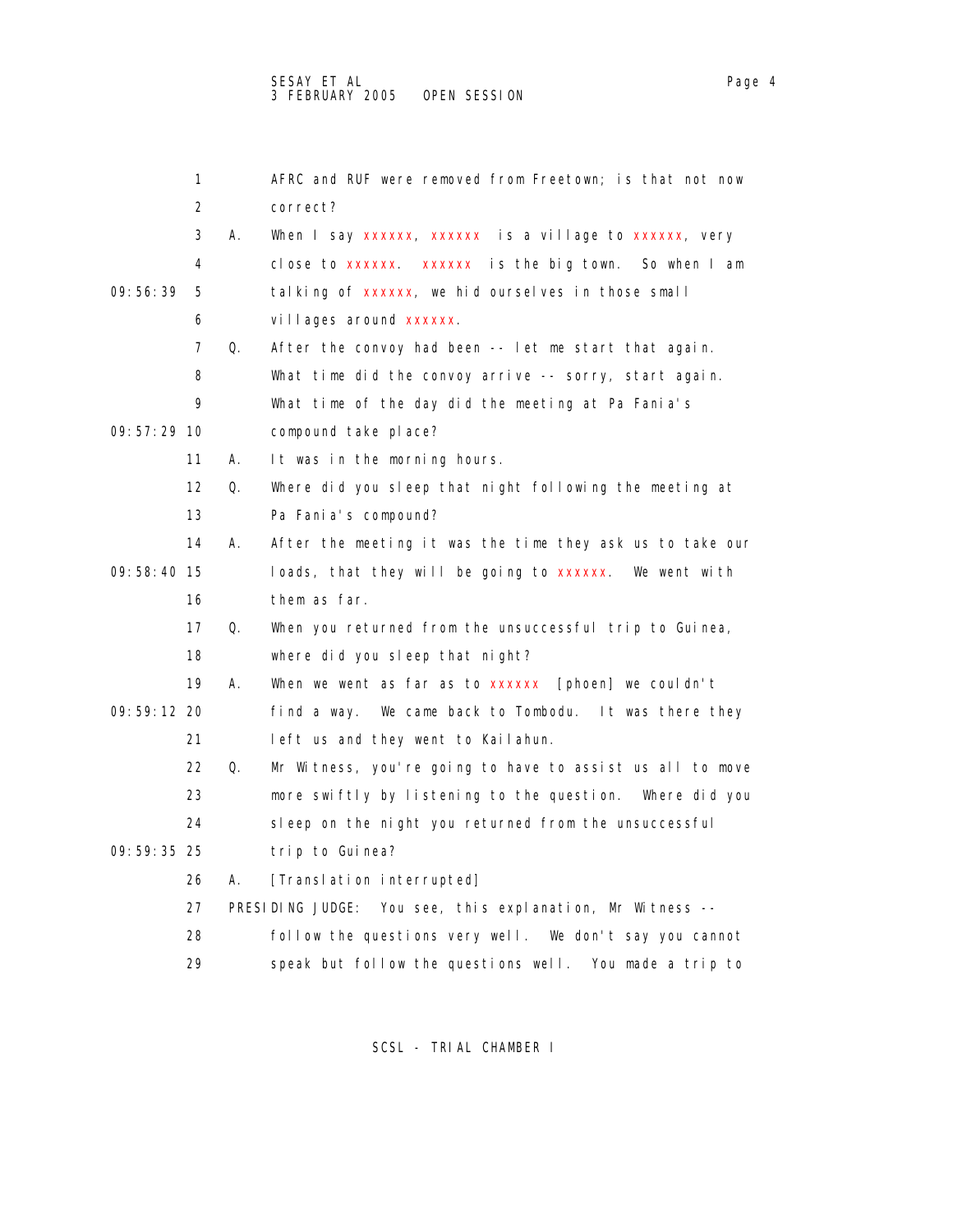1 Guinea. The trip did not work. Where did you spend the 2 night after that unsuccessful trip to Guinea? Where did 3 you spend the night? That is what counsel is asking you. 4 MR HARRISON: There was an answer but we haven't heard the 10:00:40 5 translation. I wonder if we could hear that first. 6 THE WITNESS: When we left xxxxxx, we came back to Tombodu. 7 There they left us and they went to Kailahun. I slept in 8 xxxxxx. 9 MR JORDASH: 10:01:38 10 Q. When you say xxxxxx do you mean xxxxxx the town? 11 A. Yes. 12 Q. Where did you stay in xxxxxx? 13 A. We're in xxxxxx xxxxxx's [phoen] compound. 14 Q. Whose compound, could you say that again, please? 10:02:15 15 A. xxxxxx xxxxxx 's compound. 16 Q. xxxxxx xxxxxx 's compound; is that right? 17 A. It's true. 18 Q. And xxxxxxxxxxxx, was he a friend of yours or who was he? 19 A. He was not my friend. You see the war, there came a time 10:03:00 20 you go to certain places, you don't meet people there. 21 You meet empty houses open. You also go in there and 22 sleep there. That was what happened. 23 Q. So this was an empty house that you decided to shelter 24 in; is that right? 10:03:16 25 A. Yes, all the people who were dwellers of that house have 26 run away. We were there now. We are strangers. 27 Q. How many houses would you estimate there were in Tombodu 28 at that time? 29 A. It was more than hundred.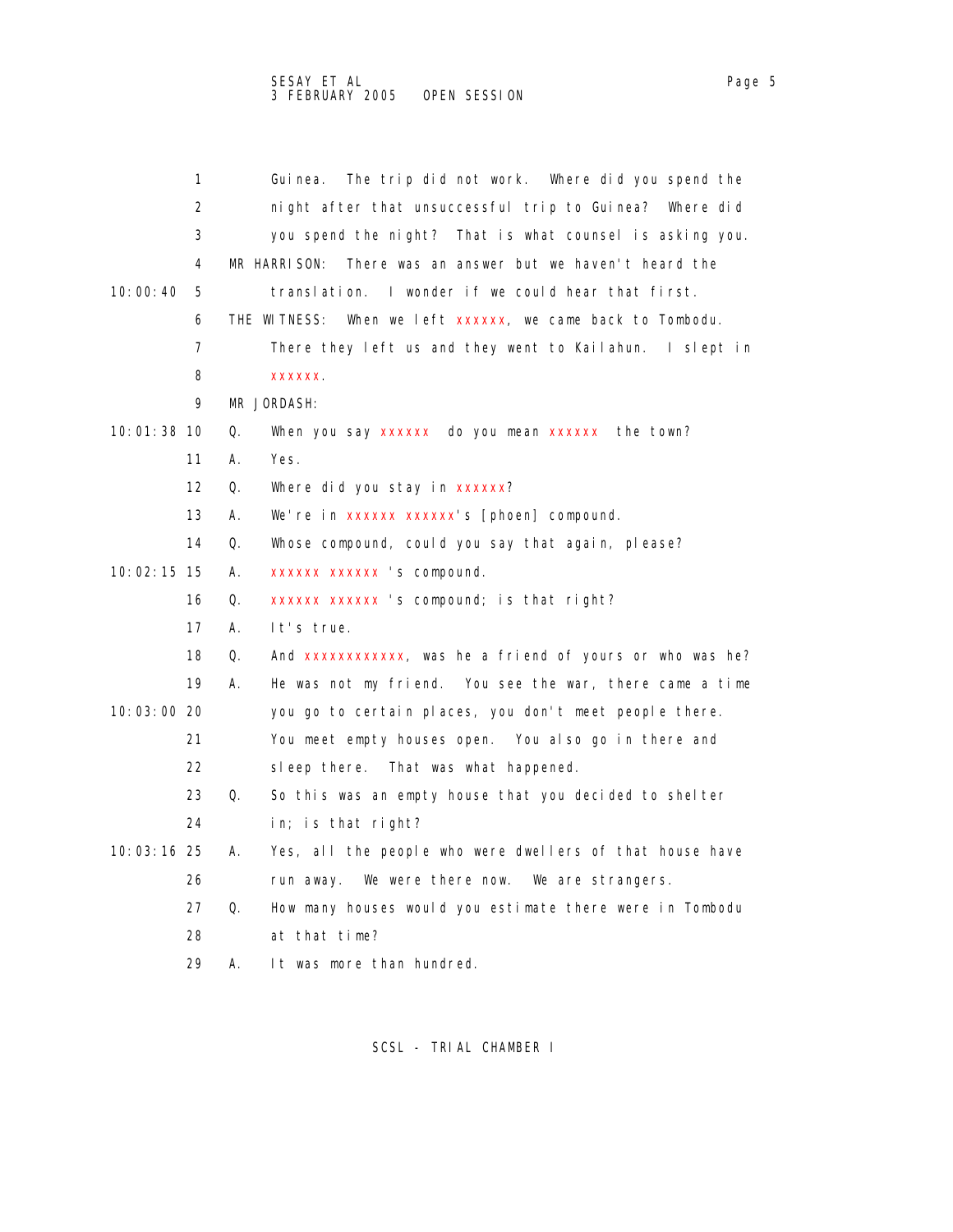|             | 1  | Q. | More than 200 or less than 200?                              |
|-------------|----|----|--------------------------------------------------------------|
|             | 2  | А. | It's more than that, it's a big town. It's a paramount       |
|             | 3  |    | chief town.                                                  |
|             | 4  | Q. | Is there about -- sorry, was there about 360 houses at       |
| 10:04:43    | 5  |    | that time?                                                   |
|             | 6  | Α. | I did not make any census but it was a big town, a big       |
|             | 7  |    | town.                                                        |
|             | 8  | Q. | Can you try and give us an estimate - more than 200, more    |
|             | 9  |    | than 300?                                                    |
| 10:05:25 10 |    | А. | Well, I have told you that I didn't count the houses.        |
|             | 11 |    | Even yourself standing, you cannot tell me that you know     |
|             | 12 |    | the figure for Freetown houses now. It was a big town.       |
|             | 13 |    | I cannot tell you whether it was that or this.               |
|             | 14 | Q. | Do you know how many houses were empty at that time          |
| 10:06:10 15 |    |    | because civilians had run away?                              |
|             | 16 | А. | Let me tell you, Tombodu was a paramount chief town.<br>AI I |
|             | 17 |    | the people who were residing in Tombodu ran away.<br>We who  |
|             | 18 |    | came there, we are now strangers. At that time, even if      |
|             | 19 |    | you alone want to occupy a whole building you can do that    |
| 10:07:00 20 |    |    | because there was no nobody.                                 |
|             | 21 | Q. | When you say that those who came were strangers, how many    |
|             | 22 |    | people were there?                                           |
|             | 23 | А. | When I say a convoy, it was a large crowd of people, over    |
|             | 24 |    | 3,000 people. Some were children, women, men. Some were      |
| 10:07:52 25 |    |    | sleeping outdoors, some in the open and some were            |
|             | 26 |    | sleeping in parlours. A large number of people were in       |
|             | 27 |    | Tombodu.                                                     |
|             | 28 | Q. | Let me just try to understand that answer. Are you           |
|             | 29 |    | suggesting that there was 3,000 civilians in Tombodu at      |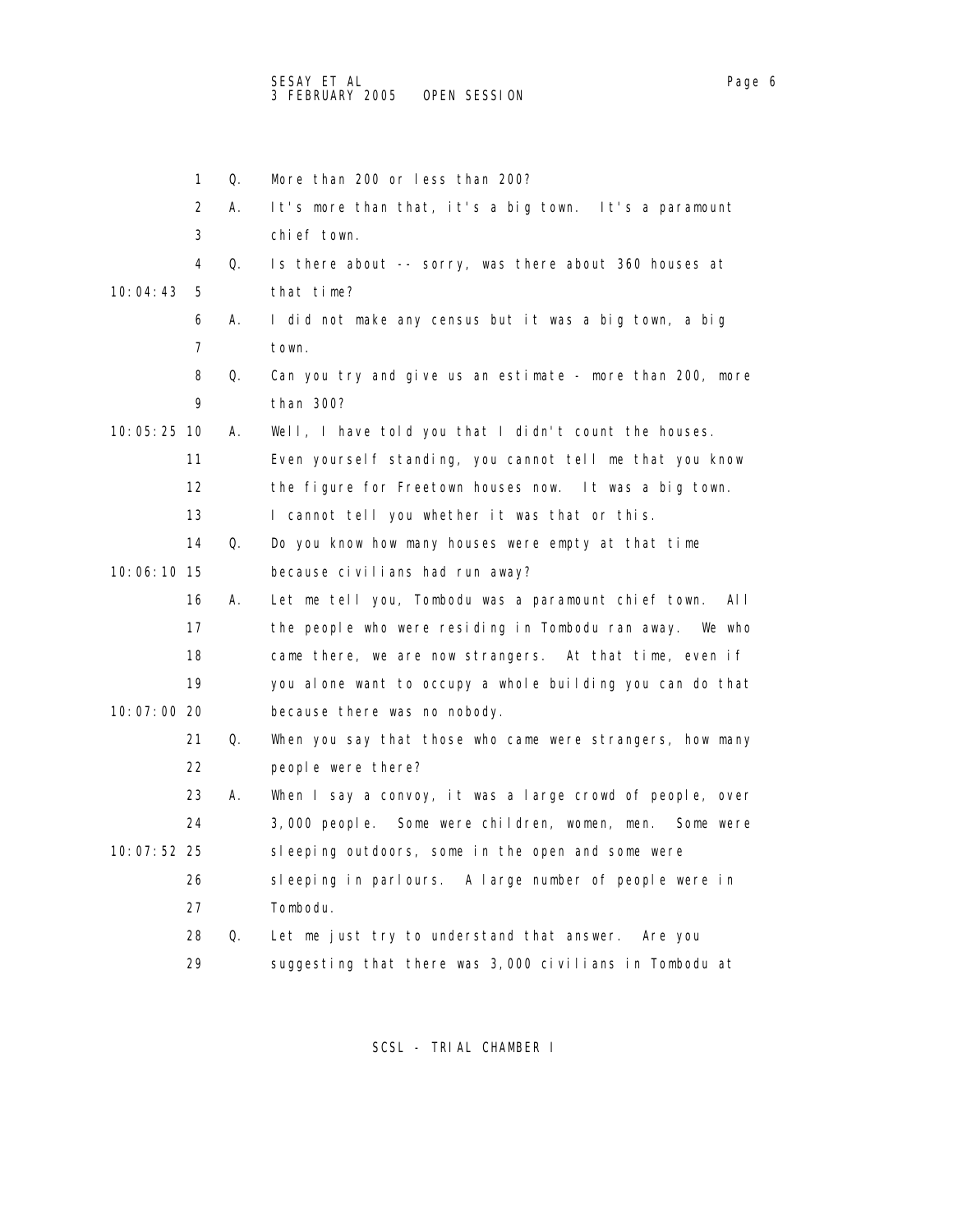|               | 1                 |              | that time?                                                 |
|---------------|-------------------|--------------|------------------------------------------------------------|
|               | 2                 | А.           | That is just an estimation. That is just an estimation.    |
|               | 3                 |              | Just imagine a big town hearing gunshots, the flood of     |
|               | 4                 |              | people that moves from that town. It can even go up to     |
| 10:09:03      | 5                 |              | two miles of people moving in one direction.<br>Some women |
|               | 6                 |              | coming delivering along the road, people dying along the   |
|               | 7                 |              | road.<br>It was a big crowd.                               |
|               | 8                 | Q.           | Well, Mr Witness, just listen to the question.<br>Were     |
|               | 9                 |              | there $3,000$ civilians -- were they -- let me start this  |
| $10:09:24$ 10 |                   |              | question again. Were those 3,000 civilians living in the   |
|               | 11                |              | empty houses at that time?                                 |
|               | $12 \overline{ }$ | MR HARRISON: | I think -- I just pause. It is not per se an               |
|               | 13                |              | objectionable question but I think there may be some       |
|               | 14                |              | confusi on.<br>The witness used the word "convoy" and the  |
| 10:09:43 15   |                   |              | witness may in fact be discussing a different time frame   |
|               | 16                |              | from what is the intention of the question.                |
|               | 17                | MR JORDASH:  | Thank you, Mr Harrison, I appreciate that.                 |
|               | 18                | Q.           | Mr Witness, so you understand, we're talking about the     |
|               | 19                |              | night you spent at xxxxxx xxxxxx's compound. We're talking |
| 10:10:10 20   |                   |              | about the time when you say all those who came were        |
|               | 21                |              | Now, the night you spent at xxxxxx xxxxxx's<br>strangers.  |
|               | 22                |              | compound, were there other civilians in the town?          |
|               | 23                | А.           | At that time it was only civilians that were in that       |
|               | 24                |              | The soldiers were yet in Koidu.<br>town.                   |
| 10:10:49 25   |                   | Q.           | Just so that we are clear then, no soldiers in Tombodu on  |
|               | 26                |              | the night you spent at xxxxxx xxxxxx 's compound; is that  |
|               | 27                |              | correct?                                                   |
|               | 28                | А.           | In Tombodu town there were no soldiers.<br>The soldiers    |
|               | 29                |              | were just in Bendu II. That was the reason we, the         |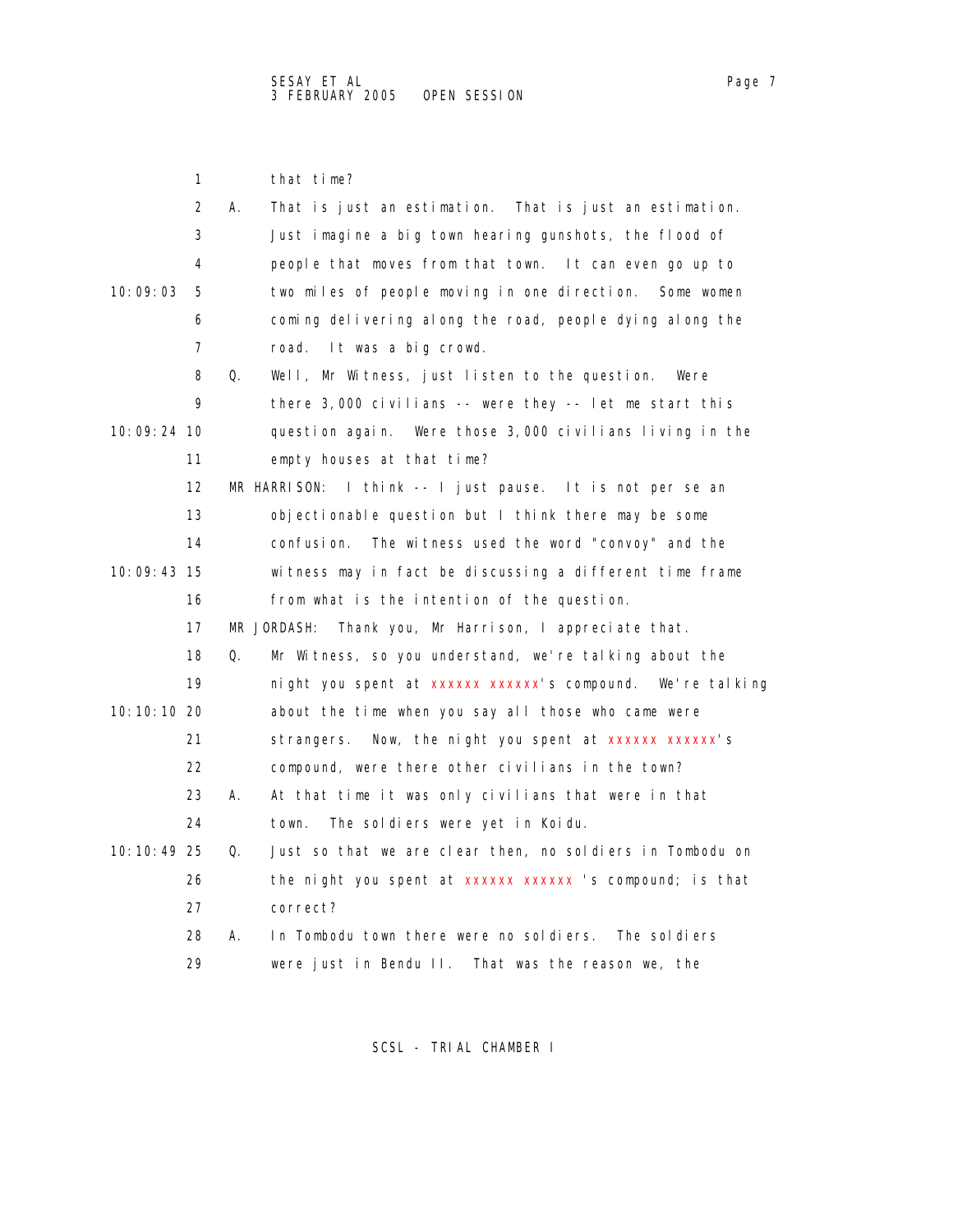|               | 1                 |    | civilians, decided to sleep in Tombodu Town.                        |
|---------------|-------------------|----|---------------------------------------------------------------------|
|               | $\overline{2}$    | Q. | Bendu II is how far from Tombodu?                                   |
|               | 3                 | А. | Is it just like from here to the road over there, the               |
|               | 4                 |    | line over there                                                     |
| 10:11:46      | 5                 | Q. | Where are you looking, Mr Witness, outside there, the               |
|               | 6                 |    | main line after you cross the gate?                                 |
|               | 7                 | Q. | The main gate of the Special Court?                                 |
|               | 8                 | А. | Yes.                                                                |
|               | 9                 | Q. | So the civilians chose, including yourself, to stay in              |
| 10: 12: 16 10 |                   |    | xxxxxx to be away from the soldiers; is that right?                 |
|               | 11                | А. | Yes.                                                                |
|               | $12 \overline{ }$ | Q. | Did you continue living at xxxxxx xxxxxx compound for               |
|               | 13                |    | other nights?                                                       |
|               | 14                | А. | It was the other day that Staff Alhaji and Savage came              |
| 10: 13: 04 15 |                   |    | over to us and said they are now in control of the whole            |
|               | 16                |    | area and that we are now in their custody, while the                |
|               | 17                |    | others left and went to Kailahun.                                   |
|               | 18                | Q. | How long after your first night at xxxxxx xxxxxx 's compound        |
|               | 19                |    | was it before Staff Alhaji came and said he was in                  |
| 10: 13: 27 20 |                   |    | control of the town?                                                |
|               | 21                | А. | We slept in xxxxxx xxxxxx s house just for one night.<br><b>The</b> |
|               | 22                |    | other night we are asked to go to the headquarters.<br>ln           |
|               | 23                |    | fact, they were about to kill me, but because of the fact           |
|               | 24                |    | that they kill my colleague the other day, so they                  |
| 10: 14: 12 25 |                   |    | decided to spare my life.                                           |
|               | 26                | Q. | Where was the headquarters?                                         |
|               | 27                | А. | The headquarters was in Tombodu.<br>People's house was what         |
|               | 28                |    | they took to be headquarters.<br>Using those who were good          |
|               | 29                |    | people.                                                             |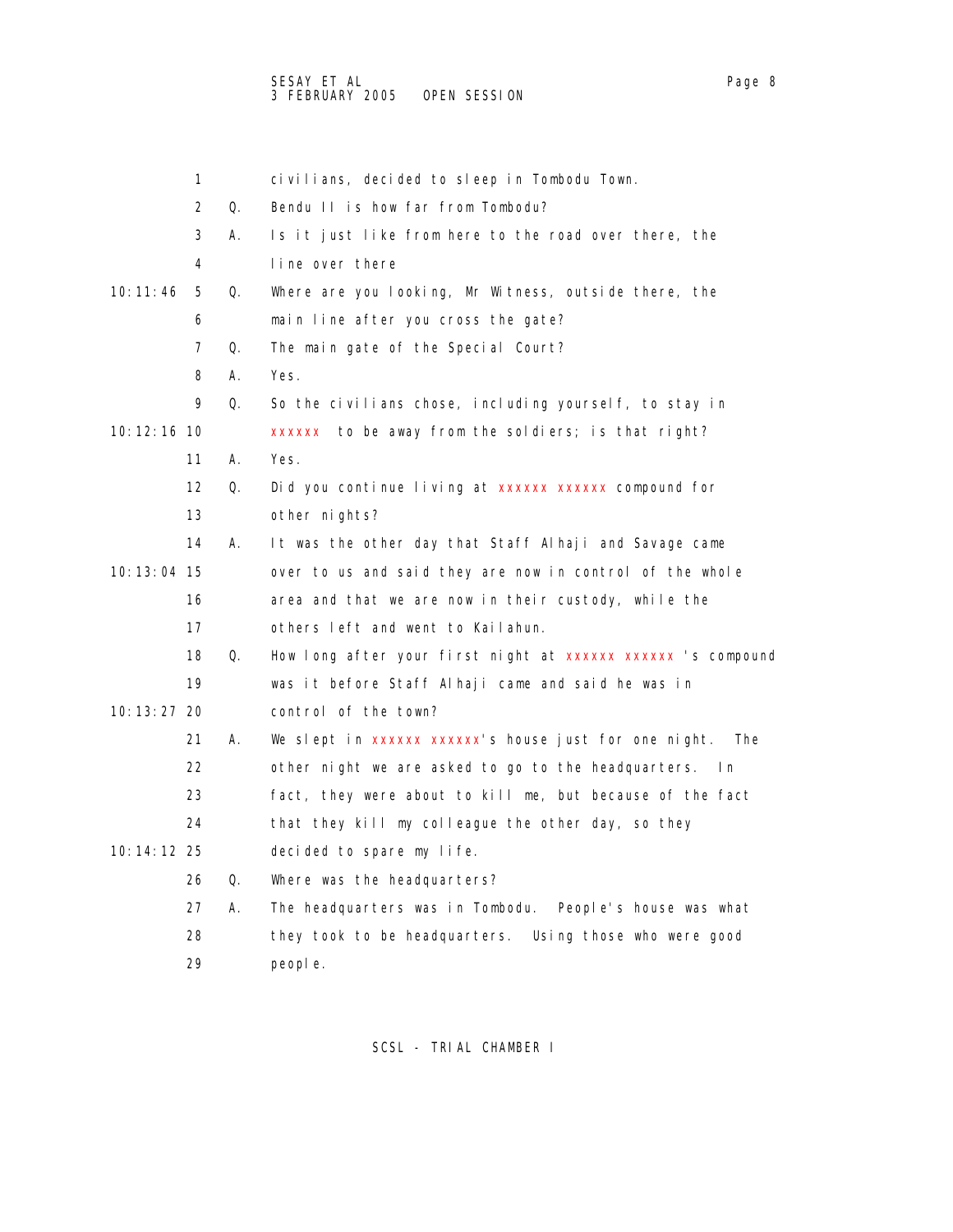- 1 Q. So did you then sleep at the headquarters?
- 2 A. There we now resided. They gave me an accommodation very
- 3 close to headquarters, not too far from the headquarters.
- 4 There I was staying.
- 10:14:56 5 Q. In a house?
	- 6 A. In a house.
	- 7 Q. With who?
	- 8 A. Me and some other civilians.
	- 9 Q. And the names of those civilians?
- 10:15:20 10 MR HARRISON: There is nothing objectionable about the
	- 11 question, I am just wondering if the witness could be
	- 12 cautioned he doesn't --
	- 13 THE WITNESS: I cannot remember their names.
	- 14 MR HARRISION: -- have to name any family members.
- 10:15:29 15 MR JORDASH: He has just answered that he doesn't remember the 16 names.
	- 17 Q. How long did you live with those civilians, Mr Witness?
	- 18 A. We made a long stay there, but there came a time Savage
	- 19 used to come and take some of them, carry them, kill
- 10:16:06 20 them. So it was like we are just there, nobody knew what 21 was happening the next minute.
	- 22 Q. How long did you stay in the headquarters, Mr Witness?
	- 23 How long did you stay?
- 24 A. I made a long stay. I cannot estimate how many months I 10:16:30 25 was there, but it took several months.
	- 26 Q. Where did you go after that?
	- 27 A. There I was now. Where can I go again?
	- 28 Q. You told us that you stayed there for several months, you
	- 29 can't estimate exactly how long. Where did you next move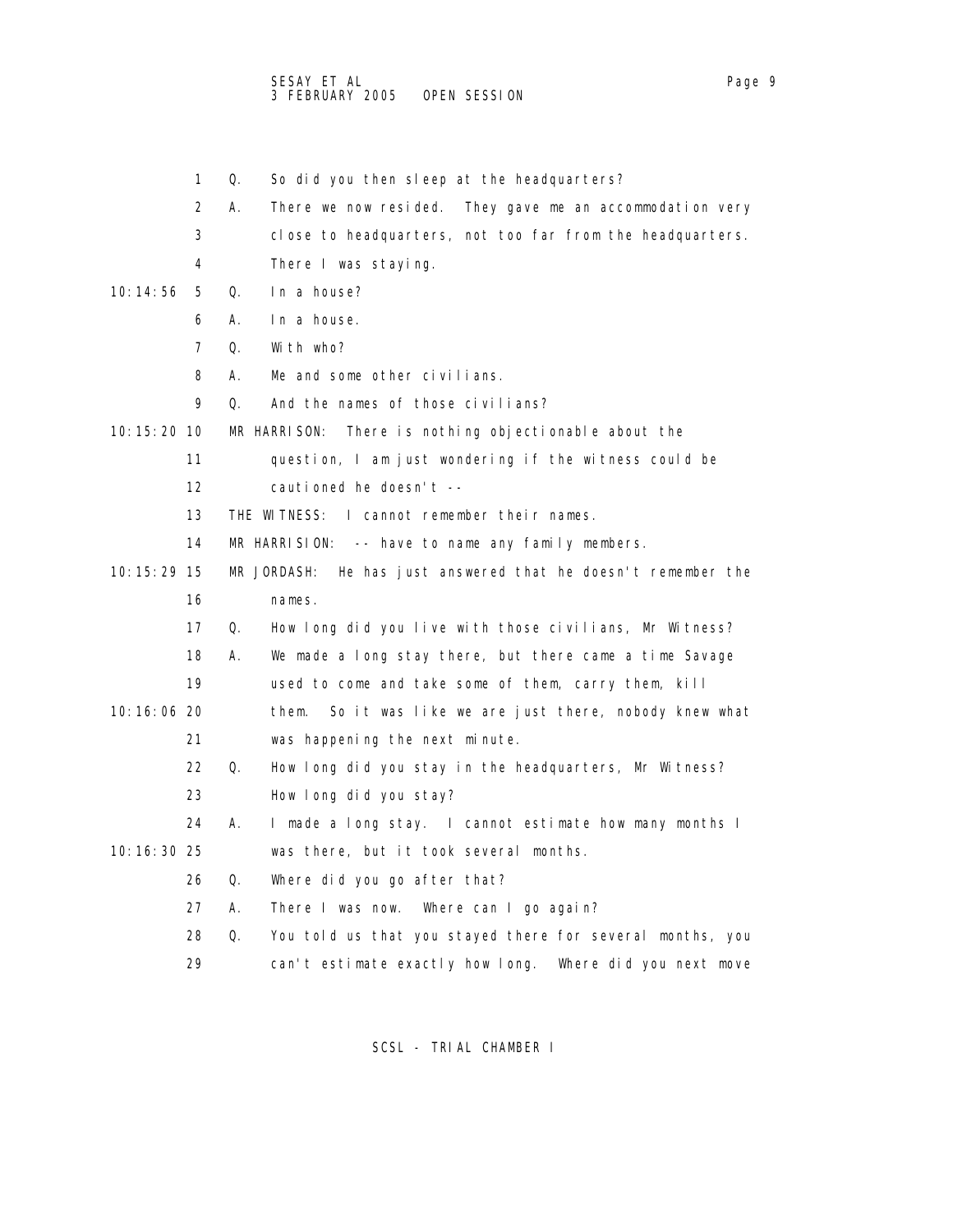|               | 1                 |    | to?                                                        |
|---------------|-------------------|----|------------------------------------------------------------|
|               | $\overline{2}$    | А. | I went nowhere.                                            |
|               | 3                 | Q. | So were you living near the headquarters in Tombodu for    |
|               | 4                 |    | all the rest of 1998?                                      |
| 10: 17: 18    | 5                 | А. | We were there in their hands all along until the time      |
|               | 6                 |    | they came and said we should work for the government.      |
|               | 7                 | Q. | And that was after Foday Sankoh's visit to Koidu; is that  |
|               | 8                 |    | ri ght?                                                    |
|               | 9                 | А. | Yes.                                                       |
| 10: 17: 53 10 |                   | Q. | You told us yesterday that the rebels used you as an       |
|               | 11                |    | errand boy; is that right?                                 |
|               | $12 \overline{ }$ | А. | Yes.                                                       |
|               | 13                | Q. | How long were you employed as an errand boy?               |
|               | 14                | А. | When Pa Sankoh came and until the time there was           |
| 10: 18: 58 15 |                   |    | disarmament, all along that time I was with them.<br>I t   |
|               | 16                |    | took so many time and months with them.                    |
|               | 17                | Q. | So is this right: You were an errand boy until the time    |
|               | 18                |    | that Sankoh came and after that --                         |
|               | 19                |    | PRESIDING JUDGE: From, from?                               |
| 10: 19: 18 20 |                   |    | MR JORDASH:<br>From?                                       |
|               | 21                |    | PRESIDING JUDGE: From [inaudible] up to disarmament.       |
|               | 22                |    | MR JORDASH: I beg your pardon, sorry. That was very sloppy |
|               | 23                |    | of me actually.                                            |
|               | 24                | Q. | So you were an errand boy after the time that Sankoh       |
| 10: 19: 33 25 |                   |    | came; is that right?                                       |
|               | 26                | Α. | Yes, I was with them. I was with them doing lot of job,    |
|               | 27                |    | like carrying batteries, even to go and charge batteries.  |
|               | 28                |    | I was there with them doing all those errands.             |
|               | 29                | Q. | Just so that we are clear, Mr Witness, these started       |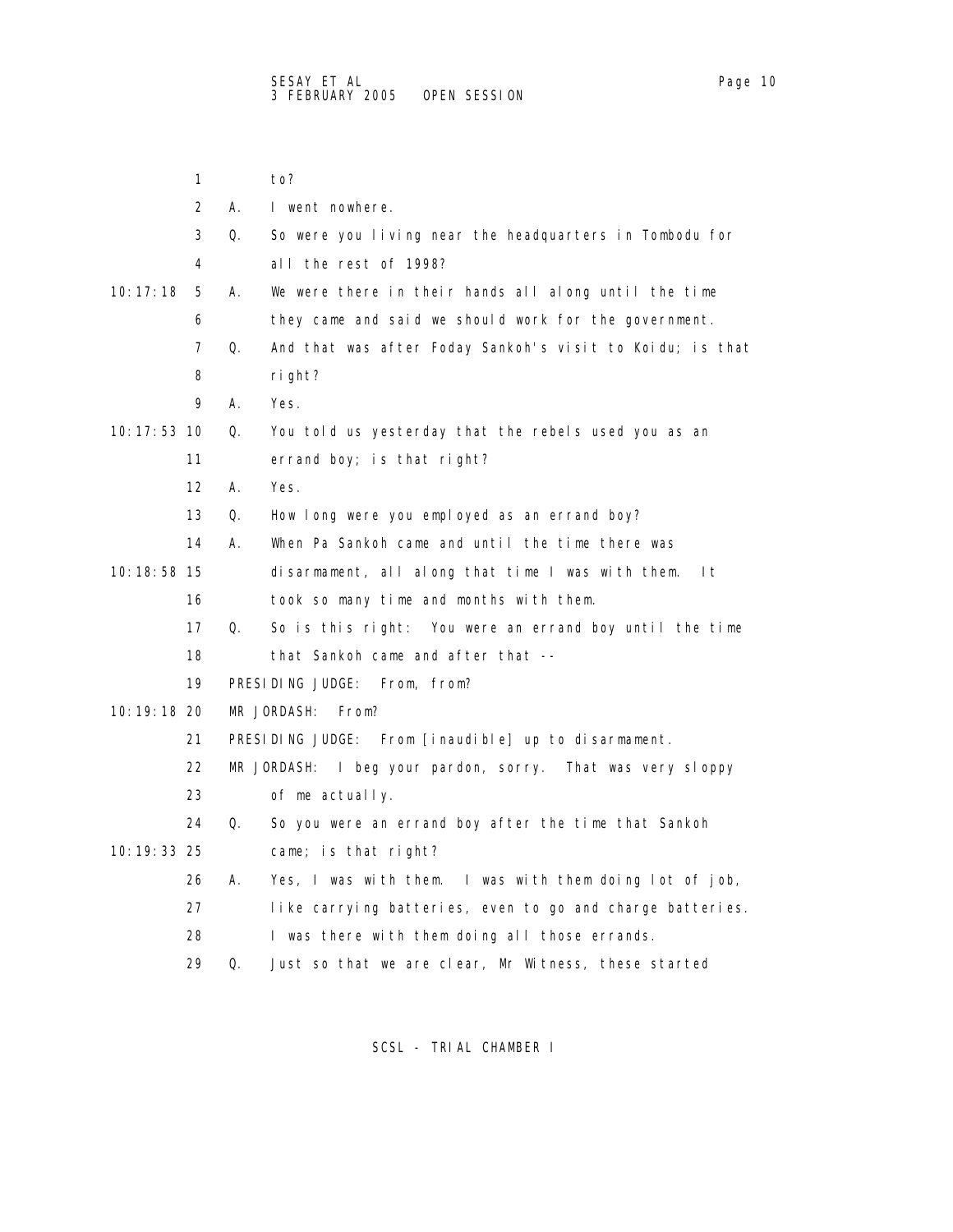1 after the time that Sankoh came to ask for the mining to 2 start? 3 A. I didn't get you. 4 Q. You told us that you worked as an errand boy after Sankoh 10:20:45 5 came to Koidu; is that correct? 6 A. We are working for them. Yes, that was what we are 7 doing. 8 Q. No, no, Mr Witness, listen to the question. I am not 9 asking about anyone else but you. Did you start working 10:21:12 10 as an errand boy for the rebels after Sankoh had been to 11 Koidu? 12 A. Yes. 13 Q. We know, from what you told us yesterday, that Sankoh 14 came after the Lome Peace Agreement. What were you doing 10:21:49 15 before Sankoh came to Koidu? 16 A. At that time we were just at the headquarters doing 17 normal jobs like carrying batteries for charging and 18 other works. By then, the mining has not started yet. 19 Q. So what changed when Sankoh visited? What changed for 10:22:39 20 you in terms of your employment? 21 A. When they came things were not better at all. It was 22 just I can't help because we had nowhere to do. We were 23 working with no pay and that was the conditions we were 24 living under. 10:23:22 25 Q. Were you an errand boy before Sankoh came to Koidu? 26 A. Yes. 27 Q. Were you an errand boy after Sankoh came to Koidu? 28 A. That was now the time when he came and said we should

SCSL - TRIAL CHAMBER I

29 start mining and that we should find money for the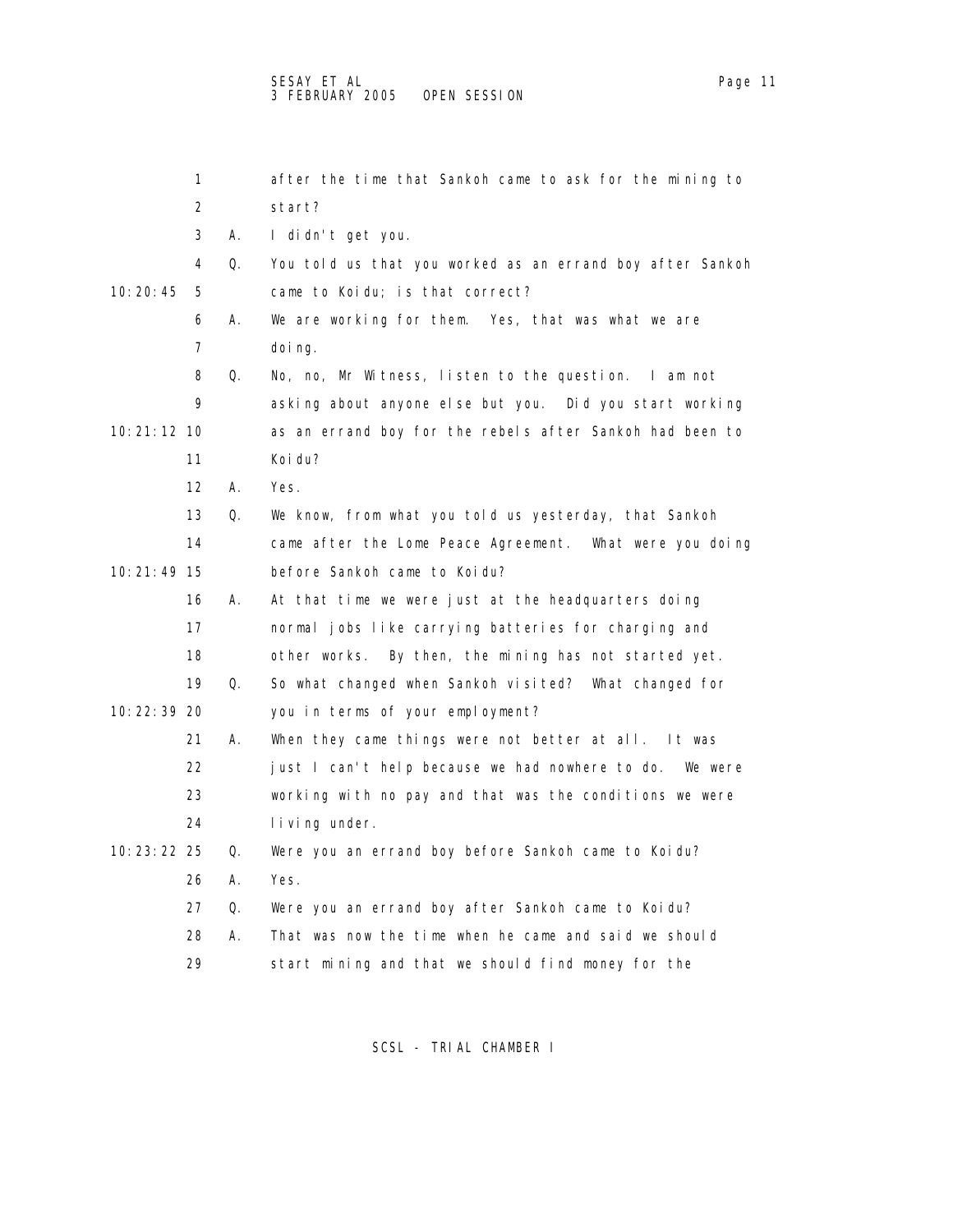1 government. 2 Q. Is that when, after this time, you started mining? 3 A. Yes. 4 Q. How long after the visit of Sankoh did you personally 10:24:12 5 start mining? 6 A. I didn't begin it. Say our bosses. We are just like 7 manpower. 8 Q. Yes, and how long after Sankoh visited were you employed 9 as manpower? 10:24:51 10 PRESIDING JUDGE: Put the question back to him. Did he start 11 mining? How long after Sankoh's visit did they start 12 mining? Manpower means -- 13 MR JORDASH: Well, he used -- okay. 14 Q. How long after Sankoh came did you, Mr Witness, start 10:25:07 15 mining? 16 A. When Sankoh came and return, it was not even one week 17 when we started the mining. 18 Q. And you personally started within that week; is that your 19 evidence? 10:25:40 20 A. Don't say I started the mining. They brought the mining. 21 We were just used as manpower. 22 Q. Is that the time you were used as manpower; within a week 23 of Sankoh coming to Koidu? 24 A. Uh-huh, if you called me by that name I will answer and I 10:26:12 25 will be happy. 26 Q. Well, we're both happy now. Would you like to answer the 27 question? The question is: Was it within that first 28 week after Sankoh's visit that you were used as manpower? 29 A. Yes.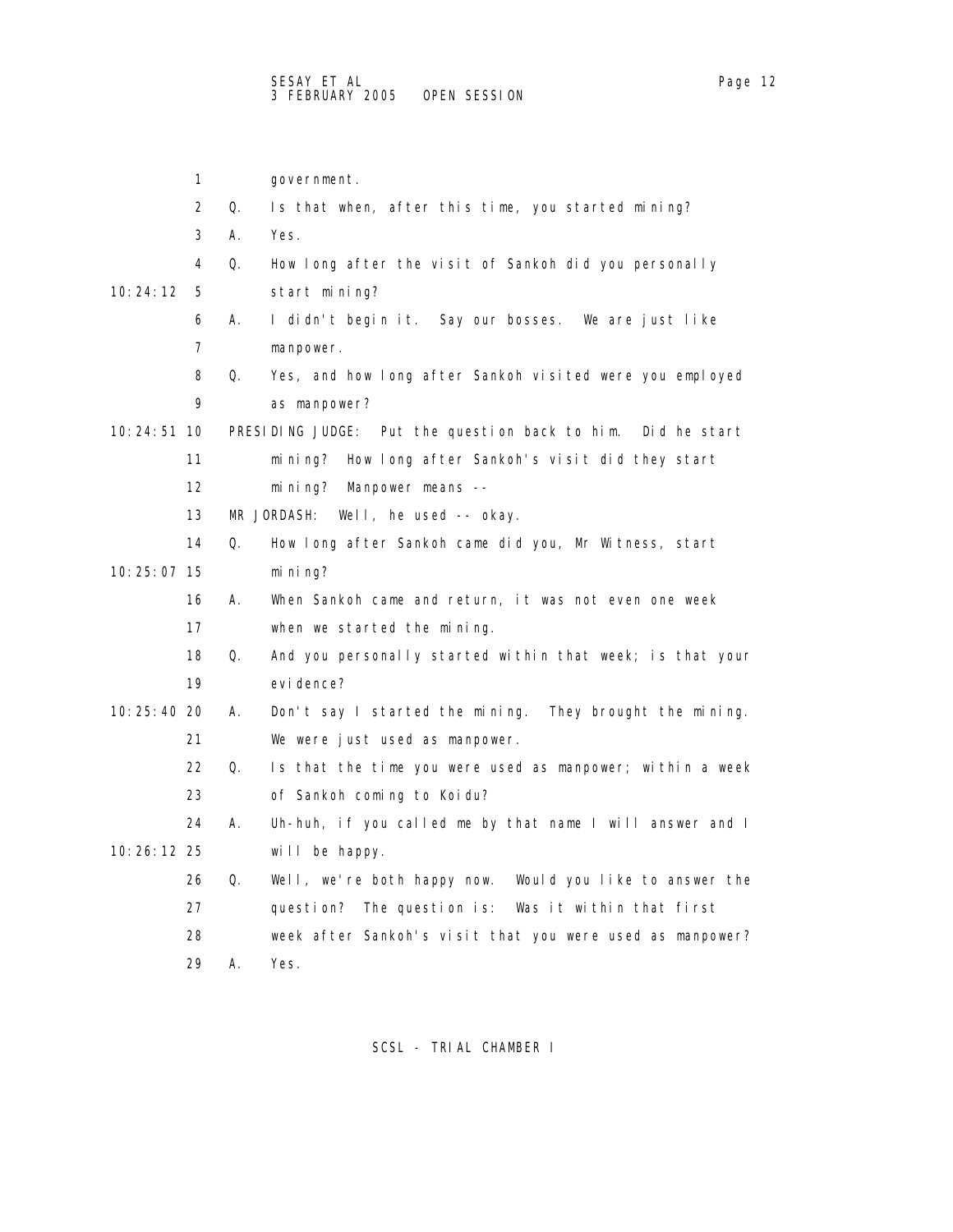|               | 1  | Q. | In relation to where you -- let me start that again.<br>Di d   |
|---------------|----|----|----------------------------------------------------------------|
|               | 2  |    | you then stay at xxxxxx xxxxxx 's compound -- sorry, at the    |
|               | 3  |    | headquarters in Tombodu until and during the time you          |
|               | 4  |    | were manpower?                                                 |
| 10: 27: 14    | 5  | А. | When we left xxxxxx xxxxxx 's house and went to stay at the    |
|               | 6  |    | headquarters, it was then we are used as manpower.<br>Just     |
|               | 7  |    | imagine when they take a load, put it on your head, even       |
|               | 8  |    | if you are not able to carry it from here to there, they       |
|               | 9  |    | will ask you to carry it. By then there were no vehicles       |
| 10: 27: 58 10 |    |    | so they used us as manpower.                                   |
|               | 11 | Q. | So the answer is yes, you were at the HQ at the time you       |
|               | 12 |    | were employed as manpower?                                     |
|               | 13 | А. | Yes.                                                           |
|               | 14 | Q. | For the avoidance of doubt, manpower means you being used      |
| 10: 28: 25 15 |    |    | to mine?                                                       |
|               | 16 |    | PRESIDING JUDGE: But, Mr Jordash, the witness has clarified    |
|               | 17 |    | certain things, like loads and things like that.<br>As         |
|               | 18 |    | manpower they captured, they had no choice in the matter;      |
|               | 19 |    | that is what he's saying. Are you suggesting that the          |
| 10:28:50 20   |    |    | manpower was exclusive to mining only?                         |
|               | 21 |    | No, I am not making any suggestions whatsoever.<br>MR JORDASH: |
|               | 22 |    | PRESIDING JUDGE:<br>Okay, you may proceed, please.             |
|               | 23 |    | MR JORDASH:                                                    |
|               | 24 | Q. | When you were employed in the mines you were living at         |
| 10: 29: 05 25 |    |    | the H -- near the HQ; is that right?                           |
|               | 26 | А. | There we were, that's true.                                    |
|               | 27 | Q. | That's where you slept?                                        |
|               | 28 | А. | There I slept. When we go out for the whole day, when we       |
|               | 29 |    | are returning we are being guided by soldiers.<br>They         |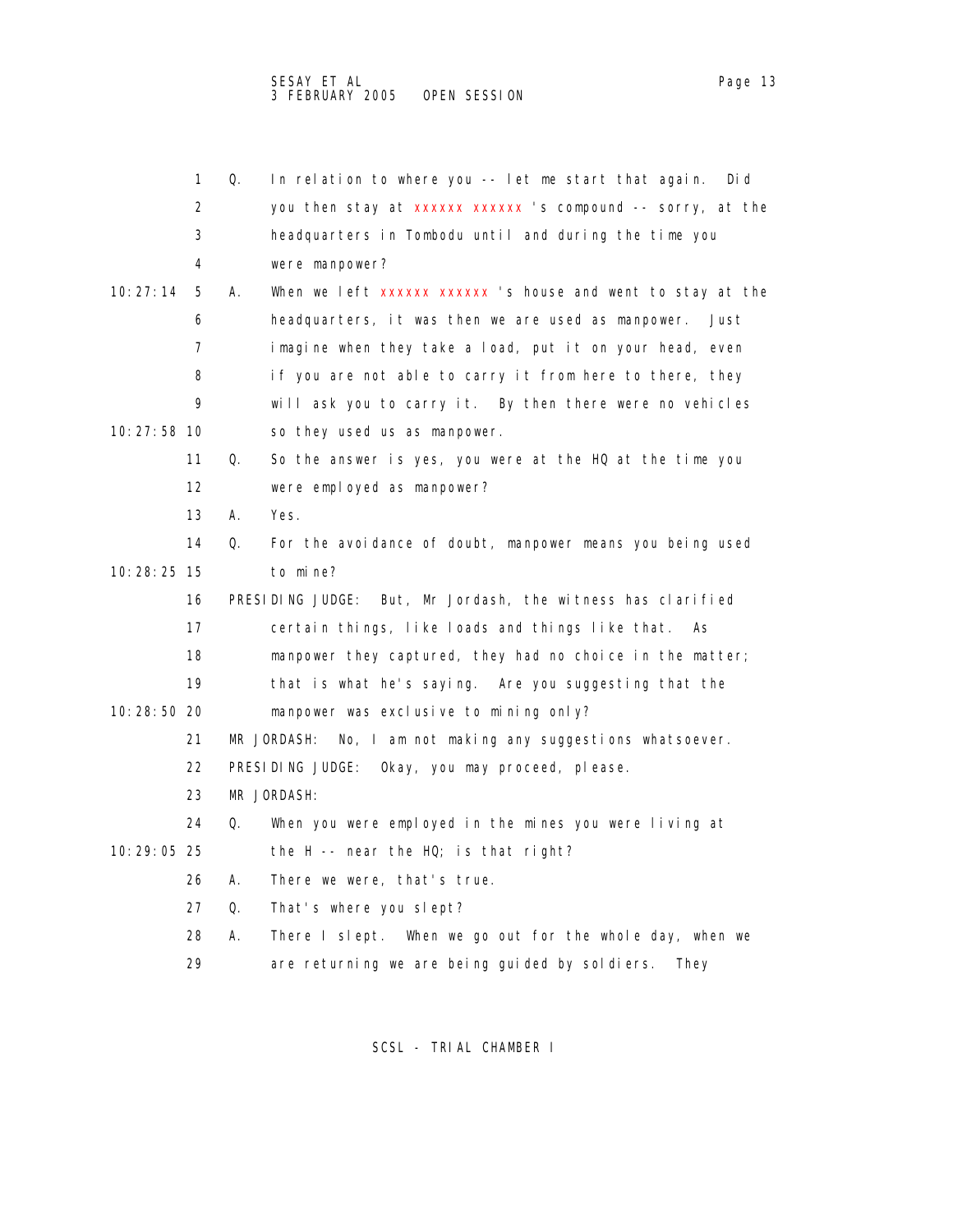|               | 1  |    | bring us to our dwelling places. There they kept us.      |
|---------------|----|----|-----------------------------------------------------------|
|               | 2  | Q. | During your stay near the HQ you were sharing a house     |
|               | 3  |    | with other civilians; is that correct?                    |
|               | 4  | А. | Yes, we are all civilians in that house.                  |
| 10: 30: 14    | 5  | Q. | So this would be '98, '99 and 2000; is that correct?      |
|               | 6  | А. | That's true.                                              |
|               | 7  | Q. | Can you name any civilians you lived with during those    |
|               | 8  |    | three years?                                              |
|               | 9  | Α. | I don't know the name of anyone because I was in my own   |
| 10: 30: 44 10 |    |    | trouble and I was discouraged and I had no pleasure to    |
|               | 11 |    | look for other names.                                     |
|               | 12 | Q. | Let me just make sure we are clear about this.<br>At no   |
|               | 13 |    | stage throughout the three years did you ever find out    |
|               | 14 |    | the name of any civilian you ever lived with.<br>Is that  |
| 10: 31: 06 15 |    |    | your evi dence?                                           |
|               | 16 | А. | I knew only the names of their soldiers. I cannot go out  |
|               | 17 |    | looking for names of a civilian who was under punishment. |
|               | 18 | Q. | I am not talking about going out, Mr Witness. I am        |
|               | 19 |    | talking about asking somebody who lives with you what     |
| 10: 31: 37 20 |    |    | their name might be. Did you not at any stage ask your    |
|               | 21 |    | fellow captives what their names were?                    |
|               | 22 | А. | I didn't do it for reason that their identity may not be  |
|               | 23 |    | shown to the people by a name.                            |
|               | 24 | Q. | What do you mean the "identity"? I didn't understand      |
| 10: 32: 13 25 |    |    | your answer. Could you repeat the answer, Mr Witness?     |
|               | 26 | А. | Cannot give their names.                                  |
|               | 27 | Q. | Why didn't you ask anybody you lived with what their name |
|               | 28 |    | was?                                                      |
|               | 29 | А. | At that time seeing two civilians coming together even to |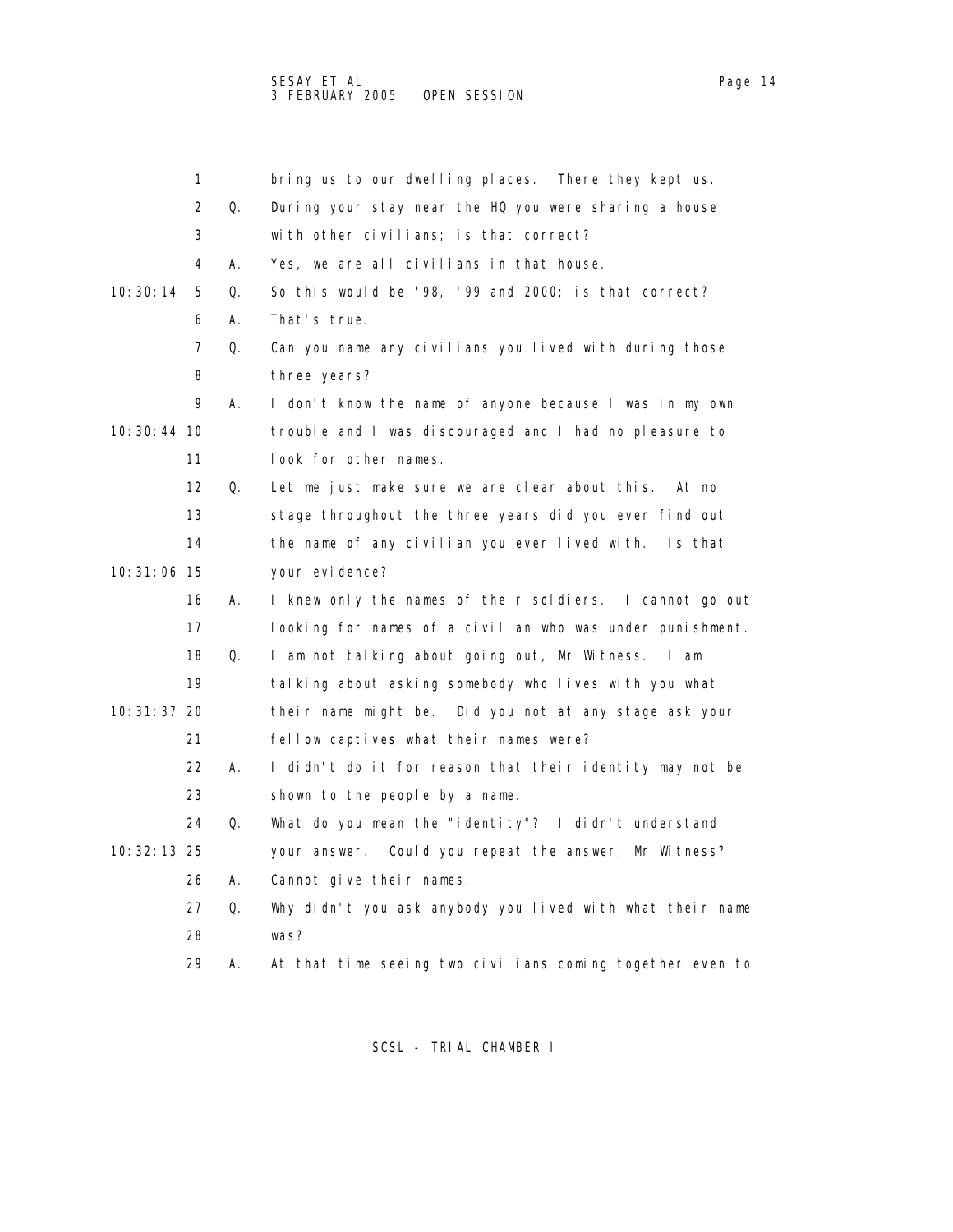|               | 1  | hang heads and talk, they'll cast suspicion that you want        |
|---------------|----|------------------------------------------------------------------|
|               | 2  | to plan evil or coup against them. Either they kill one          |
|               | 3  | of you or they punish you severely.                              |
|               | 4  | Q.<br>Are there soldiers living in your house?                   |
| 10: 33: 09    | 5  | А.<br>They didn't sleep with us but they were there guarding     |
|               | 6  | us, and when we go out for walk they guide us back to the        |
|               | 7  | house and make sure we are in the house and lock it, and         |
|               | 8  | then they be around there guarding us.                           |
|               | 9  | So you're locked in the house with civilians; is that<br>Q.      |
| 10: 33: 44 10 |    | your evi dence?                                                  |
|               | 11 | I'm also a civilian. Then you're asking if the locked<br>А.      |
|               | 12 | doors or not are civilians?                                      |
|               | 13 | No, I'm asking you whether you were locked inside the<br>Q.      |
|               | 14 | house with civilians in '98, '99 and 2000?                       |
| 10: 34: 30 15 |    | THE INTERPRETER: Your Lordship, let the witness take his time    |
|               | 16 | to give us the answer.                                           |
|               | 17 | MR JORDASH:<br>Break your answers down, Mr Witness.              |
|               | 18 | PRESIDING JUDGE:<br>Mr Witness, you don't need to get nervous or |
|               | 19 | Keep your calm and answer the questions and<br>angry.            |
| 10: 34: 51 20 |    | please don't be too long. Let your explanations not be           |
|               | 21 | too long because we want to get what you are saying              |
|               | 22 | Do you understand?<br>translated.                                |
|               | 23 | THE WITNESS: I do understand.                                    |
|               | 24 | PRESIDING JUDGE: Take your time, answer counsel's questions.     |
| 10: 35: 11 25 |    | If you have the answer, you give it. If you don't have           |
|               | 26 | the answer, you say you don't have the answer, you don't         |
|               | 27 | But don't lose your calm. You understand?<br>know.<br>The        |
|               | 28 | lawyer is just doing the job he has to do for his client.        |
|               | 29 | Do you understand? There is no personal quarrel between          |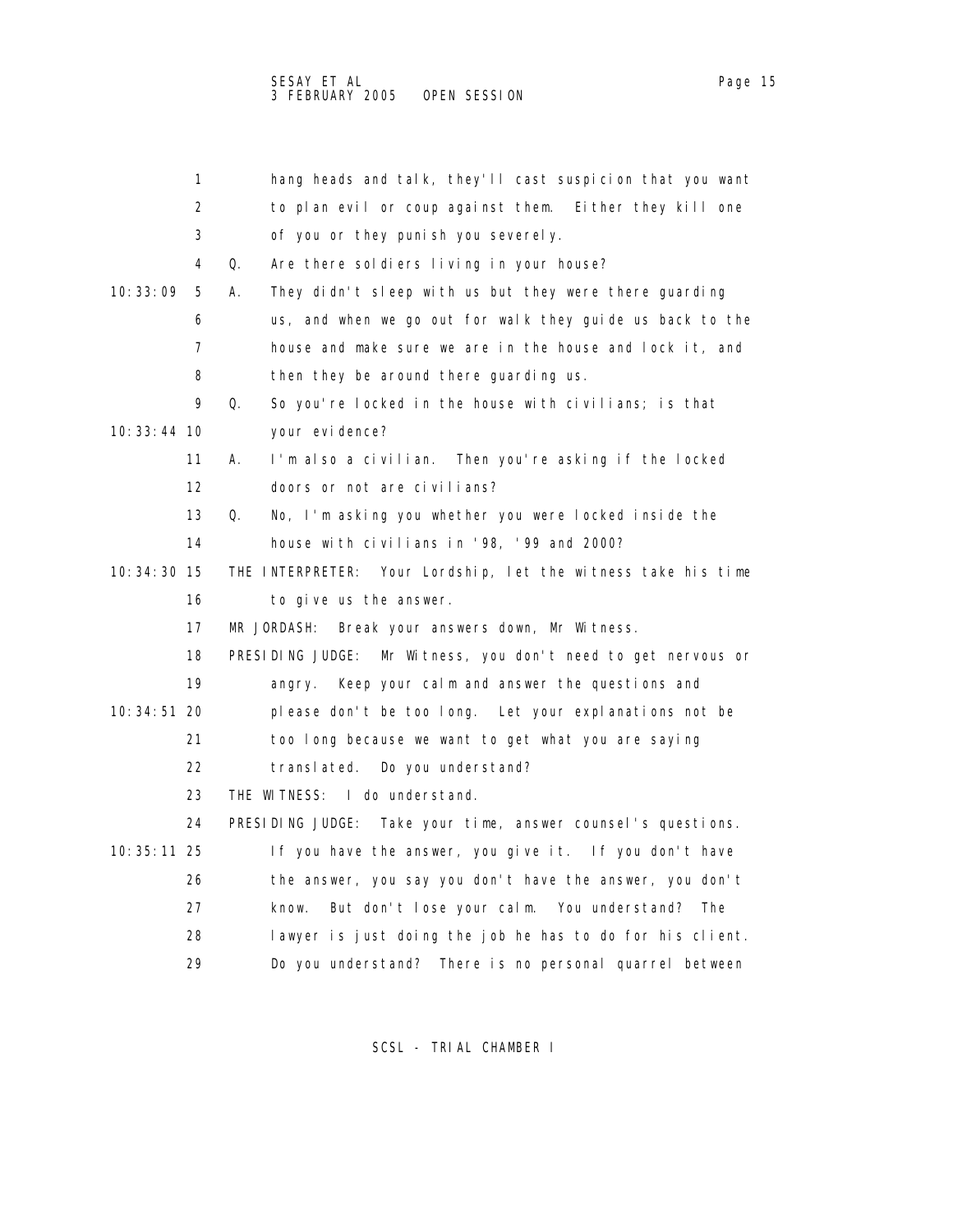1 you and this lawyer. Do you understand? 2 THE WITNESS: Okay. 3 PRESIDING JUDGE: Don't think that there should be any quarrel 4 between you and the lawyer, okay. Mr Jordash, you may 10:35:45 5 proceed. 6 MR JORDASH: Thank you. 7 Q. Were you during '98, '99 and 2000 locked in a house at 8 the HQ at night with other civilians? 9 A. At first they were not locking -- they were not closing 10:36:13 10 doors on us, in 1998. 11 Q. But in 1999 you were locked in? 12 A. It started when the diamond mining started. 13 Q. Is it the case, Mr Witness, that you cannot give any 14 names because you weren't actually in a house with other 10:36:52 15 civilians during '98, '99, 2000? 16 A. No. 17 Q. You told us yesterday that -- and I will quote the words 18 back to you so you know what it is you said. When asked 19 what you were doing when Savage was in Tombodu, you said 10:37:44 20 this: "By then I was a farmer, but because I have been 21 captured I had nowhere to go. I was just there with them 22 doing nothing." What did you mean by that? 23 A. Which one? I didn't get you clear. 24 Q. I am reading back your words, Mr Witness. Yesterday when 10:38:22 25 asked what you were doing when Savage was in Tombodu, you 26 said this: "By then I was" -- 27 MR HARRISON: I apologise for interrupting but I just wanted 28 to make clear if it is a transcript that is being read 29 from if a reference could be made to the page.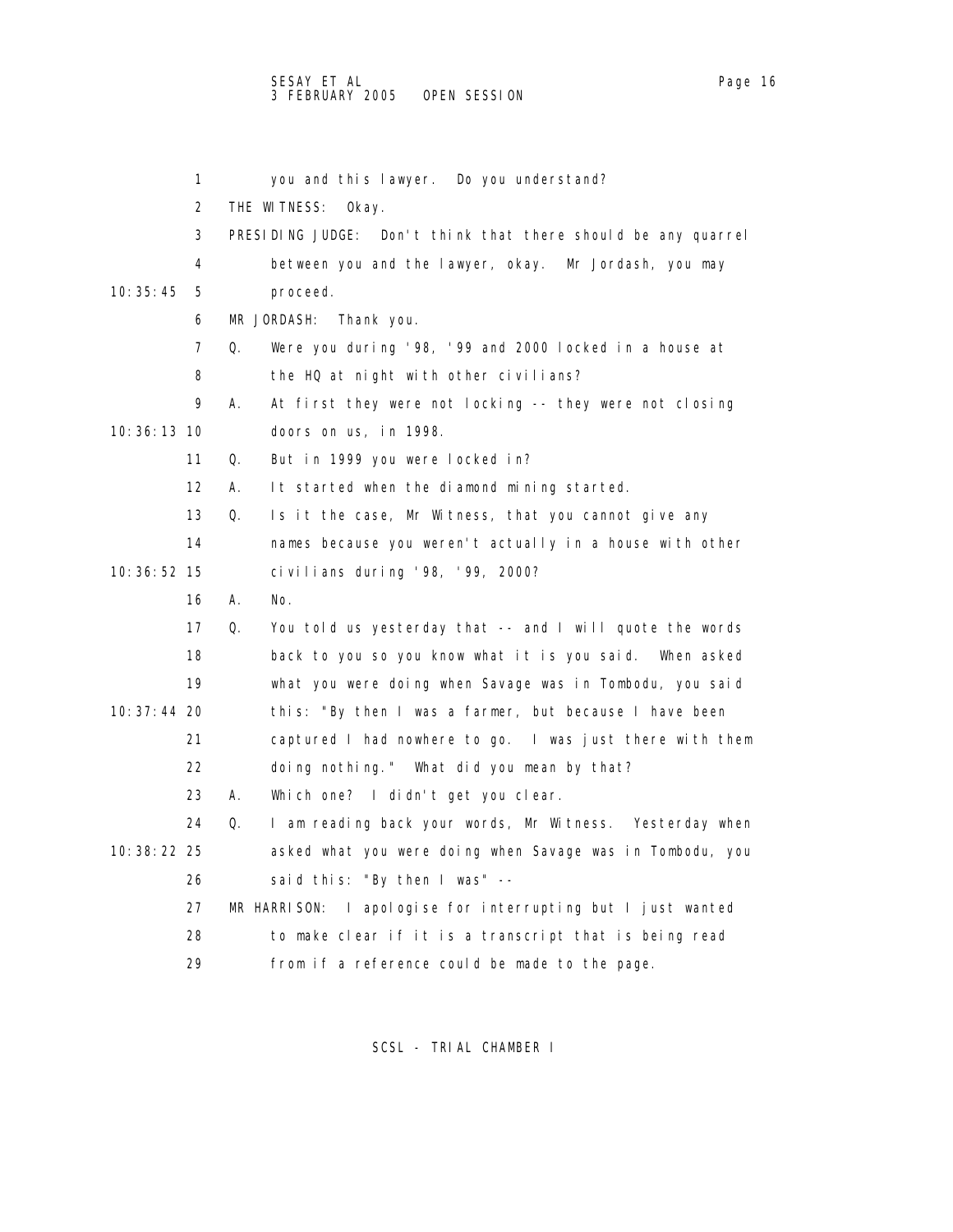|               | 1  |    | MR JORDASH: I beg your pardon, that is very rude of me, I   |
|---------------|----|----|-------------------------------------------------------------|
|               | 2  |    | completely agree. Page 22 line 24.                          |
|               | 3  | Q. | "By then I was a farmer, but because I have been captured   |
|               | 4  |    | I had nowhere to go. I was just there with them doing       |
| 10: 39: 06    | 5  |    | nothing again." That was an answer you gave, Mr Witness.    |
|               | 6  |    | Could you just explain what you meant?                      |
|               | 7  | А. | I was a farmer. In my village where I was, I was doing      |
|               | 8  |    | But after I have been captured by those people,<br>farming. |
|               | 9  |    | I was not doing my farming again, I cannot do anything      |
| 10: 39: 51 10 |    |    | again. I was just with them.                                |
|               | 11 | Q. | Is it true, Mr Witness, that you were being used as an      |
|               | 12 |    | errand boy because the rebels had empathy for you?          |
|               | 13 | А. | In actual fact they had empathy for me because they         |
|               | 14 |    | killed my colleague. But for the work, I really worked      |
| 10:40:30 15   |    |    | for them.                                                   |
|               | 16 | Q. | Who had empathy for you because they'd killed your          |
|               | 17 |    | friend?                                                     |
|               | 18 | А. | The soldiers who were there.                                |
|               | 19 | Q. | Which soldiers?                                             |
| 10:40:45 20   |    | А. | They had one RUF officer who had serious empathy for us.    |
|               | 21 | Q. | What's his name?                                            |
|               | 22 | А. | Sylvester.                                                  |
|               | 23 | Q. | Is that Sylvester Kieh?                                     |
|               | 24 | А. | Yes, he was a G5. He was in between the civilians and       |
| 10:41:28 25   |    |    | the rebels. So whatever happen, we explain to him, he       |
|               | 26 |    | came to our aid.                                            |
|               | 27 | Q. | So because Sylvester Kieh had empathy for you, you were     |
|               | 28 |    | an errand boy.<br>How did that differ to the other          |
|               | 29 |    | ci vi I i ans?                                              |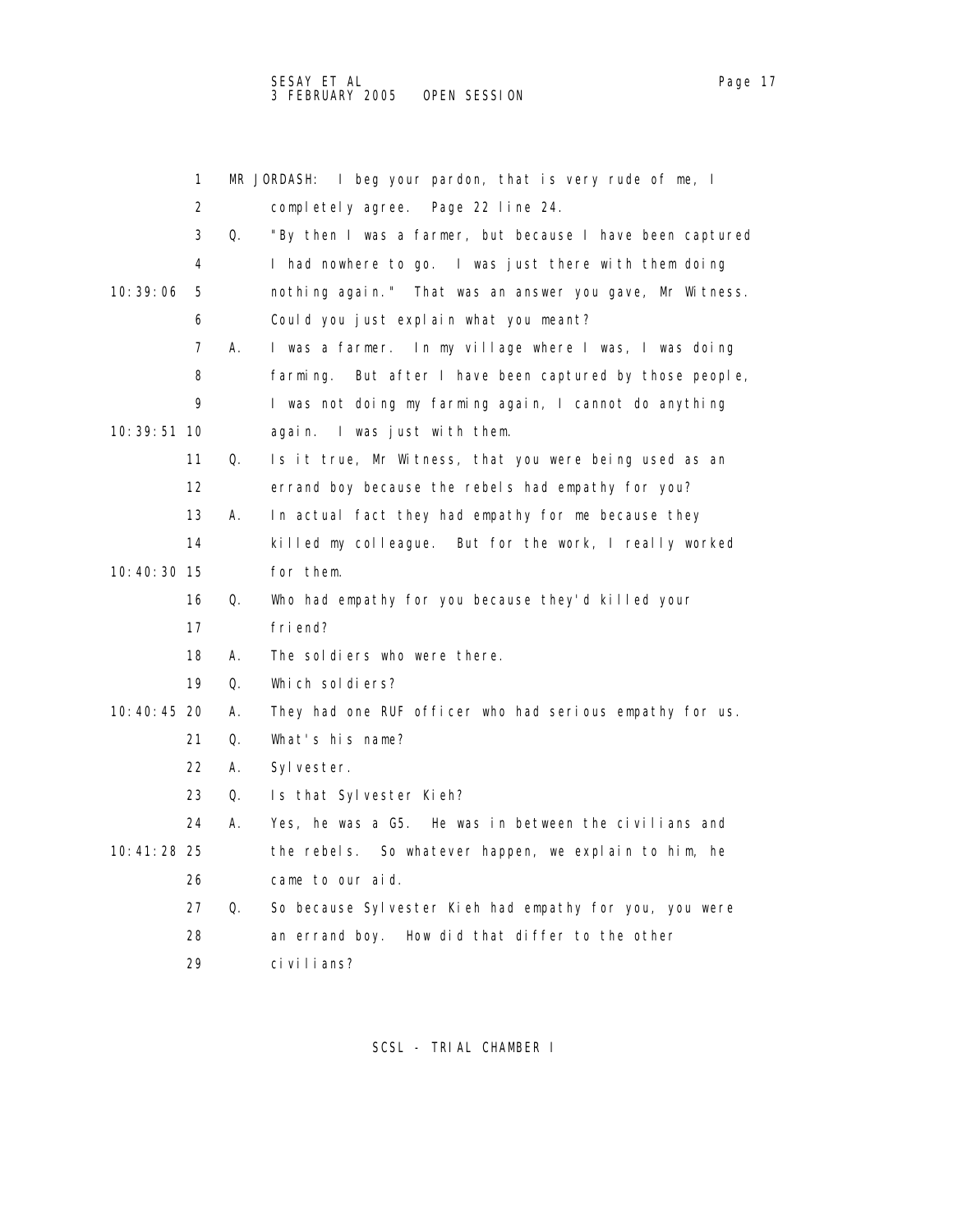SESAY ET AL Page 18 and the set of the set of the set of the set of the set of the set of the set of the set o 3 FEBRUARY 2005 OPEN SESSION

|               | 1                 | А. | There were some who were wounded, some who have lost      |
|---------------|-------------------|----|-----------------------------------------------------------|
|               | 2                 |    | their legs, and there were some who have even gone to     |
|               | 3                 |    | But they had empathy for them all.<br>Gui nea.            |
|               | 4                 | Q. | Sorry, who had empathy for them all?                      |
| 10: 42: 37    | 5                 | А. | RUF.                                                      |
|               | 6                 | Q. | So RUF had empathy for all the civilians who were         |
|               | 7                 |    | injured; is that right?                                   |
|               | 8                 | А. | It is so, because al ready they wounded them, they had    |
|               | 9                 |    | nothing to do with them again. Some even said, "If you    |
| 10: 43: 20 10 |                   |    | want to kill me you can kill me, but I have nothing to do |
|               | 11                |    | agai n. "                                                 |
|               | $12 \overline{ }$ | Q. | So did the RUF have empathy for those civilians who'd     |
|               | 13                |    | lost friends and family at the hands of some of the       |
|               | 14                |    | rebel s?                                                  |
| 10:43:36 15   |                   | А. | There was no way again they had empathy for them, because |
|               | 16                |    | they've already done what they want to do with them.      |
|               | 17                | Q. | Just so we are clear then, who was it who was expressing  |
|               | 18                |    | empathy?                                                  |
|               | 19                | А. | That man whom I have named, Sylvester, he used to give    |
| 10:44:58 20   |                   |    | them food.                                                |
|               | 21                | Q. | Were there other people who were part of the rebels who   |
|               | 22                |    | were empathetic like Sylvester?                           |
|               | 23                | А. | For the other rebels, even when they see food with        |
|               | 24                |    | civilian, be it banana or anything, they grab it from you |
| 10:45:09 25   |                   |    | except we hide it from them.                              |
|               | 26                | Q. | But Sylvester Kieh was doing his best to look after       |
|               | 27                |    | civilians; is that fair?                                  |
|               | 28                | А. | Yes, because of the position and the place they placed    |
|               |                   |    |                                                           |

29 him as a G5, to be between the civilians and the rebels.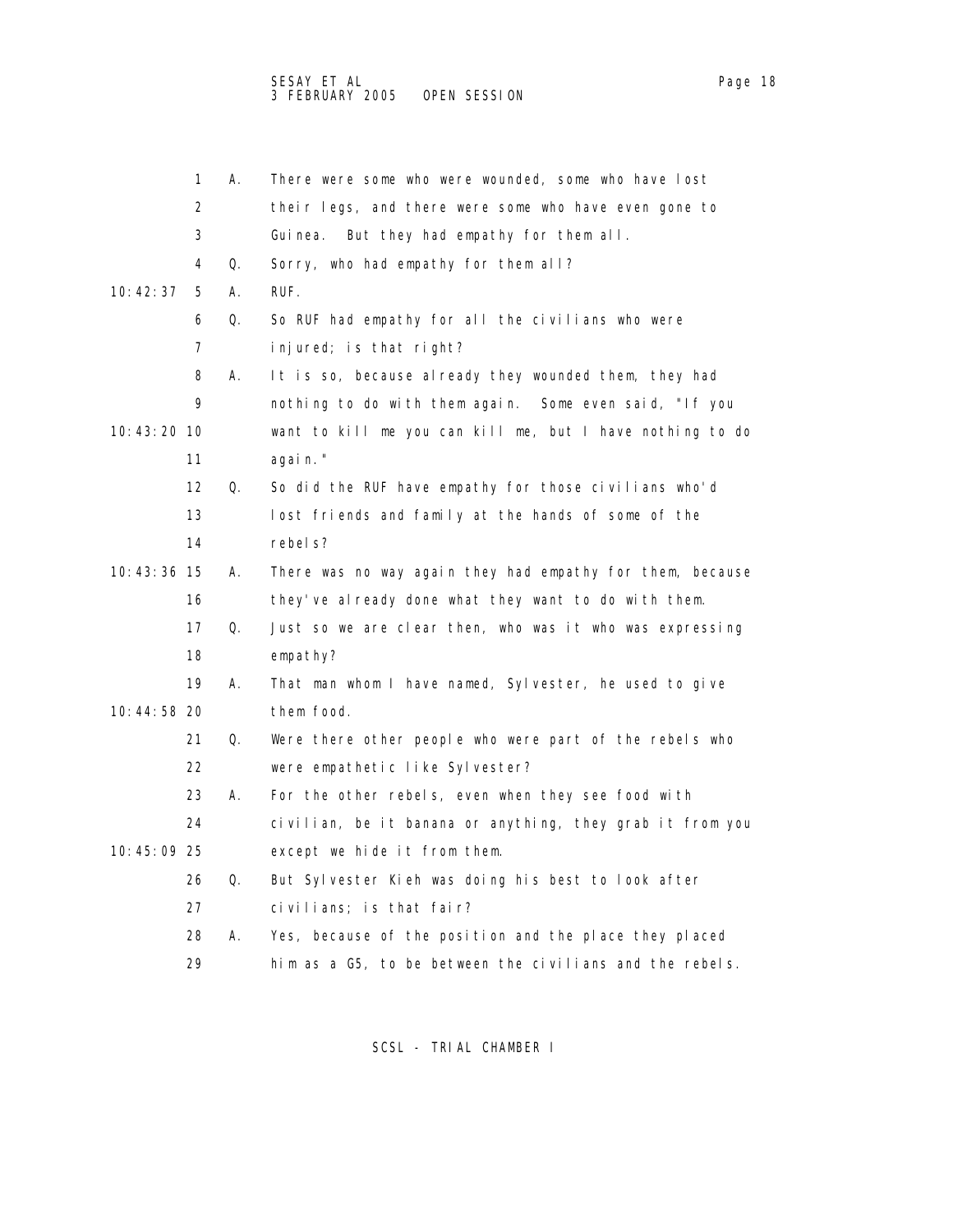1 But just imagine you've burnt somebody's house, you've 2 cut his hand, then later you say you should talk to him. 3 What sense would that make? 4 Q. How far away from where you lived did Savage live, 10:46:14 5 Mr Witness? 6 A. There was no distance between us. 7 Q. Can you estimate using the length of this room or the 8 main gate of the Court? 9 A. The distance was just like from here to the last gate, 10:47:00 10 before going to the main road. 11 Q. Thank you. Do you know what Staff Biyoh was doing at the 12 moment, Mr Witness? 13 A. Staff Biyoh? 14 Q. Yes. 10:47:20 15 A. I don't know Staff Biyoh. Staff Alhaji? 16 Q. You knew him yesterday, Mr Witness. Page 8 transcript 17 line 22, I will read what you said. 18 A. What name? 19 Q. Staff Biyoh. 10:47:49 20 A. I said Staff Alhaji. 21 PRESIDING JUDGE: Have these transcripts been proofread before 22 we place a lot of reliance on this? 23 MR JORDASH: Well, I heard him say it, I remember him saying 24 it. 10:48:00 25 PRESIDING JUDGE: I am not saying the contrary. We may well 26 be picking on a witness on something that may not 27 necessarily have been on the record. That is why I think 28 it is good to have these things proofread for them to 29 appear authentic. I don't know. You may proceed, but if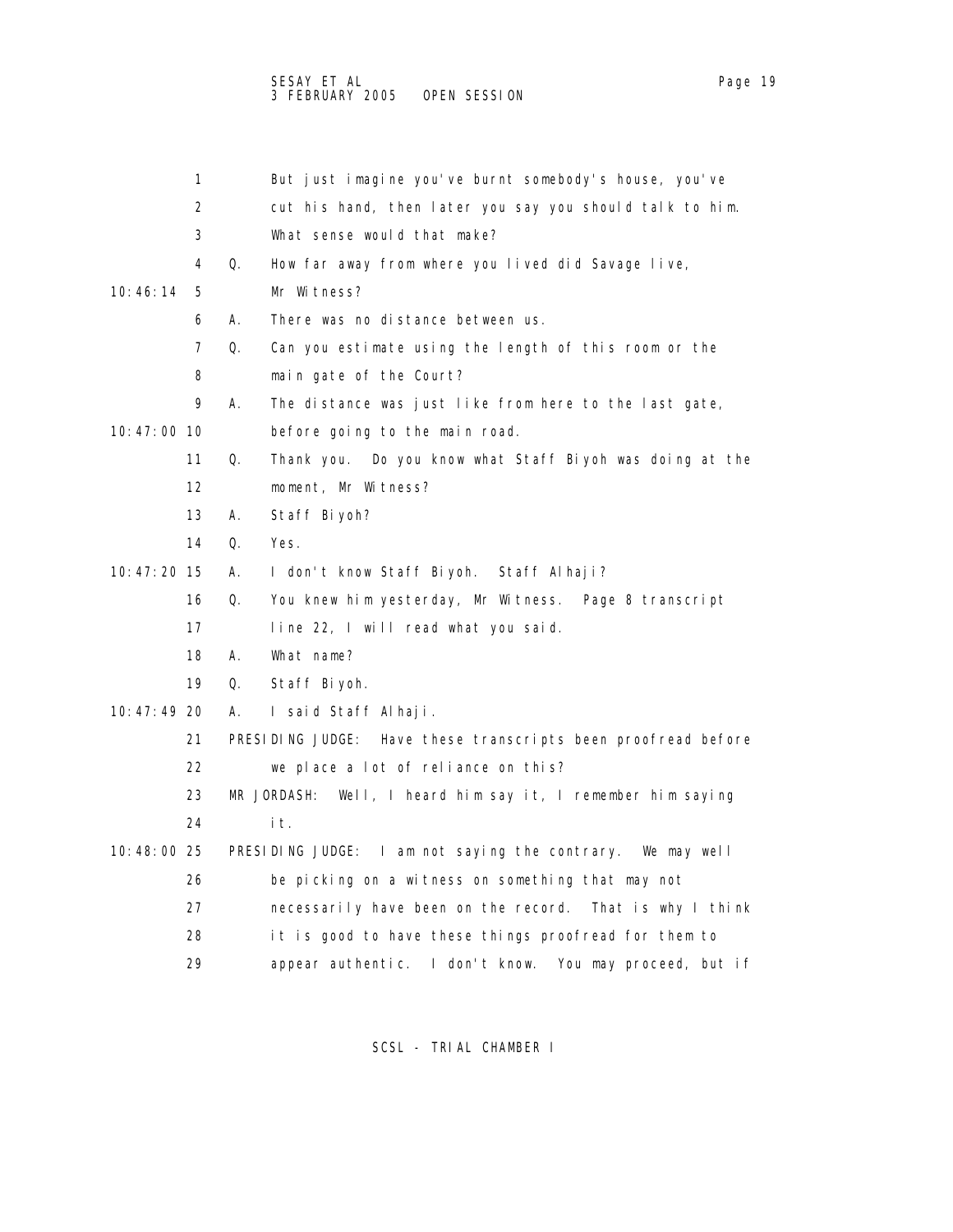## SESAY ET AL Page 20 3 FEBRUARY 2005 OPEN SESSION

 1 he is saying Staff Biyoh, Staff Alhaji -- was it Staff 2 Biyoh and Staff Alhaji at the same time? 4 PRESIDING JUDGE: Maybe you may wish to ask the question. 10:48:32 5 JUDGE BOUTET: What is the page? 6 MR JORDASH: Page 8 line 22. Staff Biyoh or Staff Biyoh, one

8 THE WITNESS: He's called Alhaji Biyoh, they call him Staff

9 Alhaji. He has all those names. We call him again

10:48:55 10 Colonel.

- 11 MR JORDASH:
- 12 Q. Yesterday you called him Staff Biyoh.
- 13 JUDGE BOUTET: Biyoh, Biyoh.
- 14 MR JORDASH: Biyoh.

3 MR JORDASH: Yes.

7 or the other.

10:49:01 15 MR HARRISON: I was just going to interject earlier on. I

- 16 think the witness has used a name, but it may be a
- 17 slightly different pronunciation from that adopted by
- 18 Mr Jordash.

19 MR JORDASH: Let me clarify. I am talking about Staff Alhaji,

- 10:49:20 20 Mr Witness.
	- 21 PRESIDING JUDGE: Let's get it down. We want to know the
	- 22 names of this Staff Alhaji. What are his names?
	- 23 THE WITNESS: Staff Alhaji.
	- 24 PRESIDING JUDGE: What other name?
- 10:49:43 25 THE WITNESS: They call him again Colonel Biyoh.
	- 26 MR JORDASH:
	- 27 Q. Do you know what he's doing now, Mr Witness?
	- 28 A. Staff Alhaji? He's in the soldier, he is in the army.
	- 29 Q. In Freetown?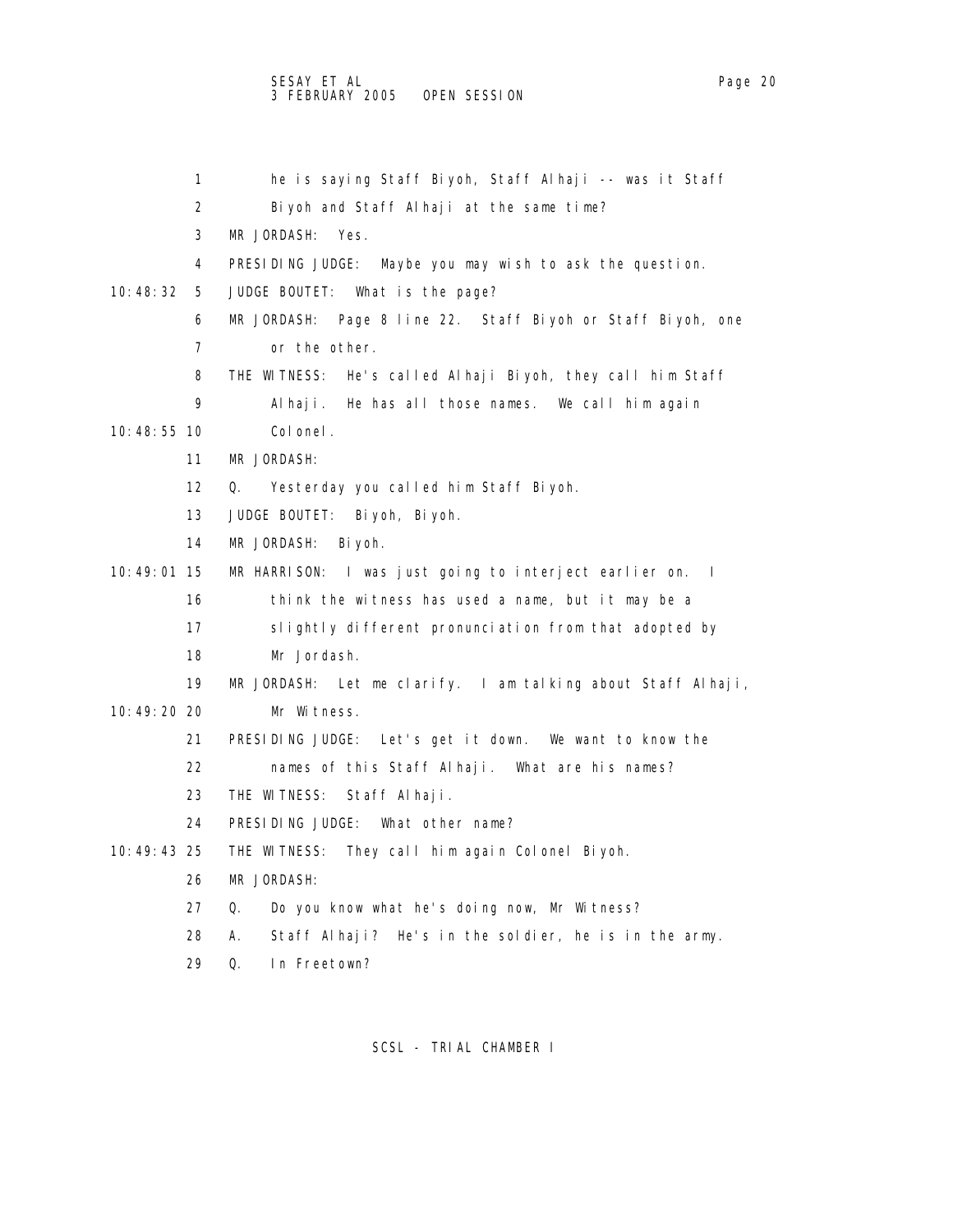|               | 1  | Α. | Yes.                                                        |
|---------------|----|----|-------------------------------------------------------------|
|               | 2  | 0. | Have you visited him since you've been in Freetown?         |
|               | 3  | А. | I don't want him to see me.                                 |
|               | 4  | Q. | Did you meet him before your stay at xxxxxx xxxxxx's        |
| 10: 50: 54    | 5  |    | compound? Before that day had you met Staff Alhaji?         |
|               | 6  | А. | In fact, for Staff Alhaji, since he gain employment, it     |
|               | 7  |    | was like they employed him for colonel. There he has        |
|               | 8  |    | been all along, even until the overthrow of the             |
|               | 9  |    | government.                                                 |
| 10: 51: 25 10 |    | Q. | So Staff Alhaji was living where before the overthrow of    |
|               | 11 |    | President Kabbah's government in '97? Where was Staff       |
|               | 12 |    | Al haji living?                                             |
|               | 13 | А. | He was at Number 11.                                        |
|               | 14 | Q. | You knew him, didn't you, before these events you           |
| 10:52:00 15   |    |    | describe? Before the overthrow of President Kabbah's        |
|               | 16 |    | government did you know him?                                |
|               | 17 | А. | He calls me uncle.                                          |
|               | 18 | Q. | Did he call you uncle before President Kabbah's             |
|               | 19 |    | government was overthrown?                                  |
| 10:52:23 20   |    | А. | We are all involved in the campaign and during election     |
|               | 21 |    | we are together, and, in fact, he was saying that SLP was   |
|               | 22 |    | his party.                                                  |
|               | 23 | Q. | What did he mean by calling you uncle?                      |
|               | 24 | А. | It's because me and the mother are coming from the same     |
| 10: 53: 24 25 |    |    | That was the reason why he called me uncle.<br>tribal line. |
|               | 26 |    | MR HARRISON:<br>There is a concern the Prosecution has with |
|               | 27 |    | respect to the witness protection measures. There has       |
|               | 28 |    | been evidence elicited unintentionally which would on the   |
|               | 29 |    | face of it permit at least one person to be able to         |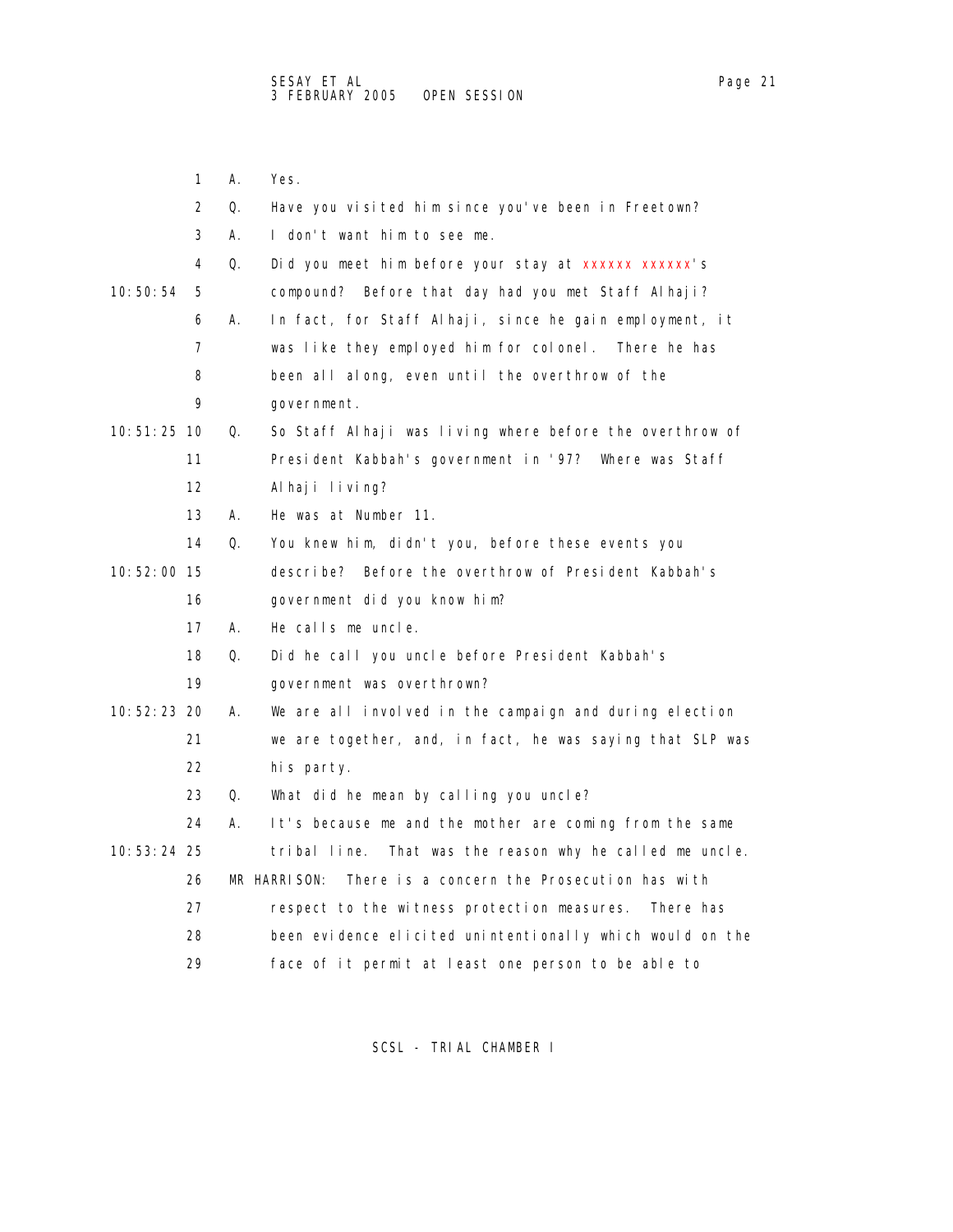|               | 1                 |    | divine the identity of this witness. I am asking if the         |
|---------------|-------------------|----|-----------------------------------------------------------------|
|               | 2                 |    | Defence is wishing to continue in this area of                  |
|               | 3                 |    | questioning if we could go into a closed session.               |
|               | 4                 |    | It would be opportune, Your Honours, with the<br>MR JORDASH:    |
| 10: 54: 04    | 5                 |    | greatest of respect, to go into closed session, because         |
|               | 6                 |    | there is also a matter I want to raise with this witness        |
|               | 7                 |    | about previous witnesses. I wouldn't imagine it would           |
|               | 8                 |    | take more than 20 minutes.                                      |
|               | 9                 |    | PRESIDING JUDGE:<br>[Microphone not activated]                  |
| 10: 54: 48 10 |                   |    | Well, Your Honour, the only -- it could be done,<br>MR JORDASH: |
|               | 11                |    | yes.                                                            |
|               | $12 \overline{ }$ | Q. | I will leave the questions about Staff Alhaji until a bit       |
|               | 13                |    | later on, Mr Witness.<br>Let's move straight to, then, the      |
|               | 14                |    | incident which occurred you say one week after President        |
| 10:55:30 15   |                   |    | Kabbah was thrown out of power, which was, as you have          |
|               | 16                |    | described, a visit to Pa Fania's compound by a number of        |
|               | 17                |    | rebels. You gave us yesterday a list of names who you           |
|               | 18                |    | say attended -- sorry, it wasn't Pa Fania's compound, it        |
|               | 19                |    | was the community centre in Koidu. Do you recall giving         |
| 10:56:06 20   |                   |    | evidence about the meeting at the community centre in           |
|               | 21                |    | Koi du?                                                         |
|               | 22                | А. | I can remember.                                                 |
|               | 23                | Q. | And you told us that Superman, Colonel Gbundema, Gullit,        |
|               | 24                |    | Five-Five, Issa and Mosquito were present.<br>Do you recall     |
| 10:56:33 25   |                   |    | that?                                                           |
|               | 26                | А. | That's true.                                                    |
|               | 27                | Q. | Had you seen ever Superman before at that stage? Is that        |
|               | 28                |    | the first time you saw Superman?                                |
|               | 29                | Α. | The first time I came to know Superman was when they came       |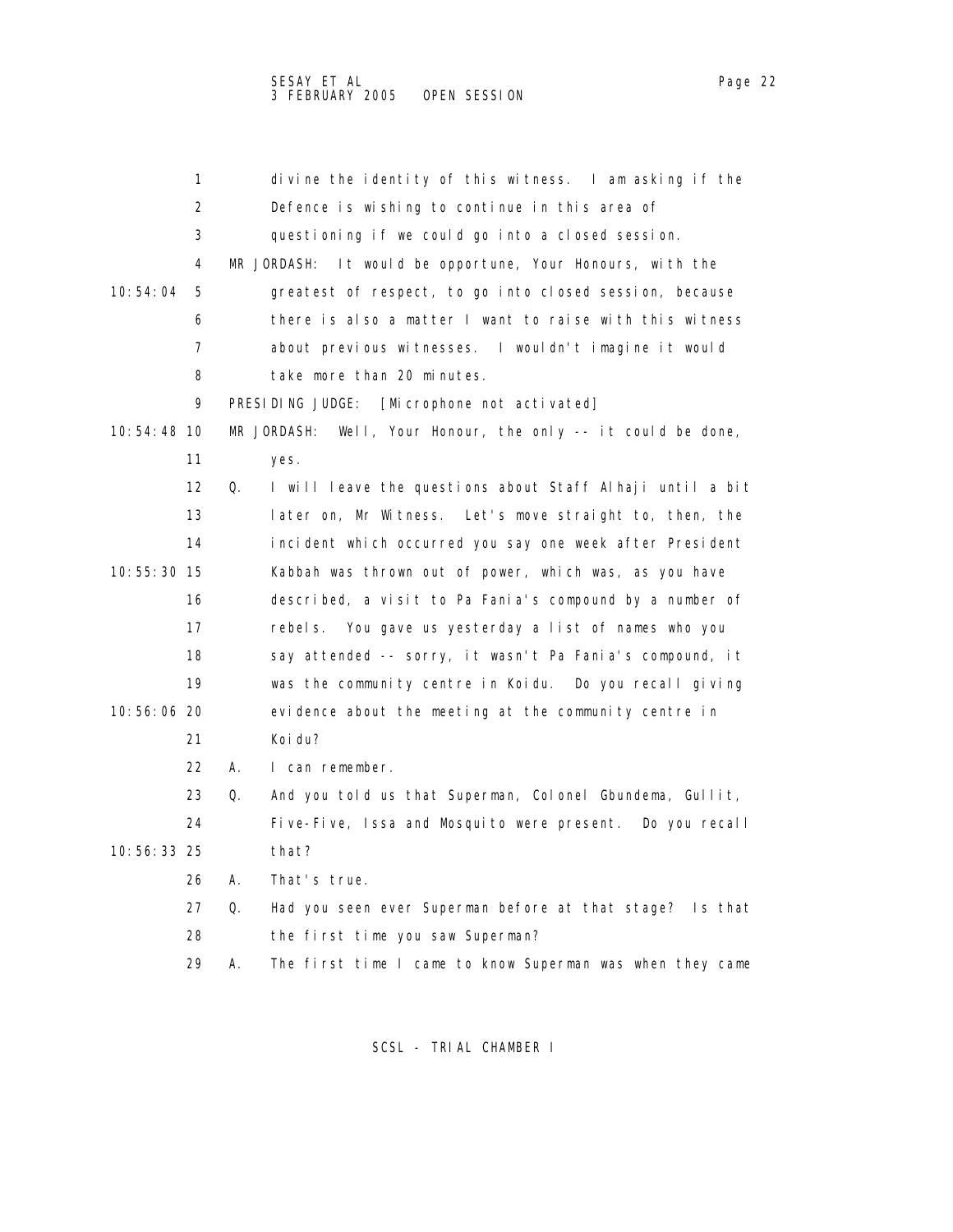|             | 1                 |    | down from the bush and he went and introduced himself to    |
|-------------|-------------------|----|-------------------------------------------------------------|
|             | 2                 |    | us, saying, "I am Superman." He was an average height       |
|             | 3                 |    | man.                                                        |
|             | 4                 | Q. | Was this before the visit to the community centre at        |
| 10:57:37    | 5                 |    | Koidu or was it after or was it at the visit?               |
|             | 6                 | А. | I knew him before going to the community meeting.           |
|             | 7                 | Q. | When had you met him before?                                |
|             | 8                 | А. | They came out from the bush and he even went to our         |
|             | 9                 |    | village with his henchmen. They went as far as to our       |
| 10:58:27 10 |                   |    | chief, they went and talk to him.                           |
|             | 11                | Q. | When was this, Mr Witness?                                  |
|             | $12 \overline{ }$ | А. | I said the time they came out of the bush.                  |
|             | 13                | Q. | When was that, Mr Witness? Which year?                      |
|             | 14                | А. | The time they came out from the bush was not too long       |
| 10:58:59 15 |                   |    | when they overthrow the government. I cannot think of       |
|             | 16                |    | the date.                                                   |
|             | 17                | Q. | Let's try to understand this, Mr Witness. You told us       |
|             | 18                |    | yesterday that the meeting at the community centre in       |
|             | 19                |    | Koidu, which involved Corporal Gborie, Mosquito and the     |
| 10:59:20 20 |                   |    | names we've mentioned, was less than a week after the       |
|             | 21                |    | overthrow of President Kabbah's government, which was in    |
|             | 22                |    | 1997.<br>Are you saying that Superman came some time before |
|             | 23                |    | the community centre visit?                                 |
|             | 24                | А. | When they came out from the bush we spent a good number     |
| 11:00:14 25 |                   |    | of days with them. In fact, people were going around        |
|             | 26                |    | them touching them to see if they were superhumans.<br>We   |
|             | 27                |    | were admiring them, seeing what type of men they were.      |
|             | 28                | Q. | Mr Witness, thank you for that answer, but could you        |
|             | 29                |    | Did you meet Superman before the<br>answer the question.    |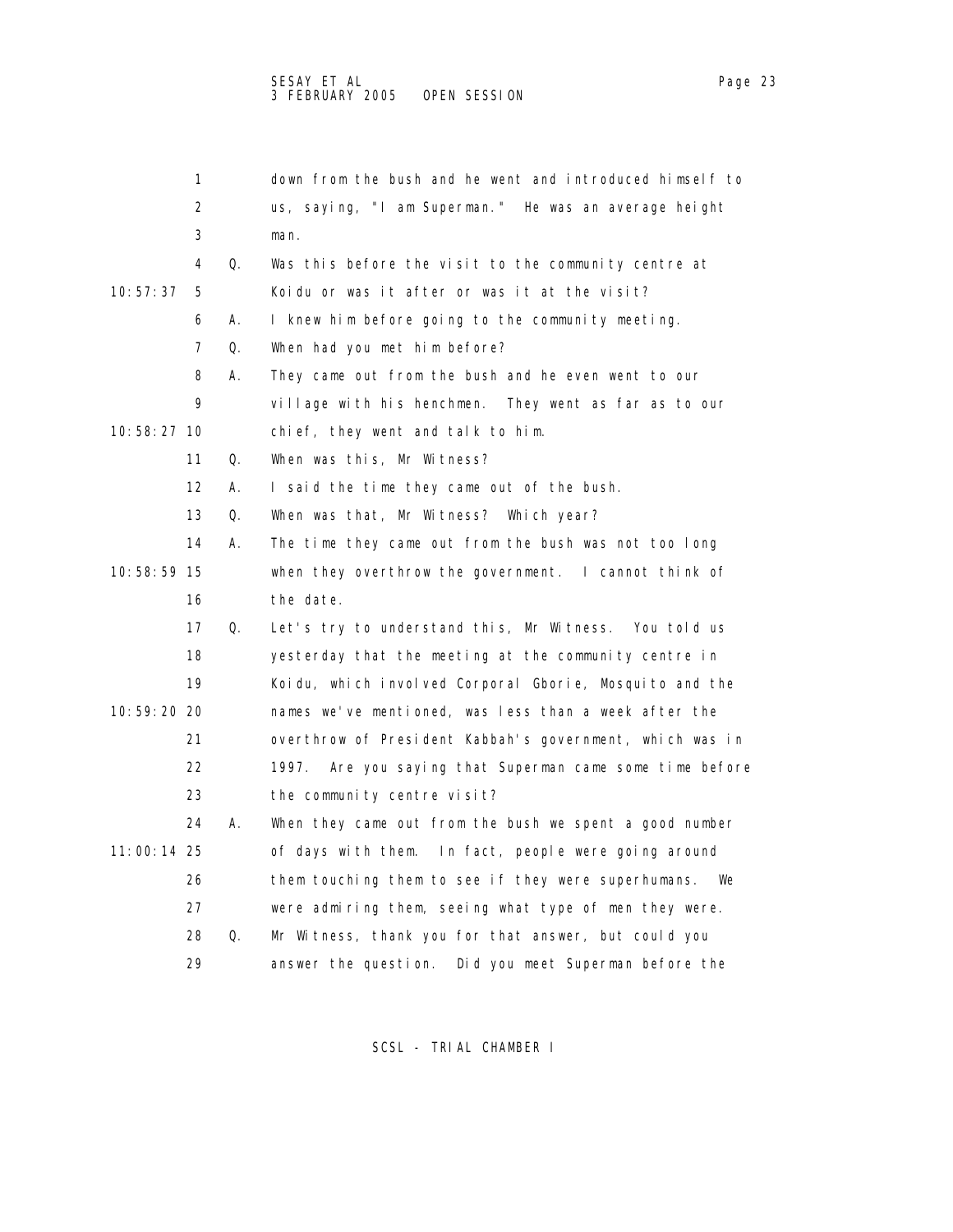1 visit to the community centre in Koidu less than a week 2 after the overthrow of President Kabbah in 1997? Pause 3 there, let some translation -- 4 A. After the overthrow, he went to Kono, he went as far as 11:01:33 5 meeting our paramount chief. There I first saw him. 6 Even before that meeting at community centre you're 7 talking of. 8 Q. So it logically follows then, from what you have told us, 9 if it is truthful, that Superman came to visit between 11:01:50 10 the time of the overthrow of President Kabbah and the 11 visit to the community centre at Koidu; is that correct? 12 A. That's true. He went there before the meeting and even 13 the Lebanese were going round and saying, "Thank you, the 14 war is now over, the war is now over." And they were 11:02:33 15 telling them that, "Yes, we'll kill nobody again." 16 Q. So how long after you heard that President Kabbah had 17 been overthrown was it before Superman arrived in Kono? 18 A. After the overthrow of Pa Kabbah, it was just about three 19 days when Superman went up to Kono, telling people that 11:03:35 20 now the war is over, the war is over. 21 Q. Did he come with a -- on his own or with men? 22 A. He went with his henchmen. There were men after him, 23 running after him. He had a bodyguard also. 24 Q. How many men were running after him? 11:04:06 25 A. Eight people.

26 Q. Eight people plus his bodyguard or eight people in total?

27 A. It is the bodyguard that made up that eight people.

28 Q. Thank you. How long after that was the visit to the

29 community centre in Koidu by Superman and the others?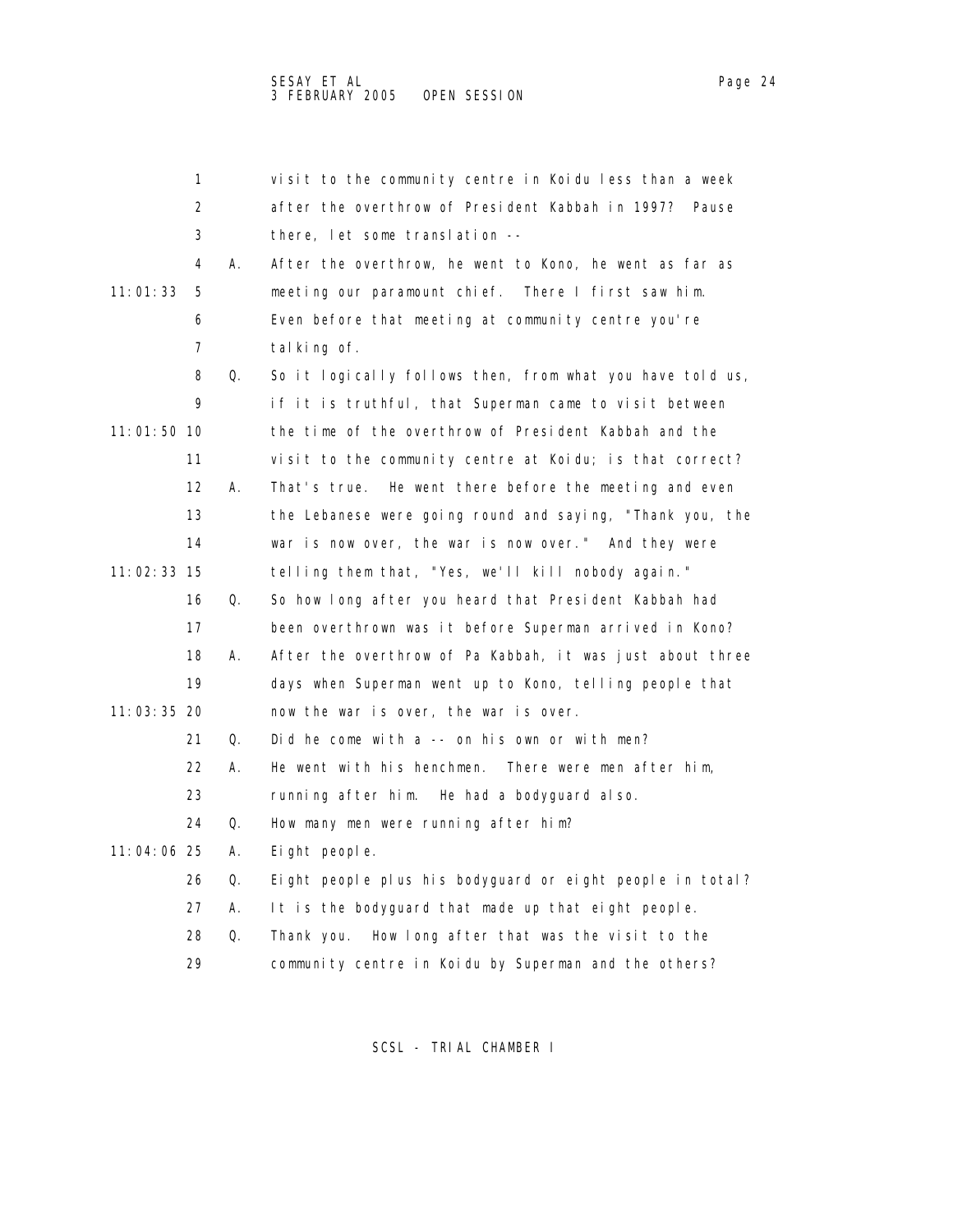|               | 1                 | А. | It was not up to a week. About three to four days when      |
|---------------|-------------------|----|-------------------------------------------------------------|
|               | 2                 |    | we heard that Corporal Gborie had arrived.                  |
|               | 3                 | Q. | And you therefore immediately recognised Superman, having   |
|               | 4                 |    | seen him only several days before; is that right?           |
| 11:05:13      | 5                 | А. | Yes.                                                        |
|               | 6                 | Q. | Was it the first time you'd seen Mosquito?                  |
|               | 7                 | А. | As for Mosquito, he attended school at Yengema and decide   |
|               | 8                 |    | that he was a security there. I knew him before even        |
|               | 9                 |    | joining the RUF.                                            |
| 11:05:48 10   |                   | Q. | So you immediately recognised him at the community centre   |
|               | 11                |    | in Koidu as well?                                           |
|               | $12 \overline{ }$ | А. | At that time he was in charge. By then Issa was a           |
|               | 13                |    | junior, junior somebody.<br>Nobody heard about him at that  |
|               | 14                |    | time.                                                       |
| $11:06:11$ 15 |                   | Q. | So in 1997 Issa was a "junior, junior, nobody had heard     |
|               | 16                |    | of him at that time"?                                       |
|               | 17                | А. | Yes.                                                        |
|               | 18                | Q. | Thank you. And Mosquito you say was in charge of the        |
|               | 19                |    | meeting -- was he in charge of the meeting at the           |
| 11:06:35 20   |                   |    | community centre in Koidu?                                  |
|               | 21                | А. | He was in charge of the meeting, but Corporal Gborie        |
|               | 22                |    | called the Kono people to come and listen to them because   |
|               | 23                |    | they have now formed the government.                        |
|               | 24                | Q. | Just picking up on what you said about Issa, you told us    |
| 11:07:04 25   |                   |    | yesterday about Foday Sankoh coming to Koidu and            |
|               | 26                |    | introducing Issa. Do you recall that evidence?              |
|               | 27                | А. | I did remember that.<br>At that time Mosquito have now      |
|               | 28                |    | We heard that he has left Sierra Leone for another<br>gone. |
|               | 29                |    | I and.                                                      |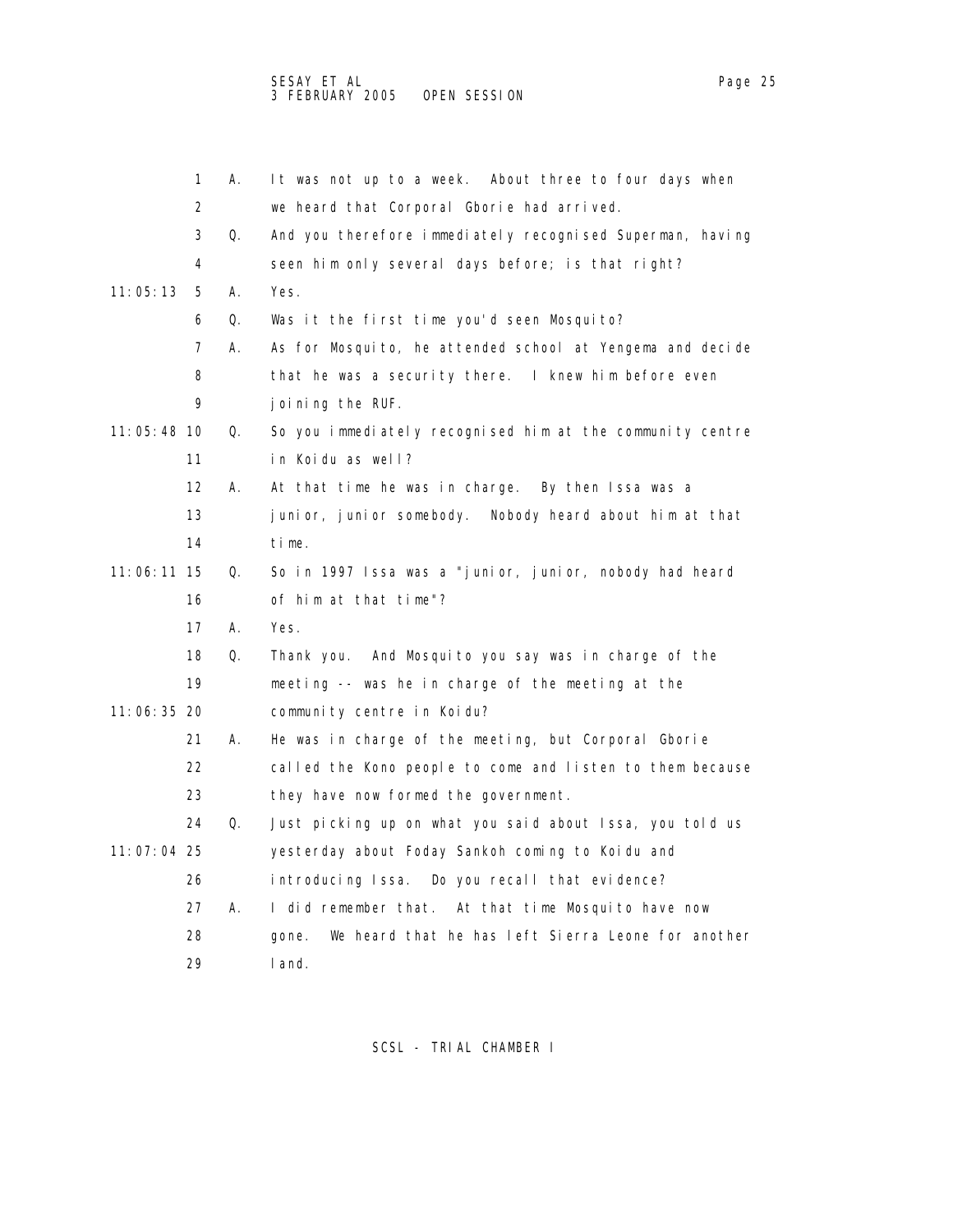|             | 1  | Q. | So that meeting with Sankoh took place after Sam Bockarie  |
|-------------|----|----|------------------------------------------------------------|
|             | 2  |    | had left Sierra Leone - is that right - from what you      |
|             | 3  |    | heard?                                                     |
|             | 4  | А. | The time Pa Sankoh came to Koidu, by then Mosquito was no  |
| 11: 08: 12  | 5  |    | longer in Sierra Leone. That was the time he showed and    |
|             | 6  |    | introduced Issa to us.                                     |
|             | 7  | Q. | And when he introduced Issa you told us yesterday that he  |
|             | 8  |    | had said, "He's not an extra somebody, he is a Sierra      |
|             | 9  |    | Leonean." Do you remember saying that? Page 27 of the      |
| 11:08:37 10 |    |    | transcript, line 19. "That was the time he introduced      |
|             | 11 |    | Issa to us that he is not an extra somebody, he is a       |
|             | 12 |    | Sierra Leonean." Do you remember that evidence?            |
|             | 13 | А. | He held him by his hand and showed us. He told us that,    |
|             | 14 |    | "People are saying that I have brought foreigners to       |
| 11:09:19 15 |    |    | fight this war, " he said, "But look at this young man, he |
|             | 16 |    | is a Sierra Leonean. We met in Liberia and he is there     |
|             | 17 |    | to -- he said he went to drag in Liberia."                 |
|             | 18 | Q. | Now, Mosquito was in charge of this meeting. How did you   |
|             | 19 |    | work that out?                                             |
| 11:09:56 20 |    |    | JUDGE BOUTET: Which meeting are you talking about?         |
|             | 21 |    | MR JORDASH:<br>Sorry, the community centre in Koidu, Your  |
|             | 22 |    | Honour.                                                    |
|             | 23 |    | JUDGE BOUTET: You just talked about a meeting. So you're   |
|             | 24 |    | back to the one --                                         |
| 11:10:08 25 |    |    | MR JORDASH: I am. I will make that clear.                  |
|             | 26 | Q. | Let's go back to the community centre in Koidu,            |
|             | 27 |    | Mr Witness. How could you tell that Mosquito was in        |
|             | 28 |    | charge?                                                    |
|             | 29 | А. | Because by that time, when Foday Sankoh was                |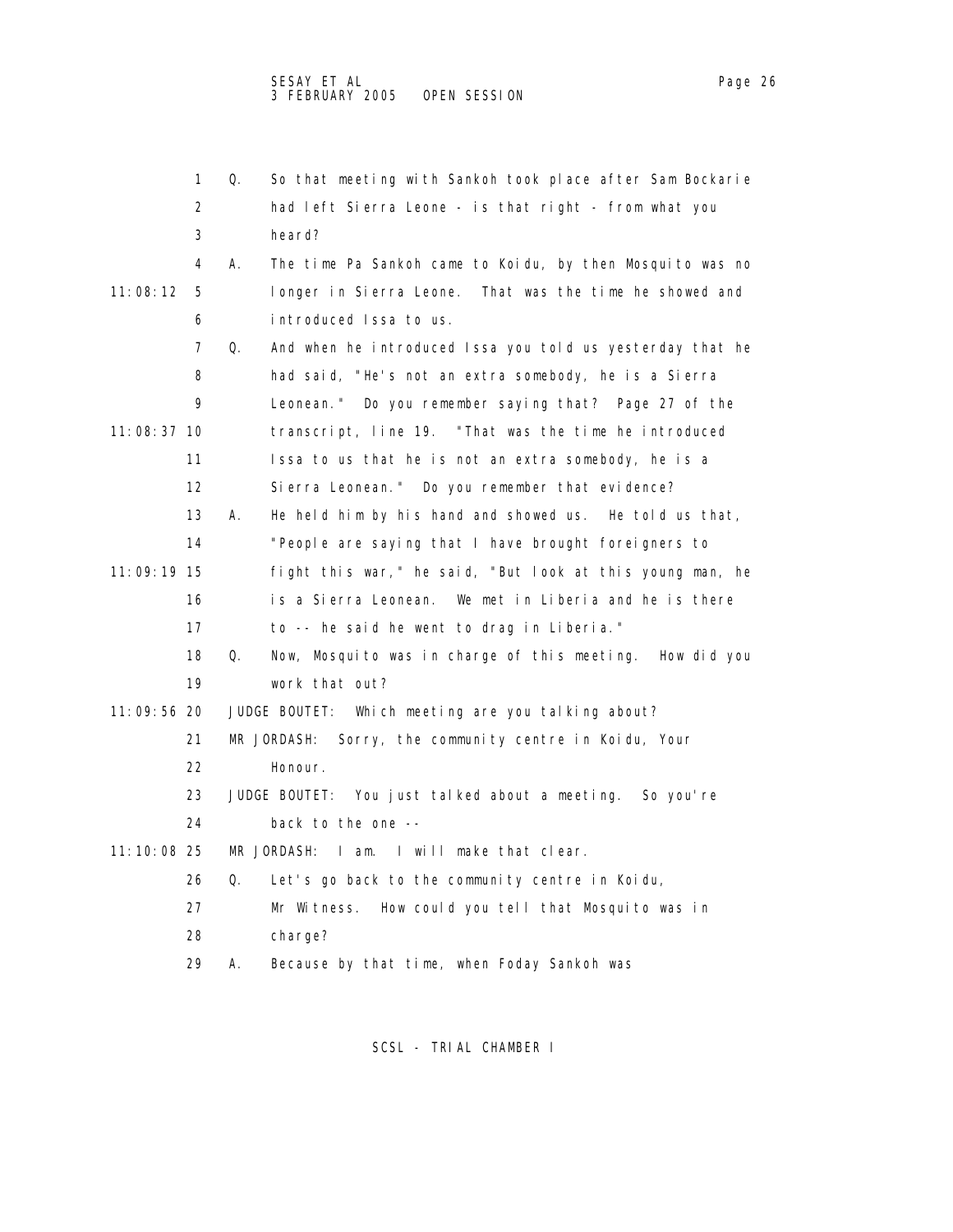| 1             |    | incarceration, Mosquito was the only person giving orders   |
|---------------|----|-------------------------------------------------------------|
| 2             |    | and people obeyed him. And whatever they did, they said     |
| 3             |    | they were sent by Mosquito at that time.                    |
| 4             | Q. | Okay, let's try to understand that. As far as you are       |
| 11:11:00<br>5 |    | aware, then, in 1997 Mosquito gave the orders to the        |
| 6             |    | various commanders in the RUF; is that right?               |
| 7             | А. | Yes, he used to give information through the radio.<br>Even |
| 8             |    | BBC listened to him. What he said was what people           |
| 9             |    | listened to.                                                |
| 11: 11: 39 10 | Q. | And Superman was there. Was he one of them in charge        |
| 11            |    | with Mosquito?                                              |
| 12            | А. | By then Superman was with Mosquito, he was taking           |
| 13            |    | directive from Mosquito.<br>Whatever he tells him is what   |
| 14            |    | he does.                                                    |
| 11: 12: 09 15 | Q. | Was Superman next in charge after Mosquito?                 |
| 16            | А. | At that time, you could tell, because they were working     |
| 17            |    | very close to each other. So seeing them in that convoy     |
| 18            |    | you could tell that this is next to this man.               |
| 19            | Q. | And Issa was just a junior, junior nobody at that           |
| 11: 12: 48 20 |    | meeting?                                                    |
| 21            | А. | Yes, at that time he was a junior.                          |
| 22            | Q. | You told us yesterday that most of the commanders at that   |
| 23            |    | meeting gave speeches; is that right?                       |
| 24            | А. | Yes, they said something, but by then I was not             |
| 11: 13: 29 25 |    | interested because I know that they were very wicked        |
| 26            |    | In fact, I was standing outside, not hearing<br>people.     |
| 27            |    | what was spoken inside the meeting.                         |
| 28            | Q. | So this meeting was taking place in a closed room, which    |
| 29            |    | was the community centre; is that correct?                  |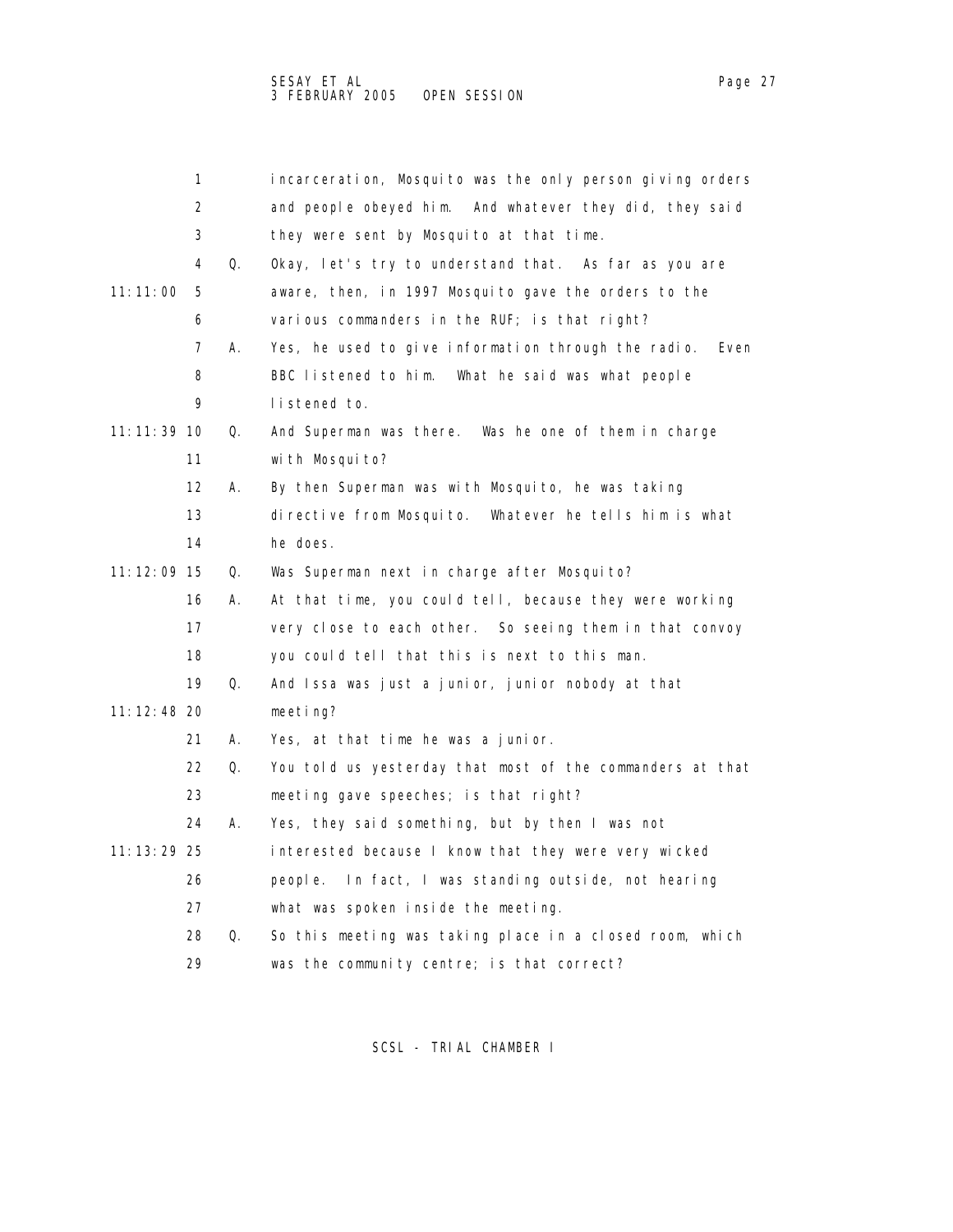|               | 1                 | А. | Yeah, it's a big house, an open place. They said all the |
|---------------|-------------------|----|----------------------------------------------------------|
|               | 2                 |    | districts should go.                                     |
|               | 3                 | Q. | All the what, sorry? Could I just ask the translation    |
|               | 4                 |    | $\overline{10}$ --                                       |
| 11:14:19      | 5                 | А. | They said people from all the chiefdoms within the       |
|               | 6                 |    | district should all assemble at the community centre.    |
|               | 7                 | Q. | You've told us that during the speeches you were not     |
|               | 8                 |    | interested in these wicked people so you stood outside.  |
|               | 9                 |    | Is that what you said?                                   |
| 11:13:40 10   |                   |    | [HS030205B 11.15 a.m. - RK]                              |
|               | 11                | А. | Their first pronouncement was: "You do not want to       |
|               | $12 \overline{ }$ |    | listen to us. Find your way to Guinea or else you have   |
|               | 13                |    | to suffer." From that point I said, "Oh, problem has     |
|               | 14                |    | We are going to suffer."<br>come.                        |
| 11: 15: 14 15 |                   | Q. | Did you hear Mosquito speak?                             |
|               | 16                | А. | Yes, he was the chairman of that meeting. You know, when |
|               | 17                |    | Pa Sankoh was not there, he was the man in charge.<br>He |
|               | 18                |    | talked to us and Corporal Gborie.                        |
|               | 19                | Q. | What about Superman, did he give a speech?               |
| 11: 15: 45 20 |                   | А. | Superman is the man who does not talk. He is such a      |
|               | 21                |    | wicked person that he doesn't talk at all.               |
|               | 22                | Q. | Do you recall, Mr Witness, making a statement - we       |
|               | 23                |    | referred to it yesterday - dated November 2002?          |
|               | 24                | А. | Yes.                                                     |
| 11: 16: 25 25 |                   | Q. | I'm not sure if the statement was written in Kono first. |
|               | 26                | Α. | Which one?                                               |
|               | 27                | Q. | What I'm going to do is I'm going to read parts of this  |
|               | 28                |    | statement to you and ask you for your remarks. Just so   |
|               | 29                |    | you understand and follow me properly, this is a         |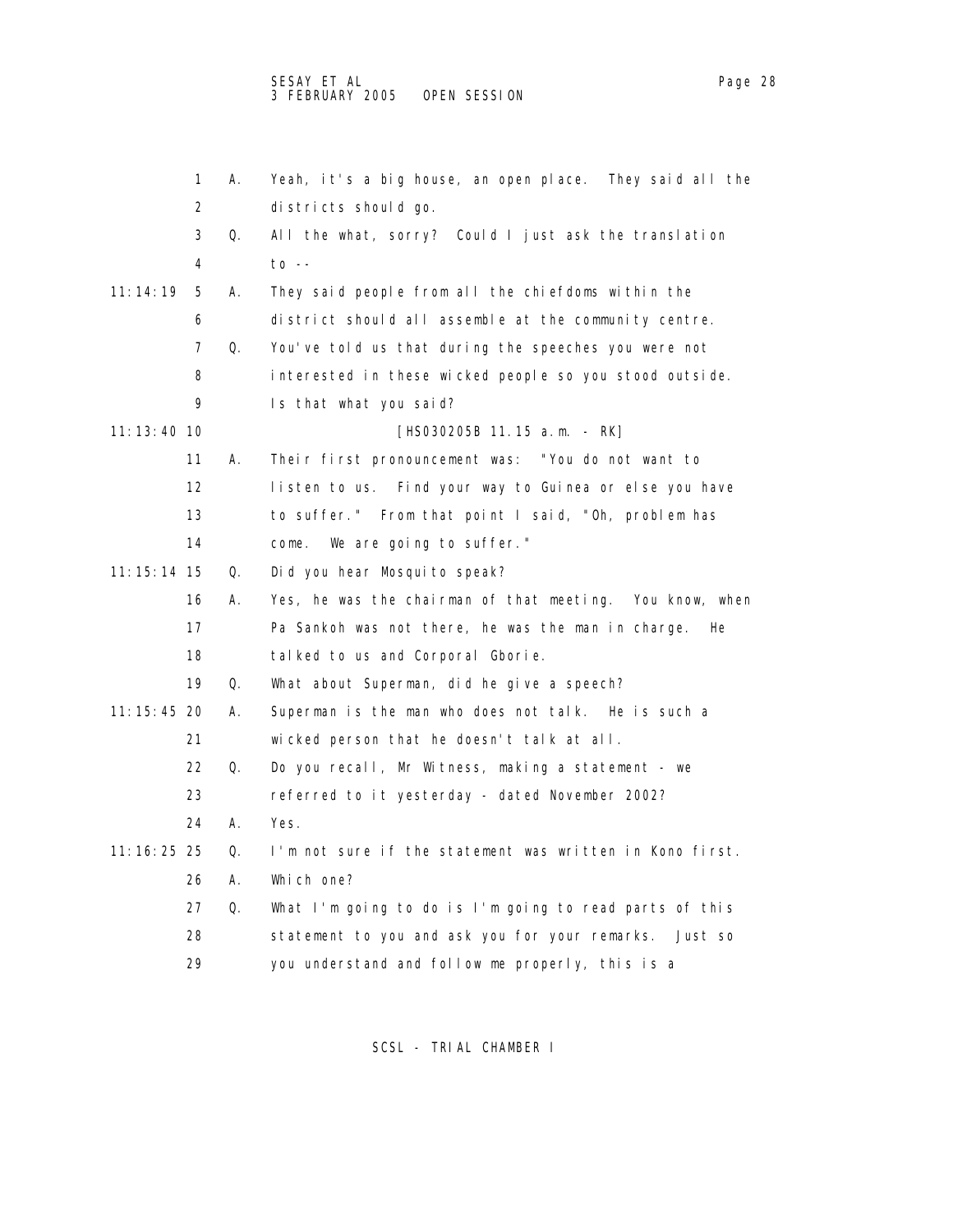1 statement which is dated November of 2002, and it has got 2 your name on it, and it is a statement which -- 3 PRESIDING JUDGE: Mr Jordash, you say it's dated? 4 MR JORDASH: 16th of November 2002. 11:17:11 5 Q. And it is a statement, Mr Witness, which is supposed to 6 represent what you said to the Prosecution at that time, 7 okay? 8 A. I'm listening to you. 9 Q. Now just cast your mind back to that time -- 11:17:38 10 JUDGE THOMPSON: Counsel, does he remember it? Did he say 11 that? 12 MR JORDASH: I'm going to ask him. Well, he said yesterday he 13 remembered making it, but I will remind him just so that 14 he understands. 11:17:52 15 Q. Do you remember making this statement? 16 A. Let me tell you, the time this statement was taken is so 17 long a time. 18 Q. But you remember the statement -- you remember giving the 19 statement? 11:18:12 20 A. I can remember [inaudible] statement from me. 21 JUDGE THOMPSON: [Microphone not activated] made more than one 22 statement. 23 MR JORDASH: There is a second statement in January of this 24 year and there are some notes arising from the proofing 11:18:32 25 process which took place on the 21st of January of this 26 year. 27 JUDGE THOMPSON: Well, let's concentrate on the November one 28 and see if he remembers making it.

29 MR JORDASH: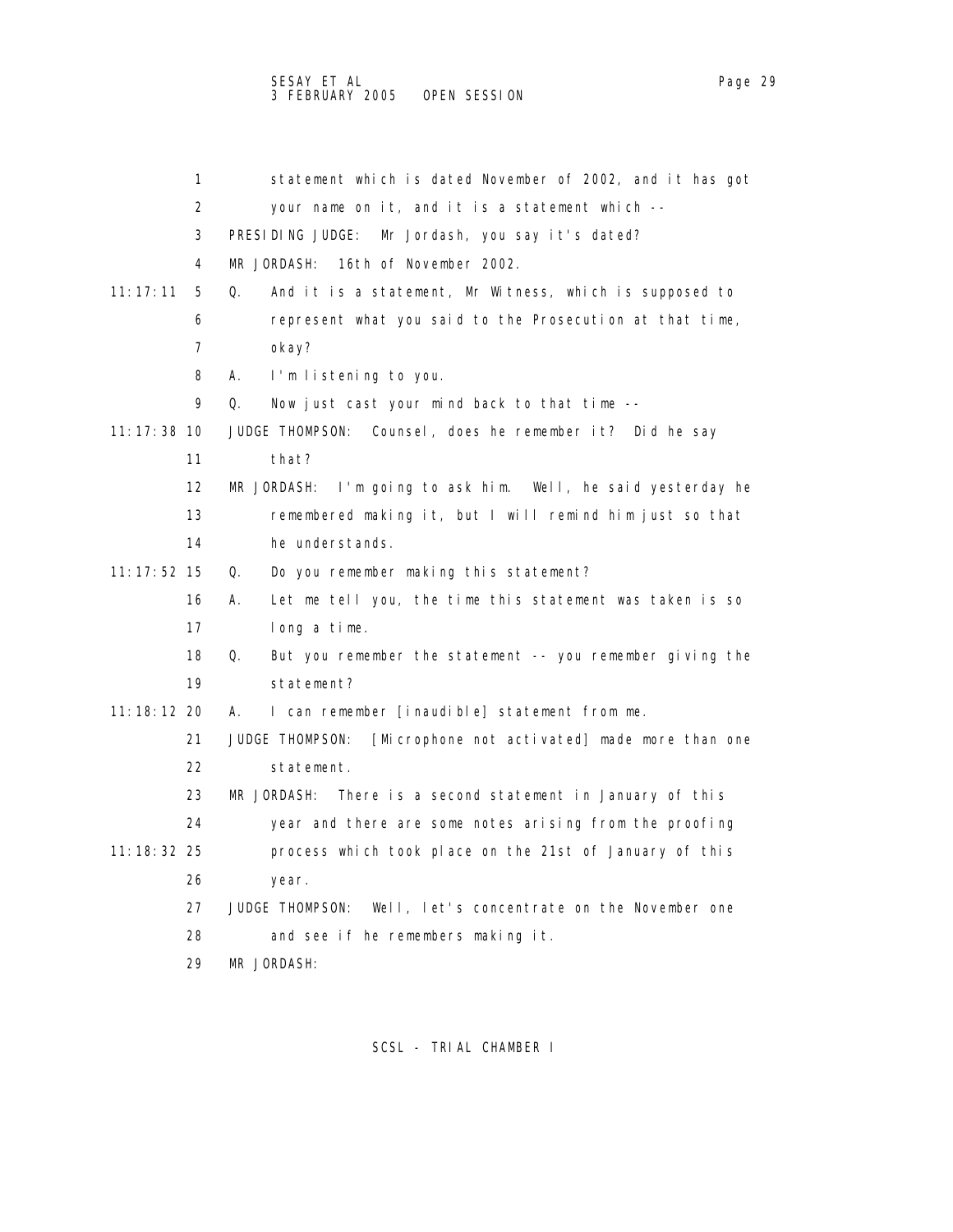|               | 1  | Do you remember making the statement in November 2002?<br>Q.     |
|---------------|----|------------------------------------------------------------------|
|               | 2  | А.<br>Yes.                                                       |
|               | 3  | Q.<br>Do you remember on the 21st of January, so I think that    |
|               | 4  | must be about 10 days ago, being taken through that              |
| 11: 19: 07    | 5  | statement to remind you of its contents?                         |
|               | 6  | MR HARRISON:<br>I'm sorry to correct Mr Jordash, but it's 2004   |
|               | 7  | if it's 27th of January. Is it 27th of January?                  |
|               | 8  | No, I'm looking at the proofing notes which took<br>MR JORDASH:  |
|               | 9  | place on the 21st January 2005.                                  |
| 11:19:40 10   |    | Q.<br>Do you remember, Mr Witness, being taken through that      |
|               | 11 | November 2002 statement on 21st January 2005, about 10           |
|               | 12 | days ago?                                                        |
|               | 13 | А.<br>I didn't get you.                                          |
|               | 14 | Q.<br>I'll try again. Ten days ago you were taken through your   |
| 11: 19: 51 15 |    | statement, the statement of November 2002; do you recall         |
|               | 16 | that?                                                            |
|               | 17 | А.<br>Yes.                                                       |
|               | 18 | And do you recall, during that process, the statement<br>Q.      |
|               | 19 | being read to you?                                               |
| 11: 20: 15 20 |    | I can remember that.<br>А.                                       |
|               | 21 | Now, do you remember this: When you were taken through<br>Q.     |
|               | 22 | the statement, did you correct what you wanted to                |
|               | 23 | correct?                                                         |
|               | 24 | No, I didn't go that far. When I give them my statement,<br>А.   |
| 11:21:09 25   |    | I knew for sure that whatever statement I've given them          |
|               | 26 | was correct.                                                     |
|               | 27 | Okay, that's fine. Well, let me read you a --<br>Q.              |
|               | 28 | JUDGE THOMPSON: Let me just get that down.                       |
|               | 29 | JUDGE BOUTET:<br>Maybe you should clarify how that statement was |
|               |    |                                                                  |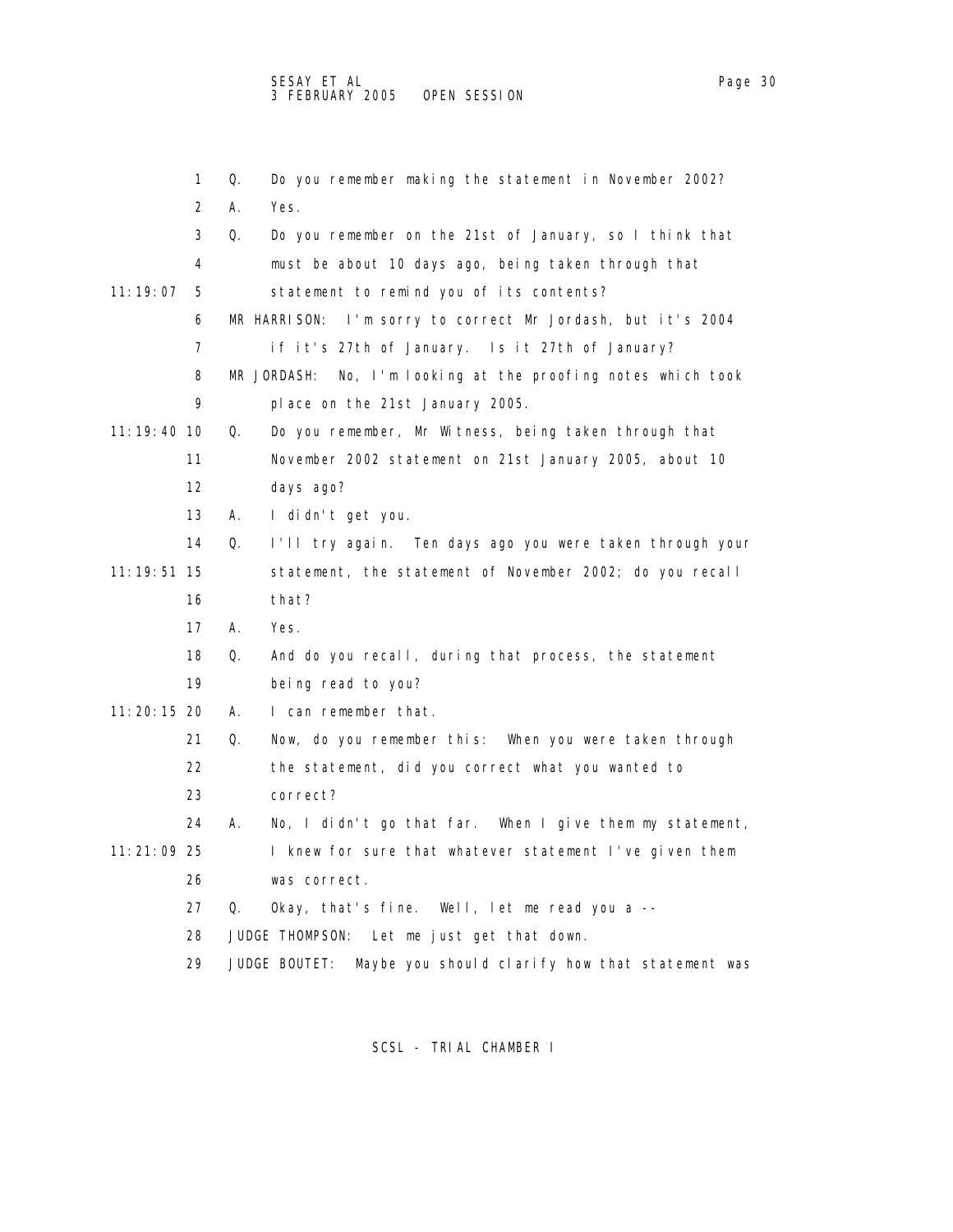|               | 1                       | done back in November; was it in Kono, in Krio, in              |
|---------------|-------------------------|-----------------------------------------------------------------|
|               | 2                       | English, what have you?                                         |
|               | 3                       | MR JORDASH: Certainly.                                          |
|               | $\overline{\mathbf{4}}$ | Q.<br>When you gave the statement in November 2002 the language |
| 11:21:50      | 5                       | you used was Krio; is that right?                               |
|               | 6                       | Yes.<br>А.                                                      |
|               | 7                       | Q.<br>And there was an interpreter there who interpreted what   |
|               | 8                       | you said; is that right?                                        |
|               | 9                       | Α.<br>Yes.                                                      |
| 11: 22: 01 10 |                         | And at the end of you giving the statement --<br>Q.             |
|               | 11                      | JUDGE THOMPSON:<br>Slowly, counsel.                             |
|               | 12                      | MR JORDASH:<br>I'm sorry.                                       |
|               | 13                      | JUDGE THOMPSON: "I gave it in Krio" and there was an            |
|               | 14                      | interpreter, you say.                                           |
| 11: 22: 33 15 |                         | MR JORDASH:<br>Your Honour, yes.                                |
|               | 16                      | 0.<br>And the statement was read back to you by the interpreter |
|               | 17                      | after it had been completed?                                    |
|               | 18                      | Yes.<br>А.                                                      |
|               | 19                      | And it represented what you said was the truth; is that<br>Q.   |
| 11:22:50 20   |                         | right?                                                          |
|               | 21                      | А.<br>Yes.                                                      |
|               | 22                      | Q.<br>Obviously it was two years ago, so would you say your     |
|               | 23                      | memory was better then about some of these events than it       |
|               | 24                      | is now?                                                         |
| $11:23:13$ 25 |                         | Yes, they were true.<br>А.                                      |
|               | 26                      | PRESIDING JUDGE:<br>What was true?                              |
|               | 27                      | THE WITNESS: All that I've explained. Although, it is said      |
|               | 28                      | that anyone who drinks water will forget.                       |
|               | 29                      | MR JORDASH:                                                     |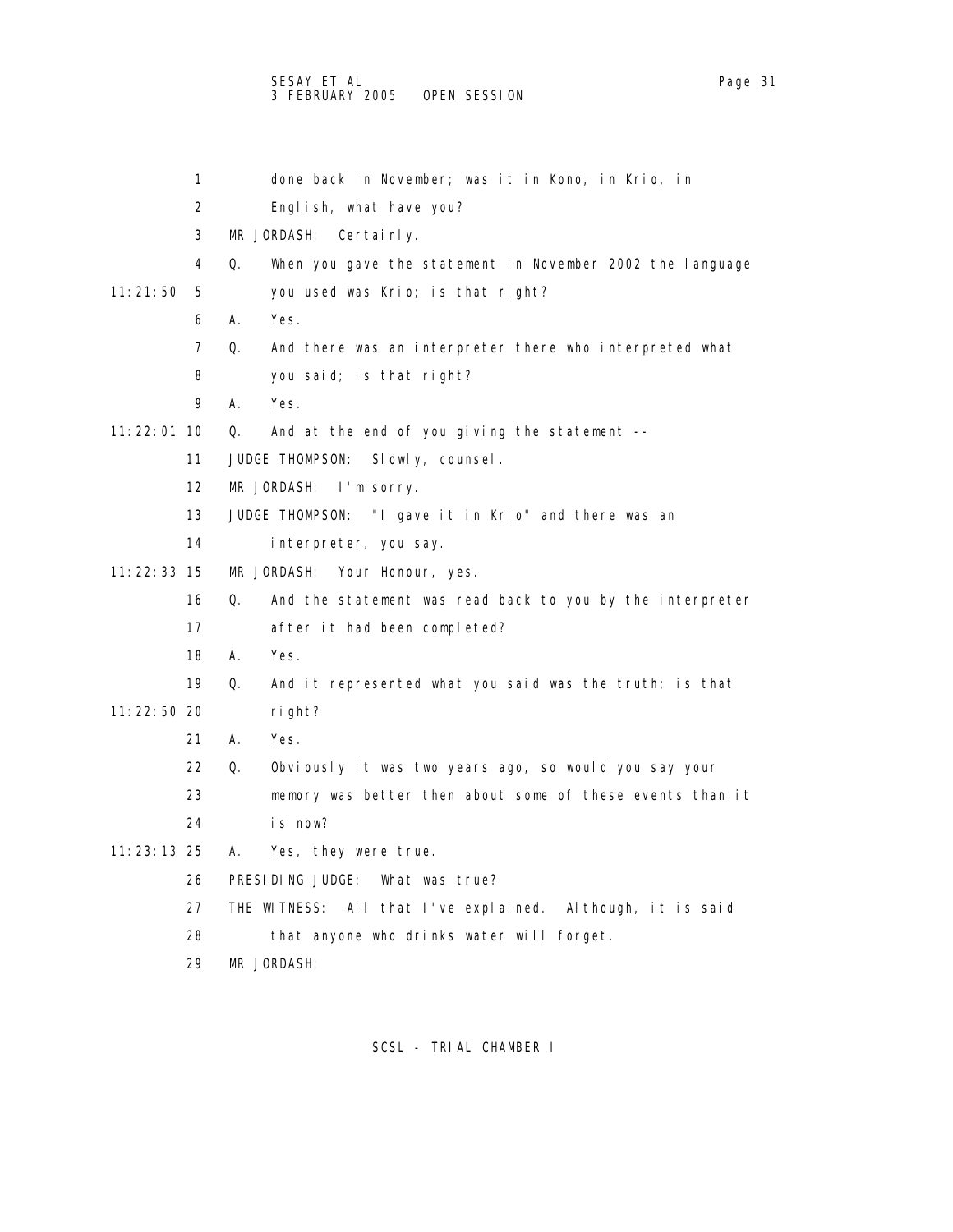SESAY ET AL Page 32 Page 32 Page 32 3 FEBRUARY 2005 OPEN SESSION

| aг<br>۱۴ |  |
|----------|--|
|          |  |

|               | 1  | Q. | Quite. Let me read you a section of that statement           |
|---------------|----|----|--------------------------------------------------------------|
|               | 2  |    | looking at page 1 of it. Listen to how the statement         |
|               | 3  |    | reads, Mr Witness. You're describing the meeting in          |
|               | 4  |    | "At<br>Koidu with Tamba Gborie and you say, or it says:      |
| 11:24:49      | 5  |    | that the meeting Tamba Gborie came along with several        |
|               | 6  |    | people who were introduced to us as AFRC officials.          |
|               | 7  |    | There was Colonel Five-Five, one Honourable Adams,           |
|               | 8  |    | Colonel Gullit, Colonel Akim who was an SLA officer and      |
|               | 9  |    | Tamba Gborie addressed us that they were<br>many others.     |
| $11:25:25$ 10 |    |    | now in power and anyone who did not like that should         |
|               | 11 |    | follow Tejan Kabbah to Guinea."                              |
|               | 12 |    | Let me read it to you again so you know what it              |
|               | 13 |    | "At that meeting Tamba Gborie came along with<br>says:       |
|               | 14 |    | several people who were introduced to us as AFRC             |
| 11: 25: 44 15 |    |    | There was Colonel Five-Five, one Honourable<br>officials.    |
|               | 16 |    | Adams, Colonel Gullit, Colonel Akim who was an SLA           |
|               | 17 |    | officer, and many others. Tamba Gborie addressed us that     |
|               | 18 |    | they were now in power and anyone who did not like that      |
|               | 19 |    | should follow Tejan Kabbah to Guinea."                       |
| 11: 26: 15 20 |    |    | Did you tell the Prosecution that this meeting               |
|               | 21 |    | involved AFRC officials?                                     |
|               | 22 | А. | Yes, Corporal Gborie was a soldier. Akim was a solider.      |
|               | 23 |    | They were all officers.                                      |
|               | 24 | Q. | But no mention here, Mr Witness, of Mosquito --              |
| 11:26:49 25   |    |    | Just a minute counsel, did he tell the<br>JUDGE THOMPSON:    |
|               | 26 |    | Prosecution that, the whole thing that you read to him.      |
|               | 27 |    | MR JORDASH: I'll pick up on that. We got an answer, I think, |
|               | 28 |    | to the first sentence but not to the individual members      |
|               | 29 |    | present.                                                     |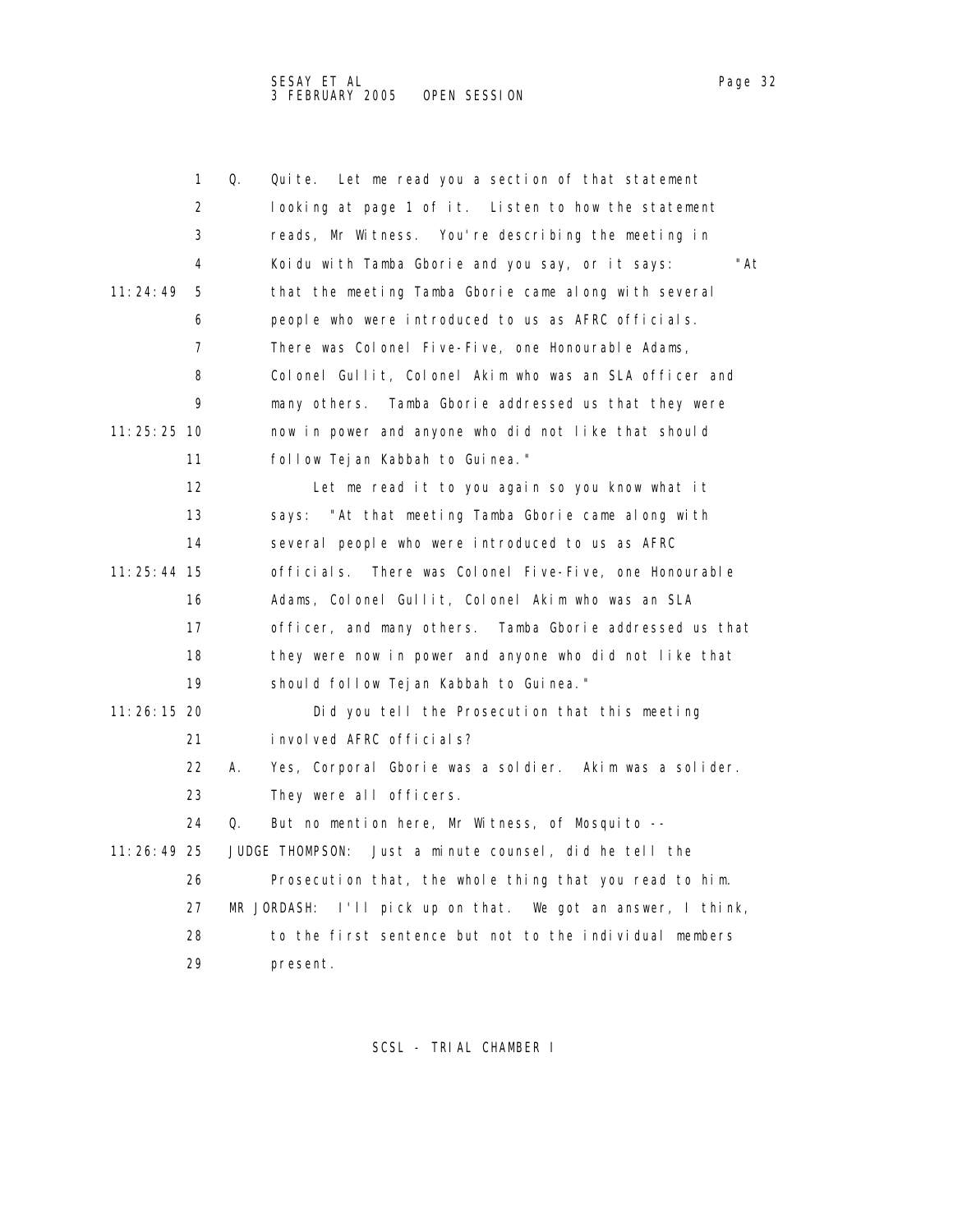|               | 1  |    | JUDGE THOMPSON:<br>[Microphone not activated]             |
|---------------|----|----|-----------------------------------------------------------|
|               | 2  |    | I'll pick up on it, Your Honour.<br>MR JORDASH:           |
|               | 3  |    | JUDGE THOMPSON:<br>Right.                                 |
|               | 4  |    | MR JORDASH:                                               |
| 11:27:11      | 5  | Q. | Did you tell the Prosecution that at the meeting Tamba    |
|               | 6  |    | Gborie came along with several people who were introduced |
|               | 7  |    | to you as AFRC officials?                                 |
|               | 8  | А. | Yes, I did say it.                                        |
|               | 9  | Q. | Did you tell the Prosecution there was Colonel Five-Five, |
| 11: 27: 39 10 |    |    | one Honourable Adams, Colonel Gullit, Colonel Akim as     |
|               | 11 |    | present -- did you tell the Prosecution those people were |
|               | 12 |    | present?                                                  |
|               | 13 | А. | I told them.                                              |
|               | 14 | 0. | Okay. Let's just move forward a little bit to the 21st    |
| 11:28:06 15   |    |    | of January 2005. I think 12 days ago the statement was    |
|               | 16 |    | read back to you. Do you remember?                        |
|               | 17 | А. | Yes.                                                      |
|               | 18 | Q. | And the notes which the person reading back to you took   |
|               | 19 |    | say this, paragraph 1: "When the AFRC took over and       |
| 11:28:48 20   |    |    | Tamba Gborie addressed people in Tombodu, he was          |
|               | 21 |    | accompanied by Superman as well as the other individuals  |
|               | 22 |    | mentioned on page 1 of his original statement."           |
|               | 23 |    | Did you tell the Prosecution on the 21st of January       |
|               | 24 |    | 2005 that in addition to Colonel Five-Five, Honourable    |
| 11: 29: 11 25 |    |    | Admas, Colonel Gullit, Colonel Akim, Superman was also    |
|               | 26 |    | present at that meeting?                                  |
|               | 27 | А. | Which of the meetings are you referring to, because you   |
|               | 28 |    | want to push me there and there.<br>Show me where this    |
|               | 29 |    | meeting was held.                                         |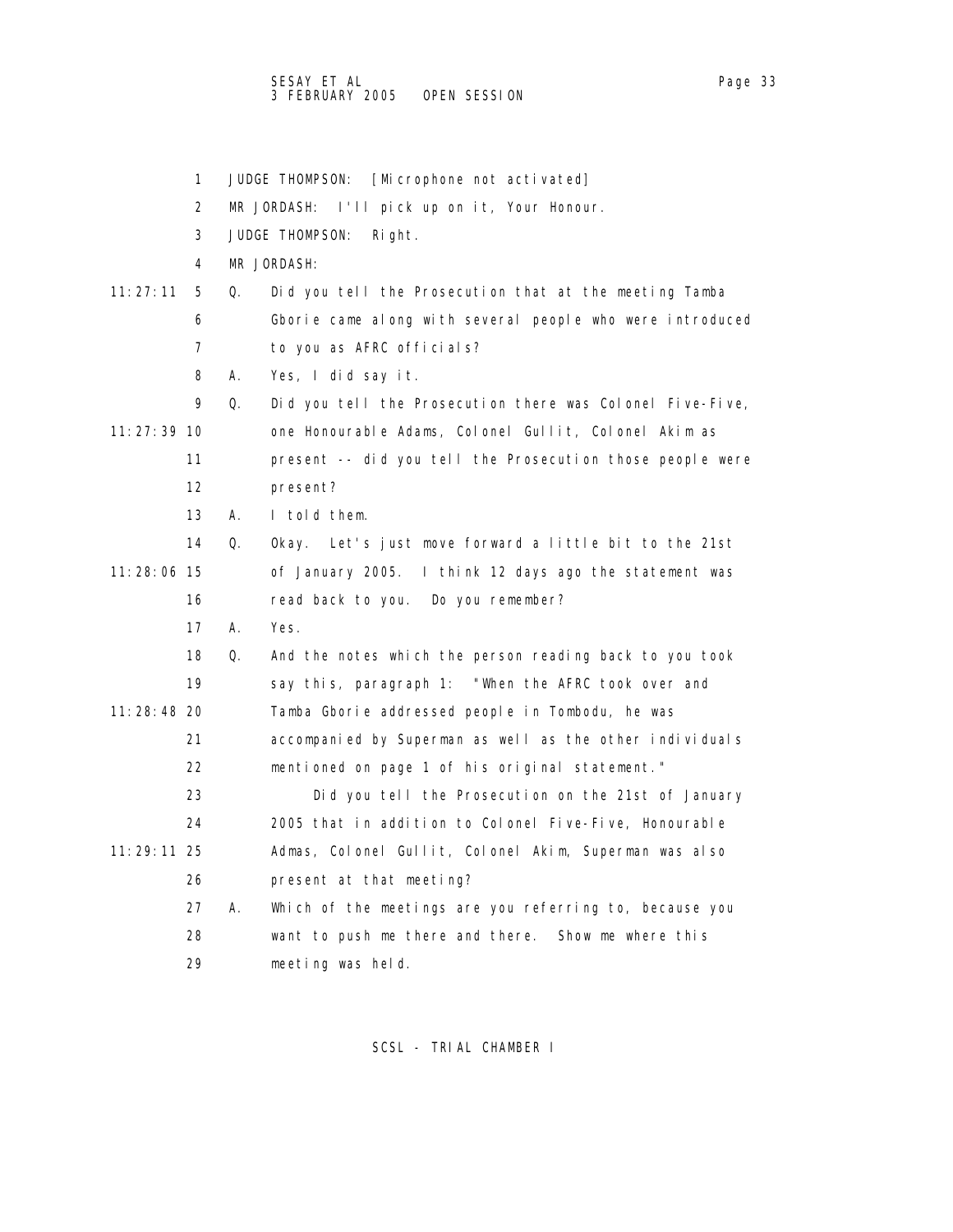|               | 1  | Q.<br>Well, let's take our time, Mr Witness. I wouldn't want     |
|---------------|----|------------------------------------------------------------------|
|               | 2  | to confuse you. The meeting is at the community centre           |
|               | 3  | in Koidu.<br>The time is just less than a week after the         |
|               | 4  | overthrow of President Kabbah. The people present,               |
| 11:30:09      | 5  | according to your statement on November 2002, Colonel            |
|               | 6  | Five-Five, Honourable Adams, Colonel Gullit, Colonel             |
|               | 7  | The person present in addition, according to<br>Akim.            |
|               | 8  | $you --$                                                         |
|               | 9  | I realise that Mr Jordash is entitled to put<br>MR HARRISON:     |
| 11: 30: 33 10 |    | things the way he wishes to, but it also has to be               |
|               | 11 | consistent with the statement. The statement actually            |
|               | 12 | reads after the list of names, the same sentence goes on         |
|               | 13 | and says "and many others."                                      |
|               | 14 | JUDGE THOMPSON: Yes, quite. I wanted to find out whether         |
| 11: 30: 51 15 |    | learned counsel for the first accused was seeking to             |
|               | 16 | elicit whether on 21st of January he expanded the list           |
|               | 17 | given on 12th of November. Is that what you're trying to         |
|               | 18 | elicit; that in fact only 12 days ago he expanded that           |
|               | 19 | list?                                                            |
| 11: 31: 13 20 |    | MR JORDASH:<br>Your Honour, yes.                                 |
|               | 21 | JUDGE THOMPSON:<br>Well, perhaps the best way is to $-$          |
|               | 22 | MR JORDASH:<br>Well, I am asking him specifically that he        |
|               | 23 | expanded it only in relation to one name.                        |
|               | 24 | JUDGE THOMPSON:<br>Good point, yes. That is what I wanted to     |
| 11: 31: 23 25 |    | This is why I thought he got entangled about which<br>know.      |
|               | 26 | meeting. All you need to do is to focus on the very              |
|               | 27 | meeting which is the one in issue and then to find out           |
|               | 28 | whether he expanded the list.                                    |
|               | 29 | MR HARRISON:<br>I apologise for interrupting, but I think I have |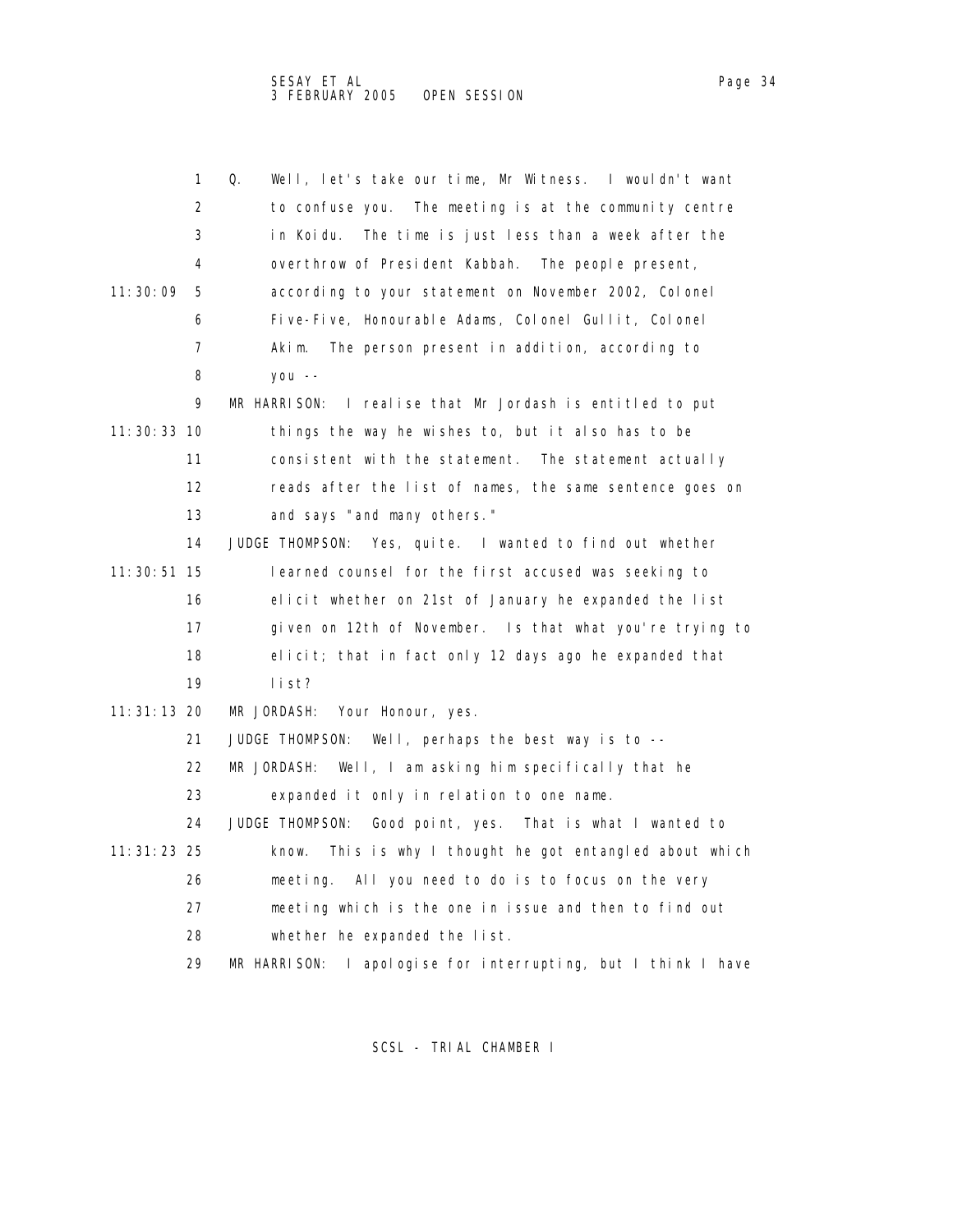| 1                 | to inform the Court that one of the accused has left the       |
|-------------------|----------------------------------------------------------------|
| 2                 | Sometimes the Court will take the view that<br>courtroom.      |
| 3                 | it is not appropriate to carry on the proceedings in the       |
| 4                 | absence of an accused.                                         |
| 11:31:55<br>5     | PRESIDING JUDGE: But why did he leave without drawing the      |
| 6                 | attention of the Court? What is happening, Mr Touray?          |
| 7                 | That is your client. What has happened?                        |
| 8                 | MR TOURAY: I will certainly find out, but perhaps he must      |
| 9                 | have been pressed to step out.                                 |
| 11: 32: 07 10     | PRESIDING JUDGE: He should tell us. He doesn't just walk out   |
| 11                | of the Court like that.                                        |
| $12 \overline{ }$ | MR TOURAY: I apologise Your Honour, because he did not even    |
| 13                | tell us who are here.                                          |
| 14                | JUDGE THOMPSON: Yes, I think that matter is important and      |
| 11: 32: 27 15     | that matter is addressed, that we address that.                |
| 16                | [Overlapping speakers] I certainly agree with you.             |
| 17                | PRESIDING JUDGE:<br>We'll break please.                        |
| 18                | JUDGE THOMPSON:<br>Yes, we don't want to be in a catch-22      |
| 19                | si tuati on.                                                   |
| 11: 32: 47 20     | [Break taken at 11.37 a.m.]                                    |
| 21                | [On resuming at 11.52 a.m.]                                    |
| 22                | PRESIDING JUDGE:<br>We're resuming the session. Just a word of |
| 23                | caution to security guarding the accused persons.<br>You       |
| 24                | don't rush the accused person out of court, you know,          |
| 11:48:40 25       | without drawing the attention of the Court to this.            |
| 26                | I mean, everybody is human and I think if anybody is           |
| 27                | pressed, including the accused persons, we should be           |
| 28                | informed because we would normally rise for him to ease        |
| 29                | We want to put that on record. I think the<br>himself.         |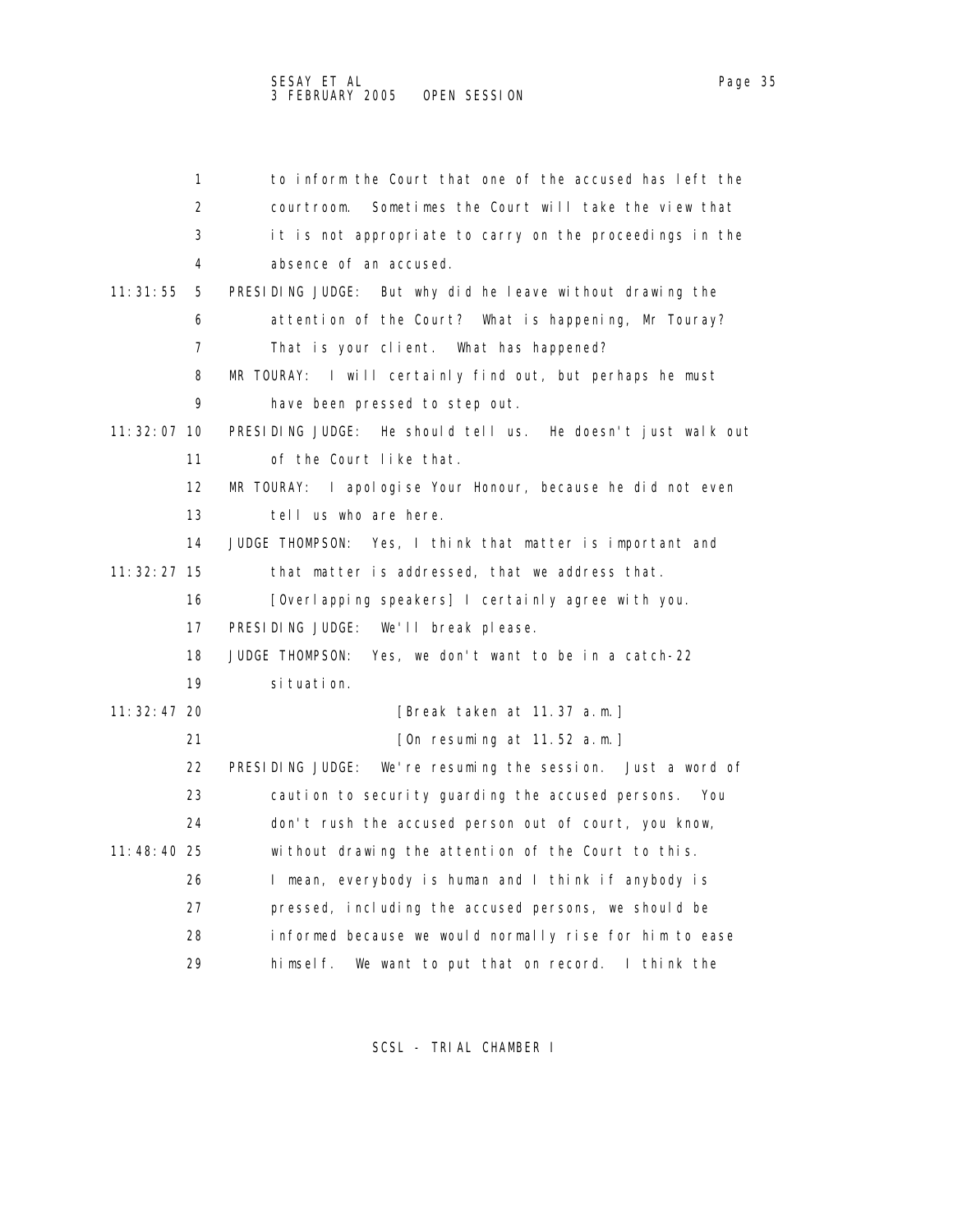|               | 1  | error came from the guards. It should not have happened,         |
|---------------|----|------------------------------------------------------------------|
|               | 2  | because even the lawyers did not know this was happening.        |
|               | 3  | So, Mr Jordash, please proceed.                                  |
|               | 4  | I notice Mr Cammegh is not here but I'll proceed.<br>MR JORDASH: |
| 11:49:19      | 5  | PRESIDING JUDGE: No, we won't wait for Mr Cammegh. He should     |
|               | 6  | be here. Let's proceed.                                          |
|               | 7  | MR JORDASH:                                                      |
|               | 8  | We were talking, Mr Witness, about the meeting at the<br>Q.      |
|               | 9  | community centre in Koidu. Do know where I'm referring           |
| $11:49:45$ 10 |    | to?                                                              |
|               | 11 | Yes, community centre. Let me ask this question, there<br>А.     |
|               | 12 | were two meetings. Was it the one for Pa Sankoh or the           |
|               | 13 | one Corporal Gborie called up?                                   |
|               | 14 | Corporal Gborie, okay. The one which occurred soon after<br>Q.   |
| 11:50:10 15   |    | the overthrow of President Kabbah. The one in which you          |
|               | 16 | said yesterday and today Superman and Mosquito were              |
|               | 17 | present at. Are you following me?                                |
|               | 18 | They were there. I can remember.<br>А.                           |
|               | 19 | Well, what I'm asking you about is when you were seen by<br>Q.   |
| 11:50:35 20   |    | the Prosecution on 21st of January, about 12 or 13 days          |
|               | 21 | ago, you added the name Superman to the list of names in         |
|               | 22 | your November 2002 statement; is that right?                     |
|               | 23 | Gave out names, it's true.<br>А.                                 |
|               | 24 | Q.<br>You gave the additional name Superman on 21st of January   |
| 11:51:19 25   |    | 2005; was that right?                                            |
|               | 26 | А.<br>Yes.                                                       |
|               | 27 | Q.<br>But you appear not to have mentioned either Mosquito or    |
|               | 28 | Issa Sesay 12 or 13 days ago; is that right?                     |
|               |    |                                                                  |

29 A. At what time? Maybe the person who wrote made a mistake.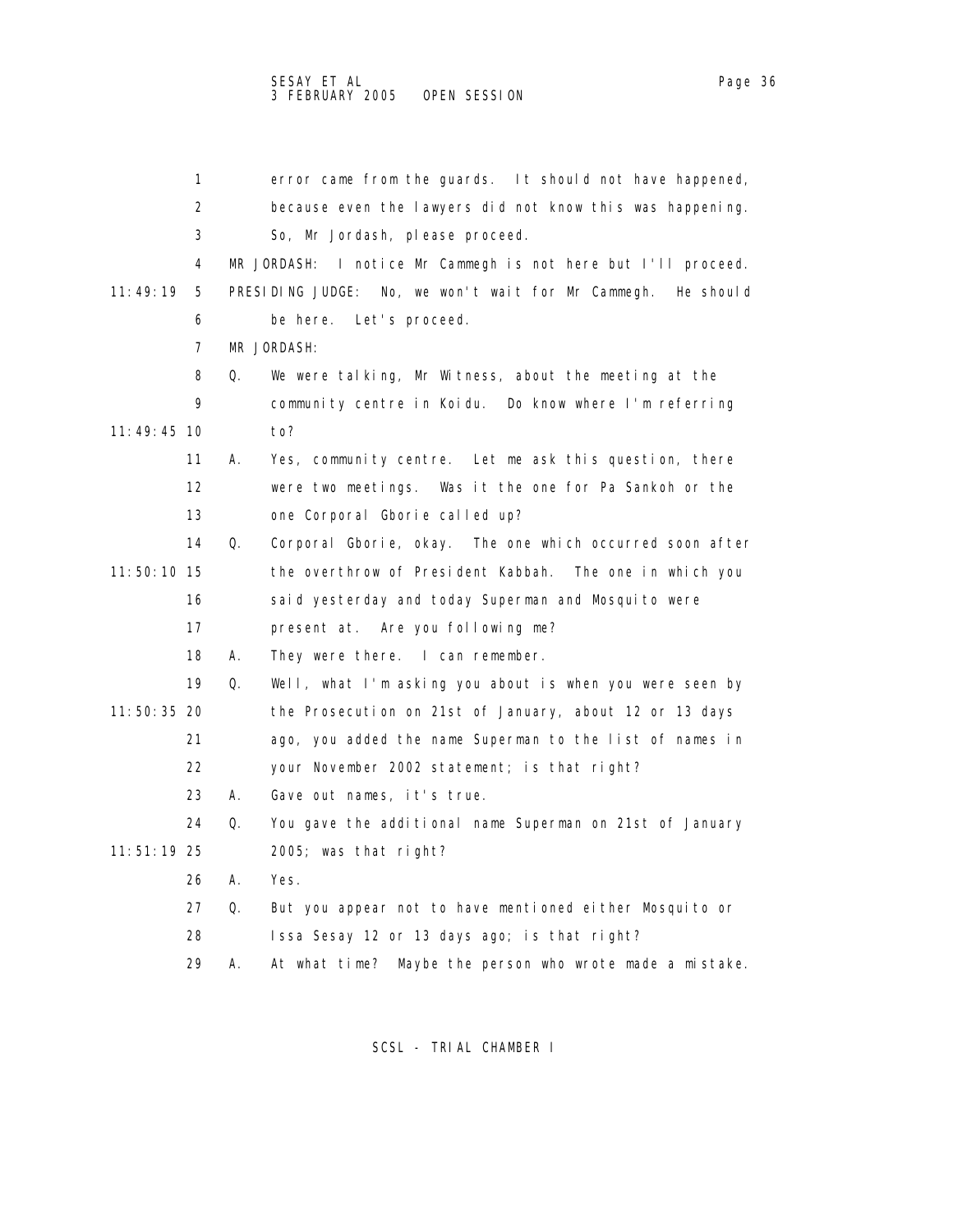1 Q. That is not the answer to my question. My question is: 2 Did you mention it, the name of Mosquito, the name of 3 Sesay, on 21st of January? 4 JUDGE THOMPSON: Why not take it singly so you can get things 11:52:09 5 simplified. One, two. Why not take it singly. 6 MR JORDASH: I understand what Your Honour is saying. 7 JUDGE THOMPSON: I mean, the witness tends to -- 8 MR JORDASH: I'm not sure and I know this is -- 9 JUDGE THOMPSON: It is just for expedition purposes because if 11:52:29 10 you take one thought at a time it helps him, the witness. 11 MR JORDASH: This is an intelligent witness, Your Honour, who 12 was able to give quite coherent evidence for the 13 Prosecution. 14 JUDGE THOMPSON: I'll make no judgment on that at this stage. 11:52:44 15 You can proceed along the lines you want to. 16 MR JORDASH: Your Honour, I take your guidance. Thank you. 17 Q. Did you mention to the Prosecution on 21st of January 18 2005 that Mosquito was present at the meeting at the 19 Koidu community centre? 11:53:10 20 PRESIDING JUDGE: Mr Jordash, I think the point you want to 21 make is that this witness never mentioned the name of 22 Mosquito and your client in his further statement of 21st 23 of January 2005 which was an extension of the statement 24 he made and the lists he talked about on 16th of 11:53:37 25 December. 26 MR JORDASH: Yes. 27 PRESIDING JUDGE: You put the question to him. He did not 28 mention the presence of Mosquito -- 29 MR JORDASH: Your Honour, before I get to the suggestion that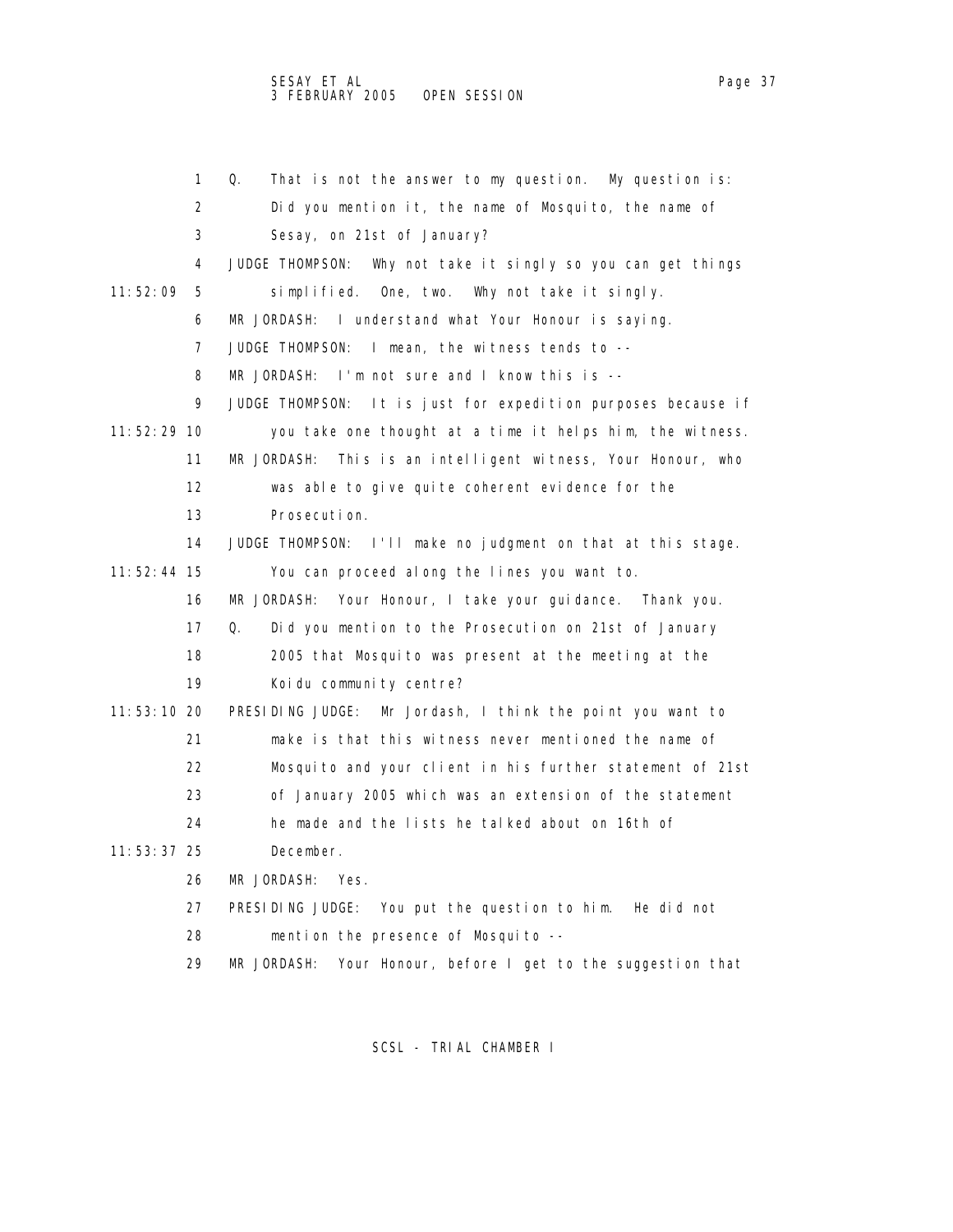|             | 1                 |    | he didn't I'd like to know what this witness says he did    |
|-------------|-------------------|----|-------------------------------------------------------------|
|             | 2                 |    | He may say he did and if he says he did, I would<br>say.    |
|             | 3                 |    | like to explore what he did say to the Prosecution.         |
|             | 4                 |    | PRESIDING JUDGE: All right.                                 |
| 11: 54: 05  | 5                 |    | MR JORDASH:                                                 |
|             | 6                 | Q. | Did you tell the Prosecution that Mosquito had been         |
|             | 7                 |    | present at that meeting? Did you tell the Prosecution       |
|             | 8                 |    | that on 21st of January 2005?                               |
|             | 9                 | А. | I told them, because at that time Mosquito was the man in   |
| 11:54:29 10 |                   |    | charge when Pa Sankoh was not there.                        |
|             | 11                | Q. | Well, just tell us then, Mr Witness, what did you tell      |
|             | $12 \overline{ }$ |    | the Prosecution on 21st of January 2005 about the role of   |
|             | 13                |    | Mosquito at that meeting?                                   |
|             | 14                | А. | At that time Mosquito was the leader of RUF. That was       |
| 11:55:07 15 |                   |    | how we knew him.                                            |
|             | 16                | Q. | No, no.<br>What did you tell the Prosecution specifically   |
|             | 17                |    | on 21st of January 2005 about Mosquito at the meeting?      |
|             | 18                | А. | At that time, from that meeting he was giving order --      |
|             | 19                | Q. | No, no, no.<br>Mr Witness --                                |
| 11:55:37 20 |                   | А. | -- for everything they did.                                 |
|             | 21                | Q. | Sorry Translator, I beg your pardon for that.               |
|             | 22                |    | Mr Witness, what did you tell the Prosecution about         |
|             | 23                |    | Mosquito's presence at the meeting -- what did tell them    |
|             | 24                |    | 13 days ago? What did you tell them?                        |
| 11:55:58 25 |                   | А. | Was it the community centre meeting or -- there were two    |
|             | 26                |    | They came to Tombodu and held another meeting.<br>meetings. |
|             | 27                |    | Is it that meeting also?                                    |
|             | 28                | Q. | Mr Witness, the meeting is the community centre at Koidu.   |
|             | 29                |    | The time is you talking to the Prosecution only 12 or 13    |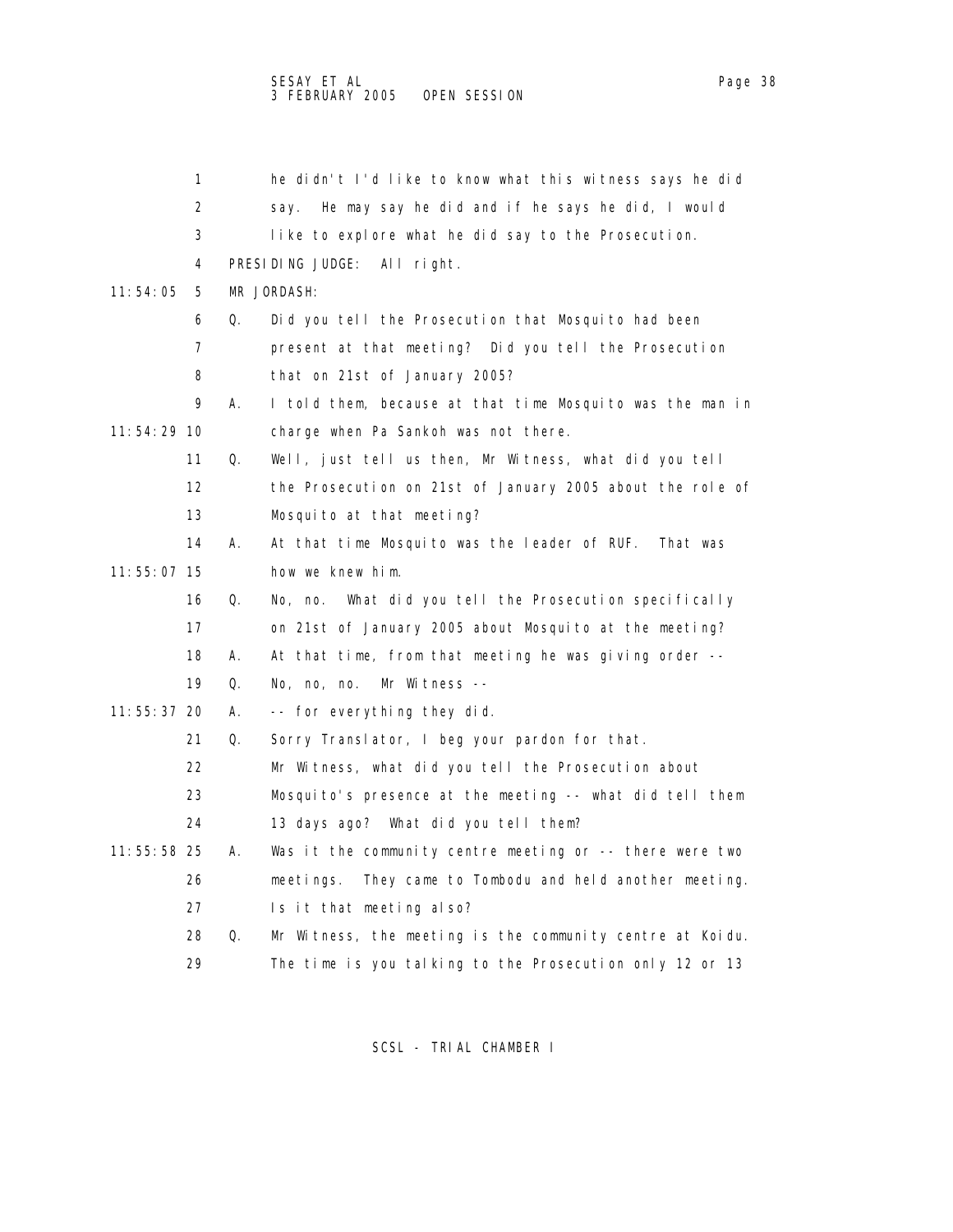## SESAY ET AL Page 39 (1999) A SESAY ET ALL PAGE 2014 A LITE OF A LITE OF A LITE OF A LITE OF A LITE OF A LITE O 3 FEBRUARY 2005 OPEN SESSION

|               | 1  | What did you tell them about Mosquito's<br>days ago.            |
|---------------|----|-----------------------------------------------------------------|
|               | 2  | presence at the meeting at Koidu at the community               |
|               | 3  | meeting?                                                        |
|               | 4  | JUDGE BOUTET:<br>With Gborie.                                   |
| 11:56:56      | 5  | MR JORDASH:<br>With Gborie. Thank you, Your Honour.             |
|               | 6  | Okay pause there.<br>Q.                                         |
|               | 7  | In that meeting he clearly declared that they are now in<br>А.  |
|               | 8  | control. And that whosoever is not ready to abide with          |
|               | 9  | them, it is time for him to follow his father Tejan             |
| $11:57:33$ 10 |    | Kabbah to Guinea.                                               |
|               | 11 | Did you tell the Prosecution that on 21st of January<br>Q.      |
|               | 12 | 2005?                                                           |
|               | 13 | I did mention it, except they forgot to write it, but<br>А.     |
|               | 14 | I told them that.                                               |
| 11:57:54 15   |    | Q.<br>Thank you. Did you mention that Issa had been<br>0kay.    |
|               | 16 | there as a junior, junior person? Did you tell the              |
|               | 17 | Prosecution that?                                               |
|               | 18 | Yes, at the time Issa was a junior person. He was not<br>А.     |
|               | 19 | anything at that time.<br>Mosquito was in charge.               |
| 11:58:27 20   |    | Did you tell the Prosecution that 12 or 13 days ago?<br>Q.      |
|               | 21 | JUDGE BOUTET:<br>May I suggest, Mr Jordash that you go way back |
|               | 22 | to the first time and --                                        |
|               | 23 | MR JORDASH:<br>Your Honour, yes.                                |
|               | 24 | JUDGE BOUTET: So he could follow you.                           |
| 11:58:52 25   |    | MR JORDASH:<br>Certainly.                                       |
|               | 26 | The Tamba Gborie meeting, Koidu community centre, did you<br>Q. |
|               | 27 | tell the Prosecution that Issa Sesay had been present?          |
|               | 28 | They were all there, but by then he was a junior rank.<br>А.    |
|               |    |                                                                 |

29 They only call him Porvey, Porvey.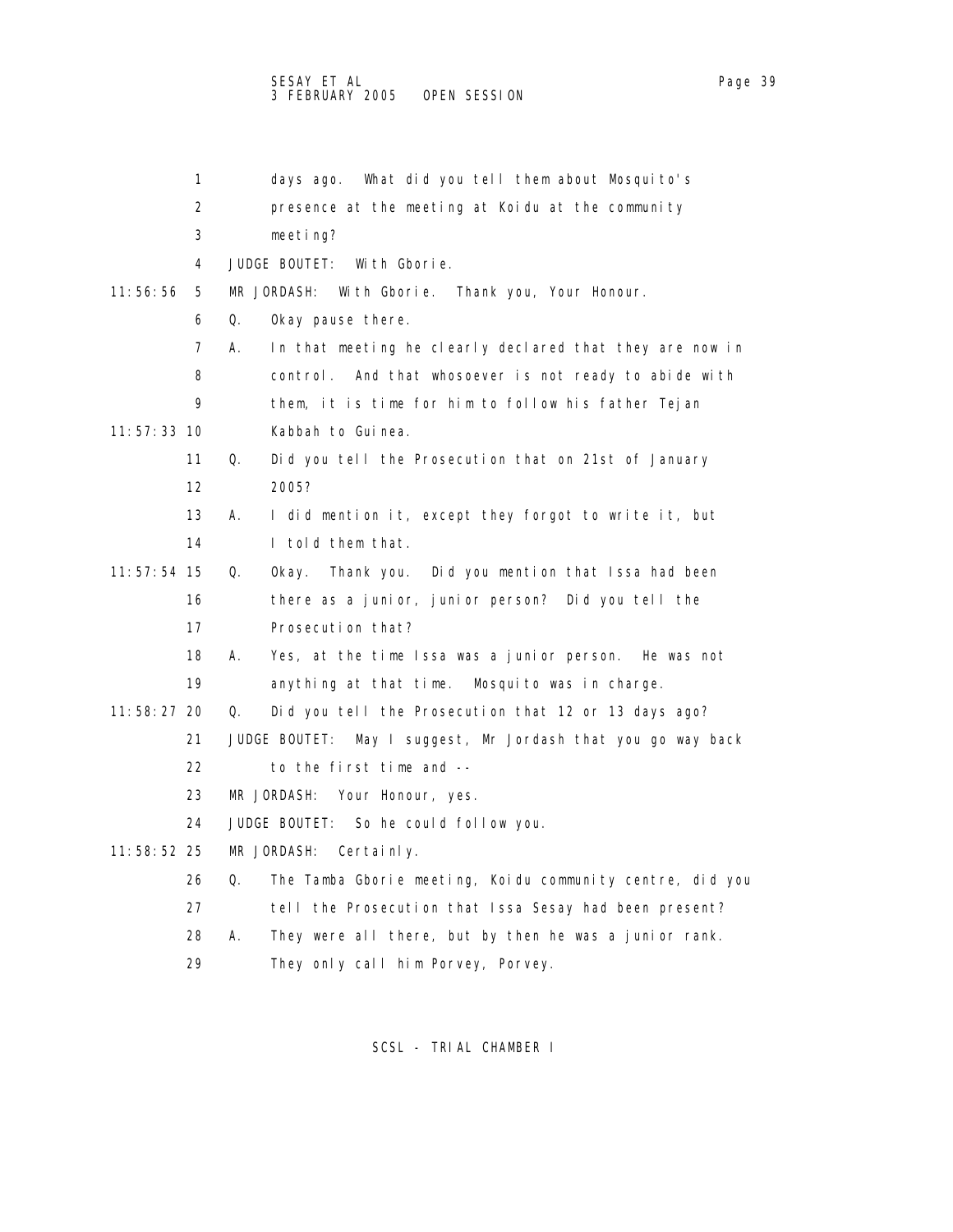|             | 1  |    | PRESIDING JUDGE: Did you tell the Prosecution that he was        |
|-------------|----|----|------------------------------------------------------------------|
|             | 2  |    | there?                                                           |
|             | 3  |    | THE WITNESS:<br>Yes, I did tell them but by then Issa was nobody |
|             | 4  |    | yet.                                                             |
| 12:00:01    | 5  |    | MR JORDASH:                                                      |
|             | 6  | Q. | Thank you. Can I suggest to you, Mr Witness, that<br>0kay.       |
|             | 7  |    | the reason those details about Mosquito and Issa Sesay do        |
|             | 8  |    | not appear in your statements is because they were not at        |
|             | 9  |    | a meeting with Mr Gborie at the community centre in              |
| 12:00:21 10 |    |    | Koi du?                                                          |
|             | 11 | А. | How could you say Mosquito was not there. He was there.          |
|             | 12 |    | Please don't send me backward.                                   |
|             | 13 | Q. | And I'm also going to suggest to you, Mr Witness, that           |
|             | 14 |    | nei ther was Superman present in Koidu that week, because        |
| 12:00:55 15 |    |    | he was firstly in the western area and then, secondly, in        |
|             | 16 |    | Freetown.<br>Is that true?                                       |
|             | 17 | А. | That's not true. Just after the overthrow everybody went         |
|             | 18 |    | to Kono going in search of money because they knew Kono          |
|             | 19 |    | was a rich place. They went to take people's money,              |
| 12:01:39 20 |    |    | people's vehicles, people's belongings from them.                |
|             | 21 |    | Everybody was there.                                             |
|             | 22 | Q. | Moving on, Mr Witness. It was the dry season of<br>Okay.         |
|             | 23 |    | 1998 when you heard a call that Johnny Paul Koroma had           |
|             | 24 |    | come to Tombodu; is that right?                                  |
| 12:02:06 25 |    | А. | Yes, the early part of the dry season.                           |
|             | 26 | Q. | This was after ECOMOG had been successful in ejecting the        |
|             | 27 |    | junta from Freetown; is that correct?                            |
|             | 28 | А. | Yes.                                                             |
|             | 29 | Q. | Were you summoned to Chief Fania's compound to be                |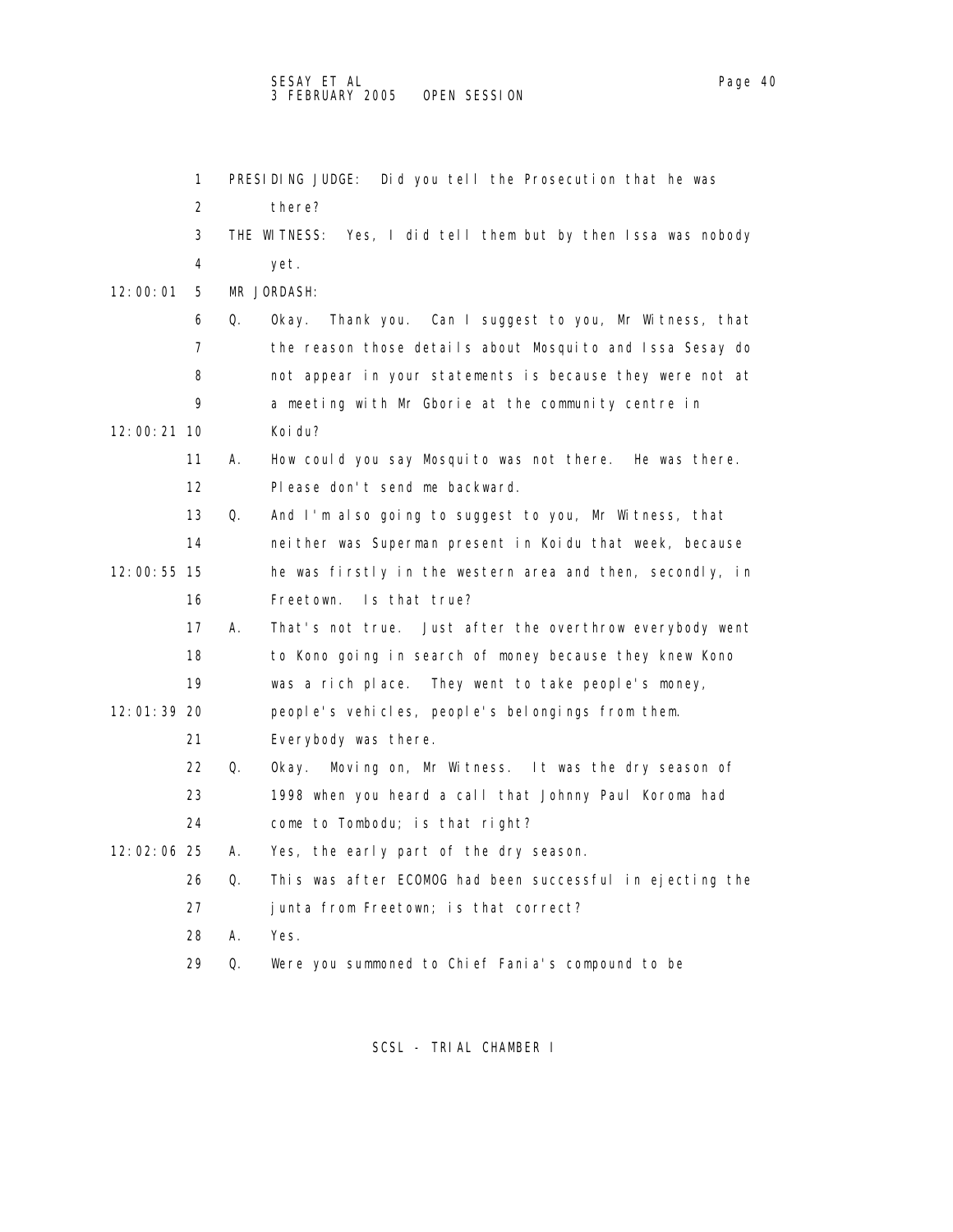- 2 A. Yes. 3 Q. When you arrived did you see Superman? 6 Q. Did you see General Mosquito? 7 A. I saw Mosquito also. 8 Q. Rambo? 9 A. I saw Rambo also. 11 him? 12 A. I saw him. 13 Q. Did you see Staff Alhaji? 14 A. That one is champion SLA. 12:03:54 15 Q. And did you see Issa Sesay? 16 A. He was there as a junior member there. 17 Q. As what, sorry? 18 JUDGE BOUTET: Junior. 19 MR JORDASH: 22 junior to other commanders; is that right? 23 A. Yes, because Mosquito was in charge at that time. 24 Q. Was Superman still Mosquito's number 2?
	- 28 A. I didn't see him -- I didn't see him behaving toward
	-

- 1 addressed by JPK, Johnny Paul Koroma?
- 
- 4 A. I did see him. By then they had all moved to Kono from

## 12:03:16 5 Freetown.

12:03:27 10 Q. Colonel Gbundema, Colonel Komba Gbundema, did you see

12:04:16 20 Q. A junior member. So when you saw Issa Sesay in Kono

21 after the ejection of the junta, he appeared to you to be

- 12:05:03 25 A. Yes.
	- - 26 Q. Was Colonel Komba Gbundema somebody who was committing
		- 27 crimes against civilians?
		-
		- 29 civilians badly at that time. I don't know his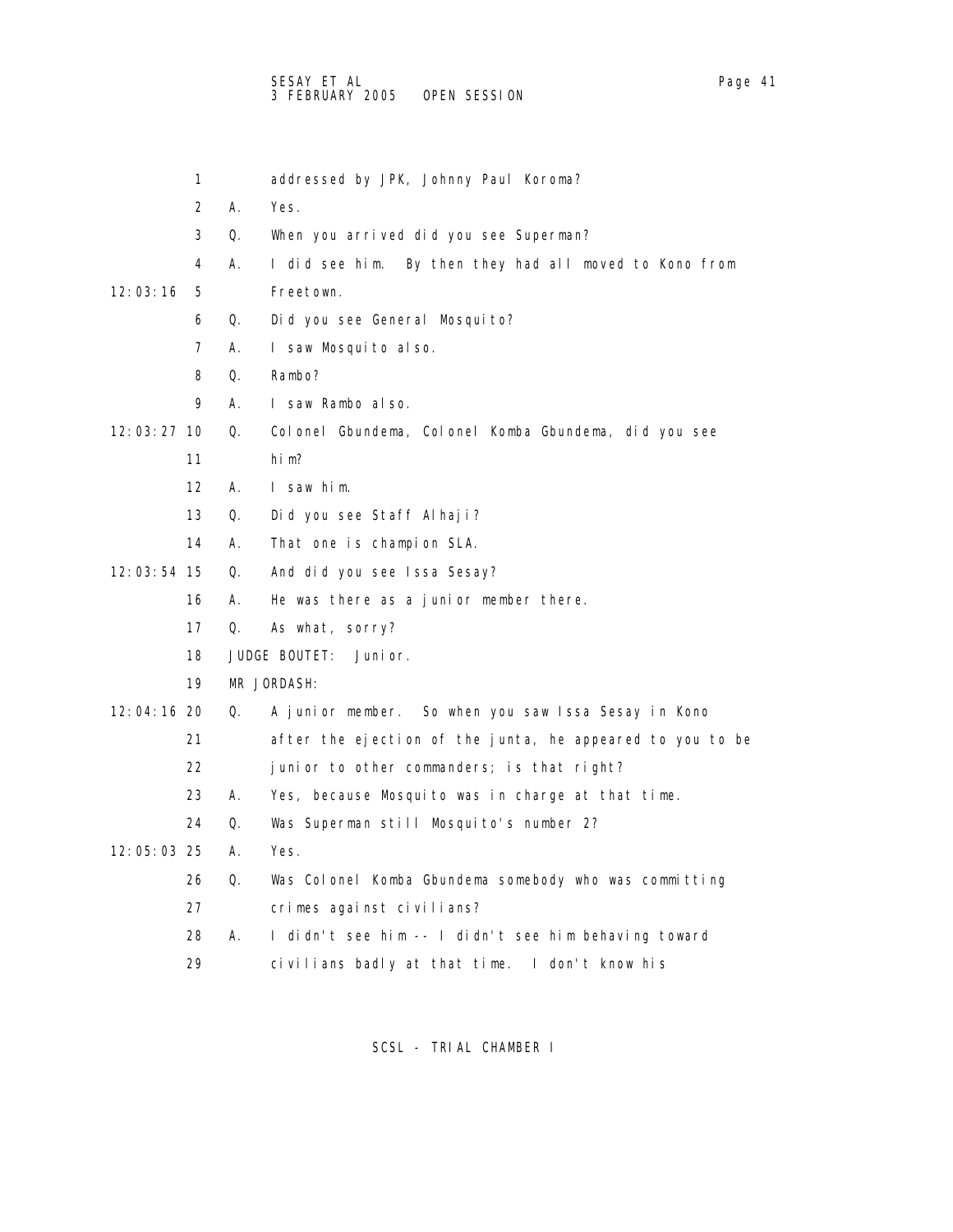1 character. 2 Q. At that time, though, you remember him being there? 3 A. He leans. He leans. That is the way I know him and I 4 knew that he was Komba Gbundema. 12:06:17 5 Q. And was Mosquito in control of that meeting? 6 A. Tombodu? 7 Q. Yes. 8 A. Yes, he was one of the agbabas by the president at that 9 time. 12:06:42 10 PRESIDING JUDGE: What is an agbaba? 11 MR JORDASH: 12 Q. Could you explain that, Mr Witness, please? 13 PRESIDING JUDGE: Who was this, Mr Jordash? Who is this 14 agbaba? 12:06:55 15 MR JORDASH: I think I'm as lost as Your Honour. 16 Q. I asked you if Mosquito was in control of the meeting, 17 what did you say to that? 18 A. When I say agbaba, I mean those who were in the 19 forefront, the strong men in the movement. 12:07:35 20 Q. Was that along with Superman? Does that apply to 21 Superman too? 22 A. They were alongside with Superman. Yes, they were with 23 Superman. 24 PRESIDING JUDGE: I don't think that is your question. Are 12:08:13 25 you not asking him whether Superman would also be 26 considered as an agbaba? 27 MR JORDASH: Exactly, Your Honour, yes. 28 THE WITNESS: Of course he was one of the firemen. He was an 29 agbaba. In fact, he used to kill people and drink their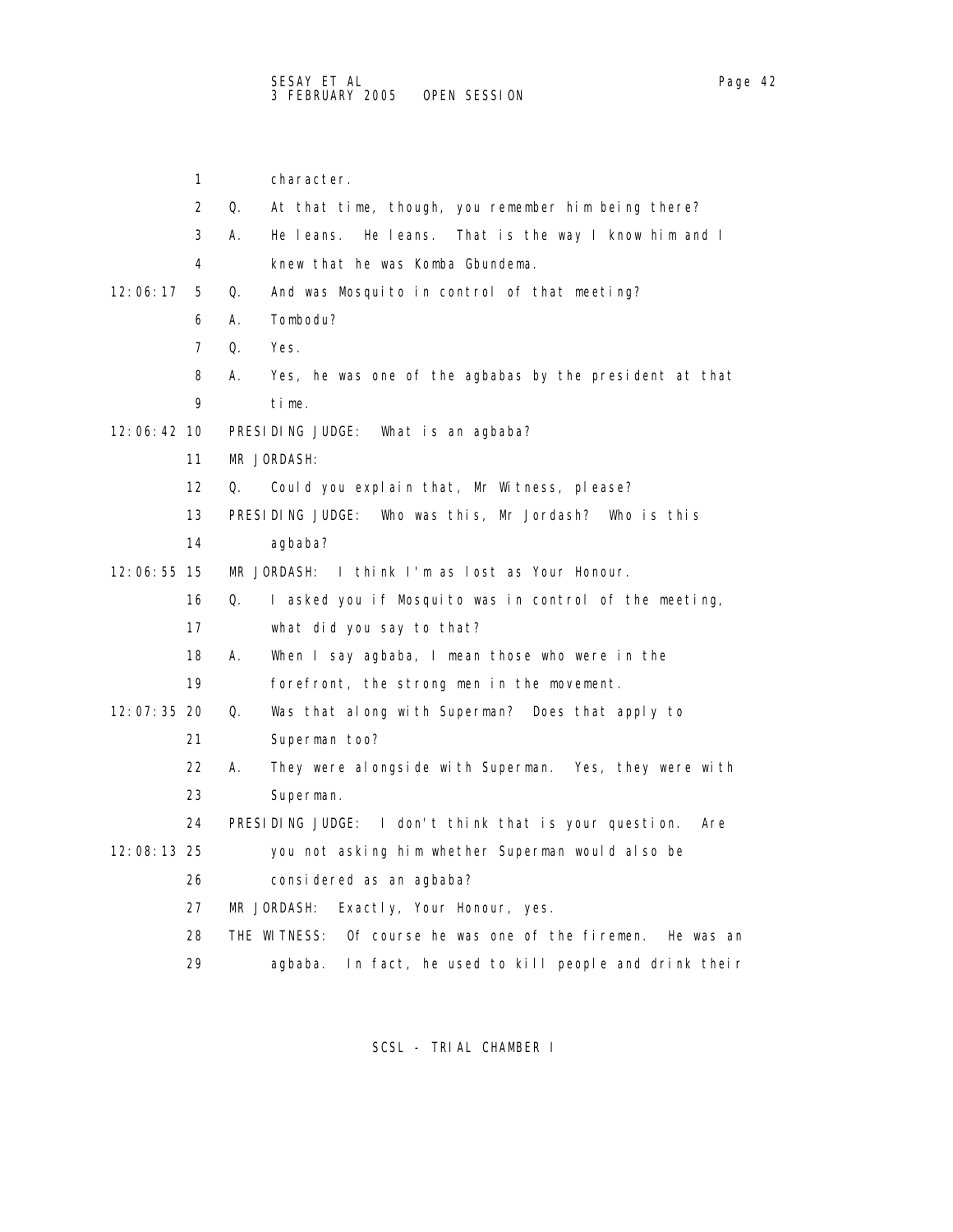1 blood. 2 MR JORDASH: 3 Q. And was Gullit also an agbaba? 4 A. Gullit was also an agbaba and the Honourable Adams was 12:09:08 5 also there. He was there seated in their vehicle. 6 Q. So would you then say that Sesay was agbaba later on at 7 the time of the meeting with Foday Sankoh? 8 A. After Mosquito have left and Pa Sankoh came now, it was 9 then that Issa also became an agbaba in the movement. 12:09:58 10 Q. Thank you. Now I want to read you again something that 11 was written from your meeting with the Prosecution 12 or 12 13 days ago. And the notes are referring -- and I'm 13 looking at paragraph 3 of the notes reflecting the 14 content of the proofing exercise. 12:10:45 15 JUDGE BOUTET: What is the page number? 16 MR JORDASH: I'm afraid I don't have the -- 17 MR HARRISON: It is 10187. 18 MR JORDASH: I will rectify that over lunch, Your Honour. 19 Thank you, Mr Harrison. 12:11:03 20 Q. Back to the notes, Mr Witness. I'm going to keep doing 21 this. So there will be no surprises, it is the same 22 notes. The notes refer to this meeting at Chief Fania's 23 compound in Tombodu. It is said there: "Johnny Paul 24 Koroma himself did not speak. Other commanders with 12:11:40 25 Johnny Paul Koroma spoke, including Staff Alhaji." Now 26 we know, from what you told us yesterday, that Johnny 27 Paul Koroma was there; is that right? 28 A. He was there. That's true. 29 Q. And is it -- sorry, let me start that again. Does this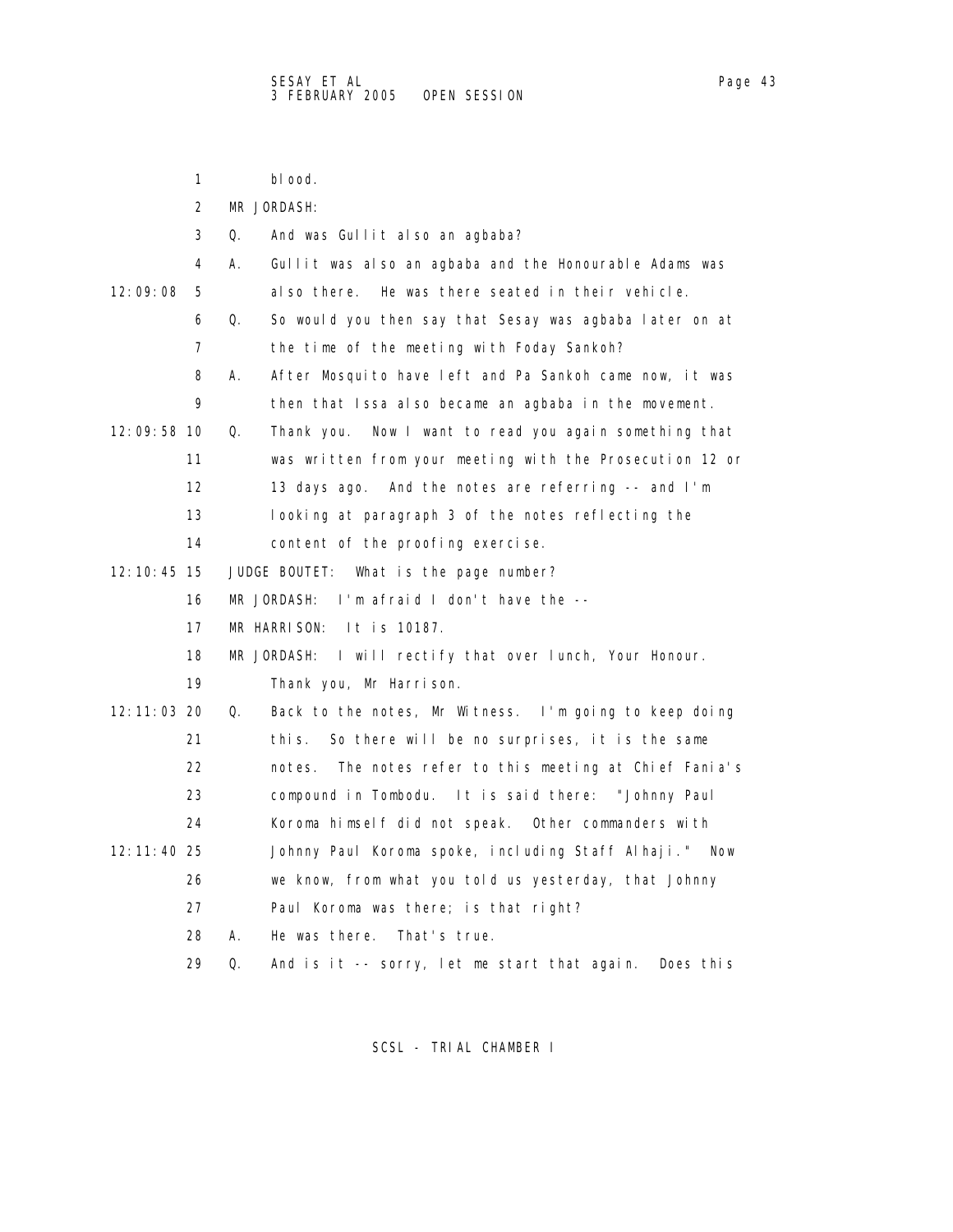|               | 1                 |    | note taken 14 days ago on the 21st of January "Johnny       |
|---------------|-------------------|----|-------------------------------------------------------------|
|               | 2                 |    | Paul Koroma himself did not speak" reflect what you said    |
|               | 3                 |    | to the Prosecution?                                         |
|               | 4                 | А. | In fact he was seated in a car. He didn't come down, he     |
| 12: 12: 51    | 5                 |    | didn't talk. Only his spokesmen spoke to us. Others         |
|               | 6                 |    | were dancing on the street saying, "Our president has       |
|               | 7                 |    | In fact he was born in this town." And they were<br>come.   |
|               | 8                 |    | dancing all around.                                         |
|               | 9                 | Q. | And he was in a car then some distance from the compound?   |
| 12: 13: 19 10 |                   | А. | Just imagine the distance between me and you, so it was.    |
|               | 11                | Q. | And he never got out of the car during the meeting; is      |
|               | $12 \overline{ }$ |    | that right?                                                 |
|               | 13                | А. | While he was in the car, the people came and gathered       |
|               | 14                |    | It is a big compound, much bigger than this<br>around.      |
| 12: 13: 54 15 |                   |    | building, the area where the meeting was held.              |
|               | 16                | Q. | Did Johnny Paul Koroma get out of the car during the        |
|               | 17                |    | course of this meeting?                                     |
|               | 18                | А. | He didn't come out.                                         |
|               | 19                | Q. | Did he address anybody or any -- sorry, let me start that   |
| 12: 14: 14 20 |                   |    | Did he address any of the civilians during the<br>aqai n.   |
|               | 21                |    | course of this meeting?                                     |
|               | 22                | А. | I didn't get you.                                           |
|               | 23                | Q. | Did Johnny Paul Koroma address any of the civilians         |
|               | 24                |    | during the meeting at Chief Fania's compound?               |
| 12: 14: 57 25 |                   | А. | He didn't say a word to the civilians, but his men like     |
|               | 26                |    | Staff Alhaji who was the spokesman for them, because he     |
|               | 27                |    | knew the people, he had been there for long, made a         |
|               | 28                |    | statement and was saying that it was now their              |
|               | 29                |    | Anyone who does not want to comply with them<br>government. |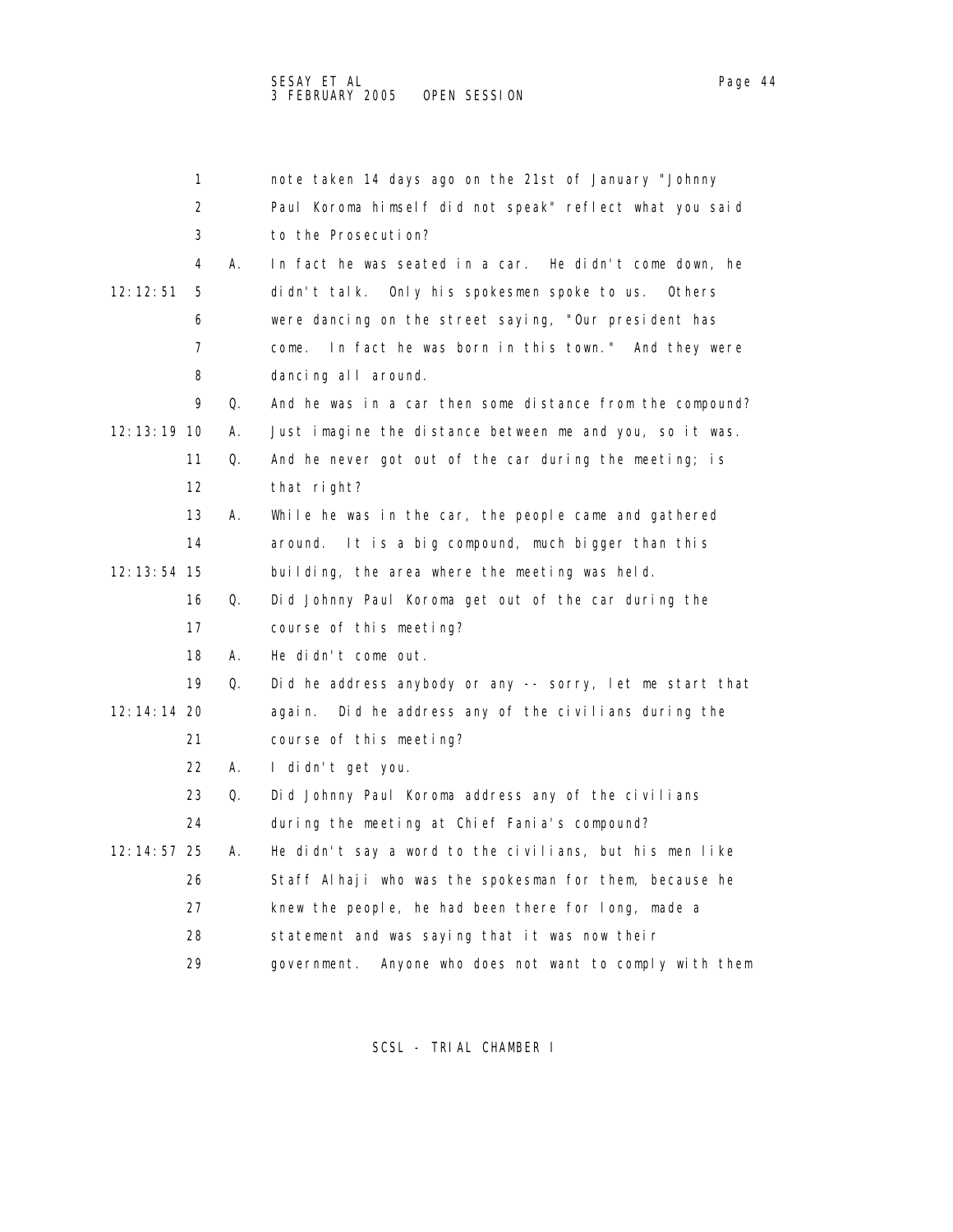|               | 1                 |    | should go to Guinea or else death awaits him.              |
|---------------|-------------------|----|------------------------------------------------------------|
|               | 2                 | Q. | So somebody spoke, you say, on Johnny Paul Koroma's        |
|               | 3                 |    | behalf making the threat you've just described; is that    |
|               | 4                 |    | right?                                                     |
| 12:15:44      | 5                 | А. | That was true, because they want president, then they      |
|               | 6                 |    | take you from Freetown and go and hide you in the          |
|               | 7                 |    | That made us even baffled.<br>village.                     |
|               | 8                 | Q. | Was Johnny Paul Koroma positioned within the car when the  |
|               | 9                 |    | six people with the voting cards were shot?                |
| 12: 16: 20 10 |                   | А. | He didn't disembark. Whether because ECOMOG was trailing   |
|               | 11                |    | them or not, I don't know. He was seated in the car when   |
|               | $12 \overline{ }$ |    | they brought the six people and found the ID cards on      |
|               | 13                |    | It was by then, after they had been shot, that we<br>them. |
|               | 14                |    | began to hide ours that we had.                            |
| 12: 17: 07 15 |                   | Q. | So did Johnny Paul Koroma say anything about the six       |
|               | 16                |    | civilians at that time?                                    |
|               | 17                | А. | When they brought those six men, the only thing we had,    |
|               | 18                |    | we had -- they got an order that they should kill those    |
|               | 19                |    | men because they voted for Tej an Kabbah.                  |
| 12: 17: 53 20 |                   | Q. | Did you witness Johnny Paul Koroma driving away in the     |
|               | 21                |    | car?                                                       |
|               | 22                | А. | Well, even though they were wicked and how rotten the      |
|               | 23                |    | president may be, but they had a driver and he drove him   |
|               | 24                |    | away.                                                      |
| 12: 18: 24 25 |                   | Q. | Did you see that?                                          |
|               | 26                | А. | Yes, I saw them moving. While they were moving they        |
|               | 27                |    | asked us to take their loads and follow them.              |
|               | 28                | Q. | And that is when the trip started to Guinea; is<br>0kay.   |
|               | 29                |    | that right?                                                |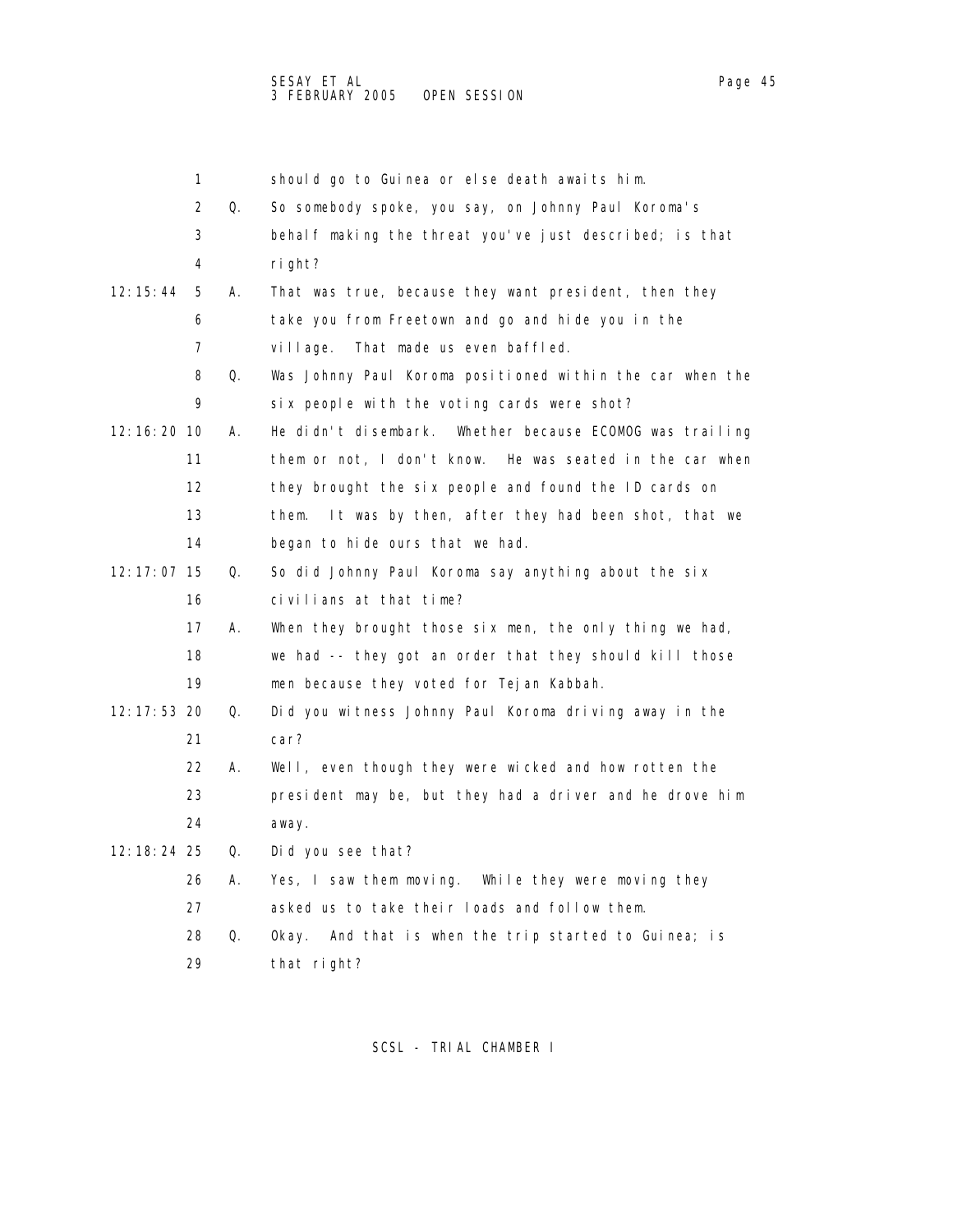|               | 1                 | Α. | Yes, that was the time we headed for Guinea?               |
|---------------|-------------------|----|------------------------------------------------------------|
|               | 2                 | Q. | Now, I want to ask you about something you said            |
|               | 3                 |    | yesterday, page 11 of the transcript and line 13.<br>But   |
|               | 4                 |    | before I do ask you that, was Johnny Paul Koroma dressed   |
| 12:19:14      | 5                 |    | as a woman sitting in that car?                            |
|               | 6                 | А. | He was neatly dressed like a woman, except for somebody    |
|               | 7                 |    | who knows him, but it was only the -- his followers, the   |
|               | 8                 |    | bodyguards, that did tell us that it was Johnny Paul, but  |
|               | 9                 |    | it was very difficult to identify him the way he was       |
| 12: 19: 52 10 |                   |    | dressed.                                                   |
|               | 11                | Q. | Other than the indication from his bodyguard, you          |
|               | $12 \overline{ }$ |    | wouldn't have known it was Johnny Paul Koroma; is that     |
|               | 13                |    | what you're telling us?                                    |
|               | 14                | А. | You can't recognise him. The reason was because while      |
| 12: 20: 13 15 |                   |    | they were moving towards Guinea that was the way they      |
|               | 16                |    | dressed him and they are taking that route to hide him.    |
|               | 17                | Q. | So you're saying you could not have recognised him?        |
|               | 18                | А. | Except they identify him to you, because the way they      |
|               | 19                |    | dressed him it was difficult to identify him.              |
| 12: 20: 35 20 |                   | Q. | Did he have some sort of head shawl on?                    |
|               | 21                | А. | The dress style was female dressing and made as if -- to   |
|               | 22                |    | appear like haja. They put a veil on his head, so he was   |
|               | 23                |    | dressed.                                                   |
|               | 24                | Q. | Like a haja. What is a haja?                               |
| 12: 21: 27 25 |                   | А. | Haja, I mean women that go to Mecca, the way they dress,   |
|               | 26                |    | the type of veil they put on their head, especially when   |
|               | 27                |    | they want to go for prayer.                                |
|               | 28                | Q. | Thank you. What you said yesterday, Mr Witness,<br>0kay.   |
|               | 29                |    | Page 11, line 13, you were asked<br>let me read it to you. |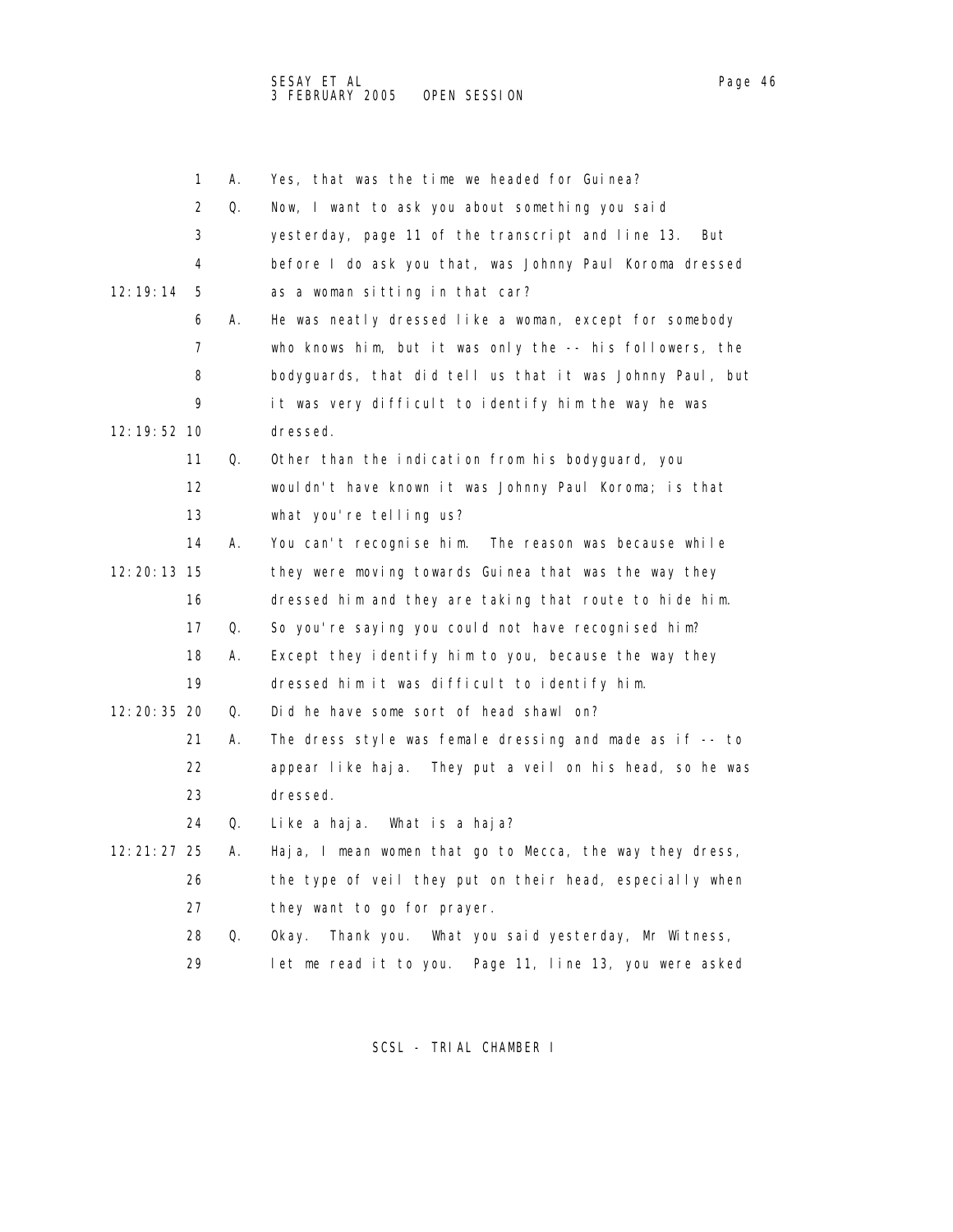| 1                 | this question: |                                                           |
|-------------------|----------------|-----------------------------------------------------------|
| 2                 | Q.             | So at Chief Fania's compound when these events            |
| 3                 |                | were going on, which commanders actually spoke            |
| 4                 | to             | the people there.                                         |
| 12: 22: 13<br>5   | Α.             | That commander, I could not remember his name             |
| 6                 |                | now because there were many, and even Johnny              |
| 7                 |                | Paul himself spoke to us."                                |
| 8                 | А.             | So I said yesterday because the way I was treated, the    |
| 9                 |                | way those people treated us in Kono, it made us go even   |
| 12: 22: 45 10     |                | off head. I cannot remember all what they did to us.      |
| 11                |                | These are just a few that I'm telling you.                |
| $12 \overline{ }$ | Q.             | The question was much simpler that that, Mr Witness.      |
| 13                |                | "Even Johnny Paul himself spoke to us" you told us        |
| 14                |                | yesterday. Today you're saying, no, dressed like a woman  |
| 12: 23: 08 15     |                | going to Mecca, sitting in a car, not speaking to you.    |
| 16                |                | Which account is true?                                    |
| 17                | А.             | Johnny Paul did not speak to us, as such. What he only    |
| 18                |                | said was he was born in Tombodu. And that, in fact,       |
| 19                |                | I doubt it greatly because if he was coming from Tombodu, |
| 12: 23: 51 20     |                | he wouldn't have destroyed Tombodu as he did.             |
| 21                | Q.             | So he did speak but just to say that he was from Tombodu; |
| 22                |                | is that what you're saying?                               |
| 23                | А.             | Yes, he didn't go beyond that.                            |
| 24                | Q.             | Well, what did he say that to the crowd gathered? Did he  |
| 12:24:12 25       |                | get out of the car? Did he say it in the car?             |
| 26                | А.             | He was seated in the car and Staff Alhaji was beside the  |
| 27                | car.           | He was the spokesman; he was talking.<br>Then he came     |
| 28                |                | out with a statement that even the president has said     |
| 29                |                | that he hailed from this place and that we should support |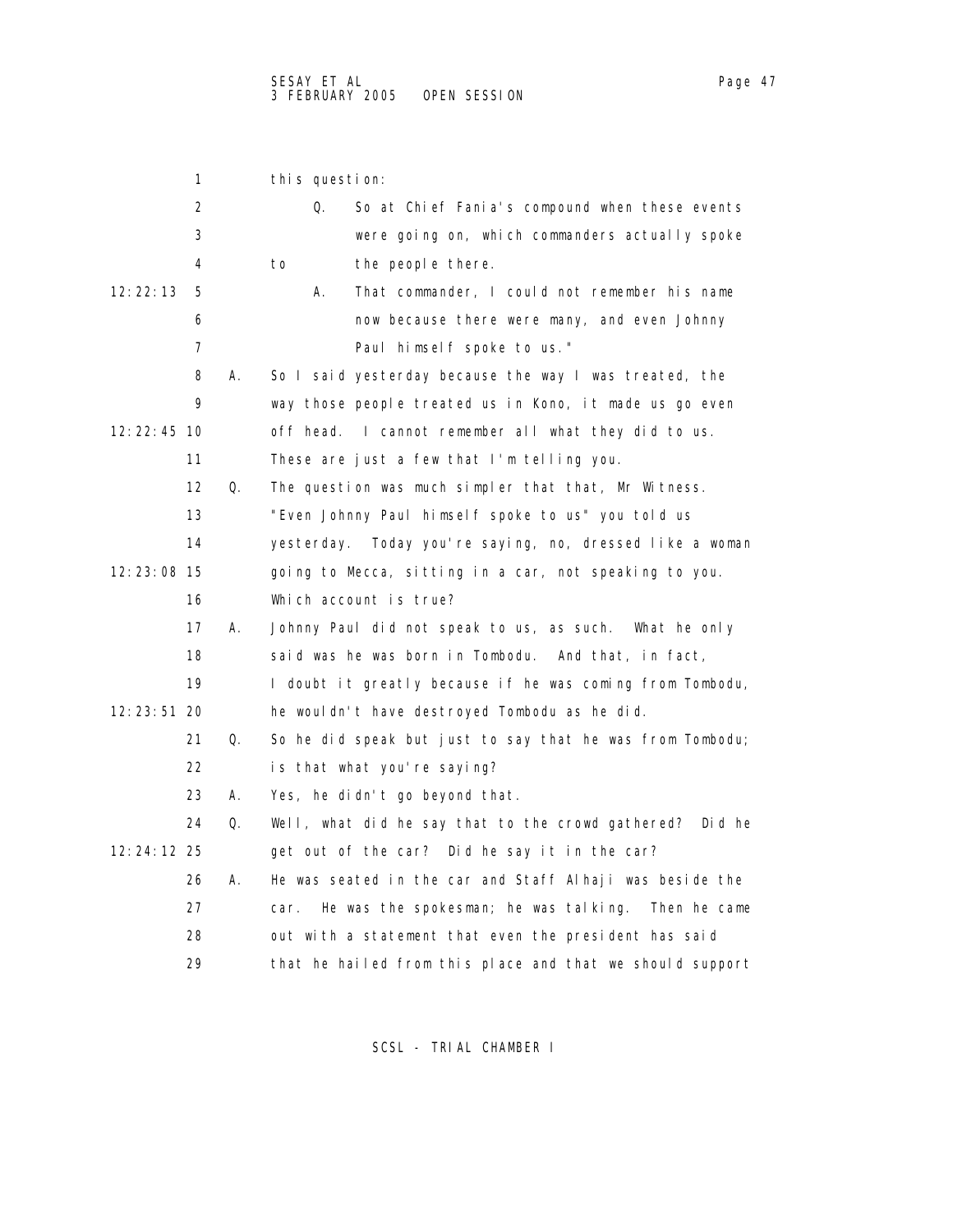1 him.

|               | 2  | Q. | So that was Staff Alhaji, was it, who said that?            |
|---------------|----|----|-------------------------------------------------------------|
|               | 3  | А. | Yes.                                                        |
|               | 4  | Q. | Let me refer you to something you said earlier yesterday.   |
| 12:25:00      | 5  |    | Page 8, line 22, referring to the same meeting at Chief     |
|               | 6  |    | Fania's compound. "When we came we saw them, so many of     |
|               | 7  |    | Mosquito, Johnny Paul himself, Superman, Rambo<br>them.     |
|               | 8  |    | Staff Alhaji they call him now staff Bayo. There were so    |
|               | 9  |    | They explained to us that as for now -- in fact,<br>many.   |
| 12: 25: 30 10 |    |    | it was then Johnny Paul told us that it was a pleasure to   |
|               | 11 |    | him because he's heading from Tombodu." So yesterday it     |
|               | 12 |    | was Johnny Paul who said that. Today it is Staff Alhaji.    |
|               | 13 |    | Which is true?                                              |
|               | 14 | А. | What I'm saying, the word didn't come out from Johnny       |
| 12:26:08 15   |    |    | Paul himself. It was said by Staff Alhaji. Staff Alhaji     |
|               | 16 |    | did not come from Tombodu, that was what Johnny Paul        |
|               | 17 |    | sai d.                                                      |
|               | 18 | Q. | Now, dealing with the six people you claim were<br>0kay.    |
|               | 19 |    | killed.<br>Who ordered that the six people be shot?         |
| 12: 26: 54 20 |    | А. | Having brought those six people, we heard that there was    |
|               | 21 |    | an order that they should kill them. And in fact Sarh       |
|               | 22 |    | Quee shot that of my colleague that I'm talking of.<br>Hi s |
|               | 23 |    | eyes were now red. Nobody could look at him.                |
|               | 24 | Q. | Let's just rewind a little but then, Mr Witness.<br>Did you |
| 12: 27: 15 25 |    |    | know that the six men were being brought to Chief Fania's   |
|               | 26 |    | compound?                                                   |
|               | 27 | А. | I did see them. In fact, when I saw that of my              |
|               | 28 |    | colleague, I became confused and asked myself why have      |
|               | 29 |    | they brought these people, what have they done?             |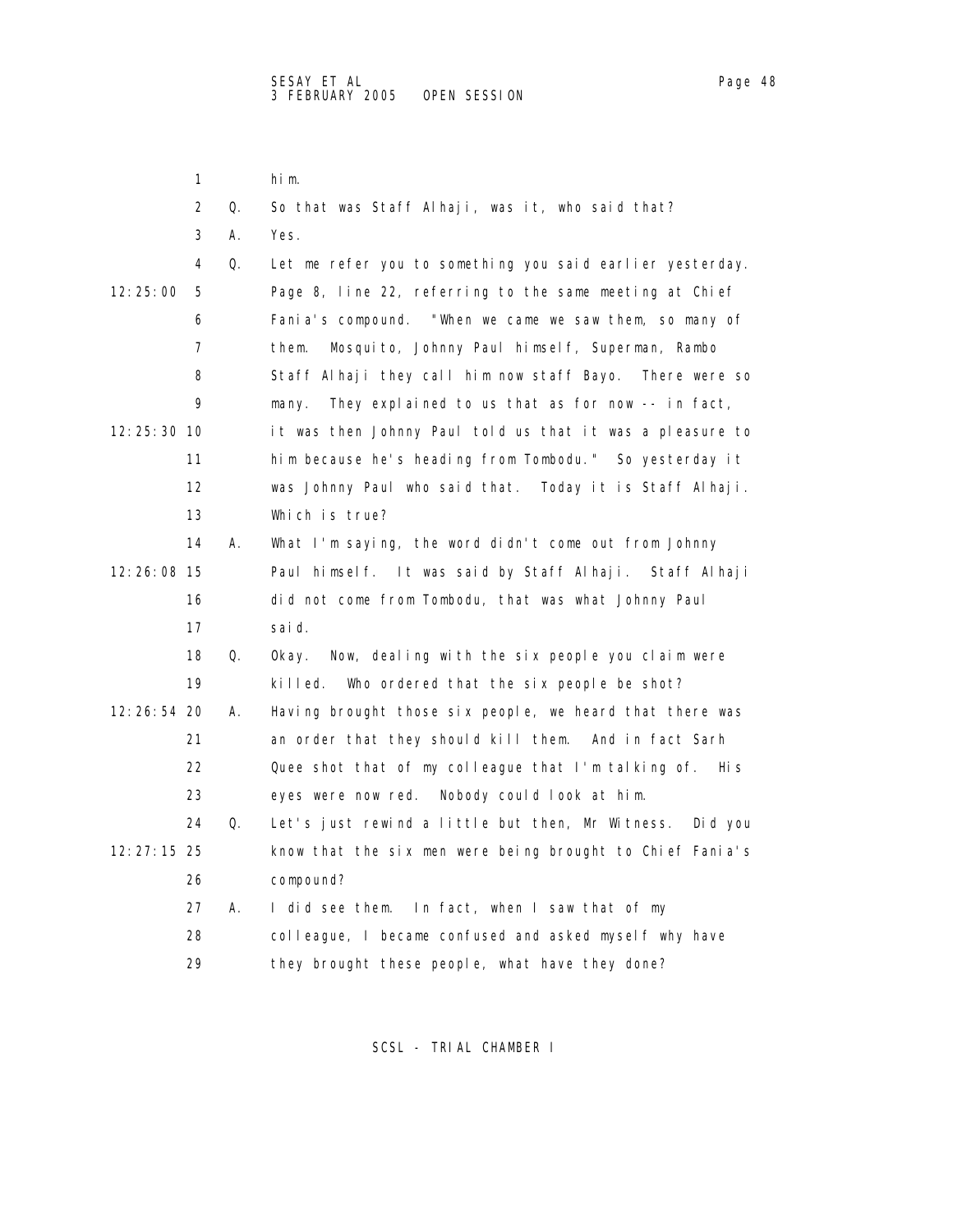1 Q. Where did they bring them from, do you know? 2 A. They were caught within Tombodu Town itself. Within 3 Tombodu. 4 Q. Do you know where? 12:28:07 5 A. I cannot indicate exactly where they caught them from. 6 We were all in the meeting. We just saw them being 7 brought. Then I became doubtful, what have these people 8 done that they brought them here now for? 9 Q. And so your knowledge of the six was that -- was limited 12:29:01 10 when they first appeared -- no, let me start that again. 11 All you knew when you saw the six men was that they had 12 been caught from somewhere in Tombodu; is that right? 13 A. Yes. They didn't bring anybody along with them while 14 they were coming to be killed there. 12:29:33 15 Q. All you knew when the people had been shot was that they 16 had been brought from somewhere in Tombodu; is that 17 right? 18 A. They caught those people in Tombodu. Even that of my 19 xxxxxx that I'm talking of was based in Tombodu. They 12:30:08 20 didn't bring anybody from Koidu. They caught them in 21 Tombodu. 22 Q. And you don't know to this day where they were found in 23 Tombodu; is that right? 24 A. It was later learned that they caught them between Pa 12:30:58 25 Fania's house and Kaisepo [phoen]. In fact, we thought 26 it was because they failed to come to the meeting that 27 was the reason why they were caught. 28 Q. What were they doing when they were caught between Pa 29 Fania's house and the other place you mentioned?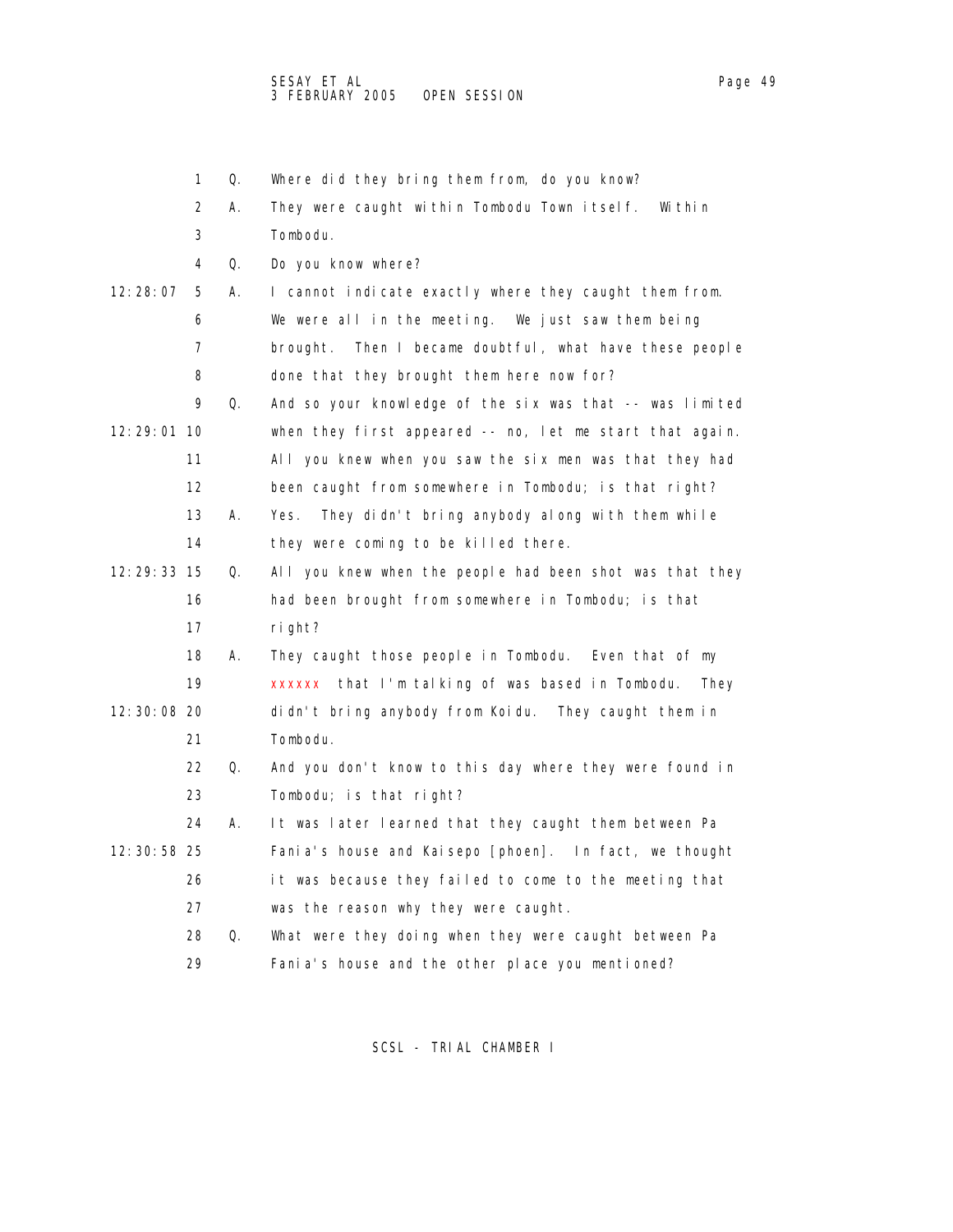1 PRESIDING JUDGE: The name of the place -- [Microphone not 2 activated] 3 THE WITNESS: They were not doing anything, because by then 4 they were not doing any farm work. After they chased 12:31:58 5 people from their place of settlement, everybody was just 6 now in Tombodu moving up and down. They had nothing to 7 do, so they were not doing anything of privacy to 8 themselves. 9 MR JORDASH: 12:32:08 10 Q. What were the two places that they were found between? 11 A. They caught them in Tombodu, but I said it was between 12 Kaisepo's house and Pa Fania's house. In between those 13 two areas. Kaisepo? 14 JUDGE THOMPSON: [Microphone not activated] 12:32:42 15 MR JORDASH: 16 Q. And in relation to the position in Tombodu, Pa Fania's 17 house and Kaisepo's house are in the centre or where in 18 Tombodu? Where are they in Tombodu? 19 A. It is the centre of the town. In fact, any dweller in 12:33:32 20 Tombodu if he or she does not go to that place for a day, 21 he or she would not be happy. Even our rituals there we 22 perform them just within that centre. 23 Q. So just so we're clear, they were caught at the centre of 24 the town; is that right? 12:33:55 25 A. The centre of the town, because that was the centre. 26 Q. Thank you. Now, I want to read to you again your 27 statement from November 2002, page 2, bottom of the page 28 about 6 lines from the bottom. The statement is 29 referring to the incident with the six people, okay? The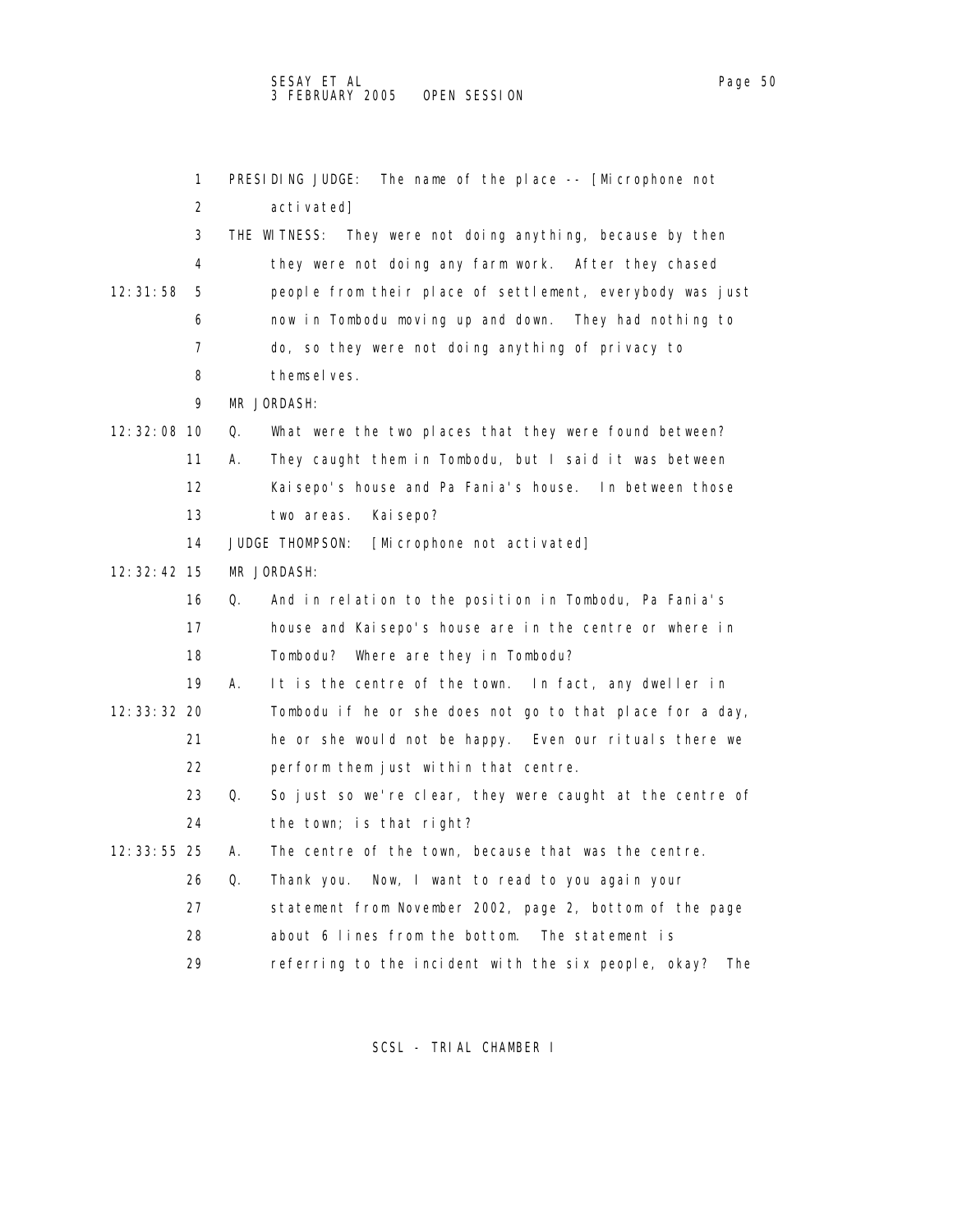| ane |  |
|-----|--|
|     |  |

|               | 1                 |    | statement says this: "The people I have mentioned went    |
|---------------|-------------------|----|-----------------------------------------------------------|
|               | 2                 |    | to a checkpoint they had made upon entering the town and  |
|               | 3                 |    | returned with six people." "The people I have mentioned   |
|               | 4                 |    | went it to a checkpoint they had made upon entering the   |
| 12: 35: 04    | 5                 |    | town and returned with six people." Did you tell the      |
|               | 6                 |    | Prosecution that the six people came from a checkpoint    |
|               | 7                 |    | made upon entering the town?                              |
|               | 8                 | А. | What I said was that they were captured in the town.      |
|               | 9                 |    | There was no checkpoint. How could a civilian set up a    |
| 12: 35: 40 10 |                   |    | checkpoints?                                              |
|               | 11                | Q. | Well, do you know why your statement says that "The       |
|               | $12 \overline{ }$ |    | people were brought from a checkpoint they had made upon  |
|               | 13                |    | entering the town"? Do you know why it says that?         |
|               | 14                | А. | I cannot say. Maybe what I gave them was not written      |
| 12: 36: 35 15 |                   |    | exactly as I said it. But to my own understanding there   |
|               | 16                |    | was no checkpoint no civilian could put up, mount up a    |
|               | 17                |    | checkpoint.                                               |
|               | 18                | Q. | Okay. Who actually gave the order for the six to be       |
|               | 19                |    | killed?                                                   |
| 12: 36: 51 20 |                   | А. | I said their boss, Staff Alhaji, because he was standing  |
|               | 21                |    | by the vehicle. As soon as they brought those six people  |
|               | 22                |    | we just heard from them that they had given an order that |
|               | 23                |    | they should kill them.<br>That is what I know.            |
|               | 24                | Q. | So was it Staff Alhaji on behalf of Johnny Paul Koroma,   |
| 12:37:36 25   |                   |    | is that what you're trying to say?                        |
|               | 26                | А. | Yes.                                                      |
|               | 27                | Q. | Staff Alhaji was heard by you to say that the men should  |
|               | 28                |    | be shot; is that what you're saying?                      |
|               | 29                | Α. | For me to repeat a single word all throughout, he gave    |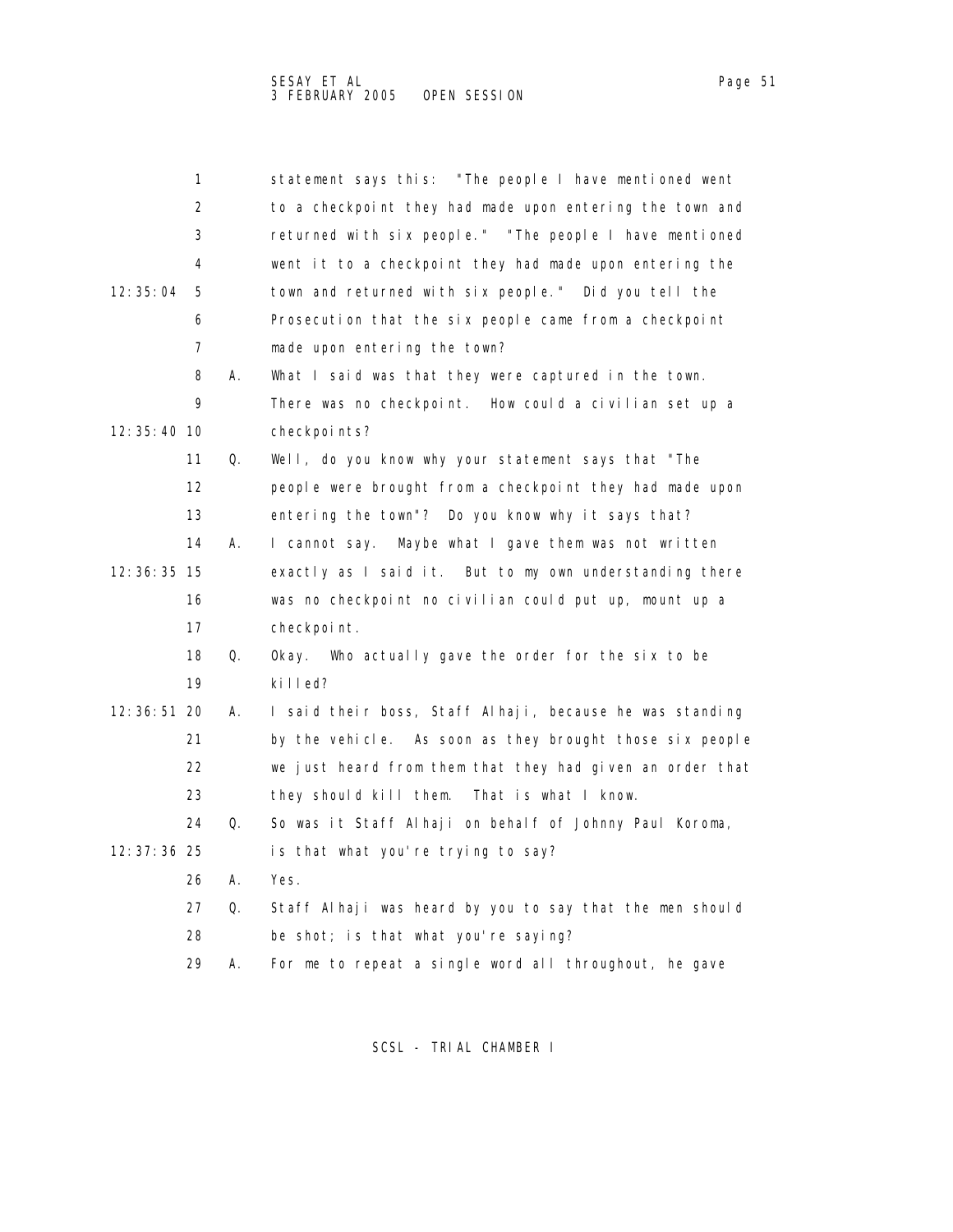|               | 1  |    | the order that they should kill the people because he was |
|---------------|----|----|-----------------------------------------------------------|
|               | 2  |    | in charge of Tombodu at that time.                        |
|               | 3  | Q. | Sorry to repeat. I just want to make sure that I'm clear  |
|               | 4  |    | about what you're saying, Mr Witness.<br>Now who, if      |
| 12: 38: 32    | 5  |    | anybody, gave the order to fetch civilians to be shot?    |
|               | 6  | А. | On that day, after the six men were shot, they went to    |
|               | 7  |    | Kailahun. It was thereafter, after the shooting of those  |
|               | 8  |    | six men that Mosquito gave the order now that they should |
|               | 9  |    | kill anybody found in the bush. That was the time Savage  |
| 12: 39: 25 10 |    |    | started killing people.                                   |
|               | 11 | Q. | Don't worry, Mr Witness, we'll come to that. Let's just   |
|               | 12 |    | stick with the six people, shall we. Was there an order   |
|               | 13 |    | to fetch six people or to fetch some civilians to be      |
|               | 14 |    | shot?                                                     |
| 12:39:46 15   |    | А. | That very day nobody gave such an order, because when     |
|               | 16 |    | that incident happened, all the civilians were scattered  |
|               | 17 |    | They all ran away.<br>all over.                           |
|               | 18 | Q. | So nobody ordered anybody to fetch any civilians; is that |
|               | 19 |    | ri ght?                                                   |
| 12:40:07 20   |    | А. | On that very day, no. Let me not lie on them.             |
|               | 21 | Q. | Thank you. I want to read something else from your        |
|               | 22 |    | statement, Mr Witness. Your November statement 2002,      |
|               | 23 |    | page 2, seven lines from the bottom: "Johnny Paul then    |
|               | 24 |    | asked us to support their government, that Alhaji Tejan   |
| 12: 40: 53 25 |    |    | Kabbah was a foreigner. He said anyone who did not        |
|               | 26 |    | support them should go to Guinea." Was it Johnny Paul     |
|               | 27 |    | who said that, Mr Witness? Let me ask that a different    |
|               | 28 |    | way so it is fair to you. Did you tell the Prosecution    |
|               | 29 |    | that Johnny Paul asked us to support their government,    |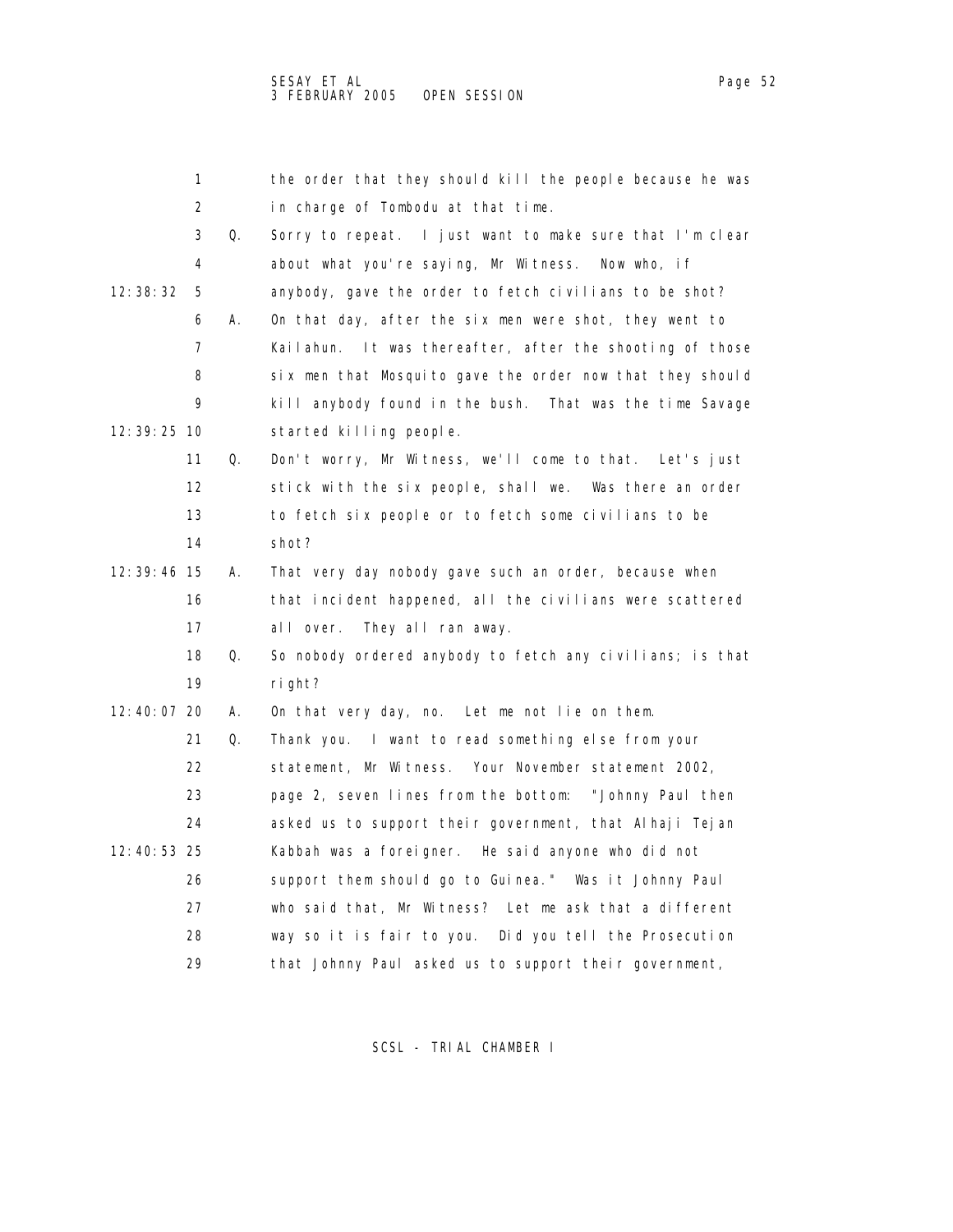|             | 1        | that Alhaji was a foreigner, that anyone who did not            |
|-------------|----------|-----------------------------------------------------------------|
|             | 2        | support them should go to Guinea?                               |
|             | 3<br>А.  | I told them that.                                               |
|             | 4<br>Q.  | When you were referring to Johnny Paul asking for               |
| 12:41:41    | 5        | support, were you saying that Johnny Paul said that?            |
|             | 6<br>А.  | While he was with that big group, after relying to us           |
|             | 7        | that he was burning Tombodu and that we should support          |
|             | 8        | him, he didn't say anything beyond that. He said it.            |
|             | 9<br>Q.  | So that was the thing that Johnny Paul and the only thing       |
| 12:42:14 10 |          | that Johnny Paul had said; right so?                            |
|             | 11<br>А. | That was what he said. He didn't say much.                      |
|             | 12       | JUDGE BOUTET:<br>Mr Witness, we do not want to speak about this |
|             | 13       | The question is not whether you knew that<br>issue now.         |
|             | 14       | person or not. The question has to do with who said that        |
| 12:57:46 15 |          | they should be killed. Who gave the order. So that is           |
|             | 16       | the question that the lawyer is trying to ask you.              |
|             | 17       | PRESIDING JUDGE: I'm not trying to say that you should not go   |
|             | 18       | to the statement, but the testimony of this witness so          |
|             | 19       | far has been consistent. I think it is a matter of              |
| 12:58:11 20 |          | addresses, you know, when it comes to it, because he is         |
|             | 21       | saying that he was present in -- I mean, notwithstanding        |
|             | 22       | what you said there, what you're reading from, the              |
|             | 23       | statement you're reading from, that he was in a car.<br>He      |
|             | 24       | was close and the order was given to Staff Alhaji by JPK,       |
| 12:58:33 25 |          | you know, for them to be killed. For all it is worth, I         |
|             | 26       | mean, that is the stating of the oral testimony, but when       |
|             | 27       | you look at this, you know, against the statements that         |
|             | 28       | becomes a matter, you know, for us to address, you know,        |
|             | 29       | later on in terms of submissions as to his credibility on       |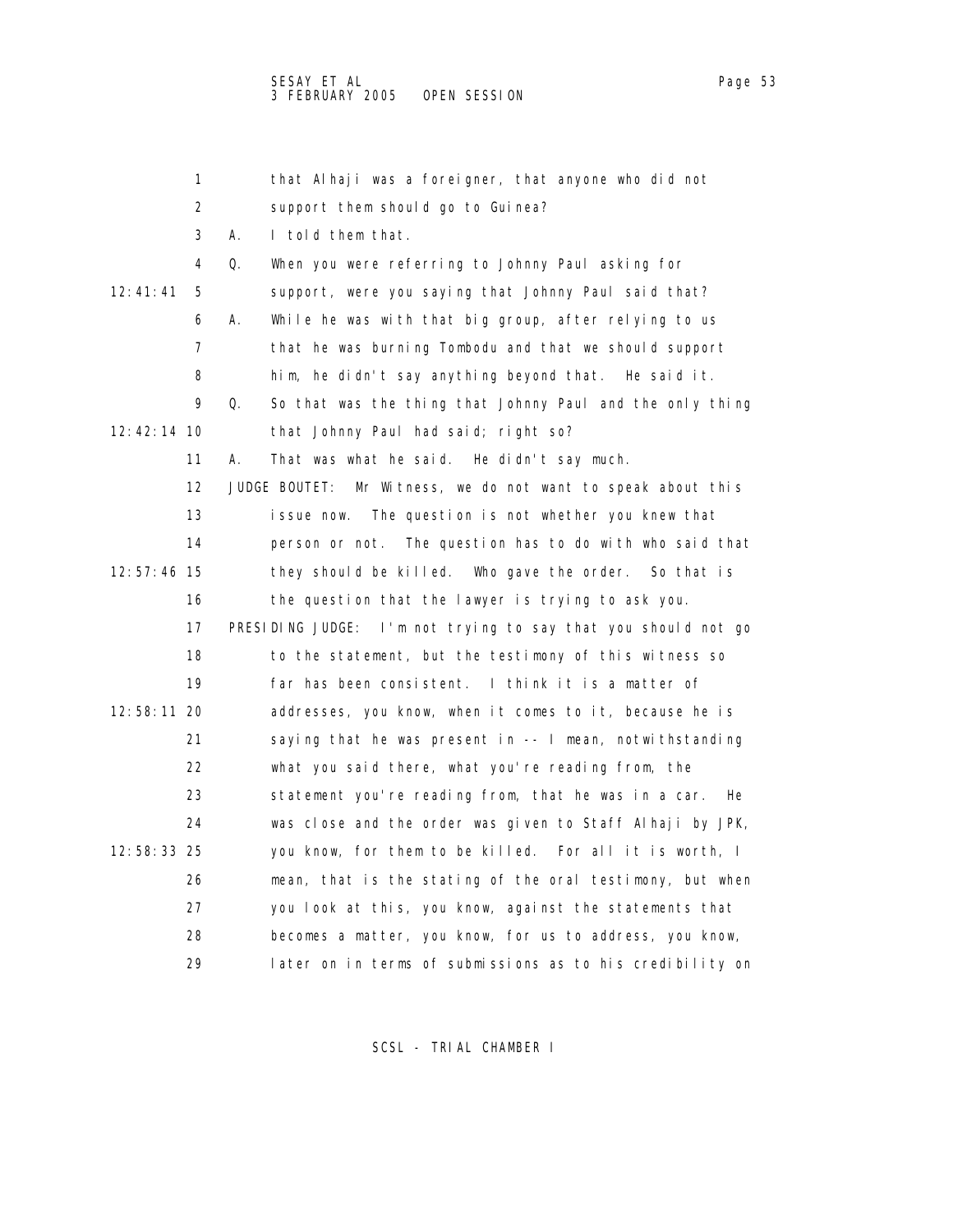|             | 1  | this particular issue.                                          |
|-------------|----|-----------------------------------------------------------------|
|             | 2  | MR JORDASH:<br>But unless he's asked the question as to whether |
|             | 3  | he did or did not tell the Prosecution that, then it is         |
|             | 4  | left unanswered.<br>That is the problem. I don't want to        |
| 12:59:10    | 5  | spend a long of time on this, but I've asked the question       |
|             | 6  | a number of times. Question is a straightforward one.           |
|             | 7  | The witness hasn't answered it. I'm sorry, but that is          |
|             | 8  | something out of my control.                                    |
|             | 9  | PRESIDING JUDGE: Please put the question to him again.<br>Di d  |
| 12:59:33 10 |    | he tell the Prosecution.                                        |
|             | 11 | MR JORDASH:<br>Did you tell the Prosecution, Mr Witness, that   |
|             | 12 | Johnny Paul Koroma --                                           |
|             | 13 | JUDGE BOUTET: And, Mr Jordash, again remind him that you're     |
|             | 14 | reading now from a statement that he would have given and       |
| 12:59:43 15 |    | it says.                                                        |
|             | 16 | MR JORDASH: Yes, Your Honour, thank you.                        |
|             | 17 | And if I could just invite Mr Jordash to change<br>MR HARRISON: |
|             | 18 | that one word as he had done the first time, if he could        |
|             | 19 | pl ease.                                                        |
| 12:59:55 20 |    | MR JORDASH: Of course, of course.                               |
|             | 21 | Q.<br>14 days ago you were seen by the Prosecution. I'm         |
|             | 22 | reading from notes which came from that meeting. Notes          |
|             | 23 | which are said to be things you said. Are you following         |
|             | 24 | me?                                                             |
| 13:00:16 25 |    | I'm listening. Just say it.<br>А.                               |
|             | 26 | Did you, as the notes say, tell the Prosecution that<br>Q.      |
|             | 27 | Johnny Paul Koroma did not actually give the order for          |
|             | 28 | six civilians, including the witness's friend, to be            |
|             | 29 | The order was given by Superman, Gullit, and<br>killed.         |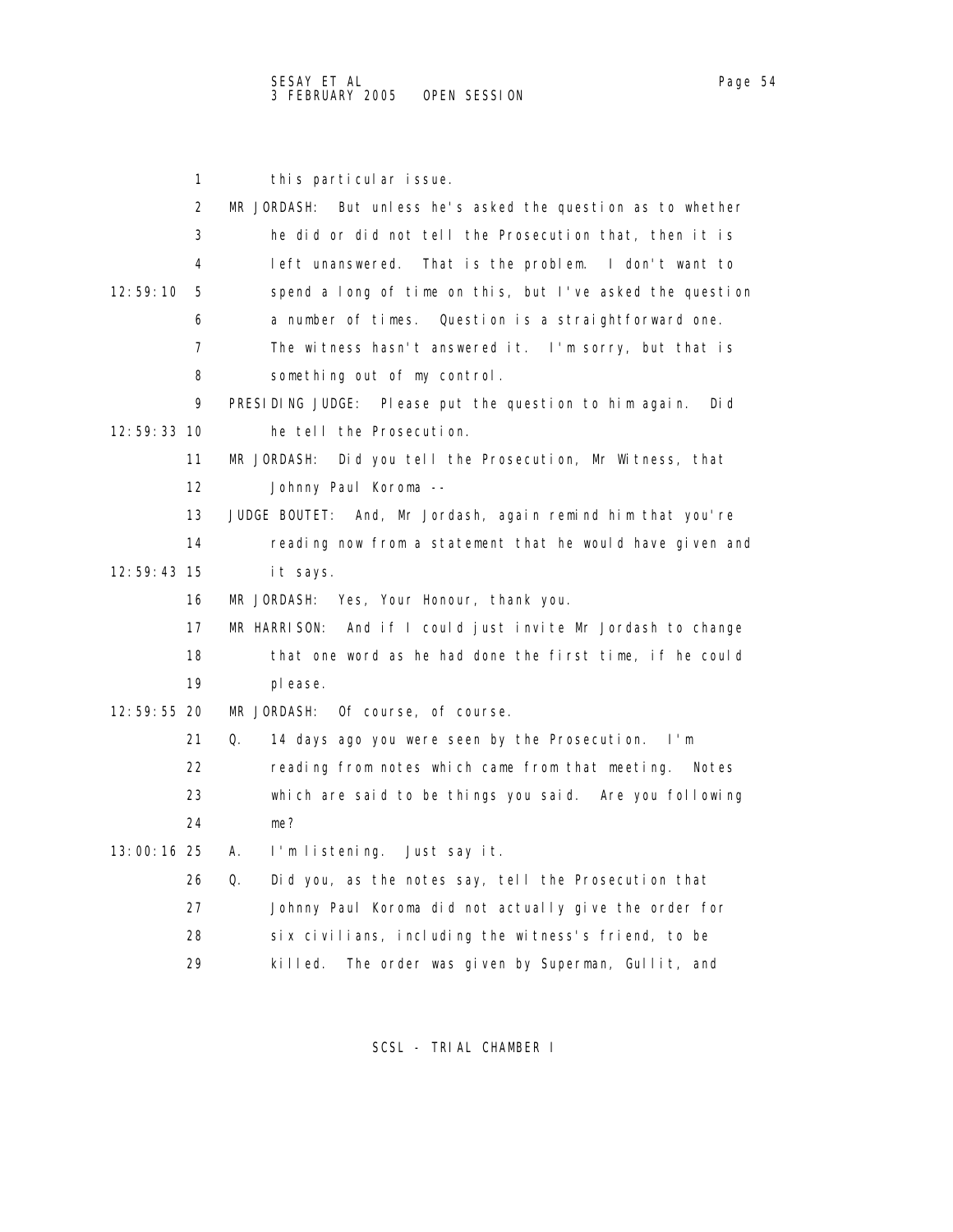1 Savage and the witness had heard it came if from Johnny 2 Paul Koroma. Did you tell the Prosecution those things? 3 A. I didn't say so. What I said was that he gave the order. 4 Q. Who's he? 13:01:04 5 A. Johnny Paul. 6 Q. So it is Johnny Paul you heard give the order? 7 A. Yes. 8 Q. So what you said to us which seems like a lifetime ago, 9 that Johnny Paul Koroma did not speak but for a sentence, 13:01:31 10 that is not true then? He did speak quite a lot. 11 MR HARRISON: Well, with respect, there is a difference 12 between you can utter the words: Did you hear Harrison 13 say with the reference that did you actually hear 14 Harrison utter the words, but it can also mean, did 13:01:53 15 Harrison say that, was there something out there that was 16 uttered by Harrison. 17 JUDGE BOUTET: In my view, the question was quite clear, and 18 it did not lead to what you're trying to suggest. 19 MR JORDASH: 13:02:18 20 Q. Can I just simply close this section by asking you a 21 simplified version of what I just said, Mr Witness? You 22 told us earlier today that Johnny Paul Koroma had said 23 nothing except that people should leave to go to Guinea 24 and that they, the rebels, own the government. You now 13:02:54 25 say that he ordered the killing of the six civilians. Is 26 that right? 27 A. What you want me to say, I won't call it a long talk. 28 Like a big man seated, they came and showed him the thing 29 and then he said "Kill them." Is that a long statement?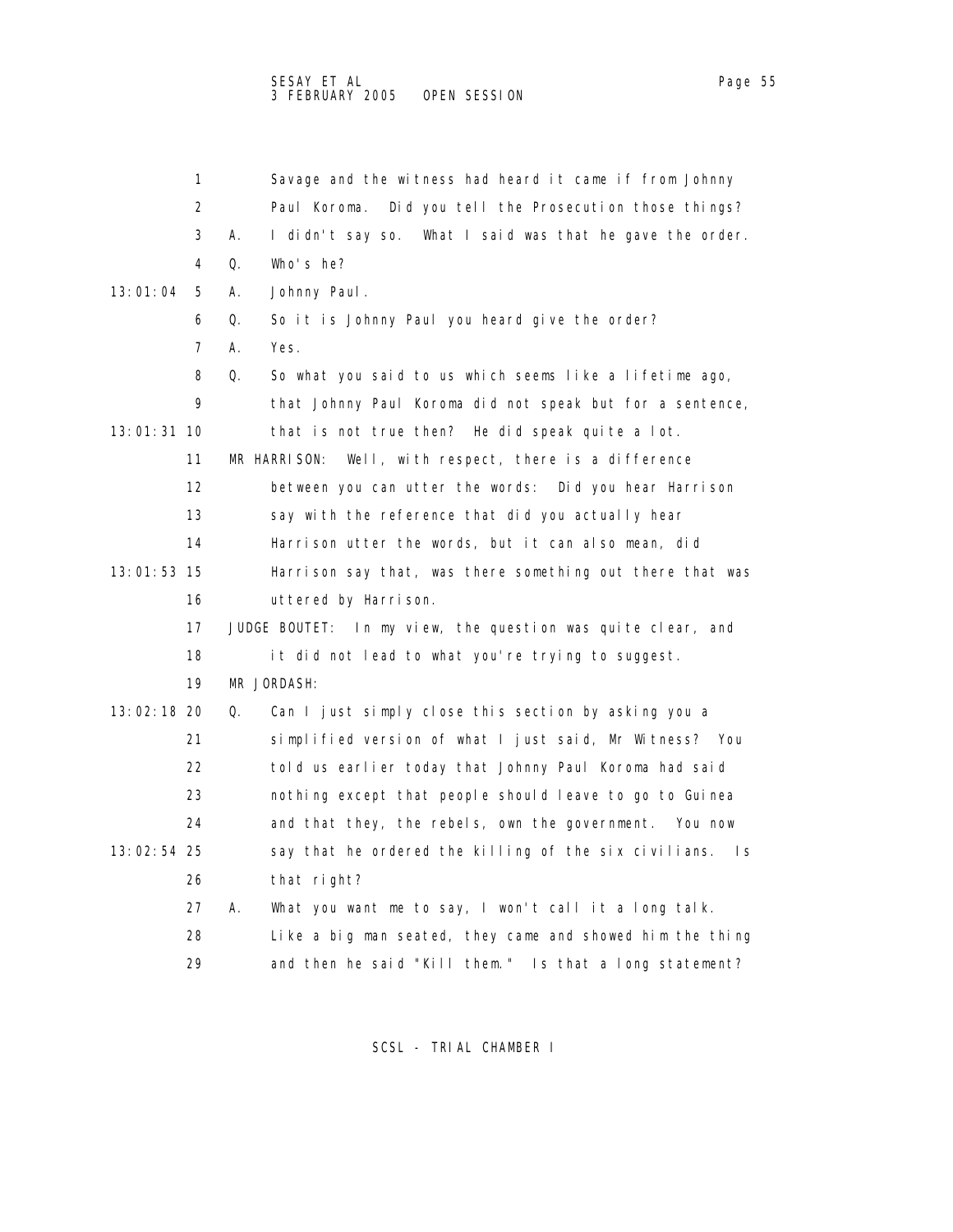## SESAY ET AL Page 56 3 FEBRUARY 2005 OPEN SESSION

1 MR JORDASH: Quite a significant one. Thank you. 2 PRESIDING JUDGE: Mr Jordash, when we resume at 2.30, are we 3 resuming in an open or closed session? 4 MR JORDASH: Open. I don't envisage any -- 13:03:51 5 PRESIDING JUDGE: Because we wanted to advise the gallery if 6 it became necessary. 7 MR JORDASH: The closed session I would envisage for about 20 8 minutes at the end of the cross-examination, Your Honour. 9 If it assists, I imagine I will be another couple of 13:04:15 10 hours or so, two to three hours, to be on the safe side. 11 PRESIDING JUDGE: All right we'll rise and resume at 2.30. 12 The Court will rise, please. 13 **ILuncheon recess taken at 1.08 p.m.**] 14 **[HS030205C** - SGH] 15 [On resuming at 2.55 p.m.] 16 PRESIDING JUDGE: Good afternoon, learned counsel. We are 17 resuming the session. Mr Jordash, you may continue with 18 your cross-examination, please. 19 MR JORDASH: Thank you, Your Honour. 20 Q. Good afternoon, Mr Witness. I just want to straight away 21 refer you to your November statement again and one 22 sentence from that. Do you follow? 23 A. Yes, I'm listening. 24 Q. The sentence is referring to the meeting at Chief Fania's 25 compound and the sentence reads this, "I also now recall 26 that one Saj Musa and Colonel Komba Gbundema were there. 27 MR HARRISON: I apologise. Could I have an indication of 28 where we are? 29 MR JORDASH: I am very sorry again. Page 2, second paragraph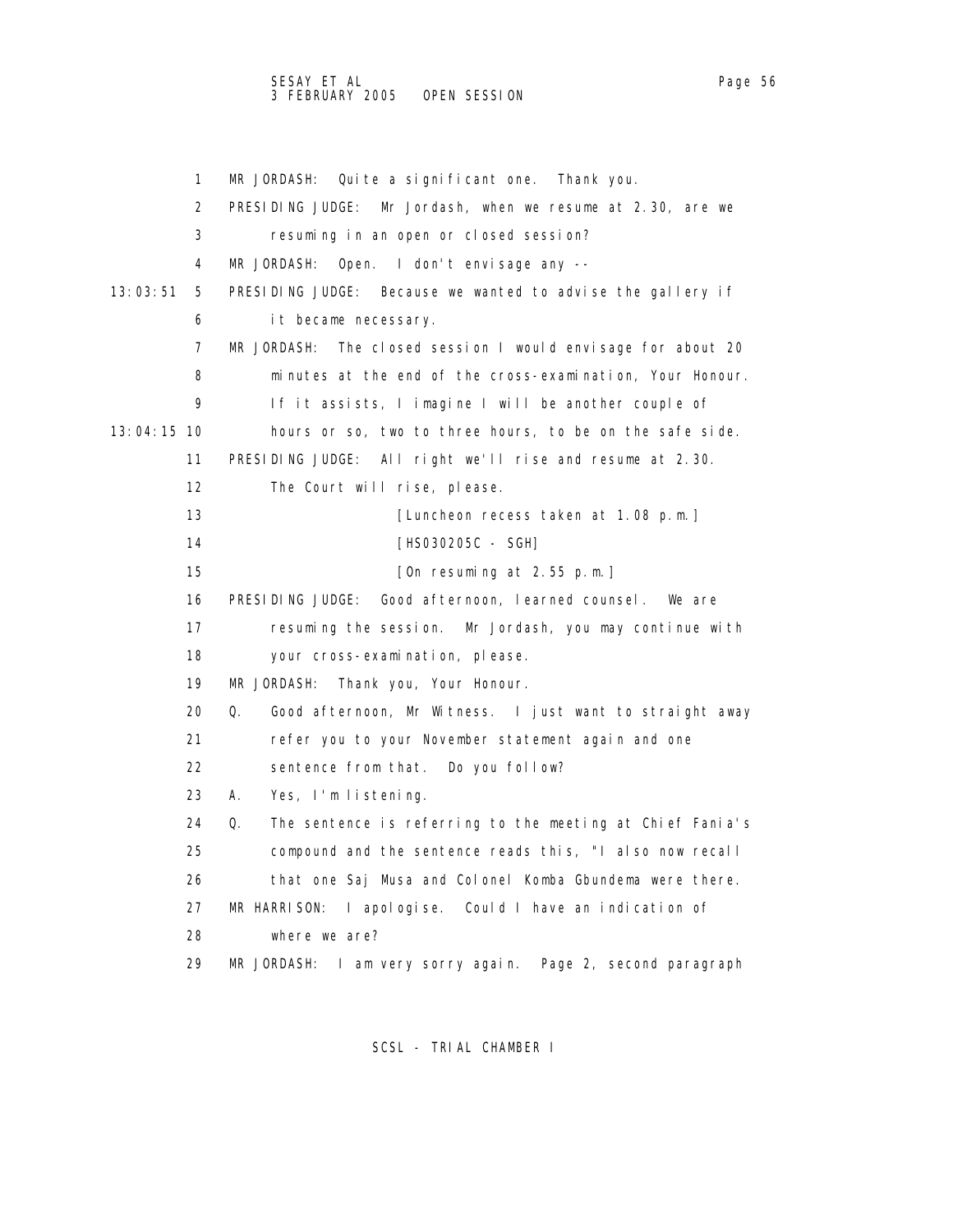1 halfway down the second paragraph. 2 JUDGE BOUTET: This is page 9841. 3 MR JORDASH: Thank you, Your Honour. 9841. 4 Q. Mr Witness, do you recall telling the Prosecution that 5 Saj Musa was present at the meeting at Chief Fania's 6 compound? 7 A. Yes, by then he was alive. He was there. 8 Q. How did you know it was Saj Musa? 9 A. He was a member of the MPRC formerly, and before that he 10 had been going to Kono. We used to see him. He was in 11 that government. 12 Q. You had seen him before this meeting at Chief Fania's 13 compound? 14 A. I used to see him before, especially when he was the 15 deputy to Strasser. 16 Q. And according to you, Saj Musa was part of the trip to 17 Guinea; is that right? The unsuccessful trip to Guinea. 18 A. Yes. There were so many. 19 Q. And did Saj Musa have his own men with him? 20 A. Yes, he had his own men. 21 Q. Were they under his direct command? 22 A. Yes, when they went they introduced him to be the 23 minister of mines. He had his own men behind him. He 24 had a command. 25 Q. Were they separate from Mosquito's men? 26 A. They were all in that same convoy. 27 Q. Could you see who was the senior commander, Saj Musa or 28 Mosquito or another?

29 A. At that time what I can could remember apart from Johnny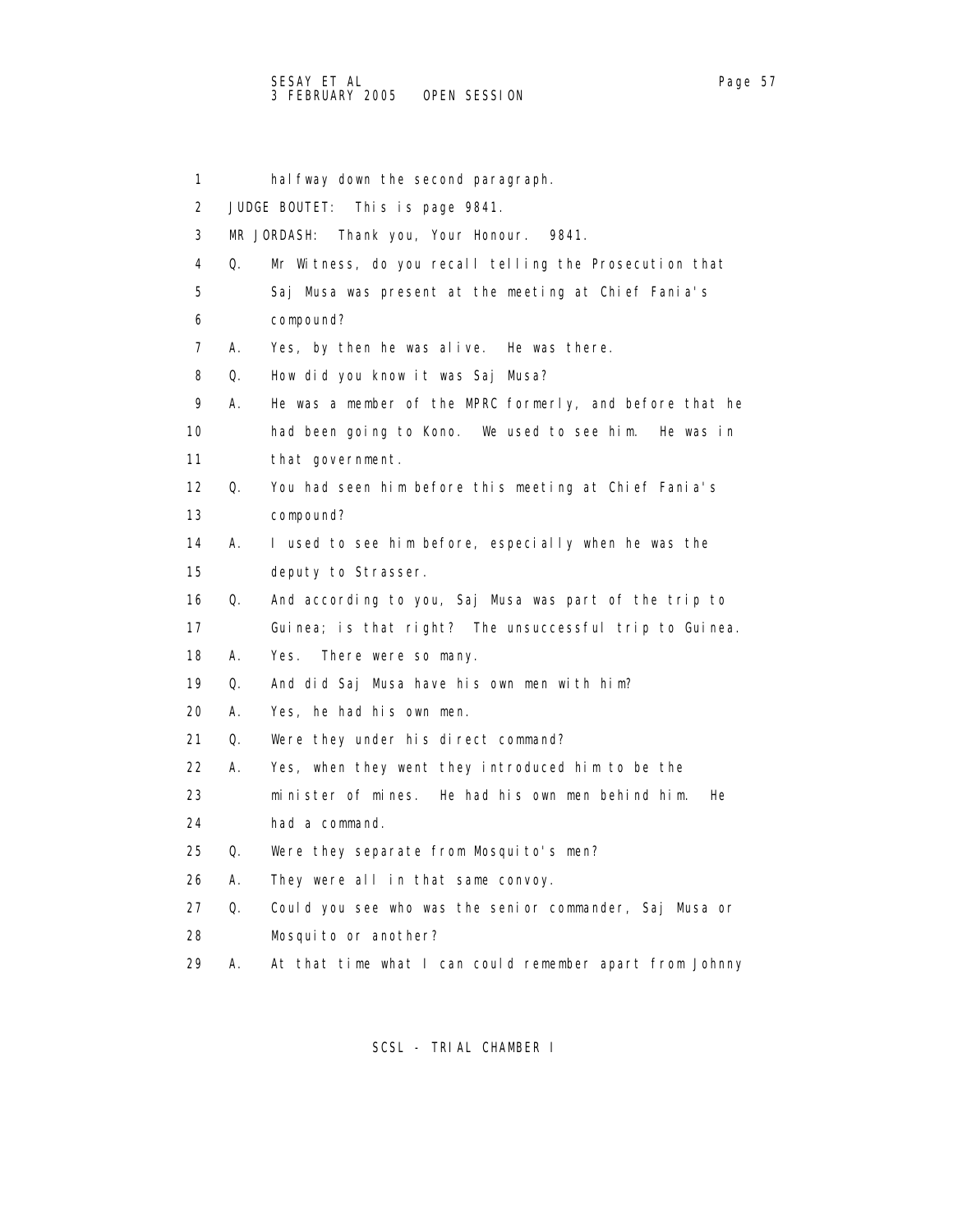1 Paul one could only think of Mosquito. 2 Q. And did Saj Musa return to Tombodu when the broken bridge 3 had been discovered? 4 A. I said this earlier that all of us returned back to 5 Tombodu. There we were left and they went ahead going to 6 Kailahun. 7 Q. So did Saj Musa go to Kailahun? 8 A. SAJ Musa didn't go to Kailahun, he stayed behind at 9 Koidu. It was only Johnny Paul and Mosquito that went 10 further to Kailahun. He stayed at Koidu. 11 Q. Well, who was then left in terms of commanders in Kono in 12 Koidu? 13 A. I cannot say that because I am a civilian. There was no 14 time for me to have gone asking soldiers, "Who is the 15 commander? Who is the commander?" 16 Q. Let me ask the question a different way. You observed 17 some commanders going to Kailahun; is that right? 18 A. Yes. 19 Q. You observed some commanders returning to Tombodu; is 20 that right? 21 A. Yes. 22 Q. Now, who was it who went to Kailahun? 23 A. When the convoy went some of them returned like Staff 24 Alhaji and others. It was then they brought the order 25 that Savage should be in charge of Tombodu. 26 Q. Did you see Staff Alhaji return? 27 JUDGE BOUTET: I am not sure we got the whole translation. I 28 do not speak the language, but I heard Mosquito being 29 mentioned and it didn't come out on the translation.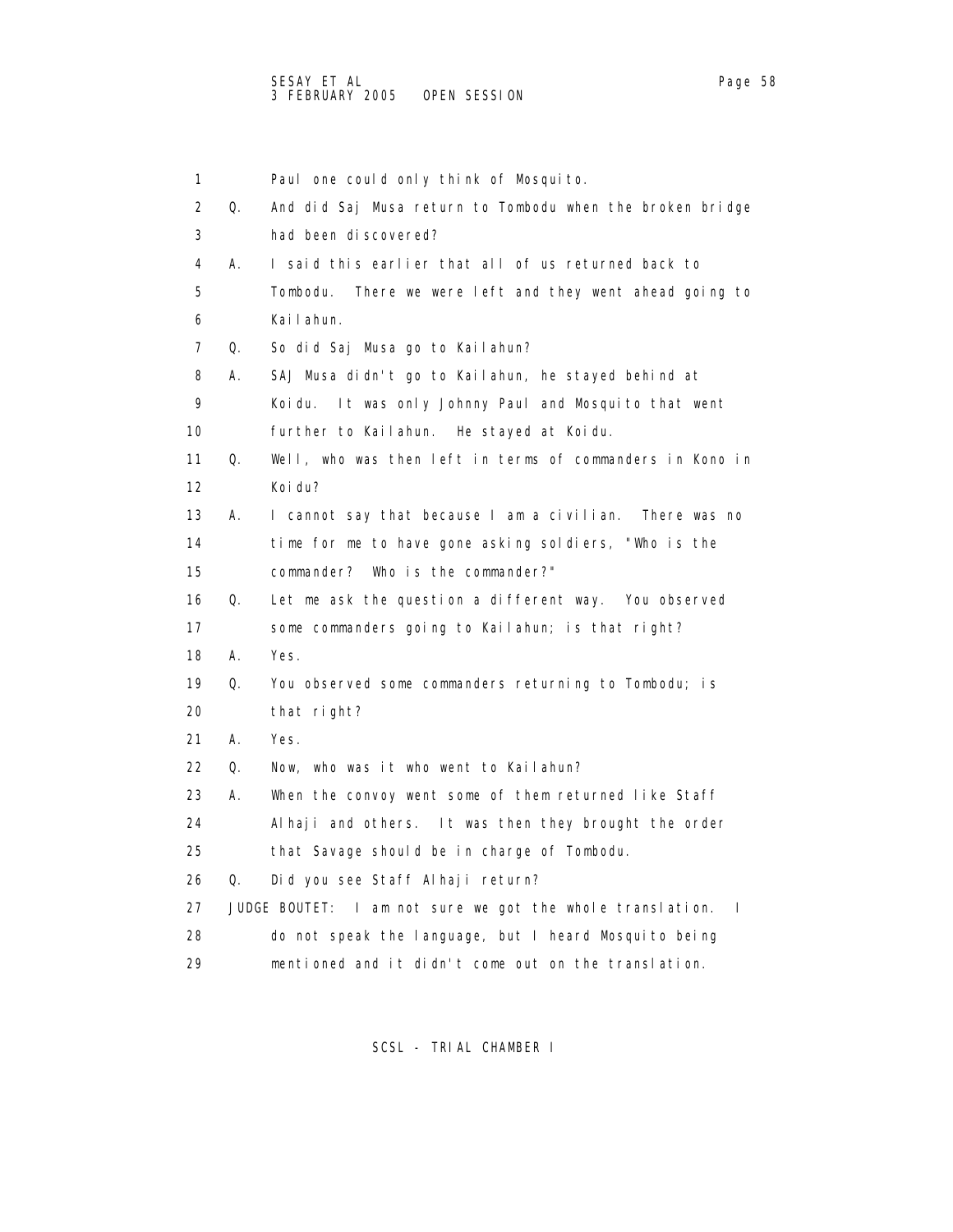## SESAY ET AL Page 59 3 FEBRUARY 2005 OPEN SESSION

 1 MR JORDASH: Can we try that again? 2 JUDGE BOUTET: Because you had asked a question about Mosquito  $3$  and  $-$  4 MR JORDASH: Indeed. 5 JUDGE BOUTET: -- and he did in certain parts, from what I can 6 understand. 7 MR JORDASH: Can we try that again. 8 Q. Mr Witness, did you see Staff Alhaji return to Tombodu? 9 That was the question, I think, I asked? 10 JUDGE BOUTET: No, the question you asked, if JPK and Mosquito 11 went to -- where did they go and then who stayed behind. 12 So these are the questions you were asking. 13 MR JORDASH: Okay, thank you. 14 Q. Can you remember what your last answer was, Mr Witness? 15 Would you like to repeat it? Okay, pause there. 16 A. When they went it was Staff Alhaji and Savage that left 17 behind. They said they received an order to remain 18 behind to take care of the place, because what they want 19 was their own ideology that wherever they capture 20 somebody must be there to monitor the people. 21 Q. What about Mosquito, what did he do? 22 A. Mosquito, they have gone long since to Kailahun. It took 23 a long time before they returned and that was the start 24 of the burning of houses. 25 Q. Did Mosquito return to burn houses? 26 A. His document of authority first came when they started 27 burning. Then thereafter he himself came back again and 28 went as far as Tombodu. 29 Q. When did Mosquito return in person to Tombodu?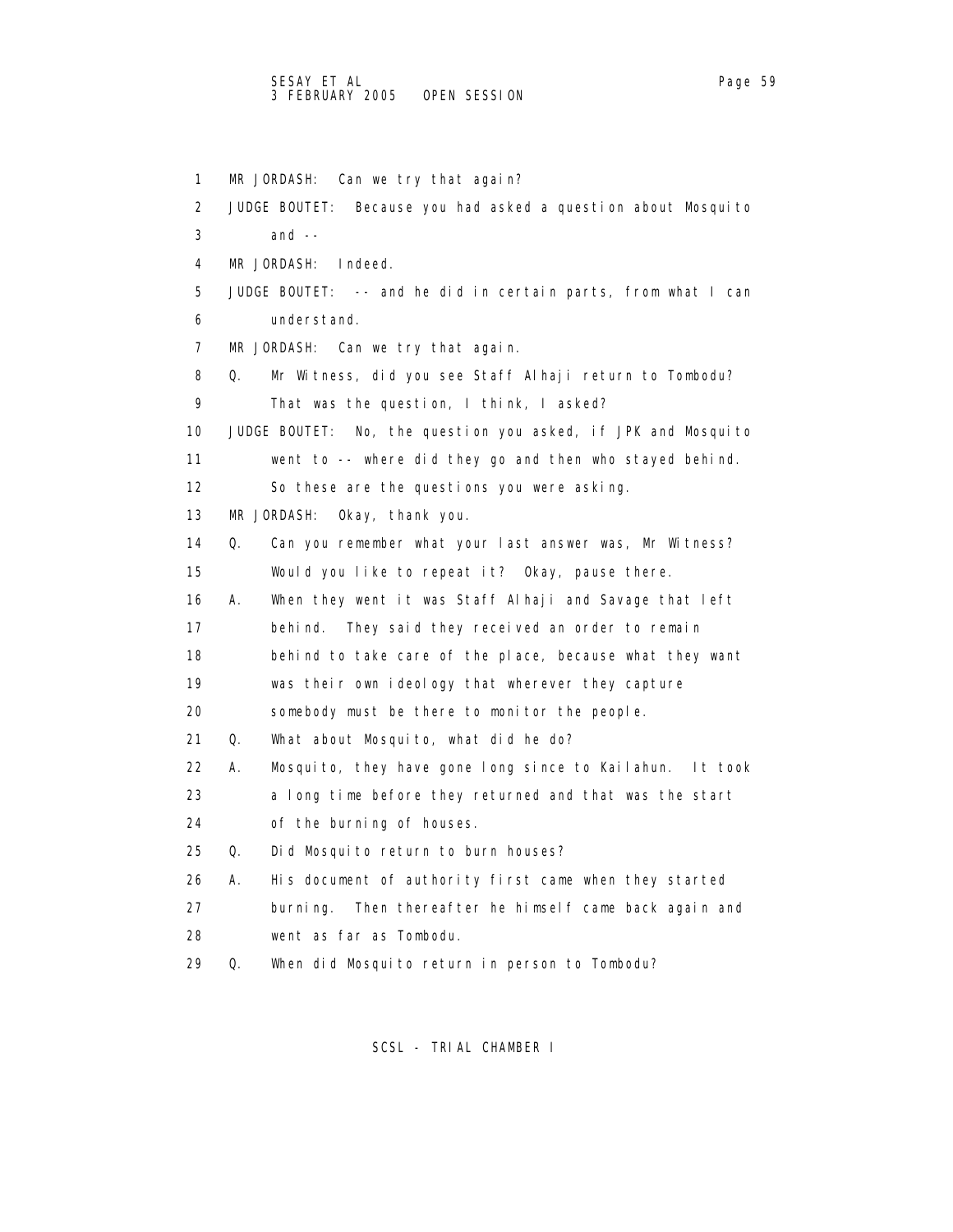| 1                 | А. | When they went it wasn't a week. They left Johnny Paul    |
|-------------------|----|-----------------------------------------------------------|
| 2                 |    | at Kailahun. Then they returned back to Kono.             |
| 3                 | Q. | Right, let's try to break this down a bit. Who returned   |
| 4                 |    | to Kono with Mosquito one week later?                     |
| 5                 | Α. | Five-five, Superman, Gullit. There were so many.<br>Kono  |
| 6                 |    | was their money finding place now.                        |
| 7                 | Q. | Kono was what sorry?                                      |
| 8                 | А. | It was a place for their money finding now because there  |
| 9                 |    | they did their mining.                                    |
| 10                | Q. | Now, at the time that Mosquito and Johnny Paul<br>0kay.   |
| 11                |    | went to Kailahun, which other commanders went with them?  |
| $12 \overline{ }$ | А. | I said so many commanders went to Kailahun with them.     |
| 13                |    | Will I go asking them, "Which commander is going? Who is  |
| 14                |    | qoi ng?"                                                  |
| 15                | Q. | Saj Musa, did he stay in Kono?                            |
| 16                | А. | He didn't go to Kailahun, he stayed in Koidu.             |
| 17                | Q. | How do you know he stained Koidu?                         |
| 18                | А. | After he left Tombodu, the next day he returned there.    |
| 19                | Q. | How long was he in Tombodu?                               |
| 20                | А. | He came with his -- in his vehicle. He went round the     |
| 21                |    | township and ended up at Fania's compound.<br>Then he     |
| 22                |    | returned back.                                            |
| 23                | Q. | Returned back where?                                      |
| 24                | А. | He returned back to Koidu. He only came to Tombodu, made  |
| 25                |    | a survey, went round the township and went back to Koidu. |
| 26                | Q. | And how long did he stay in Koidu as far as you are       |
| 27                |    | aware?                                                    |
| 28                | А. | That I cannot tell because they own the country at that   |
| 29                |    | time.                                                     |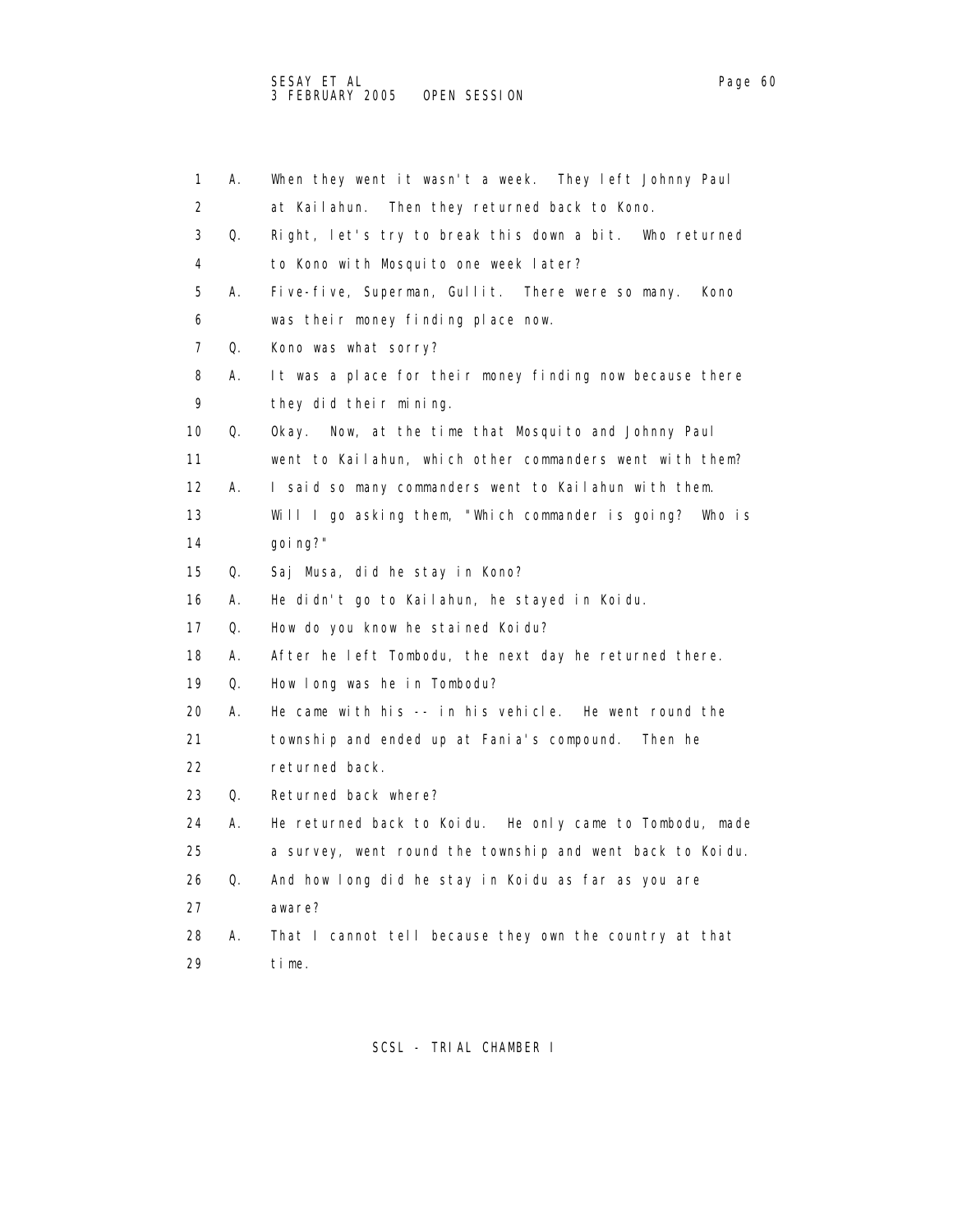| 1                 | Q. | Can you give an estimate of how long he stayed in Koidu?  |
|-------------------|----|-----------------------------------------------------------|
| 2                 | А. | I cannot tell because I was not with him.<br>And he has   |
| 3                 |    | SLAs as his bodyguards, these are fierce people.<br>They  |
| 4                 |    | were killing people. So I didn't go near them.            |
| 5                 | Q. | Okay, well let's pick up on that, shall we, Mr Witness?   |
| 6                 |    | Saj Musa's bodyguards were killing people where?          |
| 7                 | А. | Saj Musa's people, his bodyguards.                        |
| 8                 | Q. | His people. Where were they -- where were they killing    |
| 9                 |    | people after Saj Musa's return from the trip to Guinea?   |
| 10                | Α. | Even Savage himself was Saj Musa's follower. He was one   |
| 11                |    | of the killers. Staff Biyo. Staff Biyo was also his       |
| $12 \overline{ }$ |    | followers.                                                |
| 13                | Q. | How do you know this, Mr Witness, that Staff Biyo was     |
| 14                |    | Saj Musa's followers?                                     |
| 15                | А. | Saj Musa openly said it that the time he was in the       |
| 16                |    | government, people like Savage and others were all his    |
| 17                |    | bodyquards.                                               |
| 18                | Q. | When did he say this, Saj Musa?                           |
| 19                | А. | When did he say it? The time he returned when all others  |
| 20                |    | have gone back. Like an authority he would just discuss   |
| 21                |    | it with people why he was saying all this.                |
| 22                | Q. | So just so that we are clear, you saw Saj Musa on his     |
| 23                |    | return from Guinea talking about his followers having     |
| 24                |    | worked for him previously. Is that what you are saying?   |
| 25                | А. | Which set of words, which sort of followers are you       |
| 26                |    | tal king of?                                              |
| 27                | Q. | You have told us that Saj Musa came back to Koidu.<br>You |
| 28                |    | told us, it appeared to me a few moments ago, that Saj    |
| 29                |    | Musa then said that Staff Alhaji and Savage were his      |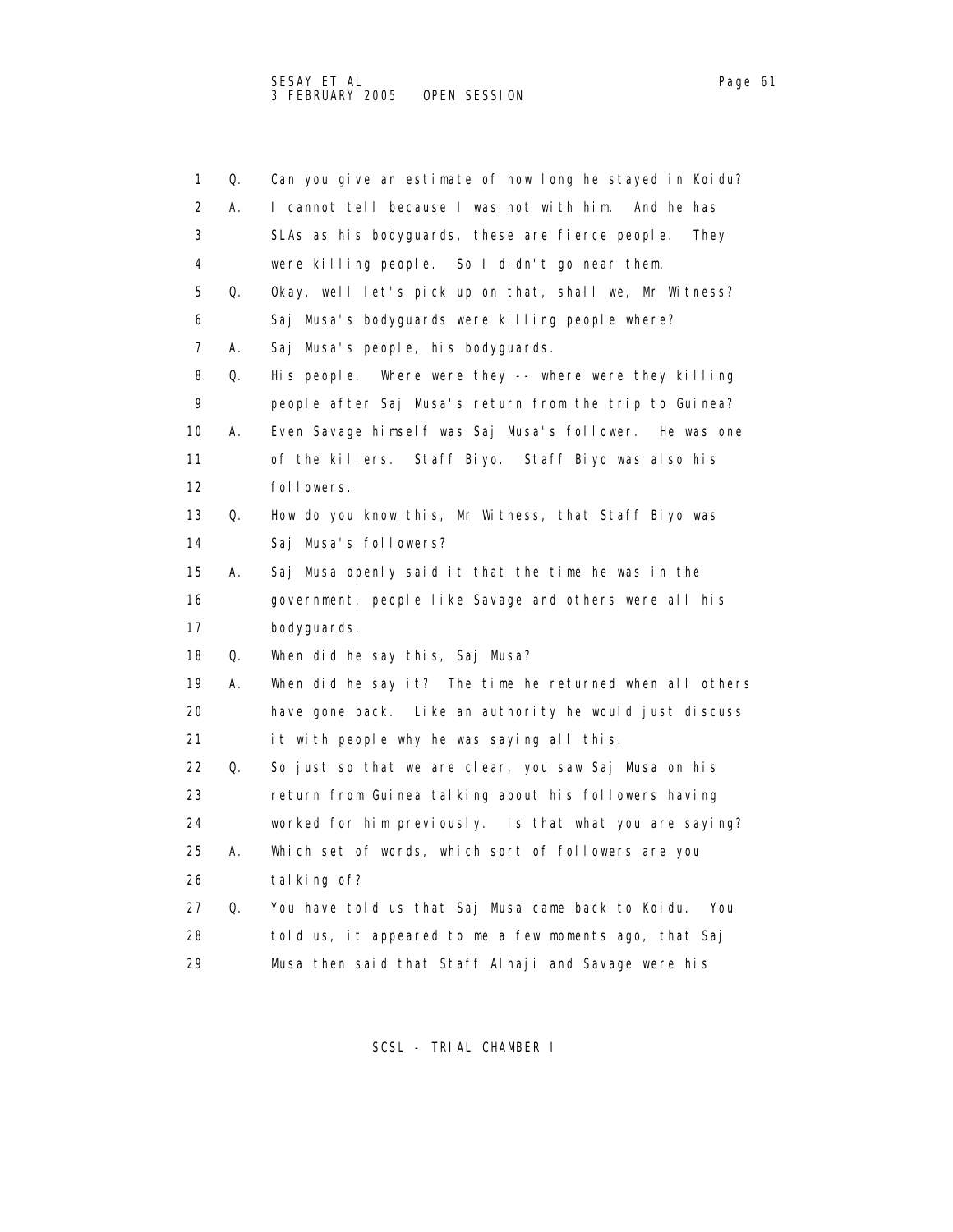| 1                 |    | previous followers or had worked for him previously.<br>Is.     |
|-------------------|----|-----------------------------------------------------------------|
| 2                 |    | that what you are saying to this Court?                         |
| 3                 | А. | Yes, that is what I was telling the Court. I said he            |
| 4                 |    | came and introduced them and they were drinking, he was         |
| 5                 |    | saying it.                                                      |
| 6                 | Q. | Where were they drinking, Saj Musa?                             |
| 7                 | А. | They were in the pack. The road leading to Bendo II.            |
| 8                 | Q. | Who was he there with, Saj Musa?                                |
| 9                 | А. | Himself, his bodyguards, Staff Alhaji, Savage.                  |
| 10                | Q. | And this was the day after the convoy to Guinea? Yes?           |
| 11                | А. | No, please don't -- please don't say me back word.<br>$\sim$ 1. |
| $12 \overline{ }$ |    | have told you that when we came from Guinea, from that          |
| 13                |    | impossible Guinea trip, the others went to Kailahun, but        |
| 14                |    | Saj Musa stayed at Koidu. It was thereafter, the day            |
| 15                |    | after he went to Koidu, he came back to Tombodu.<br>That's      |
| 16                |    | what I am telling you.                                          |
| 17                | Q. | And after Tombodu he went to Koidu.<br>That's what you were     |
| 18                |    | telling us as well. Yes?                                        |
| 19                | А. | Yes.                                                            |
| 20                | Q. | Did you hear about him doing anything else in Koidu?            |
| 21                | А. | No, I didn't hear anything.                                     |
| 22                | Q. | Do you know who made the decision to go to Kailahun?<br>Do      |
| 23                |    | you know who gave the order?                                    |
| 24                | А. | From our own understanding it was explained that it was         |
| 25                |    | Mosquito who planned it that they should go to Kailahun.        |
| 26                |    | It was not the plan of even Johnny Paul, he did not want        |
| 27                |    | to go, but that is what Mosquito said that he should go.        |
| 28                | Q. | Okay when -- you have told us that Mosquito came back           |
| 29                |    | from Kailahun a week after they had gone; is that right?        |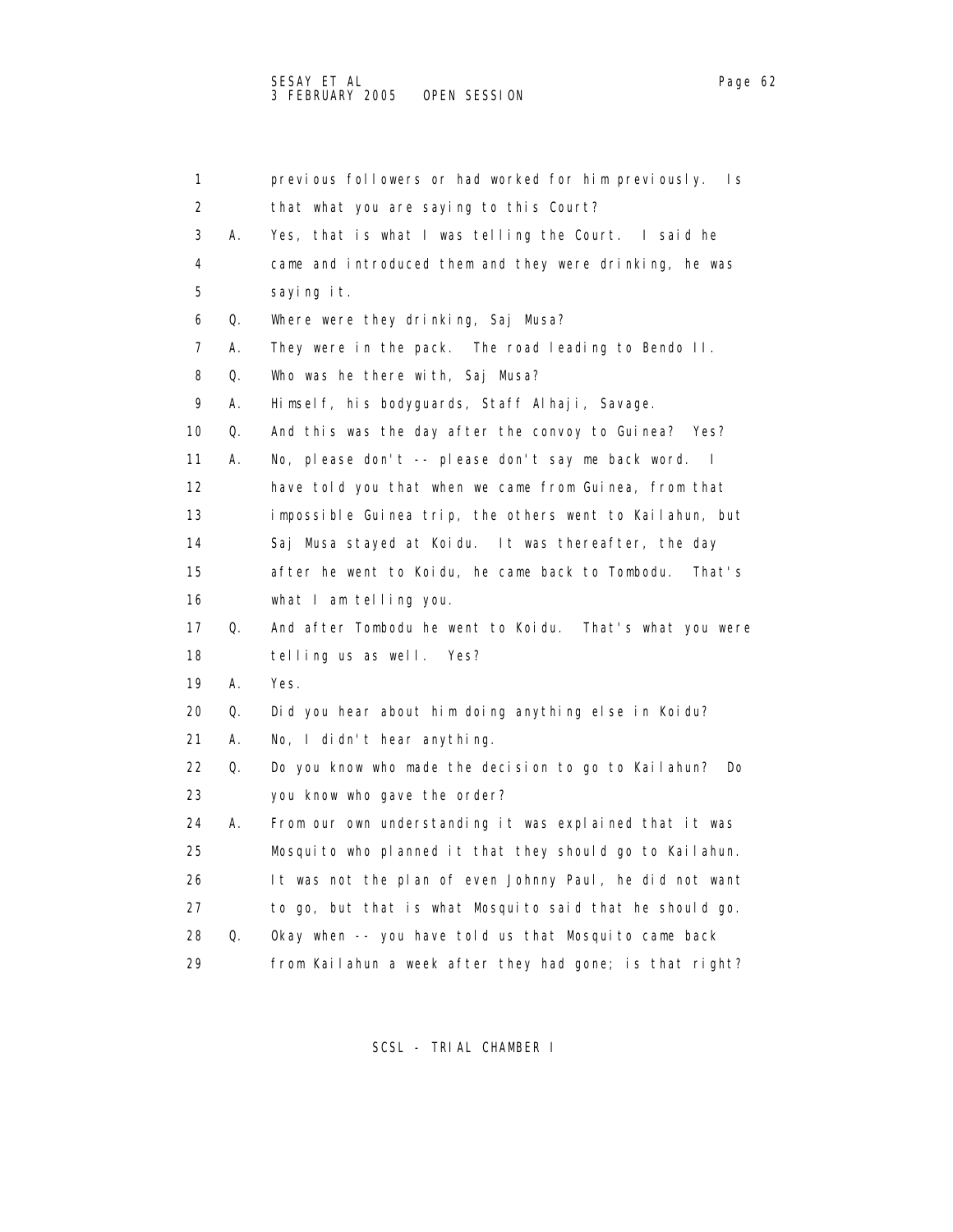1 A. When they went to Kailahun they left Johnny Paul there. 2 We didn't see him again, but all other commanders 3 returned to Kono. 4 Q. So did Superman return with Mosquito? 5 A. They were all in Koidu now. There they were walking. 6 Q. Who is them all? Can you give us the names who you 7 remember returning after a week? 8 A. Superman. This man is trying to give me a headache. I 9 said Superman and the rest. The commanders were so many. 10 Q. So we have Superman, we have Mosquito? 11 A. Yes. 12 Q. Five-five? 13 A. He was there. 14 Q. Gullit? 15 A. He was there. 16 Q. Anyone else? 17 A. When they say convoy, are you thinking of it to be a 18 single person? 19 Q. Mr Witness, it is my job to ask the questions and your 20 job to answer. Now, was this time when Mosquito, 21 Superman, Five-five and Gullit came back at the time when 22 the burning in Tombodu started? 23 A. That was the time when the burning started. 24 Q. And did you see Mosquito involved in that burning? 25 A. To say the truth Mosquito is an authority. We can't 26 expect him himself taking torch to torch houses. But his 27 boys were who were around him, he did send them to do so. 28 Q. Where was Mosquito then when he was sending these boys to 29 do that?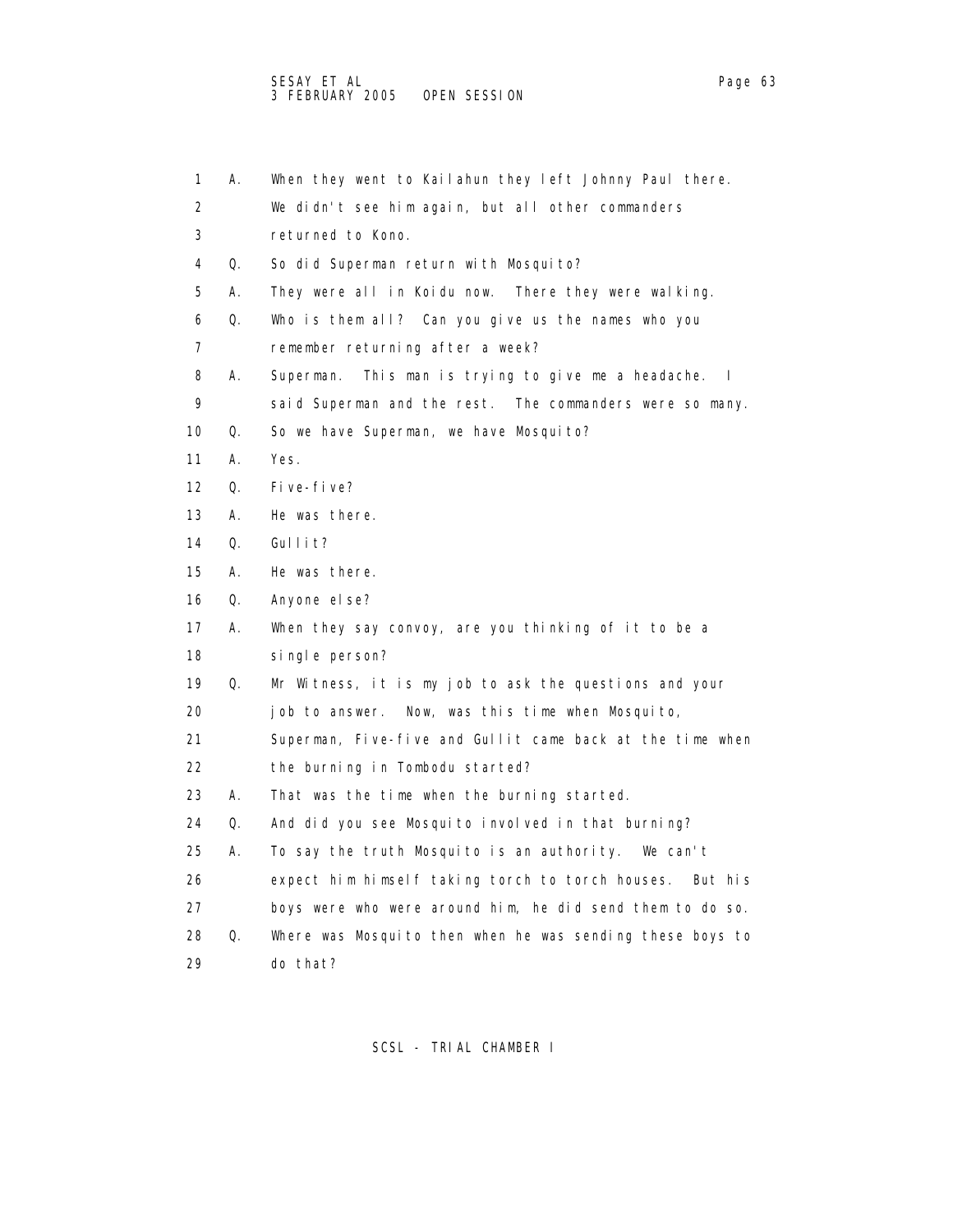1 PRESIDING JUDGE: Mr Jordash -- 2 THE WITNESS: The people did go down there every time. 3 PRESIDING JUDGE: -- we have it on record that when they 4 returned from the futile trip to Guinea, they got to 5 Tombodu and Mosquito and JPK and the rest continued to 6 Kailahun. 7 MR JORDASH: Yes. 8 PRESIDING JUDGE: And arrival in Kailahun Mosquito sent 9 instructions, you know, that they should start -- 10 MR JORDASH: No, no, no. 11 PRESIDING JUDGE: -- they sent -- I mean, the commanders who 12 were left there. 13 MR JORDASH: Well, Your Honour, I am going to come to that 14 account very shortly. But the account I am dealing now 15 is with Mosquito's return to Tombodu. Return in person 16 to Tombodu. 17 PRESIDING JUDGE: What I am saying is the instructions were 18 ready and existing -- the burning -- even before Mosquito 19 killed them. 20 MR JORDASH: Your Honour, could I ask for this witness's 21 translation to be turned off because it is my -- 22 PRESIDING JUDGE: You see we are going round and round and 23 round, and we don't appear to be making any progress 24 really. 25 MR JORDASH: Well, Your Honour -- 26 PRESIDING JUDGE: Maybe you can find some other way of getting 27 around this so that we can progress. Let's proceed. 28 JUDGE BOUTET: To my understanding, Mr Jordash, the witness 29 has said Mosquito came back again and I think he gave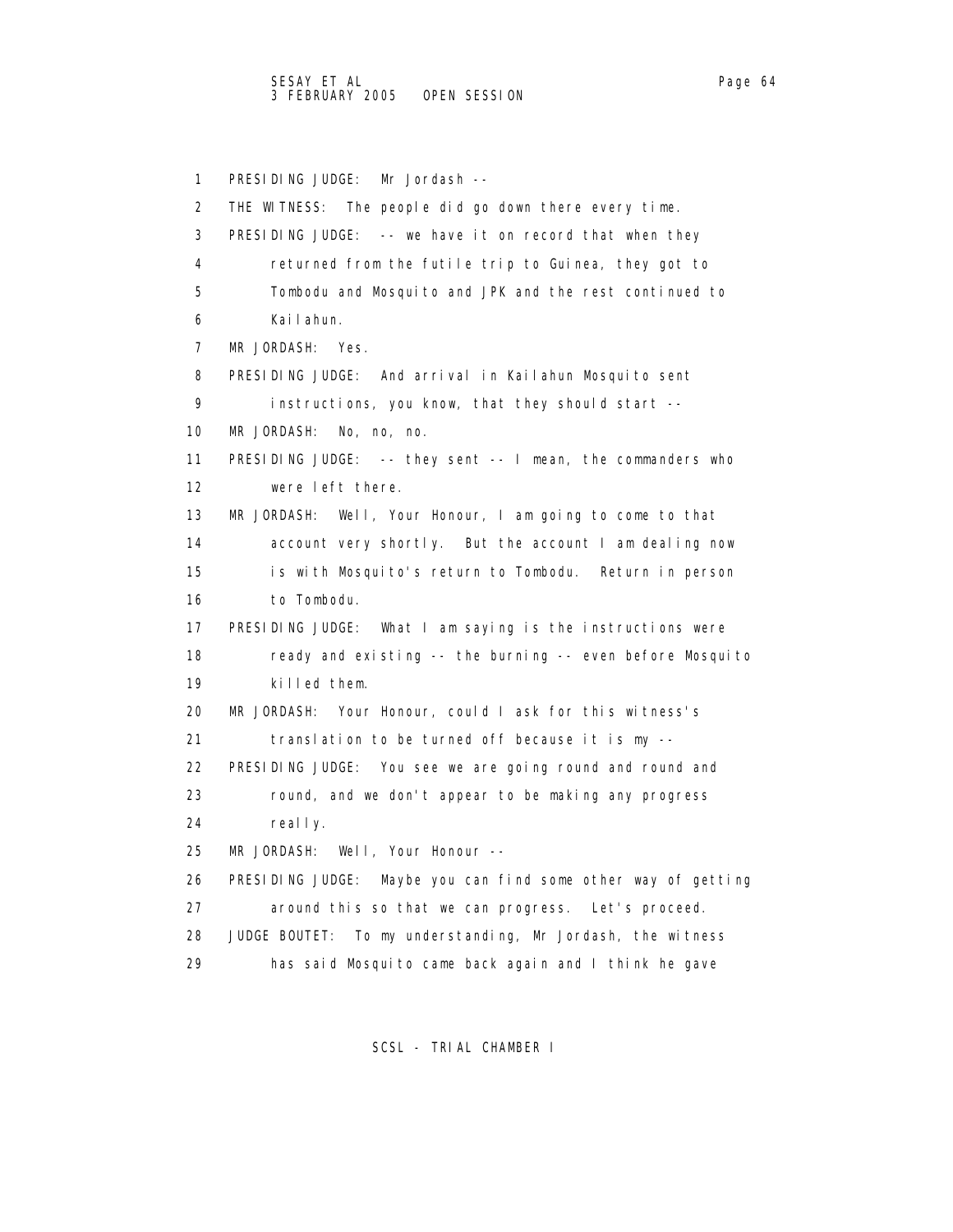| 1               |    | [inaudible] came back to Kono not Tombodu. So that may         |
|-----------------|----|----------------------------------------------------------------|
| 2               |    | be part of the confusion here. I mean, his evidence is         |
| 3               |    | that he came back from Kailahun, back to where? It seems       |
| 4               |    | to be Koidu and not Tombodu.                                   |
| 5               |    | MR JORDASH:<br>Your Honour, thank you.                         |
| 6               |    | JUDGE BOUTET: And his latest answer says that he was not       |
| 7               |    | involved directly, but he and his own party and some of        |
| 8               |    | his boys.                                                      |
| 9               |    | MR JORDASH: Yes. I will pick up on that.<br>Thank you.         |
| 10              | Q. | Did you see Mosquito when he returned, Mr Witness?             |
| 11              | А. | Yes.                                                           |
| 12 <sup>2</sup> | Q. | Where did you see him?                                         |
| 13              | А. | At that time we were asked to carry loads to Koidu.            |
| 14              |    | While on our way going to Koidu we crossed with Mosquito       |
| 15              |    | in his van coming towards Tombodu, and when we came back       |
| 16              |    | even Staff Alhaji told us that his brother came there.         |
| 17              | Q. | So did you at any stage receive Mosquito in Tombodu?           |
| 18              | А. | What I can tell you is that Tombodu was like their home.       |
| 19              |    | There was no time Mosquito didn't come to Tombodu. Every       |
| 20              |    | day he was there.                                              |
| 21              | Q. | So on the return -- let me start that again.<br>Right.         |
| 22              |    | Mosquito returns from Kailahun and goes to Tombodu and he      |
| 23              |    | is there every day for how long?                               |
| 24              | А. | It was over three months because there they drank palm         |
| 25              |    | The Limba people did tap palm wine for them.<br>wi ne.<br>They |
| 26              |    | come there every evening to drink.                             |
| 27              | Q. | So this is the meeting of Mosquito with Savage and Alhaji      |
| 28              |    | every day in Tombodu for several months; is that right?        |
| 29              | А. | Yes, that's correct.                                           |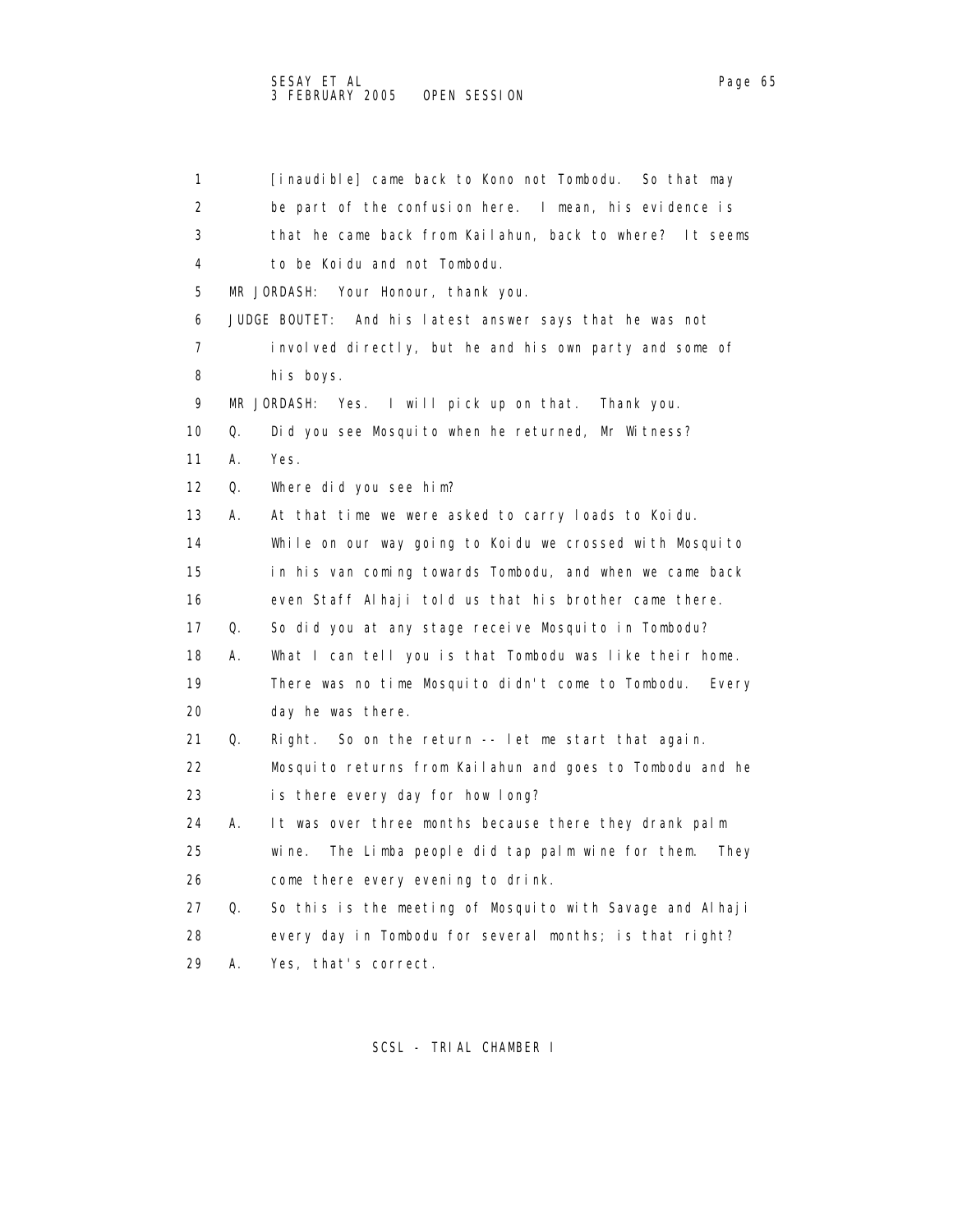1 Q. And during that time, besides drinking palm wine, did you 2 see Mosquito walking around Tombodu? 3 A. Moving about on foot? 4 Q. Well, foot or vehicle. 5 A. That man is a big man. If he moved -- if he moved with 6 his car reaching Tombodu, he will just come down, take a 7 few steps to where they go down to drink their palm wine. 8 He is a big man, why should he walk on foot when he has 9 car to move it? 10 Q. Where was he staying, General Mosquito, during these 11 three months? 12 A. Mosquito was everywhere. You do hear him in Freetown, 13 Kailahun, Koidu, everywhere he moves about. 14 Q. No, when he stayed in Tombodu for three months, where did 15 he live? 16 A. Who, Mosquito? He never slept in Tombodu. 17 Q. Do you know where he did sleep when he was in Kono? 18 A. That man was a public figure now. Do you think it would 19 have been me going in search of him to know where he 20 sleeps? People will think that I want to plan something 21 against him. 22 Q. Now yesterday, Mr Witness, you did not mention Mosquito 23 coming back from Kailahun. And you have not mentioned it 24 in any of your previous statements. When did you recall 25 Mr Bockarie's return trip? 26 A. What I'm saying is that in fact you are prompting me. 27 The more you ask me questions the more revelations come 28 to me, because it is only because of the court that I'm 29 limited, but the more you are asking me so I am getting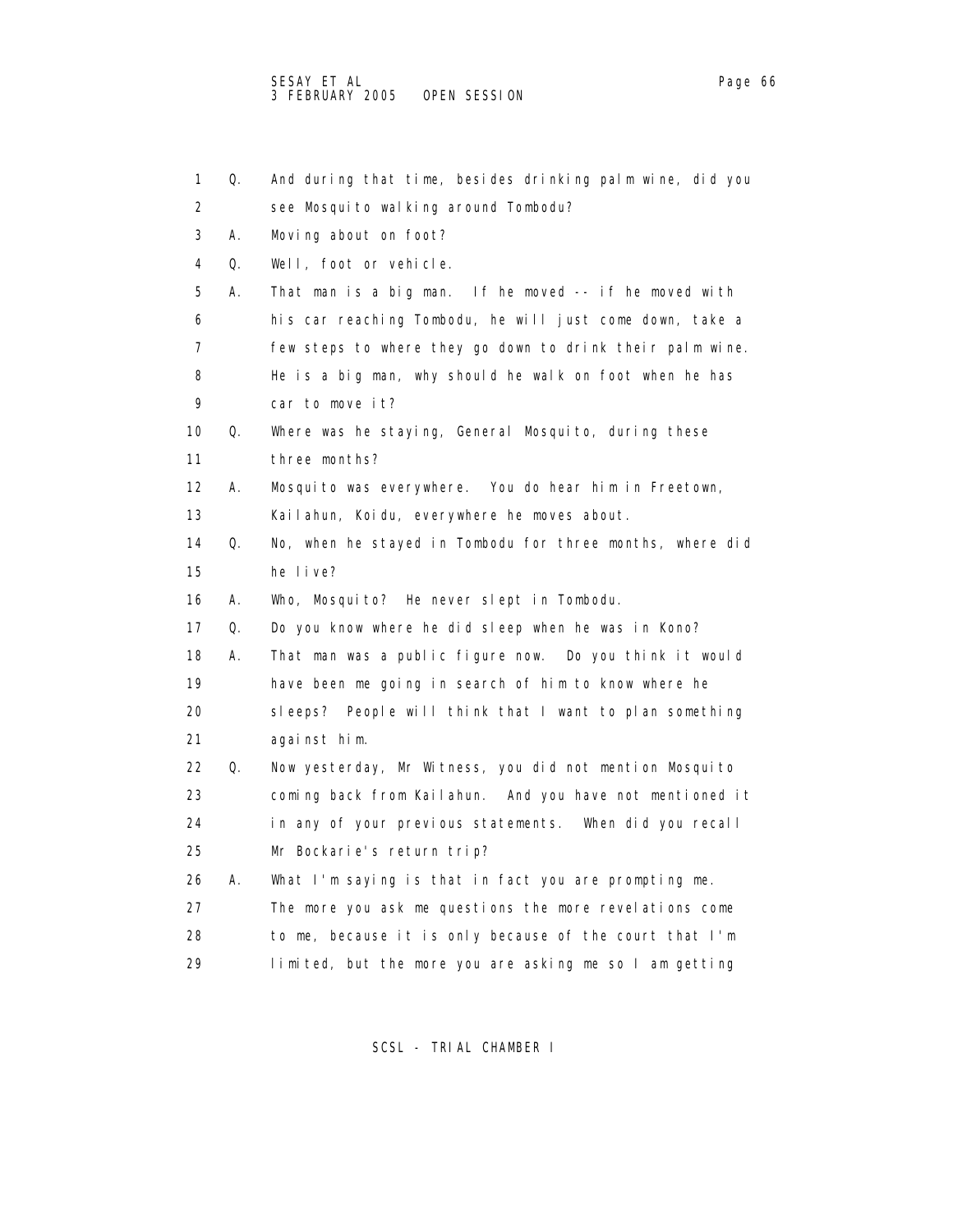1 the more information to tell you. 2 Q. May be I shouldn't ask you for much longer then. 3 JUDGE BOUTET: Now you have really got the answer you want. 4 PRESIDING JUDGE: We are back to our concept of jogging the 5 witness's memory, because the events were so intense so 6 many things happened that, you know, you remember this, 7 you remember that, this and that. 8 MR JORDASH: Well -- 9 PRESIDING JUDGE: Once you jog his memory. 10 MR JORDASH: I will very surprised if anyone else remembers 11 Mosquito in Kono for three months at that time. 12 PRESIDING JUDGE: You hear him, he says if you ever looked for 13 where Mosquito lived in Kono, they would say he was 14 planning something against him. Which is not very far 15 from the reality at the time. 16 MR JORDASH: Well, if Mosquito had a twin brother. 17 PRESIDING JUDGE: Yes, he was a public figure. Yes. 18 MR JORDASH: 19 Q. Mr Witness, let me make it clear to you. I'm suggesting 20 that Mosquito was never in Kono during the whole of 1998. 21 And you have invented it? 22 A. When the intervention came, you mean Mosquito was not in 23 Kono? [No translation] 24 Q. I'm sorry, I didn't get translation. 25 A. Then, in fact, I wouldn't say anything again hence you 26 have said that Mosquito was not in Kono. 27 Q. I don't understand that translation. 28 PRESIDING JUDGE: He says, if you say Mosquito was not in Kono 29 in 1998, then he will not answer any question again.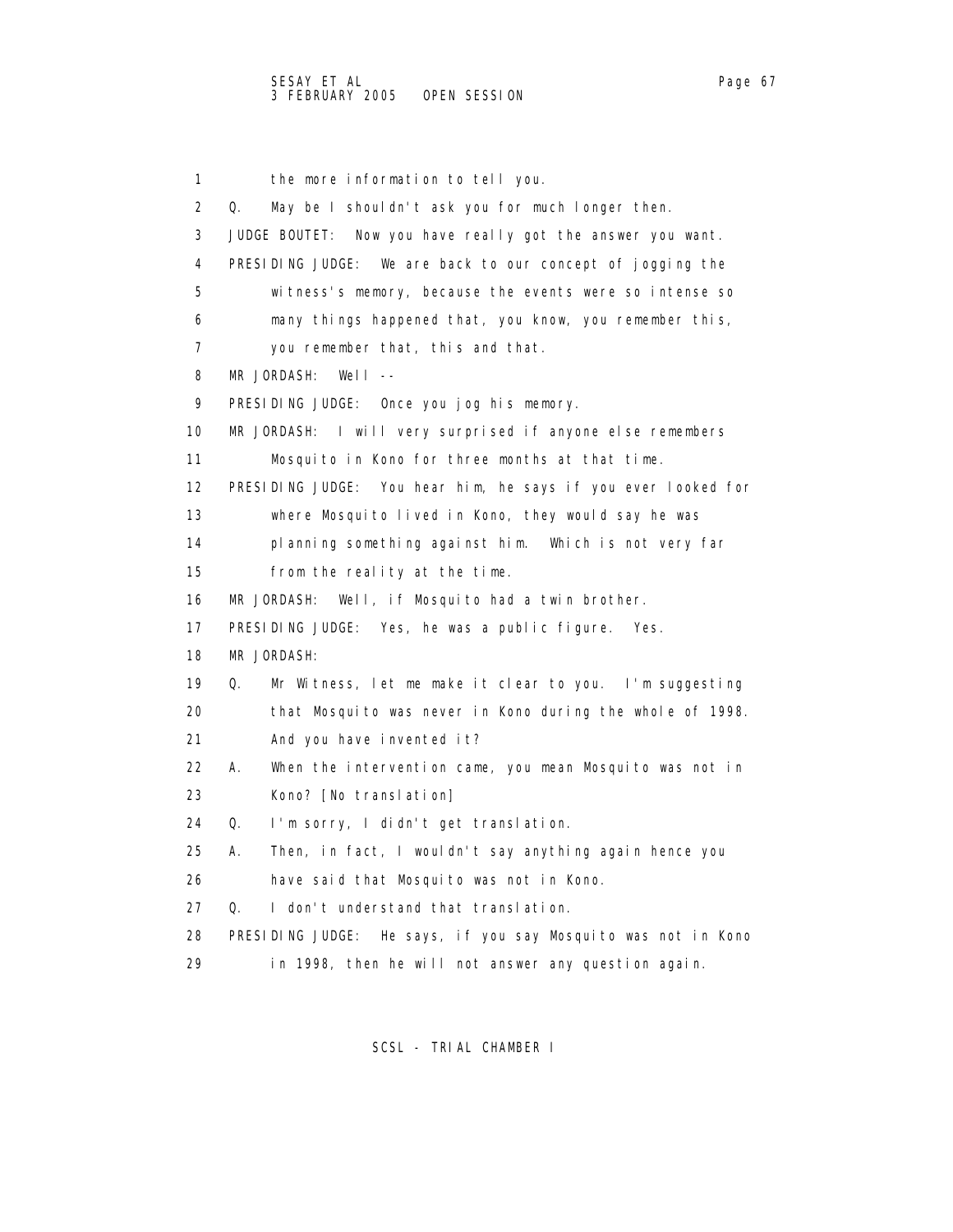1 MR JORDASH:

| 2  | Q. | For the avoidance of doubt as well, Mr Witness, I also      |
|----|----|-------------------------------------------------------------|
| 3  |    | suggest you invented SAJ Musa's presence in Kono in 1998.   |
| 4  |    | A complete invention I, I would suggest.                    |
| 5  | А. | SAJ Musa the jungle in which he was, When he came out       |
| 6  |    | from the jungle, he past through Tombodu, he went to        |
| 7  |    | Masofiniya before he could come to Freetown where he        |
| 8  |    | di ed.                                                      |
| 9  | 0. | Where who died?                                             |
| 10 |    | JUDGE BOUTET:<br>Musa.                                      |
| 11 |    | MR JORDASH:<br>Musa. Okay, my fault, sorry.                 |
| 12 | Q. | You told us yesterday that the four, Commander Savage,      |
| 13 |    | Staff Alhaji, Superman and Five-Five had passed             |
| 14 |    | instructions to burn houses. Do you recall that             |
| 15 |    | evi dence?                                                  |
| 16 | А. | I do remember that. In fact, for instance, you go to        |
| 17 |    | Tombodu now, you will see the houses. They have burnt       |
| 18 |    | everything.                                                 |
| 19 | Q. | You told us that Staff Alhaji had brought a paper with      |
| 20 |    | the order contained upon it; Is that right?                 |
| 21 | А. | That is correct. Because they said wherever they            |
| 22 |    | captured, they must leave commanders there.<br>That was the |
| 23 |    | reason they left Savage and others there.                   |
| 24 | Q. | And so one week after the ill-fated trip to Guinea was      |
| 25 |    | when the order was passed to burn Tombodu; is that your     |
| 26 |    | evi dence?                                                  |
| 27 | А. | It is correct.<br>That is how it happened.                  |
| 28 | Q. | And the order came from Mosquito who was in Tombodu to      |
| 29 |    | Staff Alhaji and then to his men Gullit, Savage, Rambo      |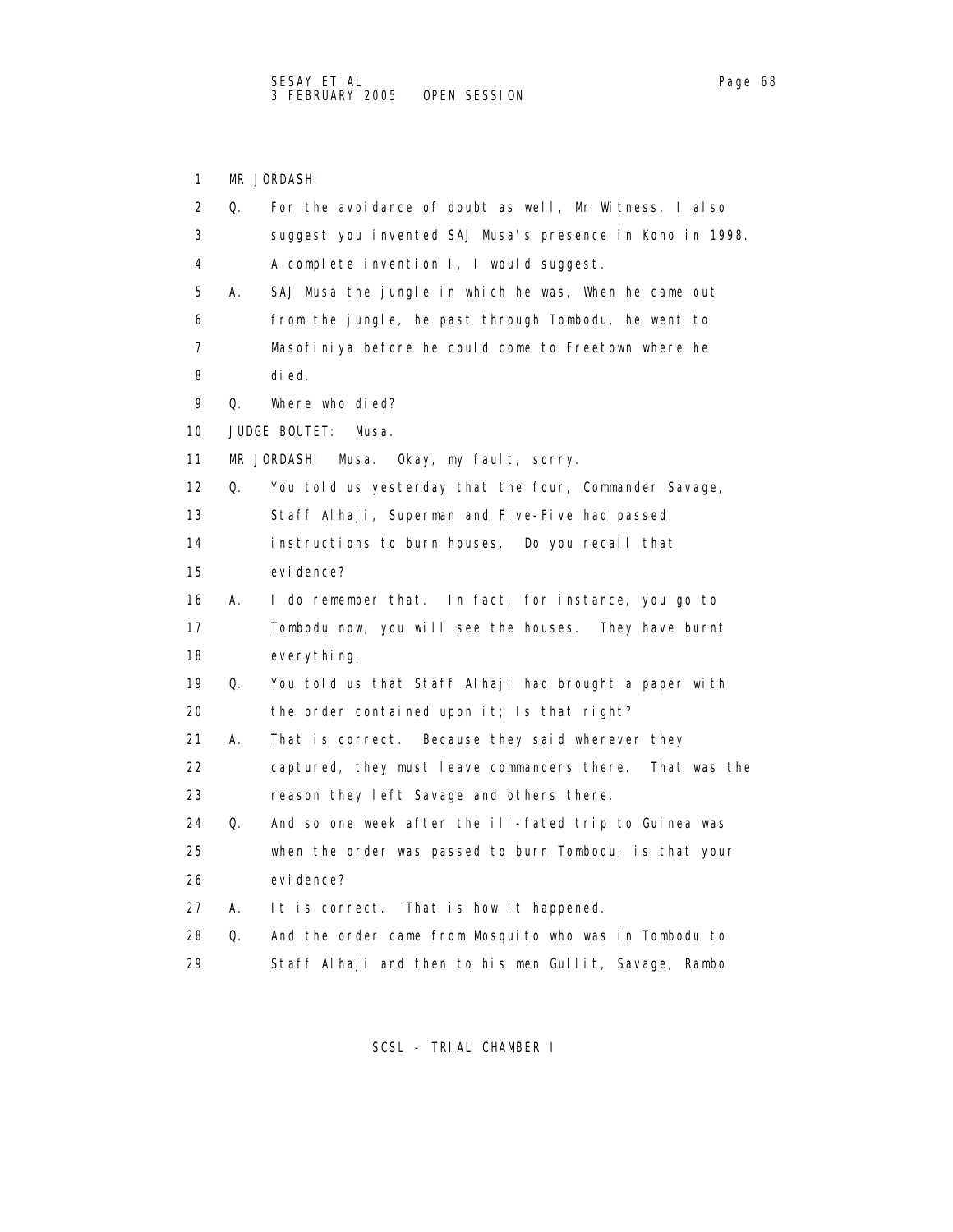1 and Superman. 2 MR HARRISON: There may just have been a slight confusion with 3 the wording of the names. I'm not sure if Mr Jordash 4 meant to say Mosquito was in Tombodu at the time that 5 order was made. But if he was, then I will just sit 6 down. 7 MR JORDASH: 8 Q. At the time of the burning in Tombodu, Mosquito was in 9 town, wasn't he, according to you? 10 A. I said when that of his order came, Tombodu was now a 11 slaughtering centre. When they catch people from all 12 over the area, they will bring them to Tombodu. There 13 they will kill them. 14 Q. And Mosquito was in town when the order was given by 15 Staff Alhaji; is that right? 16 A. He was in Kailahun when he sent that order. Before he 17 could come now, they started slaughtering people. 18 Q. So how long after that order then did take for Mosquito 19 to arrive? 20 A. It was only weeks, not a month. 21 Q. But I thought Mosquito came back a week after the trip to 22 Guinea? 23 A. I didn't get you. 24 Q. You said, Mr Witness, that Mosquito returned a week after 25 his first leaving to go to Kailahun. Now you are 26 suggesting he returns several weeks after the burning -- 27 the order to burn Tombodu. Now, when did he return? 28 MR HARRISON: I realise Mr Jordash is allowed to put questions 29 how he sees fit, but the witness, I think, has already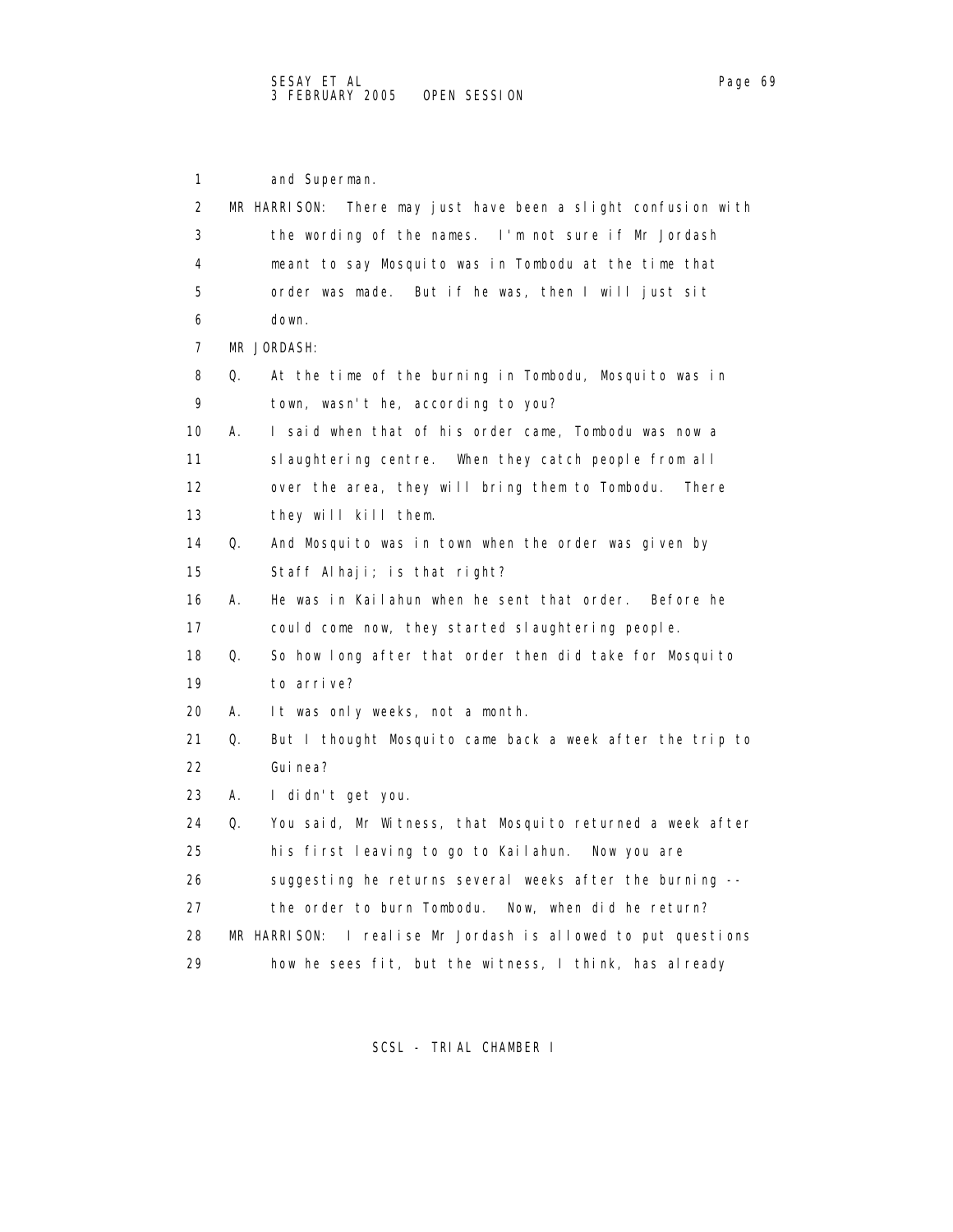| 1                 |    | given answers that he left Tombodu on the aborted trip or        |
|-------------------|----|------------------------------------------------------------------|
| 2                 |    | unsuccessful trip to Guinea, returned, then there was a          |
| 3                 |    | subsequent trip to Kailahun and a second return. And I           |
| 4                 |    | think the question may be clear to the witness if                |
| 5                 |    | Mr Jordash is referring to a second return trip to               |
| 6                 |    | Tombodu.                                                         |
| 7                 |    | JUDGE BOUTET: Certainly in my understanding of his question      |
| 8                 |    | it was quite clear. I don't see the confusion in that            |
| 9                 |    | question.                                                        |
| 10                |    | MR JORDASH:<br>I can break it down so that the witness is clear. |
| 11                | Q. | You are suggesting that Mosquito came back from Kailahun;        |
| $12 \overline{ }$ |    | is that right?                                                   |
| 13                | А. | Yes.                                                             |
| 14                | Q. | Yes.<br>You suggested a moment ago it was a week after he        |
| 15                |    | first went to Kailahun; is that right?                           |
| 16                | А. | We are native people, that which is not up to a month we         |
| 17                |    | call it week. It was not up to one month.                        |
| 18                | Q. | But you also said, Mr Witness, that when Mosquito                |
| 19                |    | returned with the others that's when the burning started.        |
| 20                |    | You also said that, Mr Witness, didn't you?                      |
| 21                | А. | What I said:<br>Before he could come, he met the order now       |
| 22                |    | in operation. He came and met now the burning is in              |
| 23                |    | progress.                                                        |
| 24                | Q. | So he arrived when the burning was in progress; is that          |
| 25                |    | ri ght?                                                          |
| 26                | А. | Yes.                                                             |
| 27                | Q. | I want to refer you to your statement again, your<br>Right.      |
| 28                |    | statement of November 2002, page 3, first paragraph.<br>The      |
| 29                |    | first lines, and I will just paraphrase, "I cannot               |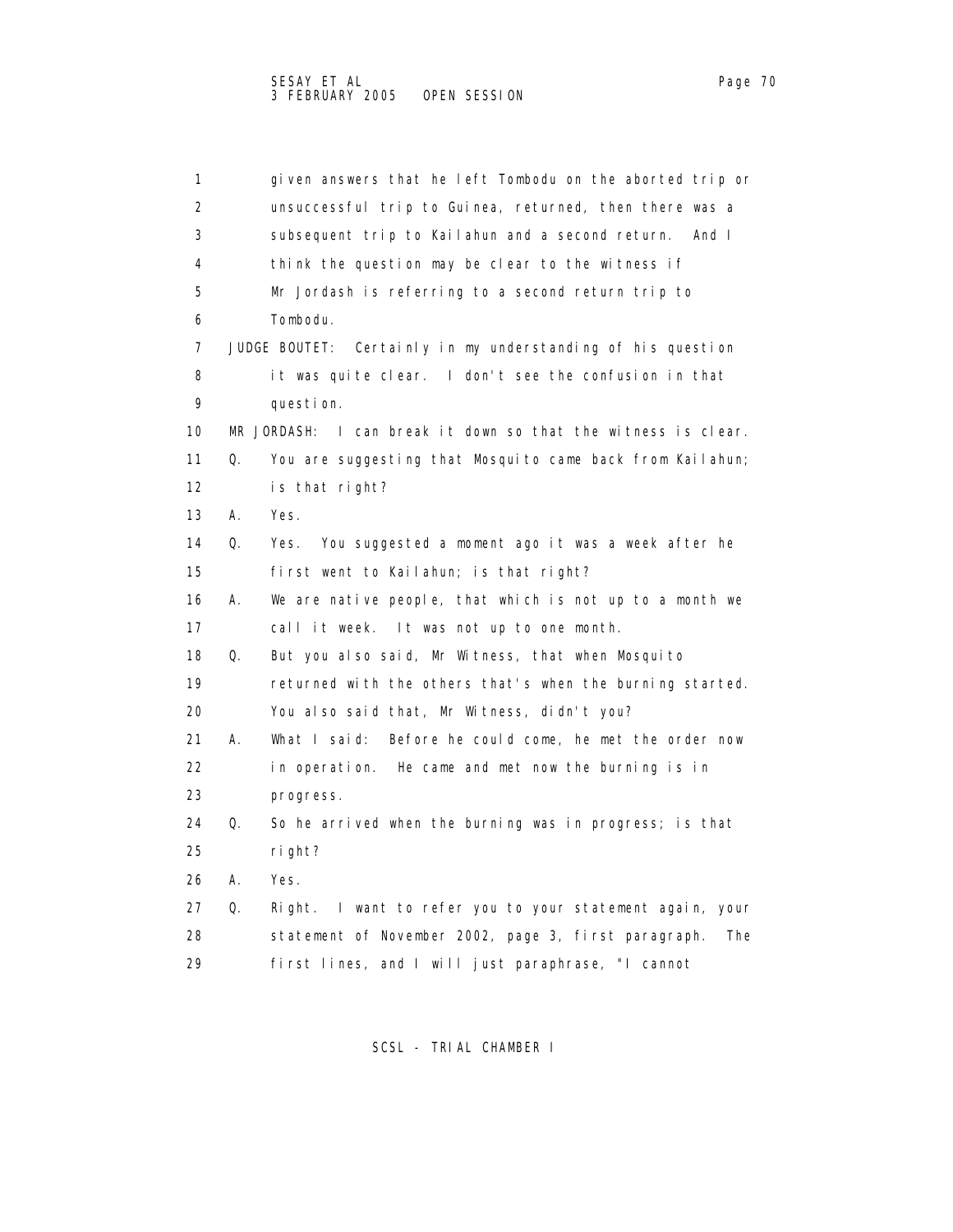| 1                 |    | remember the soldiers who did the shooting" -- or "I      |
|-------------------|----|-----------------------------------------------------------|
| 2                 |    | cannot remember the soldiers who did the shooting of the  |
| 3                 |    | six captives brought to Fania's compound. There was       |
| 4                 |    | panic among the civilians. Johnny Paul said that they     |
| 5                 |    | had also heard that ECOMOG was coming, but they could     |
| 6                 |    | have nowhere to stay. So he ordered his men including     |
| 7                 |    | Gullit, Savage, Five-Five, Rambo, Superman, Komba         |
| 8                 |    | Gbundema to burn houses. Indeed, they took the orders     |
| 9                 |    | and burnt many houses in Tombodu." When did this happen,  |
| 10                |    | if it happened Mr Witness?                                |
| 11                | А. | My friend, I have told you that the time when they were   |
| $12 \overline{ }$ |    | in Tombodu, the time when they killed those six people,   |
| 13                |    | there was no burning of houses. But as soon as they went  |
| 14                |    | to Kailahun, it was from Kailahun the order came that     |
| 15                |    | they should start burning houses. I have told you this.   |
| 16                | Q. | You have told me that, Mr Witness, but you also appear to |
| 17                |    | have told the Prosecution in November of 2002 that Johnny |
| 18                |    | Paul ordered burning of Tombodu. Did you tell the         |
| 19                |    | Prosecution that in 2002?                                 |
| 20                | А. | I did tell them, because they did say that people are not |
| 21                |    | supporting them in Tombodu and that they should burn      |
| 22                |    | their houses. I did say so. And that order also came.     |
| 23                | Q. | Did you tell -- did you recall Johnny Paul ordering       |
| 24                |    | Gullit, Savage, Five-Five, Rambo, Superman and Gbundema   |
| 25                |    | to burn houses and then taking the orders and burning the |
| 26                |    | houses? Did you recall that happening when you spoke to   |
| 27                |    | the Prosecution in 2002?                                  |
| 28                | А. | Those whose issue as we were going with it, so I'm        |
| 29                |    | getting my memory refreshed. It did happen.               |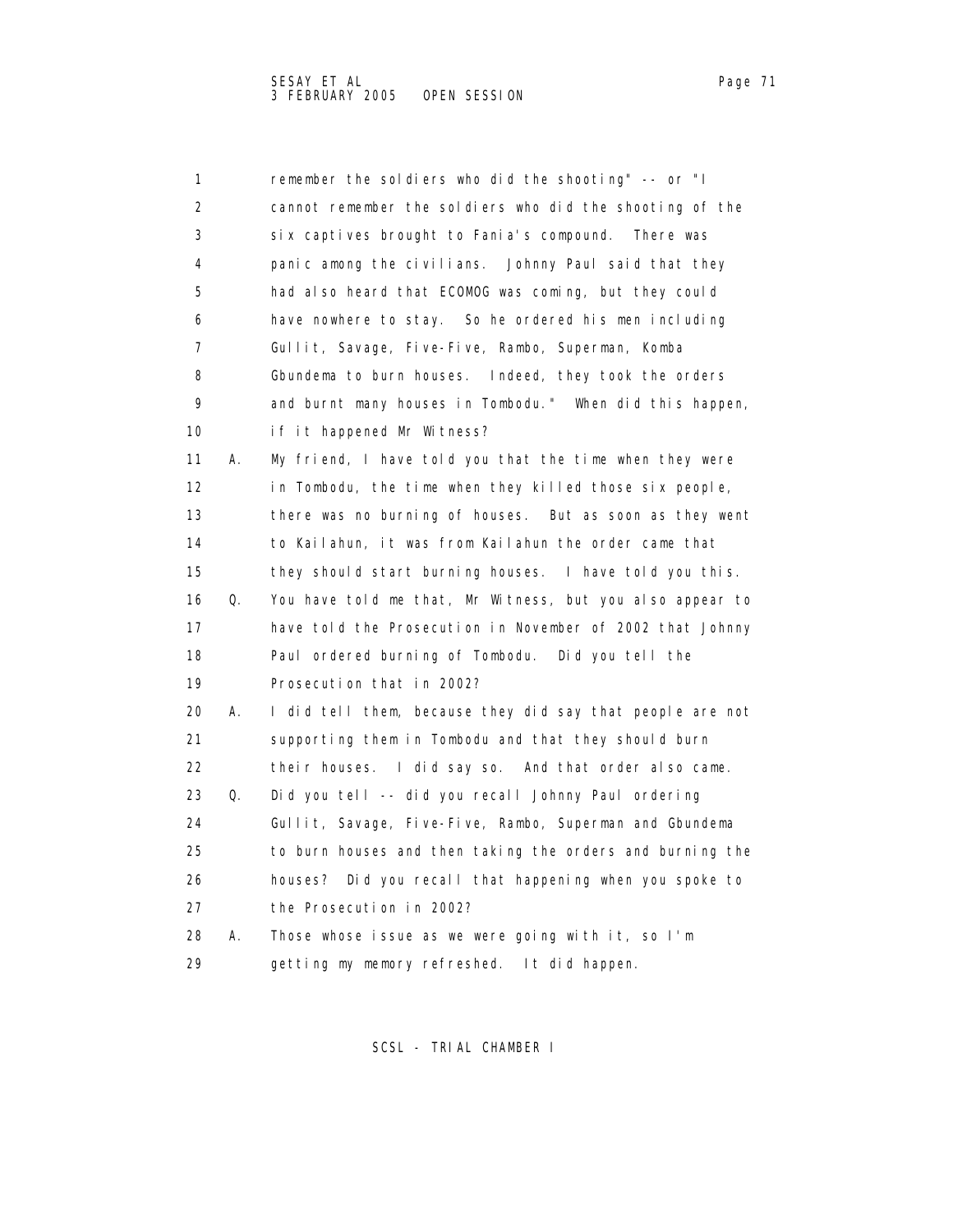- 1 Q. Tell me, When?
- 2 A. Which one?

| 3                 | Q. | You are not that refreshed then, witness. When did it       |
|-------------------|----|-------------------------------------------------------------|
| 4                 |    | happen that Johnny Paul Koroma ordered Five-Five,           |
| 5                 |    | Superman, Rambo, Gullit, Savage, Gbundema to order -- to    |
| 6                 |    | burn houses and then subsequently burning houses? When      |
| 7                 |    | did this happen?                                            |
| 8                 | А. | When did that happen? It happened when we returned from     |
| 9                 |    | xxxxxx, then Superman told us that Johnny Paul had          |
| 10                |    | ordered that they should burn houses. We then did see       |
| 11                |    | them sprinkle petrol on houses, setting fire to them.       |
| $12 \overline{ }$ | Q. | So what you have -- what the statement says that Johnny     |
| 13                |    | Paul said that they had also heard that ECOMOG was          |
| 14                |    | coming, is not something that you heard?                    |
| 15                | А. | He did not say it. It was his henchmen who were behind      |
| 16                |    | him who came from Koidu while they were in Tombodu.<br>They |
| 17                |    | brought the information that they have heard that ECOMOG    |
| 18                |    | is now in Makeni and that forced them even to move faster   |
| 19                |    | for them to go to where they went.                          |
| 20                | Q. | Well, let's read on in the statement a little bit, shall    |
| 21                |    | we? Page 3, beginning of the second paragraph.<br>Let's     |
| 22                |    | just read the first paragraph just so you understand it.    |
| 23                |    | "Johnny Paul said that they had also heard that ECOMOG      |
| 24                |    | was coming, that they could have nowhere to stay, so he     |
| 25                |    | ordered his men, including Gullit, Savage, Five-Five,       |
| 26                |    | Rambo, Superman Komba Gbundema to burn houses. Indeed,      |
| 27                |    | they took the orders and burnt many houses in Tombodu.      |
| 28                |    | There was chaos and confusion in Tombodu.<br>Whilst this    |
| 29                |    | havoc was going on, it was rumoured that ECOMOG was on      |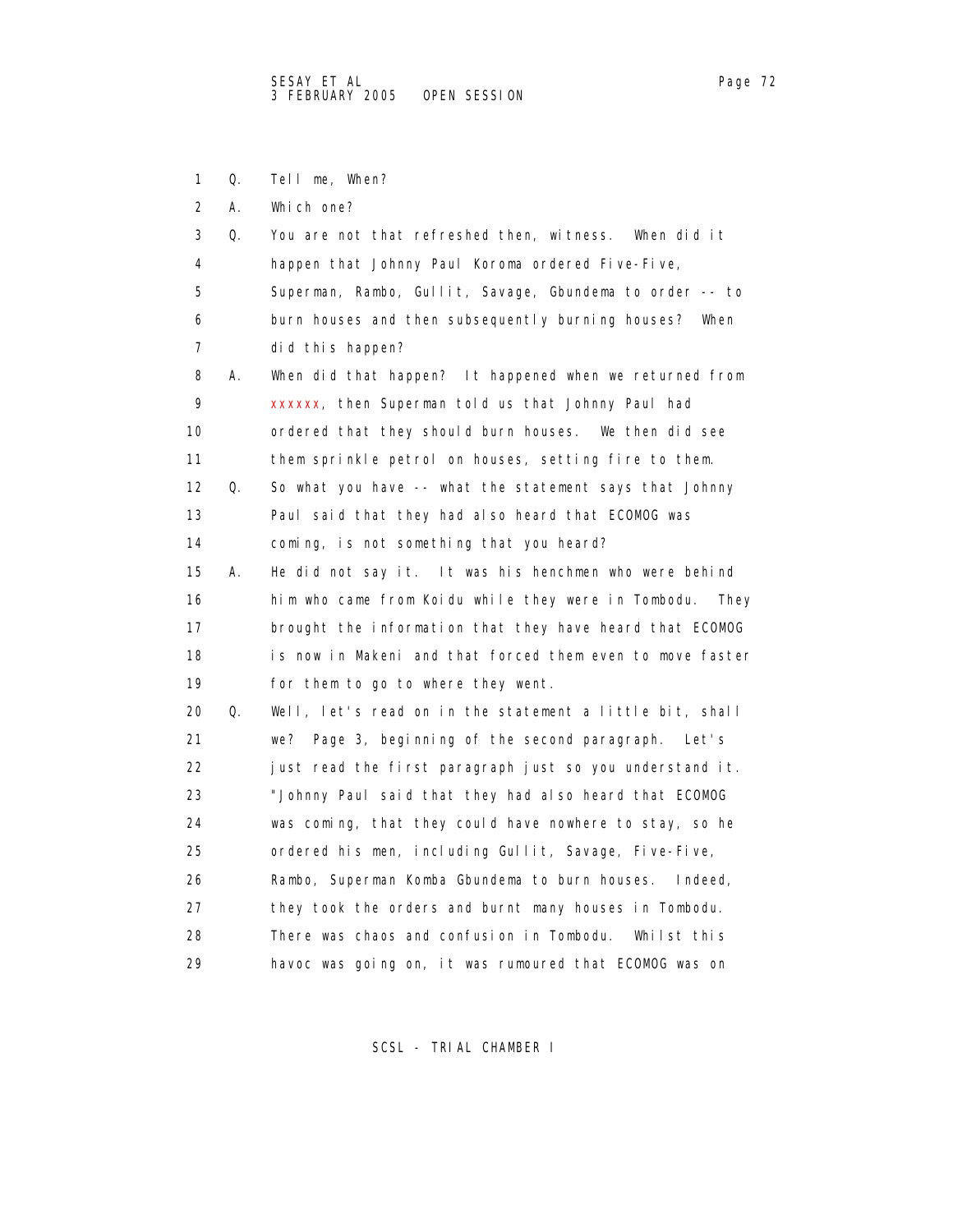|    | 1                       | the way to Tombodu, so Johnny Paul was dressed in woman's  |
|----|-------------------------|------------------------------------------------------------|
|    | 2                       | This was to take him out to Guinea, as I was<br>clothes.   |
|    | 3                       | told. "                                                    |
|    | 4                       | In other words, Mr Witness, you are describing this        |
|    | 5                       | order and the burning as taking place before the trip to   |
|    | 6                       | Is that not right?<br>Gui nea.                             |
|    | $\overline{7}$<br>А.    | After they killed those six people they went. It<br>No.    |
|    | 8                       | was on their return they began burning houses now.         |
|    | 9<br>Q.                 | Well, the way it reads in the statement is that he hasn't  |
|    | 10                      | gone on a trip to Guinea, Mr Witness. You understand my    |
| 11 |                         | poi nt?                                                    |
|    | $12 \overline{ }$<br>А. | What I'm saying what has happened in the past if you are   |
| 13 |                         | explaining to the people, you do remember some, you don't  |
|    | 14                      | remember some. I didn't remember that.                     |
| 15 | Q.                      | Well, you remembered, it seemed, according to this         |
|    | 16                      | statement, that the order to burn given by Johnny Paul     |
|    | 17                      | had happened before he took the trip to Guinea. Did you    |
| 18 |                         | remember that at the time you made your statement in       |
|    | 19                      | November 2002?                                             |
|    | 20<br>А.                | I didn't recollect all, because it was a long period.      |
| 21 | Q.                      | Well, I think I will move on. You were around xxxxxxxxxxxx |
|    | 22                      | and xxxxxx during the course of 1997; is that right?       |
| 23 | А.                      | Between xxxxxx and xxxxxx there xxxxxx is.<br>Yes.         |
| 24 |                         | There I was.                                               |
| 25 | Q.                      | Yes. And during that time, the junta under the authority   |
| 26 |                         | of Gullit was in control; isn't that right?                |
|    | 27<br>А.                | Gullit?                                                    |
| 28 | Q.                      | Gullit.                                                    |
| 29 | А.                      | xxxxxx?                                                    |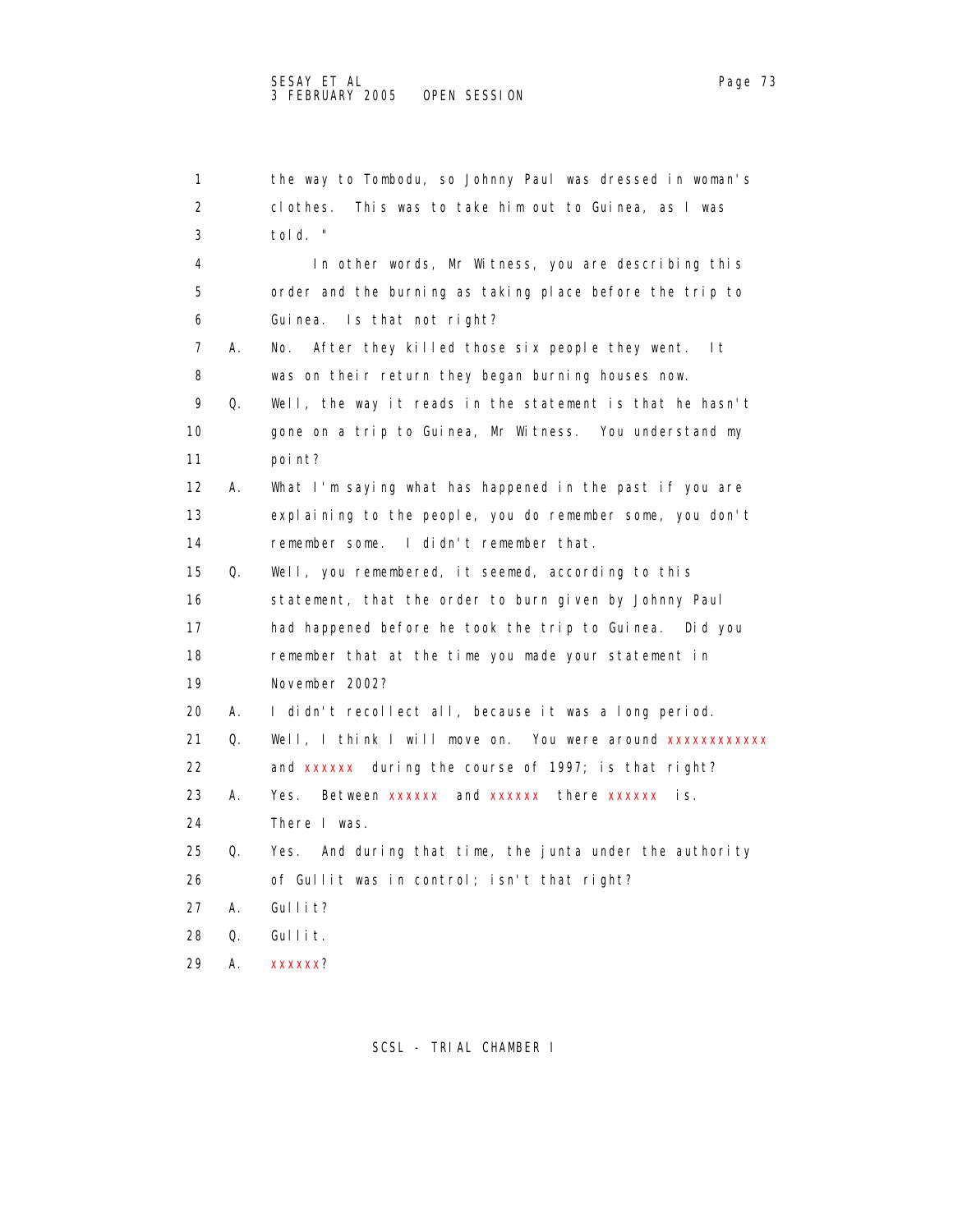1 Q. Let's try it again, shall we? During 1997, I'm 2 suggesting Gullit was in control of xxxxxx, xxxxxx 3 and the surrounding areas. Can you confirm that? 4 A. The person whom I knew to be there was Staff Alhaji. 5 There was no Gullit there. 6 Q. You never saw Gullit during 1997 in those areas? 7 A. Gullit used to come there for mining, but he was not 8 stationed at xxxxxx. 9 Q. Right. So you had seen him there? Yes? 10 JUDGE BOUTET: It may be that he doesn't really understand 11 when you say in control. Maybe if you ask him if he was 12 the big man, he will understand that. 13 MR JORDASH: Sorry, I missed that. 14 JUDGE BOUTET: If you ask him if he was the big man for the 15 area, he may understand that. 16 MR JORDASH: Your Honour, yes, I agree. 17 Q. Gullit was a big man in and round xxxxxx and Tombodu 18 during the course of 1997. Is that right? 19 A. Yes, he was an authority and he had mining area there. 20 Q. Did you ever speak to him during that time? 21 A. He did not go to his mining sites because if anybody goes 22 there, they will capture you by force and give you shovel 23 to mine. 24 Q. Now, I just want to ask you a bit more about Gullit, 25 moving forward to 1998 and comments -- a comment you made 26 in your witness statement page 9843, the witness 27 statement of November 2002. This is the statement, 28 Mr Witness. "I don't personally know --" actually, let 29 me forget that one for a moment. Yes, here we go, page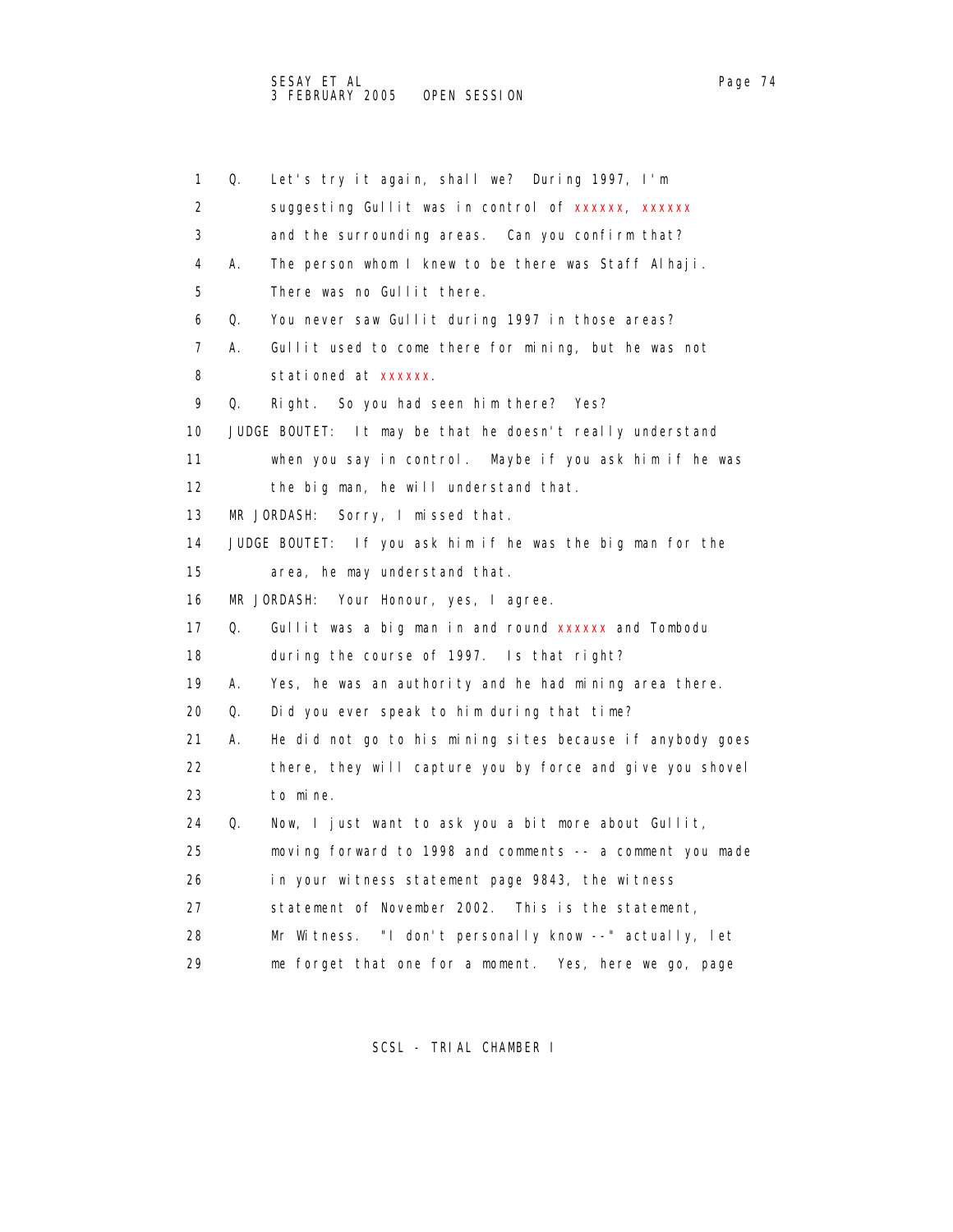| 1              |    | 9844, last paragraph. Same statement you made to the       |
|----------------|----|------------------------------------------------------------|
| $\overline{2}$ |    | Prosecution, Mr Witness, November 2002. This is what you   |
| 3              |    | said: "I saw that --" sorry, let me -- you are referring   |
| 4              |    | too previous statement -- actually, sorry, I am very       |
| 5              |    | apologetic to be so confused. Can we go to 9843, please.   |
| 6              |    | It makes sense only if we start here. Paragraph 1. This    |
| $\overline{7}$ |    | is what you say: "I don't personally know the people       |
| 8              |    | Gullit killed, because a lot of them were captured in the  |
| 9              |    | surrounding villages and bushes and brought and killed.    |
| 10             |    | Tombodu was a killing zone." Do you recall telling the     |
| 11             |    | Prosecution that?                                          |
| 12             | А. | I didn't get you clearly. Can you please repeat?           |
| 13             | Q. | "I don't personally know the people Gullit killed,         |
| 14             |    | because a lot of them were captured in the surrounding     |
| 15             |    | villages and bushes and brought and killed. Tombodu was    |
| 16             |    | a killing zone." Do you recall telling the Prosecution     |
| 17             |    | that?                                                      |
| 18             | А. | Yes, a lot of people were killed. They killed so many      |
| 19             |    | people.                                                    |
| 20             | Q. | And then over the page to 9844, last paragraph.<br>Thisis  |
| 21             |    | what it says, Mr Witness: "I also said in the same         |
| 22             |    | page" - referring to the page I have just read to you -    |
| 23             |    | "that Gullit killed many people. I saw him shoot and       |
| 24             |    | kill one such person. I saw Gullit shoot, was one          |
| 25             |    | Sahr Peggy of Tombodu. When he was shot, he did not die    |
| 26             |    | instantly."                                                |
| 27             |    | JUDGE BOUTET: Wait, wait for translation, because you will |
| 28             |    | not get an answer.                                         |
| 29             |    | MR JORDASH:                                                |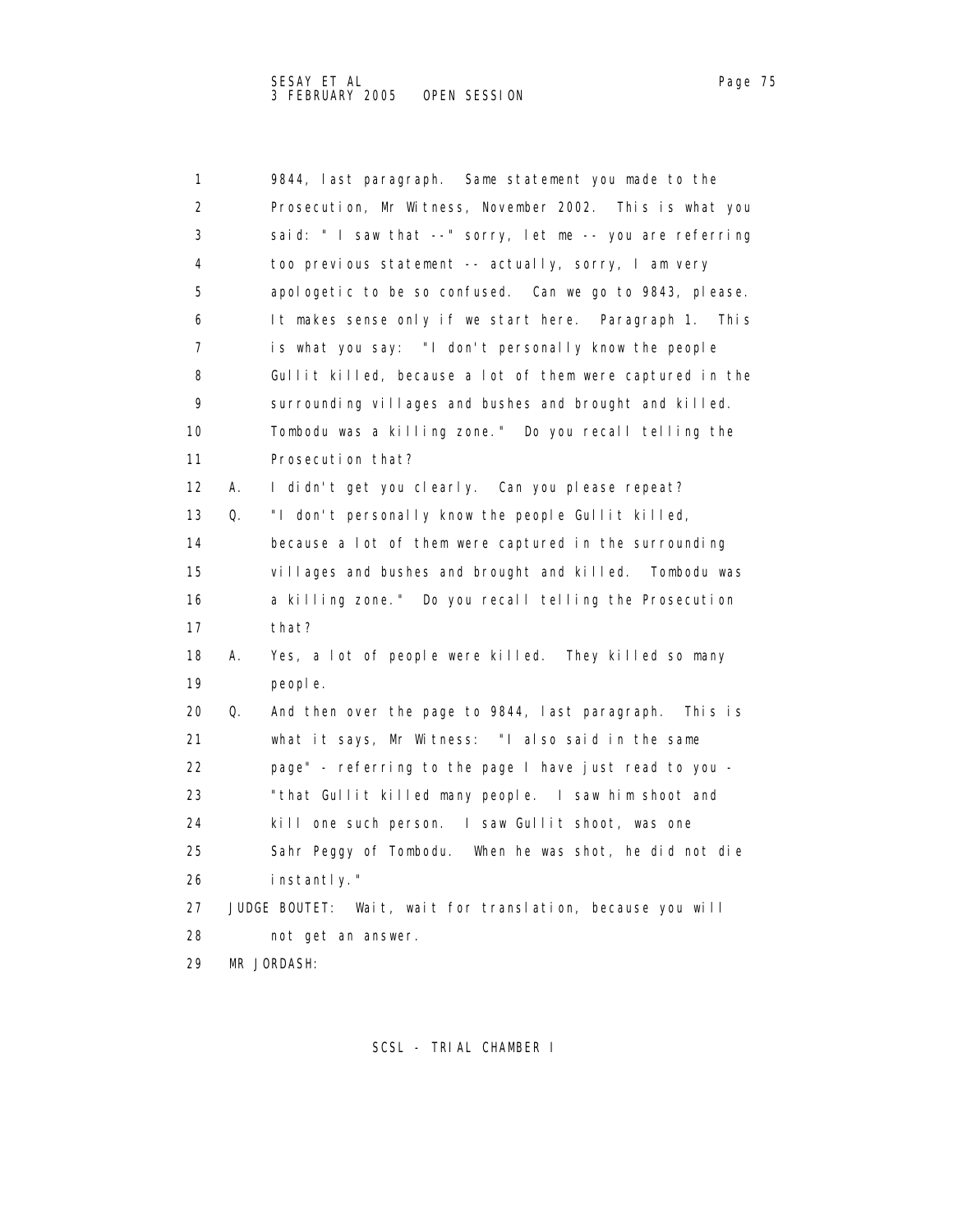1 Q. Let me start that again so it is fair to you, Witness, so 2 you can recall what is on the page. "I also said on the 3 same page that Gullit killed many people. I saw him 4 shoot and kill one such person. I saw Gullit shoot was 5 one Sahr Peggy of Tombodu. When he was shot, he did 6 not --" 7 JUDGE BOUTET: Wait for the translation. 8 MR JORDASH: Sorry. 9 Q. "When he was shot, he did not die instantly, so Gullit 10 hit him on his spinal cord with a stick. He killed him 11 because he said Peggy did not support them." Do you 12 recall telling the Prosecution that? Okay, pause there. 13 A. The man you are referring to, Peggy, was an insane 14 person. When he met them, he told them that "My friend, 15 I think these of your government is a useless 16 government." But he was the man who had a slight hunch 17 back, so on the spot they shot him. He fell down and 18 they started hitting him with sticks and gun butts at the 19 back of his neck. 20 Q. So Gullit shot him, did he? 21 A. Yes. 22 Q. You saw that, did you? 23 A. I saw it myself. You see that man, he was an insane man, 24 but he used to play with soldiers. When he met soldiers, 25 he tells them that they were foolish men. That was what 26 he had been doing. He thought those men were the same 27 people he had been playing with. After they have killed 28 him, it was later on they came to realise that he was an 29 insane person. Then they began saying: "Eh, we are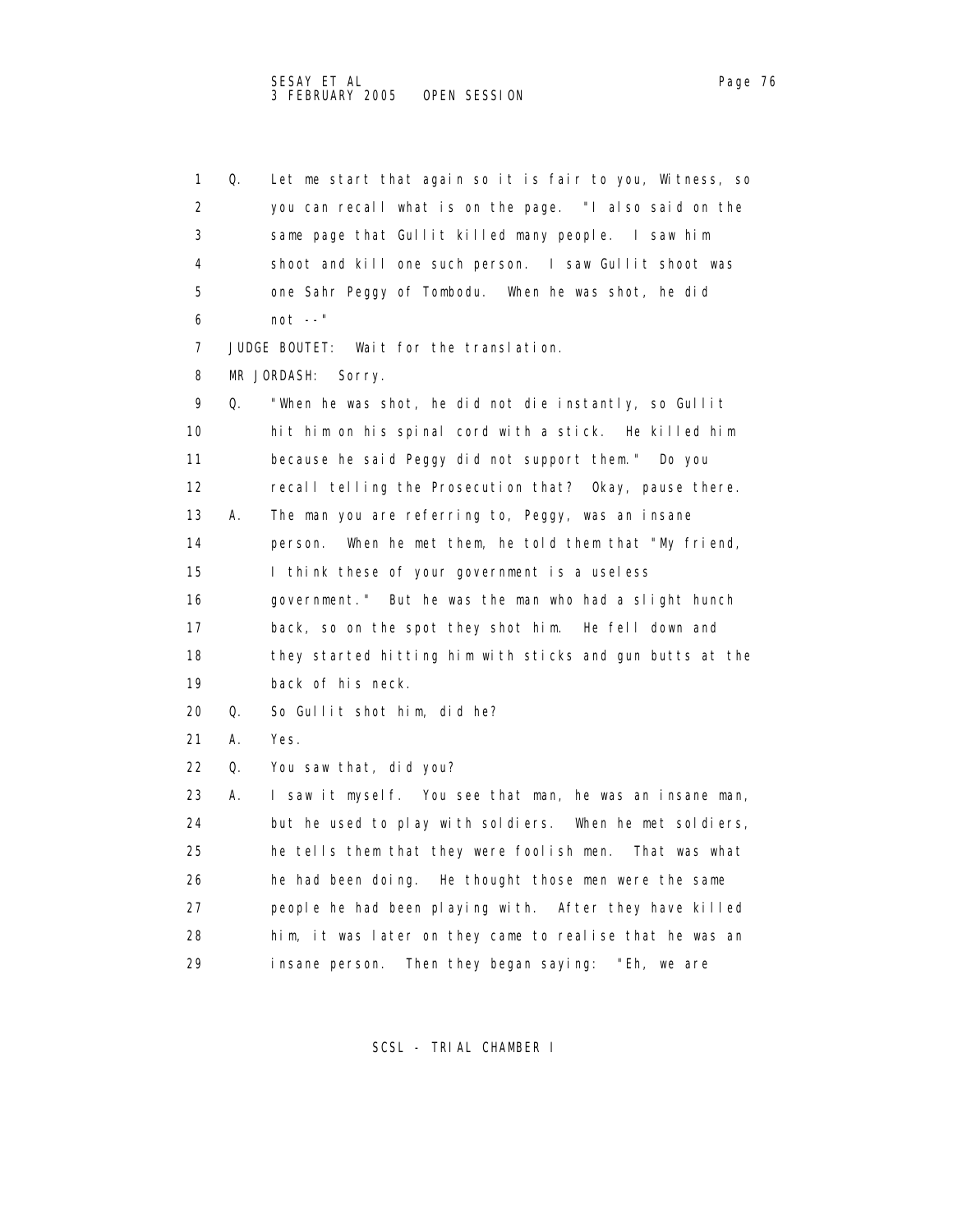1 sorry. We didn't have killed him, we would have used him 2 to be getting us water." 3 [HS030205D 4.00 p.m. EKD] 4 Q. Just so that we're clear, Mr Witness, where were you when 15:54:47 5 you saw Gullit shoot this person, Peggy? 6 A. We're just from harvesting banana. When we came we're 7 walking over the bridge, there we met them. But at that 8 time as civilians nobody had to the guts to tell them

15:55:30 10 too.

11 Q. How far away from you did the shooting take place?

9 "Hey, you leave this man." They will turn against you

12 A. [No translation]

13 MR JORDASH: I didn't get a translation.

|             | THE WITNESS: Like my position of that to the judges so the |  |
|-------------|------------------------------------------------------------|--|
| 15:56:05 15 | distance was over the bridge at Bendu II.                  |  |

## 16 MR JORDASH:

17 Q. Let me refer you now to the notes made 14 days ago.

 18 Paragraph 8 on page, I think, 10188. This is what the 19 notes say, Mr Witness: "The witness retracted from his 15:56:34 20 prior statement that he saw Gullit shoot anyone himself. 21 The witness never personally saw Gullit shoot anyone. He 22 is uncertain why that was in the original statement and 23 he does not recall saying that." Did you tell the 24 Prosecution that?

 15:57:13 25 A. I did tell them so, but what I'm saying whosoever doing 26 that must forget those people have a lot of story to 27 tell, even right now as I'm telling you more is coming in 28 my memory, but I can't just say it.

29 Q. But 14 days ago you told the Prosecution that you didn't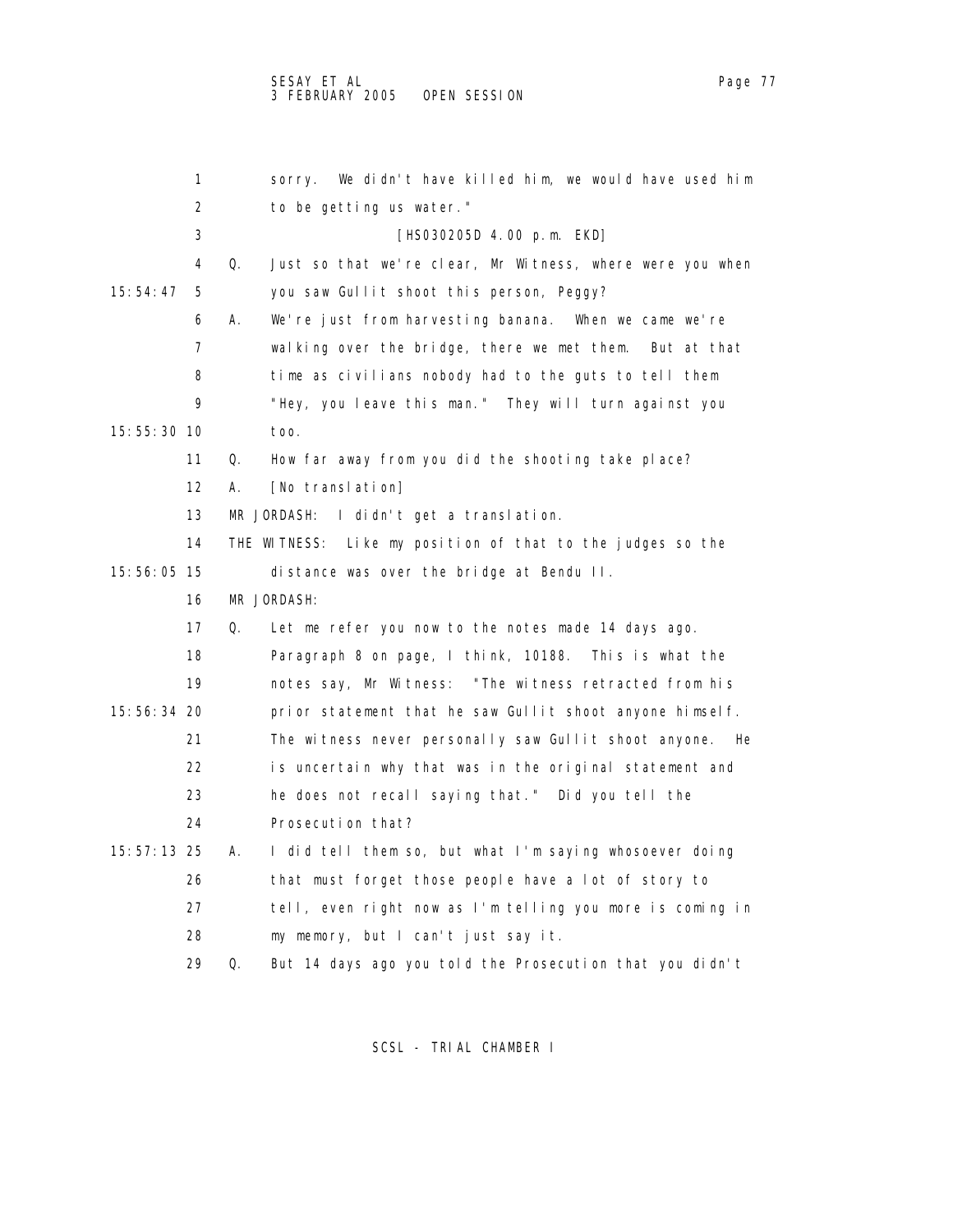|               | 1  | know how it was your original statement had recorded you                |
|---------------|----|-------------------------------------------------------------------------|
|               | 2  | seeing someone shoot Gullit -- sorry, Gullit shoot                      |
|               | 3  | This isn't about your memory being jogged,<br>someone.                  |
|               | 4  | Mr Witness.<br>This is about your memory changing; isn't                |
| 15:58:18      | 5  | i t?                                                                    |
|               | 6  | But learned counsel, hasn't he admitted that<br>JUDGE THOMPSON:         |
|               | 7  | he made that correction in his statement? Is that not                   |
|               | 8  | what he is saying now?                                                  |
|               | 9  | MR JORDASH:<br>Yes.                                                     |
| 15:58:37 10   |    | JUDGE THOMPSON:<br>So why -- you want to push it further?               |
|               | 11 | MR JORDASH:<br>Only one question if I may.                              |
|               | 12 | JUDGE THOMPSON:<br>Continue.                                            |
|               | 13 | MR JORDASH:                                                             |
|               | 14 | Q.<br>Fourteen days ago you denied seeing Gullit shoot anyone.          |
| 15:58:56 15   |    | When did you recall afresh this memory of Gullit shooting               |
|               | 16 | somebody?                                                               |
|               | 17 | I've just reflected on it, because as I'm talking to you<br>А.          |
|               | 18 | so I'm seeing it as if it's happening before me.                        |
|               | 19 | Q.<br>Thank you, Mr Witness. We've heard --                             |
| 15: 59: 30 20 |    | PRESIDING JUDGE: So what is he saying now?                              |
|               | 21 | MR JORDASH:<br>Difficult to say, Your Honour.                           |
|               | 22 | <b>JUDGE THOMPSON:</b><br>It's not difficult -- [Overlapping speakers]. |
|               | 23 | PRESIDING JUDGE: [Overlapping speakers]                                 |
|               | 24 | JUDGE THOMPSON:<br>I get that he's virtually saying that he             |
| 15:59:42 25   |    | stands by the correction that he made.                                  |
|               | 26 | PRESIDING JUDGE:<br>That's right, as I understood.                      |
|               | 27 | JUDGE THOMPSON:<br>And that, of course, his position is that I          |
|               | 28 | mean he who drinks water forgets so virtually admitting                 |
|               | 29 | that there may have been some lapses in his memory but                  |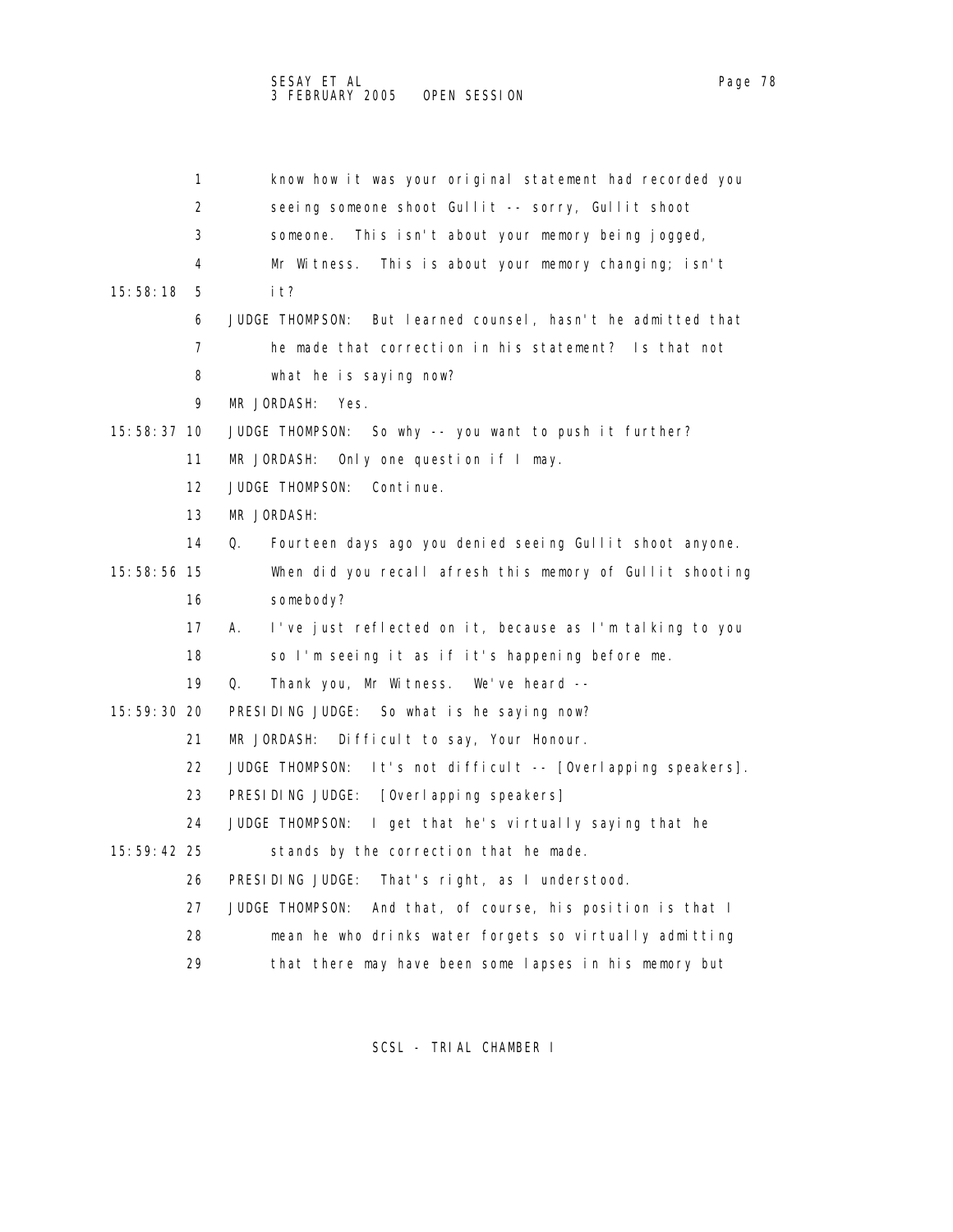|             | 1  | that he's made some corrections and I don't know how far        |
|-------------|----|-----------------------------------------------------------------|
|             | 2  | you want to push that. Probably putting further doctrine        |
|             | 3  | of the fallibility of human memory.                             |
|             | 4  | MR JORDASH:<br>No, that is not what I would put forward.        |
| 16:00:15    | 5  | JUDGE THOMPSON:<br>No, but he, the witness, is virtually saying |
|             | 6  | that -- which seems to be a healthy development.<br>ln.         |
|             | 7  | other words, I made corrections to my November statement        |
|             | 8  | in January and I think that is what I understand the            |
|             | 9  | evidence to be at this stage.                                   |
| 16:00:34 10 |    | MR JORDASH: I agree, and if from that I do not have a           |
|             | 11 | submission in due course about reliability then I may as        |
|             | 12 | well sit down.                                                  |
|             | 13 | JUDGE THOMPSON: No, no, what I'm saying you do have some        |
|             | 14 | evidential basis upon which to structure down the road          |
| 16:00:52 15 |    | some kind of legal submission, but this witness himself         |
|             | 16 | is virtually saying "I'm a human being, I don't have an         |
|             | 17 | infallible memory." That is what I understand him to be         |
|             | 18 | sayi ng.                                                        |
|             | 19 | MR JORDASH:<br>That is his position, for certain. And from that |
| 16:01:10 20 |    | I will, of course, move on.                                     |
|             | 21 | <b>JUDGE THOMPSON:</b><br>Yes.                                  |
|             | 22 | MR JORDASH:                                                     |
|             | 23 | Moving forward to Foday Sankoh's visit to Koidu, this<br>Q.     |
|             | 24 | was, you've told us earlier today, after the departure of       |
| 16:01:43 25 |    | Bockarie from Sierra Leone; is that right?                      |
|             | 26 | А.<br>Yes.                                                      |
|             | 27 | Do you recall how long it was after you first heard of<br>Q.    |
|             | 28 | Sam Bockarie's departure from Sierra Leone?                     |
|             | 29 | It was less than a month and when Sankoh came he did<br>А.      |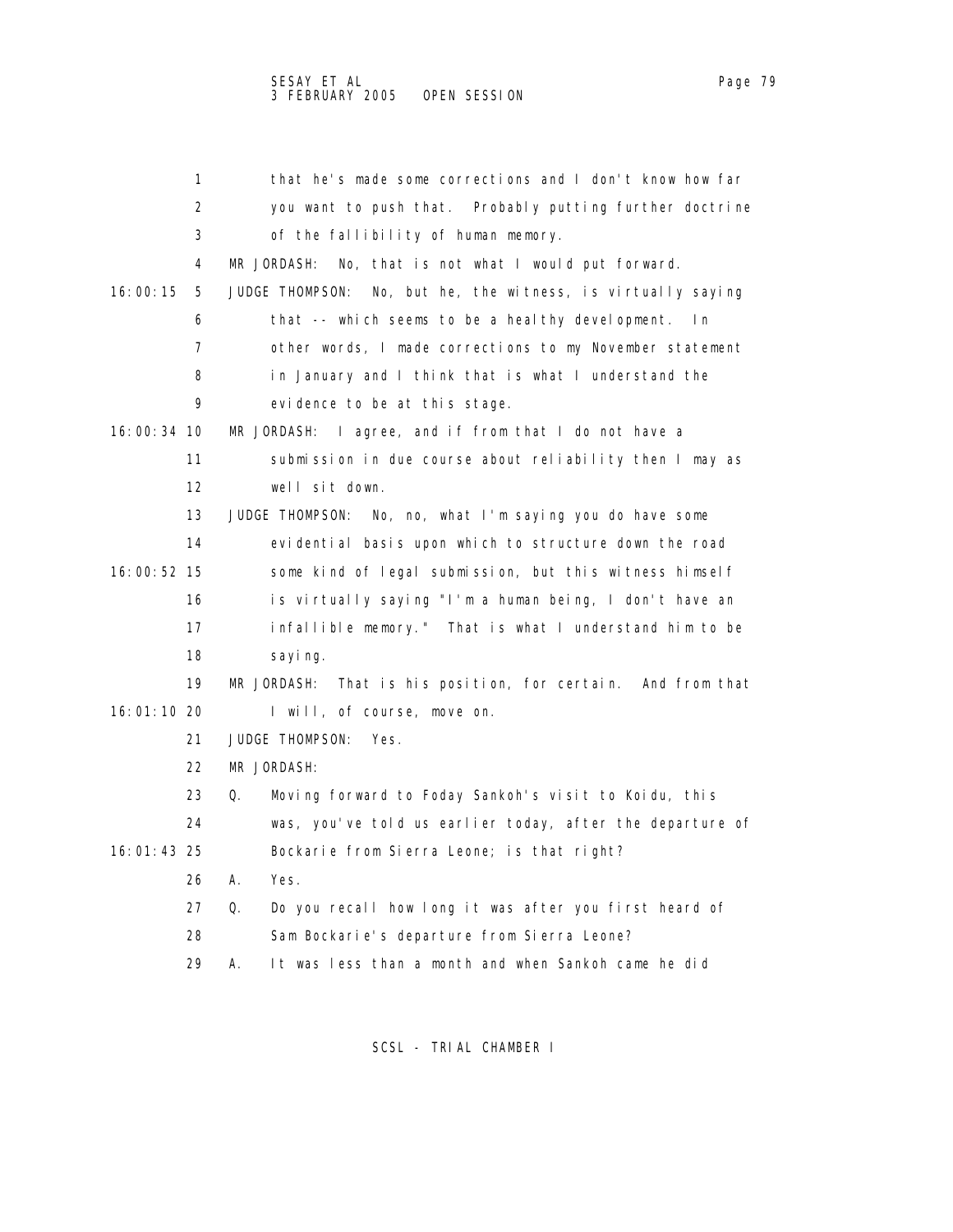| 1                 |    | explain to us that the reason behind Mosquito's going is  |
|-------------------|----|-----------------------------------------------------------|
| 2                 |    | that he refused to take his order because Mosquito says   |
| 3                 |    | he will not disarm and therefore he ask him to leave.     |
| 4                 | Q. | And just to try to narrow you down a bit, Mr Witness,     |
| 16:03:06<br>5     |    | when you say less than a month, was it more than two      |
| 6                 |    | weeks?                                                    |
| 7                 | А. | Yes.                                                      |
| 8                 | Q. | Was it more than three weeks?                             |
| 9                 | А. | It can be approximately three weeks.                      |
| 16:03:34 10       | Q. | Thank you. And you've told us that Mr Sesay spoke about   |
| 11                |    | the war having come to an end; is that right?             |
| $12 \overline{ }$ | А. | I didn't get you clearly.                                 |
| 13                | Q. | Yesterday you told us that "Issa went and spoke to us     |
| 14                |    | that the war had come to an end, no more firing of gun."  |
| 16:04:14 15       |    | Page 29, line 15. Do you recall giving that evidence?     |
| 16                | А. | Yes, Issa did say that. He told us that for several time  |
| 17                |    | that the war is now over, no more firing, there should be |
| 18                |    | ceasefire now.                                            |
| 19                | Q. | This was the beginning of disarmament, can you confirm,   |
| 16:05:01 20       |    | Mr Witness?                                               |
| 21                | А. | Disarmament was not yet begun when he went and told us    |
| 22                |    | that there should be no more firing, there should be      |
| 23                |    | ceasefire, and that was when Pa Sankoh carried him.       |
| 24                | Q. | And that was the first time you'd seen Sesay since his    |
| 16:05:45 25       |    | visit to Pa Fania's house -- compound; is that right?     |
| 26                | А. | When he first went with him to community where he         |
| 27                |    | introduced him to us, there we first saw him. In fact,    |
| 28                |    | we are thinking him to be a big man, but on seeing him he |
| 29                |    | was like a small boy. We began saying, "Oh, he's a small  |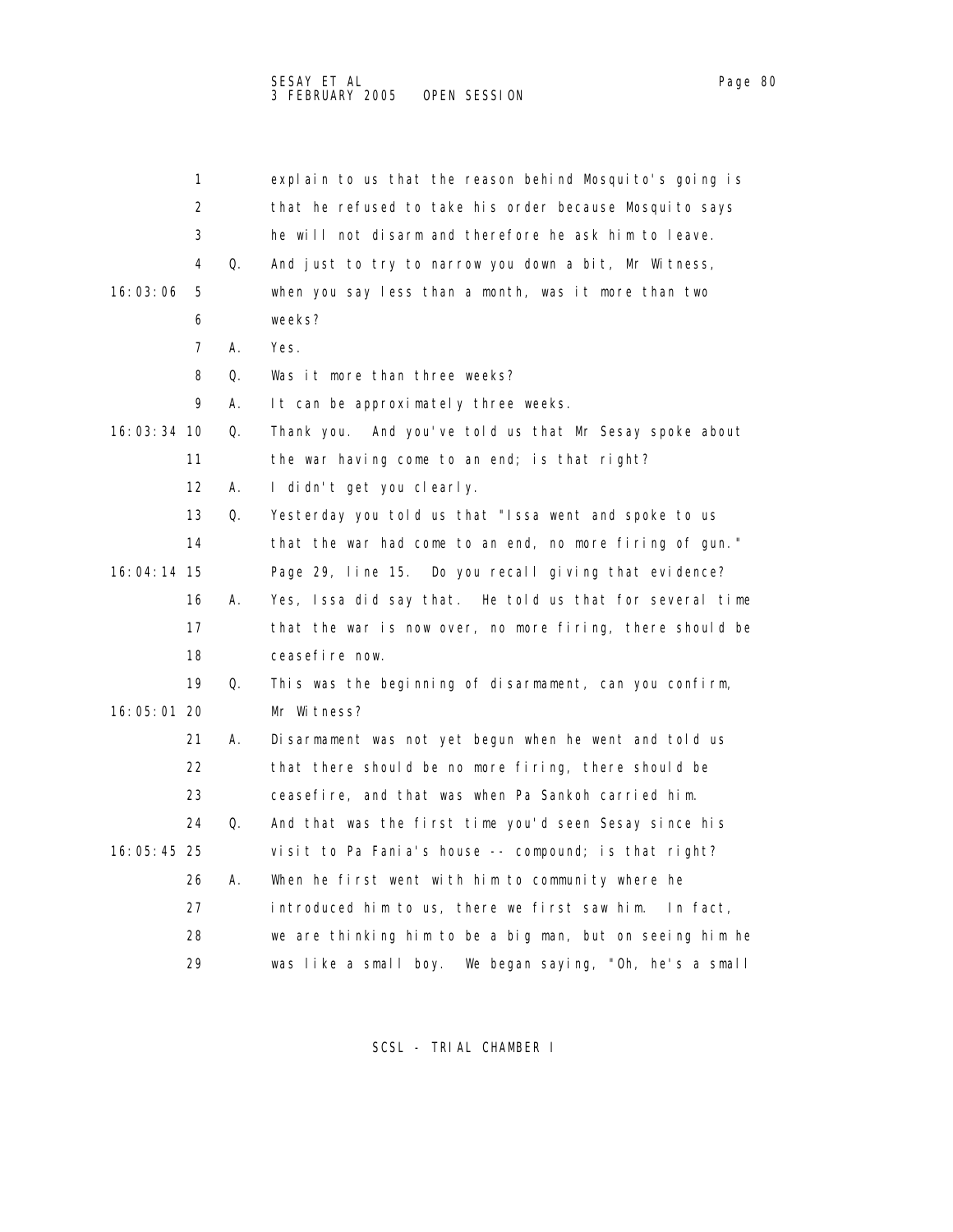|               | 1                 | man, he's a small man."                                           |
|---------------|-------------------|-------------------------------------------------------------------|
|               | 2                 | Q.<br>So two occasions you saw Sesay. One Pa Fania's compound,    |
|               | 3                 | two the next time -- can I just take brief instructions.          |
|               | 4                 | After the occasion in 1998 when you'd seen him at the             |
| 16:07:09      | 5                 | meeting, the next time you saw him was at the time                |
|               | 6                 | Foday Sankoh brought him to Koidu; is that right?                 |
|               | 7                 | It was from that point we've actually recognised him.<br>А.<br>By |
|               | 8                 | the time they went with that convoy he was just a small           |
|               | 9                 | young man by then.                                                |
| $16:08:09$ 10 |                   | Learned counsel, is the evidence that the<br>JUDGE THOMPSON:      |
|               | 11                | second time he saw him was at Pa Fania's compound?                |
|               | $12 \overline{ }$ | MR JORDASH:<br>It was my confused question.                       |
|               | 13                | JUDGE THOMPSON:<br>I see, I'm a little confused myself on that    |
|               | 14                | one.                                                              |
| 16:08:23 15   |                   | I can leave it there. I think the evidence<br>MR JORDASH:         |
|               | 16                | speaks for itself.                                                |
|               | 17                | JUDGE THOMPSON:<br>Very well.                                     |
|               | 18                | MR JORDASH:                                                       |
|               | 19                | Q.<br>What I am interested in now, Mr Witness, is the mining.     |
| 16:08:35 20   |                   | Is it right that the mining which began after the visit           |
|               | 21                | of Foday Sankoh was mining using Caterpillars and                 |
|               | 22                | dragl i nes?                                                      |
|               | 23                | Having been introduced to us by his boss, therefore Issa,<br>А.   |
|               | 24                | Officer Med and Gibbo, they brought machines that we              |
| 16:09:29 25   |                   | should find money now.                                            |
|               | 26                | Q.<br>And the machines included draglines, Caterpillars; is       |
|               | 27                | that right?                                                       |
|               | 28                | Yes, there was a dragline and a Caterpillar with bailing<br>А.    |
|               | 29                | machines.                                                         |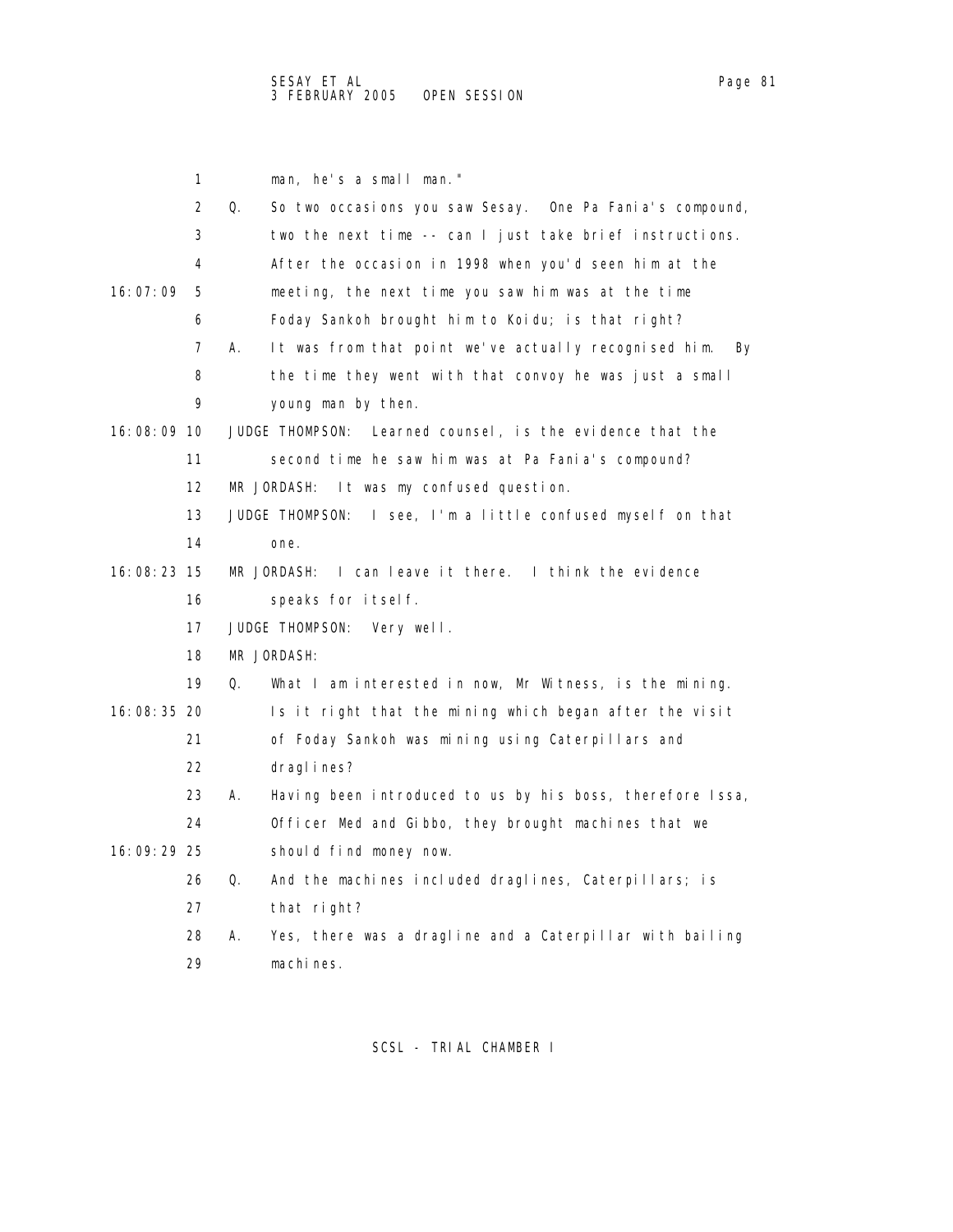|               | 1                 | Q. | And there was also shovels and shakers; is that right?      |
|---------------|-------------------|----|-------------------------------------------------------------|
|               | 2                 | А. | Yes, shovels, shakers and kettle, kongordu.                 |
|               | 3                 | Q. | And the time of that mining was the time that the bridge    |
|               | 4                 |    | was cut between Tombodu and Bendu?                          |
| 16: 10: 23    | 5                 | А. | Bendu II.                                                   |
|               | 6                 | Q. | Bendu II; is that right?                                    |
|               | 7                 | А. | Yes.                                                        |
|               | 8                 | 0. | That happened at the beginning of the mining involving      |
|               | 9                 |    | Sesay; is that right?                                       |
| 16: 10: 39 10 |                   | А. | Yes.                                                        |
|               | 11                | Q. | Didn't Sesay also bring food for miners?                    |
|               | $12 \overline{ }$ | А. | He didn't bring food. We're living on bananas, gari.<br>l n |
|               | 13                |    | fact, if people had not planted banana, lot of people       |
|               | 14                |    | would have died. Even they themselves, the rebels, would    |
| 16: 11: 25 15 |                   |    | have died.<br>That's the reason people are now busy         |
|               | 16                |    | planting bananas in Kono.                                   |
|               | 17                | Q. | Well, I suggest to you that he brought rice; is that not    |
|               | 18                |    | right?                                                      |
|               | 19                | А. | Rice? He brought it for whom?                               |
| 16: 11: 46 20 |                   | Q. | He bought it for the miners.                                |
|               | 21                | А. | Except you ate it, but we didn't see it.                    |
|               | 22                | Q. | Let's examine that, shall we. I'm going to refer you        |
|               | 23                |    | back to your statement, 9844, paragraph 1. This is what     |
|               | 24                |    | your statement says, Mr Witness -- your statement:<br>" L   |
| 16: 12: 29 25 |                   |    | did not know what General Issa did with the diamonds but    |
|               | 26                |    | he would go and return with rice, bailing machines,         |
|               | 27                |    | shovels, shakers and other mining implements." Looks        |
|               | 28                |    | like the rice has appeared again.                           |
|               | 29                | А. | The rice you mentioned were brought in for their own        |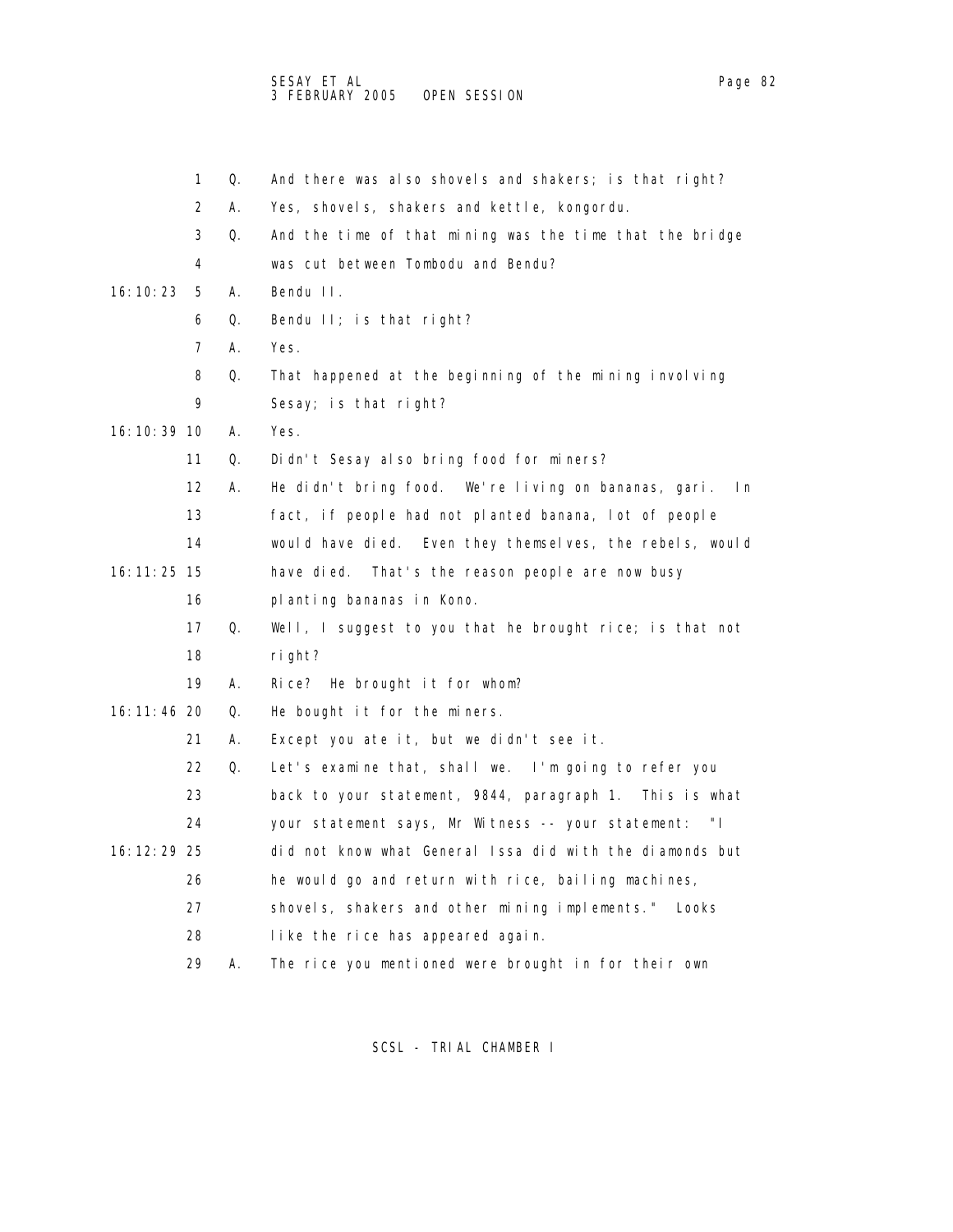|               | 1  |    | soldiers, not for any civilian. The only thing civilians    |
|---------------|----|----|-------------------------------------------------------------|
|               | 2  |    | ate was banana and the gari, and even the gari they gave    |
|               | 3  |    | it in serving spoons, one serving spoon to a civilian.      |
|               | 4  |    | We never ate rice from them.                                |
| 16: 13: 21    | 5  | Q. | So you did get gari, then, given; it wasn't just bananas?   |
|               | 6  | А. | The gari you talking of was just like a serving spoon,      |
|               | 7  |    | just one. You be hungry so you can't move from there.       |
|               | 8  |    | They give you in that one spoon, they pass. Even water,     |
|               | 9  |    | you just sip it, they don't allow you to drink.             |
| 16: 14: 07 10 |    | Q. | Did you ever speak to Sesay directly, Mr Witness?           |
|               | 11 | А. | Yes, I did spoke with him. In fact, I was on the shaker     |
|               | 12 |    | when the plant work for the whole day, the concentrate is   |
|               | 13 |    | being watched. I take it when we gather the diamond.<br>So  |
|               | 14 |    | I take it, I put it in his hands.                           |
| 16: 14: 47 15 |    | Q. | So your association with Sesay was simply giving him        |
|               | 16 |    | diamonds; is that correct?                                  |
|               | 17 | А. | Well, even with his brother, Officer Med, we are very       |
|               | 18 |    | At times one of our mothers, when she cooks, she<br>cl ose. |
|               | 19 |    | give it to officer Med, he will take it to him, they sit    |
| 16: 15: 53 20 |    |    | under the coffee there and eat the food.                    |
|               | 21 | Q. | Whose mother did that - your mother or someones else's      |
|               | 22 |    | mother?                                                     |
|               | 23 | Α. | Someone else mother. My own mother died so many years       |
|               | 24 |    | back.                                                       |
| 16: 16: 24 25 |    | Q. | You mentioned yesterday that following the -- that          |
|               | 26 |    | meeting with Sankoh and Sesay a small boy had asked a       |
|               | 27 |    | question about the government and because of that he was    |
|               | 28 |    | kept in a back boot for the whole day. Is that right?       |
|               | 29 | А. | Yes, when they came they said we should work for the        |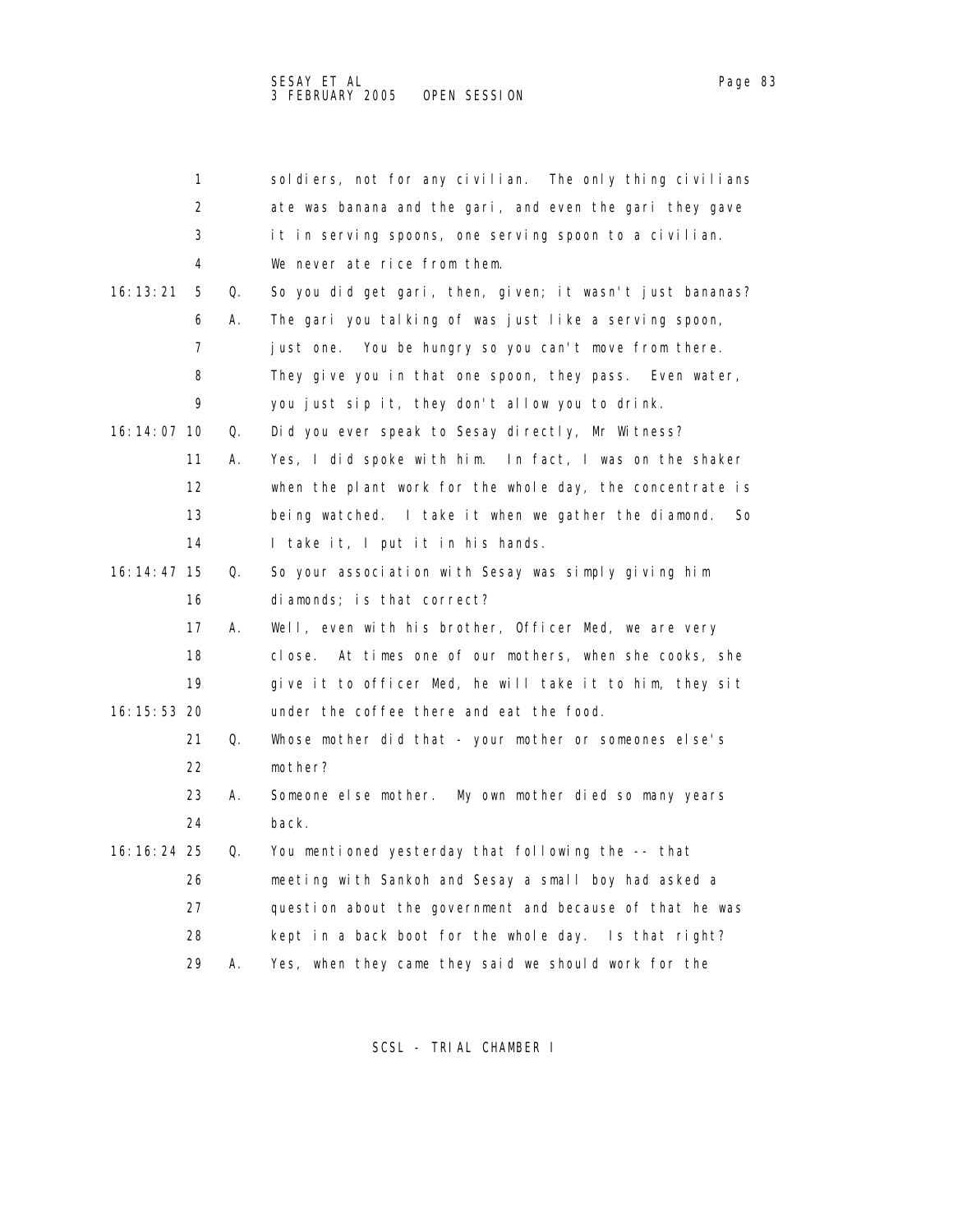|               | 1  | government. They held the meeting. And that little boy            |
|---------------|----|-------------------------------------------------------------------|
|               | 2  | asked the question, "For which sort of government?"<br>They       |
|               | 3  | placed him in a back boot for the whole day.                      |
|               | 4  | Q.<br>A back boot of a car, is that?                              |
| 16: 17: 20    | 5  | А.<br>Yes.                                                        |
|               | 6  | Q.<br>Were you placed in the car boot?                            |
|               | 7  | I have told you that we were in the meeting.<br>А.                |
|               | 8  | Q.<br>Are you sure you weren't placed in a car boot at any        |
|               | 9  | time?                                                             |
| 16: 18: 04 10 |    | А.<br>Come again.                                                 |
|               | 11 | Q.<br>Were you ever placed in a car boot?                         |
|               | 12 | Α.<br>I was the first person to have ever been placed in a        |
|               | 13 | motor back boot.                                                  |
|               | 14 | When was that?<br>Q.                                              |
| 16: 18: 29 15 |    | А.<br>Very first visit of Officer Med.                            |
|               | 16 | PRESIDING JUDGE: He said he too been placed in a boot of the      |
|               | 17 | car?                                                              |
|               | 18 | MR JORDASH:<br>Yes.                                               |
|               | 19 | PRESIDING JUDGE: He was the first, during the first visit of      |
| 16:19:00 20   |    | Officer Med.                                                      |
|               | 21 | MR JORDASH:<br>Yes.                                               |
|               | 22 | Q.<br>Did you ever have any other duties, Mr Witness, in          |
|               | 23 | relation to Mr Sesay?                                             |
|               | 24 | PRESIDING JUDGE: What did you do to be placed in the boot of      |
| 16: 19: 20 25 |    | the car, if I may ask?                                            |
|               | 26 | THE WITNESS: [Translation interrupted]                            |
|               | 27 | PRESIDING JUDGE: You're getting too long.                         |
|               | 28 | It was one day when they came with a car.<br>THE WITNESS:<br>They |
|               | 29 | met us standing, they parked the car very close to us and         |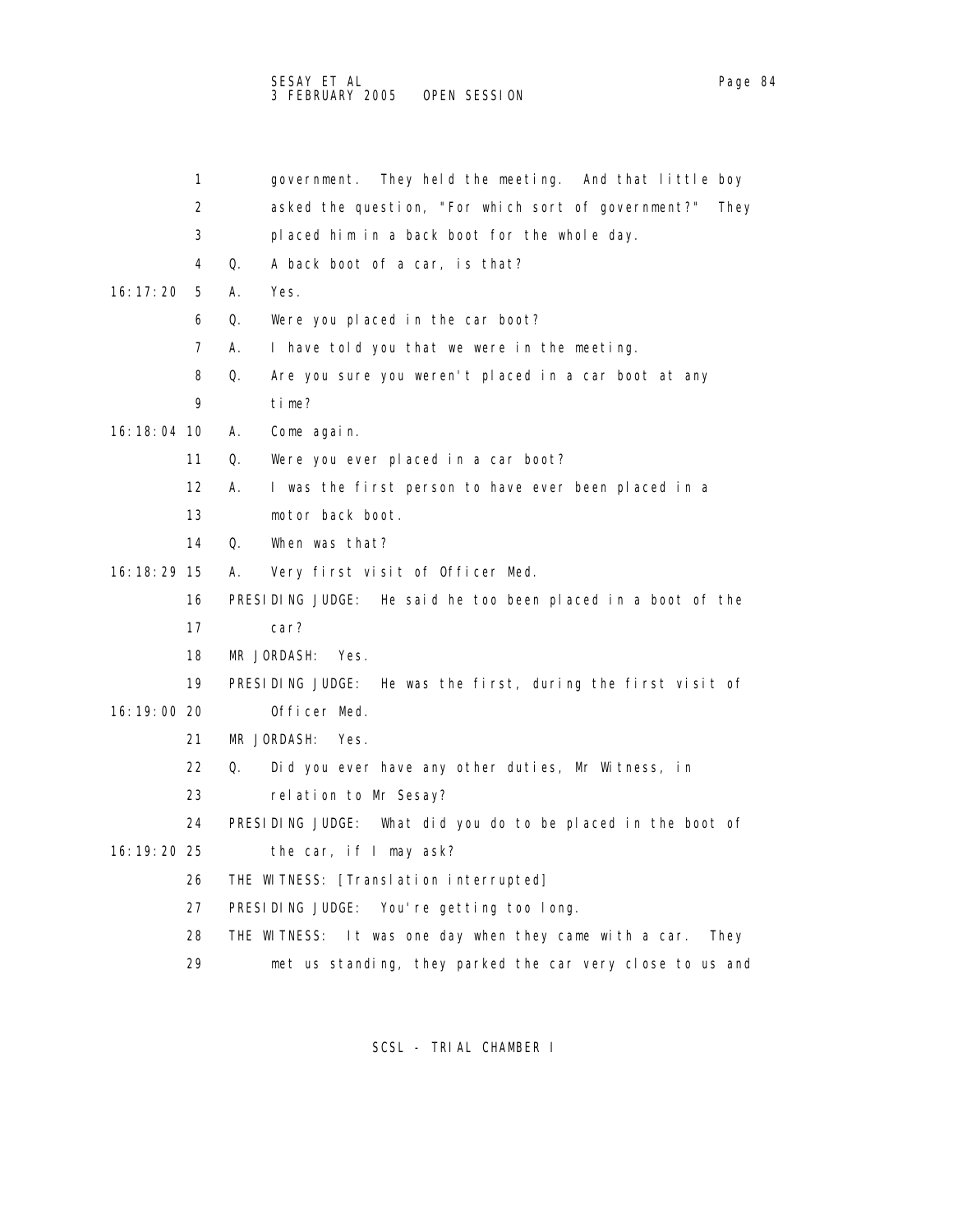|               | 1  | they accused us that we have refuse to work for their          |
|---------------|----|----------------------------------------------------------------|
|               | 2  | And he asked his men with guns in their<br>government.         |
|               | 3  | hands that they should place me in the car boot.               |
|               | 4  | MR JORDASH:                                                    |
| 16: 20: 35    | 5  | Aside from giving Sesay diamonds, did you have any other<br>Q. |
|               | 6  | duties in relation to him?                                     |
|               | 7  | А.<br>I used to fishing for him.                               |
|               | 8  | Q.<br>When did you do that?                                    |
|               | 9  | А.<br>Those are the time when we are now there together.<br>At |
| 16: 21: 23 10 |    | times when others are working on the mines, they will ask      |
|               | 11 | me to go and do some fishing for them, especially              |
|               | 12 | bullfrogs.<br>They asked me to bring them bullfrogs.           |
|               | 13 | Q.<br>But I thought you were a supervisor on the mines,        |
|               | 14 | Mr Witness?                                                    |
| 16: 21: 40 15 |    | I was a supervisor. At the same time I used to go<br>А.        |
|               | 16 | fishing with lines for them.                                   |
|               | 17 | I apologise for interrupting but I wonder if<br>MR HARRISON:   |
|               | 18 | this might be the time Mr Jordash was considering going        |
|               | 19 | into closed session.<br>There is information coming out        |
| 16: 22: 03 20 |    | that, although it is not unique, it may assist people in       |
|               | 21 | understanding the identity of this witness.                    |
|               | 22 | JUDGE THOMPSON: Is counsel prepared to yield?                  |
|               | 23 | MR JORDASH:<br>I yield.                                        |
|               | 24 | JUDGE THOMPSON: Learned counsel, do you have a revised         |
| 16: 23: 02 25 |    | estimate of how long or do you stand by your initial 20        |
|               | 26 | minutes indication? Or should we, from an abundance of         |
|               | 27 | caution, be a little more realistic and fix something          |
|               | 28 | that more accords with the expansive nature of your            |
|               | 29 | cross-examination thus far.                                    |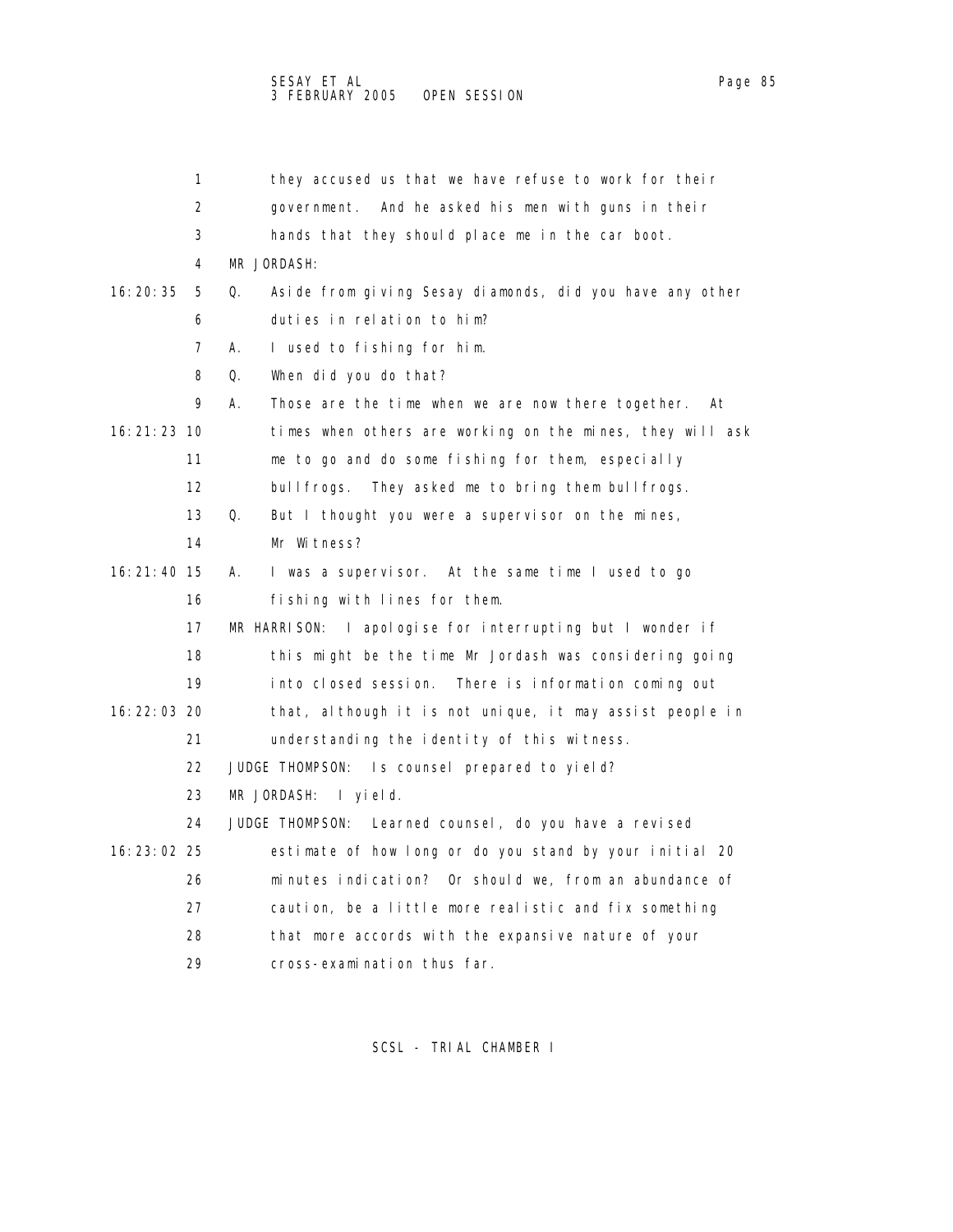## SESAY ET AL Page 86 and the set of the set of the set of the set of the set of the set of the set of the set o 3 FEBRUARY 2005 OPEN SESSION

| 1             | MR JORDASH: I think one hour and then I am finished with             |
|---------------|----------------------------------------------------------------------|
| 2             | closed -- finished in total with everything.                         |
| 3             | JUDGE THOMPSON:<br>And so we have that on firm assurance?            |
| 4             | MR JORDASH: Very firm.                                               |
| 16:23:40<br>5 | PRESIDING JUDGE: So what you are saying, Mr Jordash, is that         |
| 6             | in one hour you will have wrapped up your                            |
| 7             | cross-examination.                                                   |
| 8             | MR JORDASH:<br>For everything.                                       |
| 9             | PRESIDING JUDGE: You will wrap it up in closed session.              |
| $16:23:49$ 10 | MR JORDASH:<br>Yes.                                                  |
| 11            | MR TOURAY:<br>And Your Honour, we might like to start ours in        |
| 12            | closed session as well.                                              |
| 13            | <b>JUDGE THOMPSON:</b><br>Good.                                      |
| 14            | PRESIDING JUDGE: That's fine.                                        |
| $16:23:57$ 15 | JUDGE THOMPSON:<br>That is very cooperative.                         |
| 16            | PRESIDING JUDGE: Thanks for the indication.                          |
| 17            | <b>JUDGE THOMPSON:</b><br>What about Mr Cammegh, do you want to join |
| 18            | hands with the Bench and see how we can expedite the                 |
| 19            | process?                                                             |
| 16:24:10 20   | Yes, that's quite right, I try to. I think my<br>MR CAMMEGH:         |
| 21            | cross-examination will be in open session. I think it                |
| 22            | will also be very brief.                                             |
| 23            | PRESIDING JUDGE: But, Mr Cammegh, if you feel you are                |
| 24            | comfortable asking some of your questions during the                 |
| $16:24:38$ 25 | closed session, you can do that. One never knows how                 |
| 26            | things evolve.                                                       |
| 27            | Indeed, and if that avails itself or if the<br>MR CAMMEGH:           |
| 28            | opportunity for that arises I will avail myself of it,               |
| 29            | but at the moment I don't anticipate asking anything in              |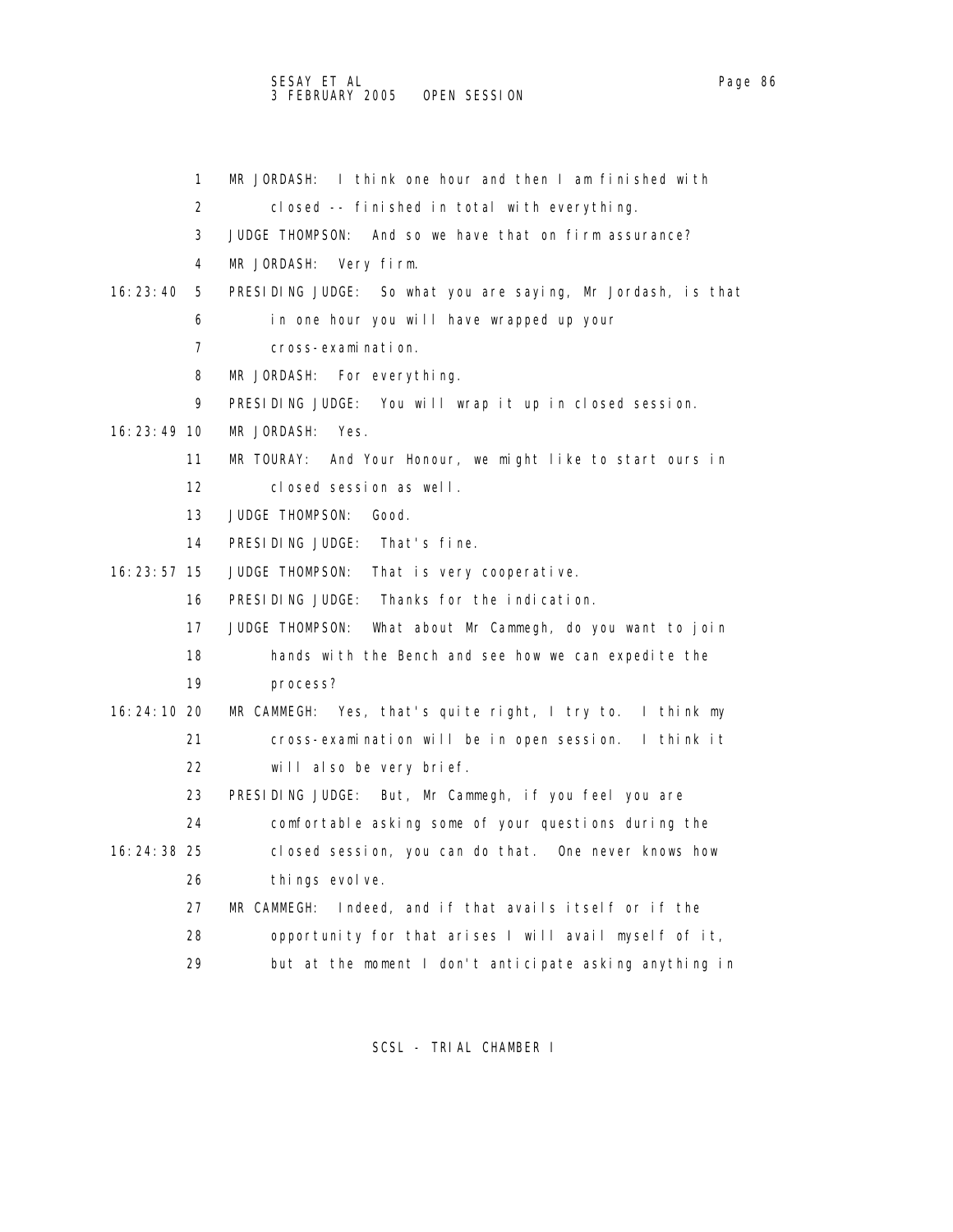|               | 1                 | closed session and I think I can assist you further by      |
|---------------|-------------------|-------------------------------------------------------------|
|               | 2                 | saying that by virtue of what we have heard thus far        |
|               | 3                 | today, I think I can strip my cross-examination down to     |
|               | 4                 | just one limited issue. I anticipate it won't be until      |
| 16:25:14      | 5                 | tomorrow morning but I don't think I will detain the        |
|               | 6                 | Court for too long.                                         |
|               | 7                 | PRESIDING JUDGE: In any event, I don't see us continuing at |
|               | 8                 | Mr Jordash's close, unless -- we'll see, you know, how      |
|               | 9                 | much time we have left to see if we can take on             |
| 16:25:36 10   |                   | Mr Kallon's defence team for the cross-examination if       |
|               | 11                | they would be ready to go on at that time.                  |
|               | $12 \overline{ }$ | JUDGE THOMPSON: For the records, may we briefly hear your   |
|               | 13                | application, Mr Jordash.                                    |
|               | 14                | MR JORDASH: The application --                              |
| $16:25:54$ 15 |                   | JUDGE THOMPSON: Before you do that, let me kindly request   |
|               | 16                | that members of the public gallery retire until tomorrow    |
|               | 17                | morning at 9.30. Well, perhaps, shall we say 11.00 a.m.     |
|               | 18                | MS EDMONDS:<br>Court's in closed session now.               |
|               | 19                | [At this point in the proceedings, a portion of the         |
|               | 20                | transcript, pages 88 to 116, was extracted and sealed       |
|               | 21                | under separate cover, as the session was heard in           |
|               | 22                | camera.]                                                    |
|               |                   |                                                             |

- 23 24
- 25
- 26
- 27
- 28
- 29